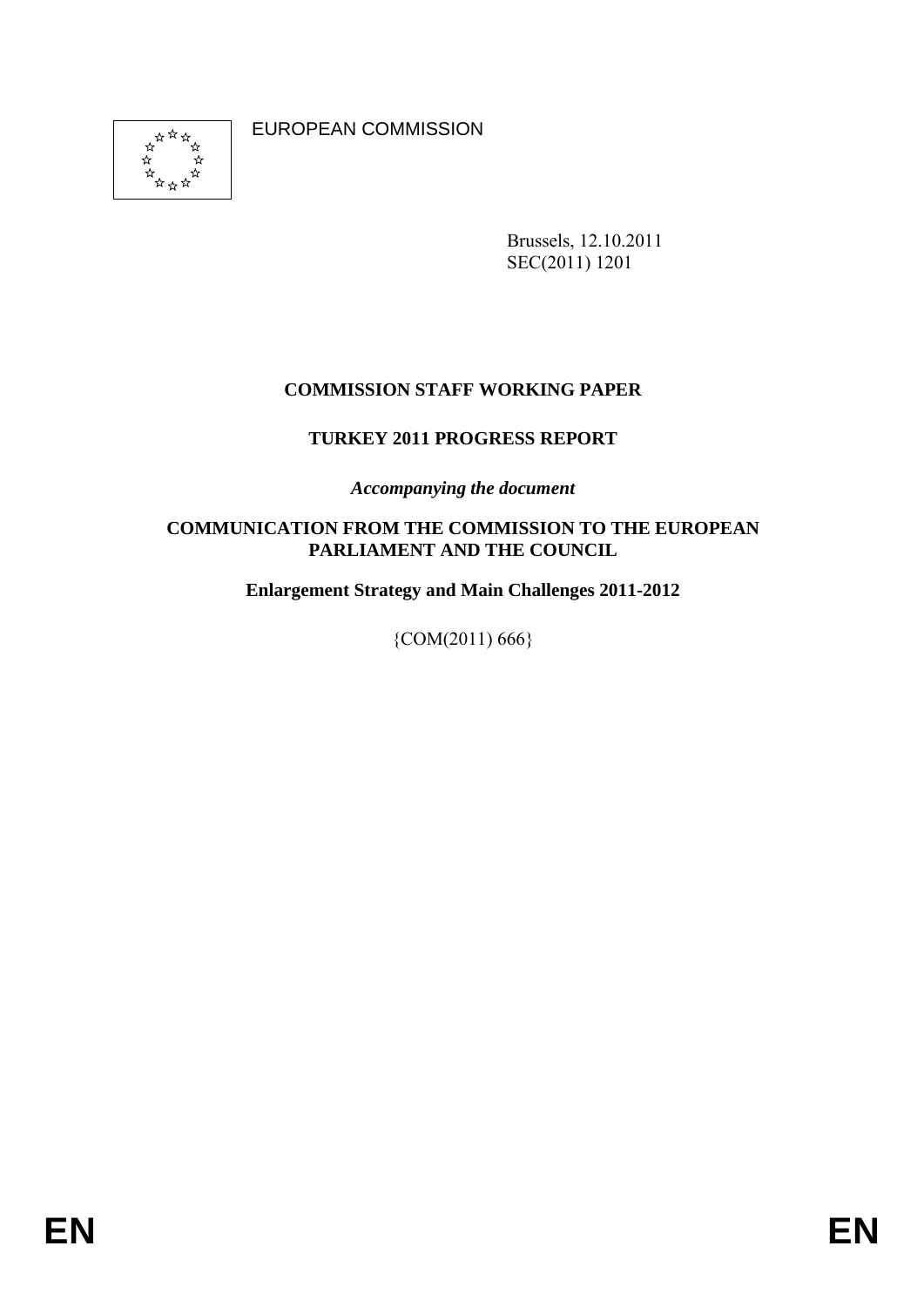# **TABLE OF CONTENTS**

| 1.    |                                                                                   |  |
|-------|-----------------------------------------------------------------------------------|--|
| 1.1.  |                                                                                   |  |
| 1.2.  |                                                                                   |  |
| 1.3.  |                                                                                   |  |
| 2.    |                                                                                   |  |
| 2.1.  |                                                                                   |  |
| 2.2.  |                                                                                   |  |
| 2.3.  |                                                                                   |  |
| 3.    |                                                                                   |  |
| 3.1.  |                                                                                   |  |
| 3.2.  | The capacity to cope with competitive pressure and market forces within the Union |  |
| 4.    |                                                                                   |  |
| 4.1.  |                                                                                   |  |
| 4.2.  |                                                                                   |  |
| 4.3.  |                                                                                   |  |
| 4.4.  |                                                                                   |  |
| 4.5.  |                                                                                   |  |
| 4.6.  |                                                                                   |  |
| 4.7.  |                                                                                   |  |
| 4.8.  |                                                                                   |  |
| 4.9.  |                                                                                   |  |
| 4.10. |                                                                                   |  |
| 4.11. |                                                                                   |  |
| 4.12. |                                                                                   |  |
| 4.13. |                                                                                   |  |
| 4.14. |                                                                                   |  |
| 4.15. |                                                                                   |  |
| 4.16. |                                                                                   |  |
| 4.17. |                                                                                   |  |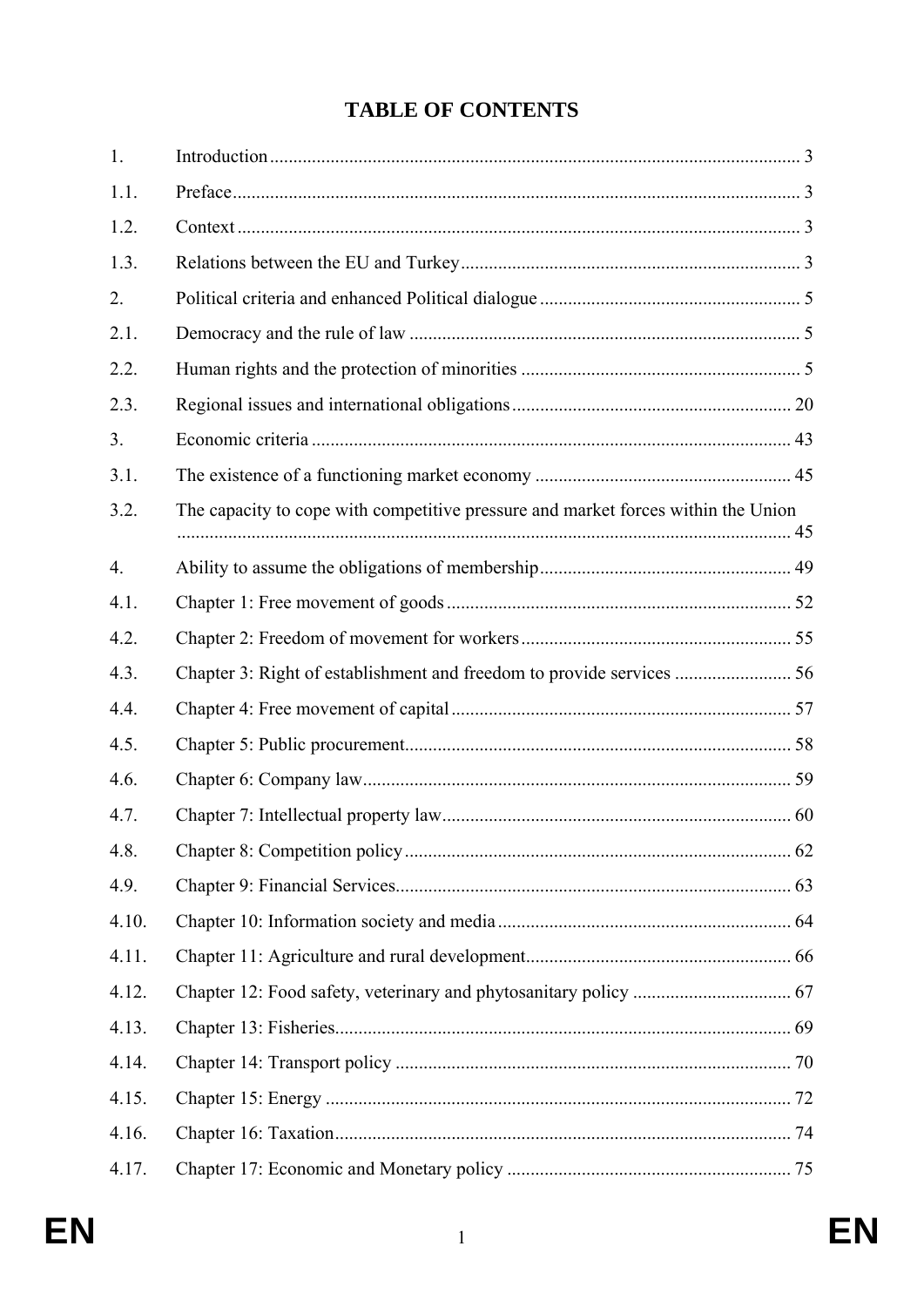| 4.18. |                                                                            |  |
|-------|----------------------------------------------------------------------------|--|
| 4.19. |                                                                            |  |
| 4.20. |                                                                            |  |
| 4.21. |                                                                            |  |
| 4.22. | Chapter 22: Regional policy and coordination of structural instruments  82 |  |
| 4.23. |                                                                            |  |
| 4.24. |                                                                            |  |
| 4.25. |                                                                            |  |
| 4.26. |                                                                            |  |
| 4.27. |                                                                            |  |
| 4.28. |                                                                            |  |
| 4.29. |                                                                            |  |
| 4.30. |                                                                            |  |
| 4.31. |                                                                            |  |
| 4.32. |                                                                            |  |
| 4.33. |                                                                            |  |
|       |                                                                            |  |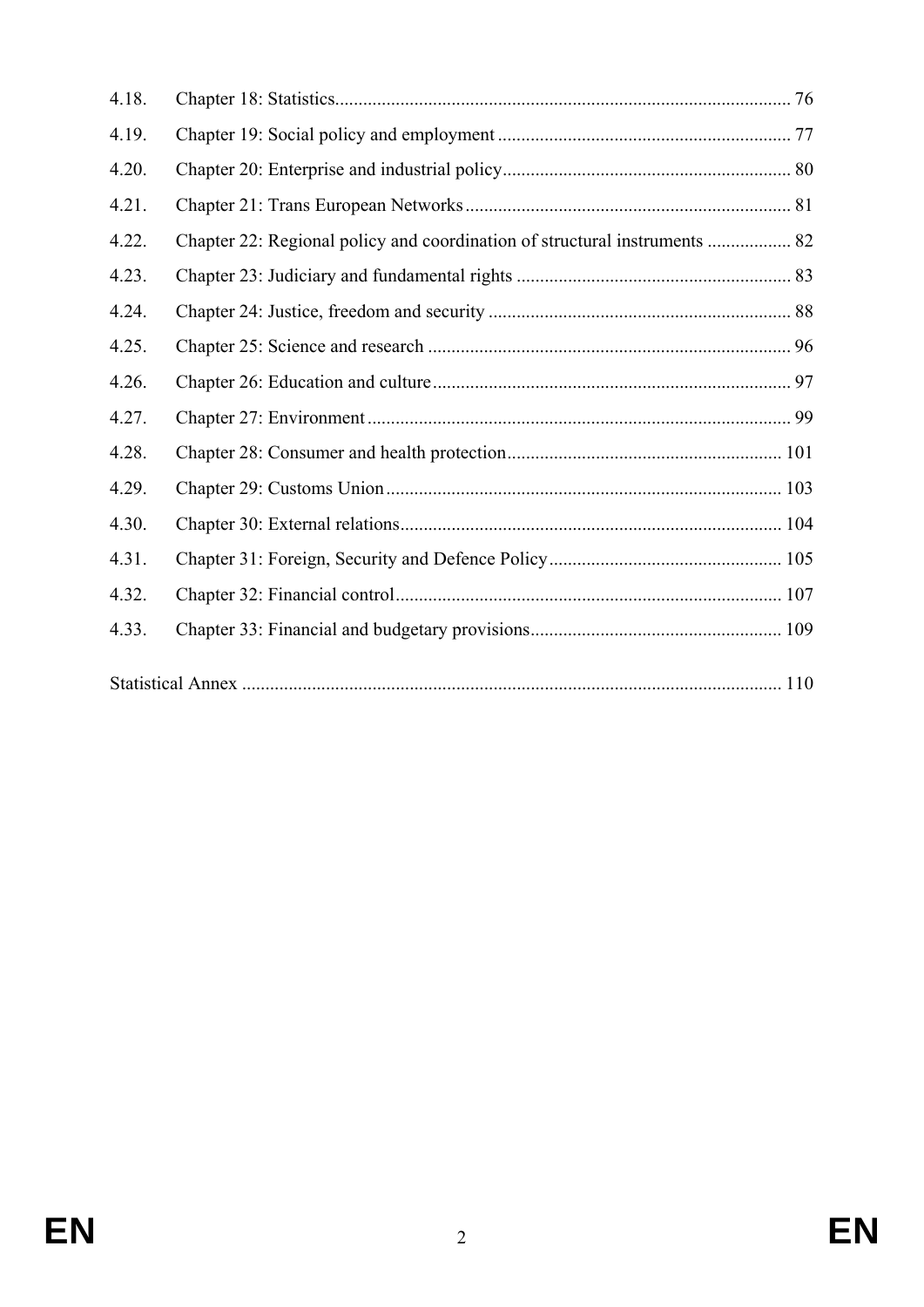# **1. INTRODUCTION**

# **1.1. Preface**

Following the conclusions of the Luxembourg European Council in December 1997, the Commission has reported regularly to the Council and the Parliament.

This report on progress made by Turkey in preparing for EU membership largely follows the same structure as in previous years. The report:

- briefly describes the relations between Turkey and the Union;
- analyses the situation in Turkey in terms of the political criteria for membership;
- analyses the situation in Turkey on the basis of the economic criteria for membership;
- reviews Turkey's capacity to assume the obligations of membership, that is the *acquis*  expressed in the Treaties, the secondary legislation and the policies of the Union.

This report covers the period from October 2010 to September 2011. Progress is measured on the basis of decisions taken, legislation adopted and measures implemented. As a rule, legislation or measures which are being prepared or awaiting Parliamentary approval have not been taken into account. This approach ensures equal treatment across all reports and permits an objective assessment.

The report is based on information gathered and analysed by the Commission. Many sources have been used, including contributions from the government of Turkey, the EU Member States, European Parliament reports<sup>[1](#page-3-0)</sup> and information from various international and nongovernmental organisations.

The Commission draws detailed conclusions regarding Turkey in its separate communication on enlargement<sup>[2](#page-3-1)</sup>, based on the technical analysis contained in this report.

# **1.2. Context**

The Helsinki European Council of December 1999 granted the status of candidate country to Turkey. Accession negotiations with Turkey were opened in October 2005.

The Association Agreement between Turkey and the then EEC was signed in 1963 and entered into force in December 1964. Turkey and the EU formed a customs union in 1995.

### **1.3. Relations between the EU and Turkey**

*Accession negotiations* with Turkey continued. During the preparatory analytical phase, the level of preparedness to start negotiations on individual chapters has been assessed on the basis of screening reports. Out of a total of 33 screening reports, one has still to be delivered to the Council by the Commission, whilst nine are being discussed in the Council.

So far, negotiations have been opened on 13 chapters (Science and research, Enterprise and industry, Statistics, Financial control, Trans-European networks, Consumer and health

<span id="page-3-2"></span><span id="page-3-0"></span><sup>1</sup> The rapporteur for Turkey is Mrs Oomen-Ruijten.

<span id="page-3-1"></span><sup>2</sup> Enlargement Strategy and Main Challenges 2011-2012 - COM(2011) 666.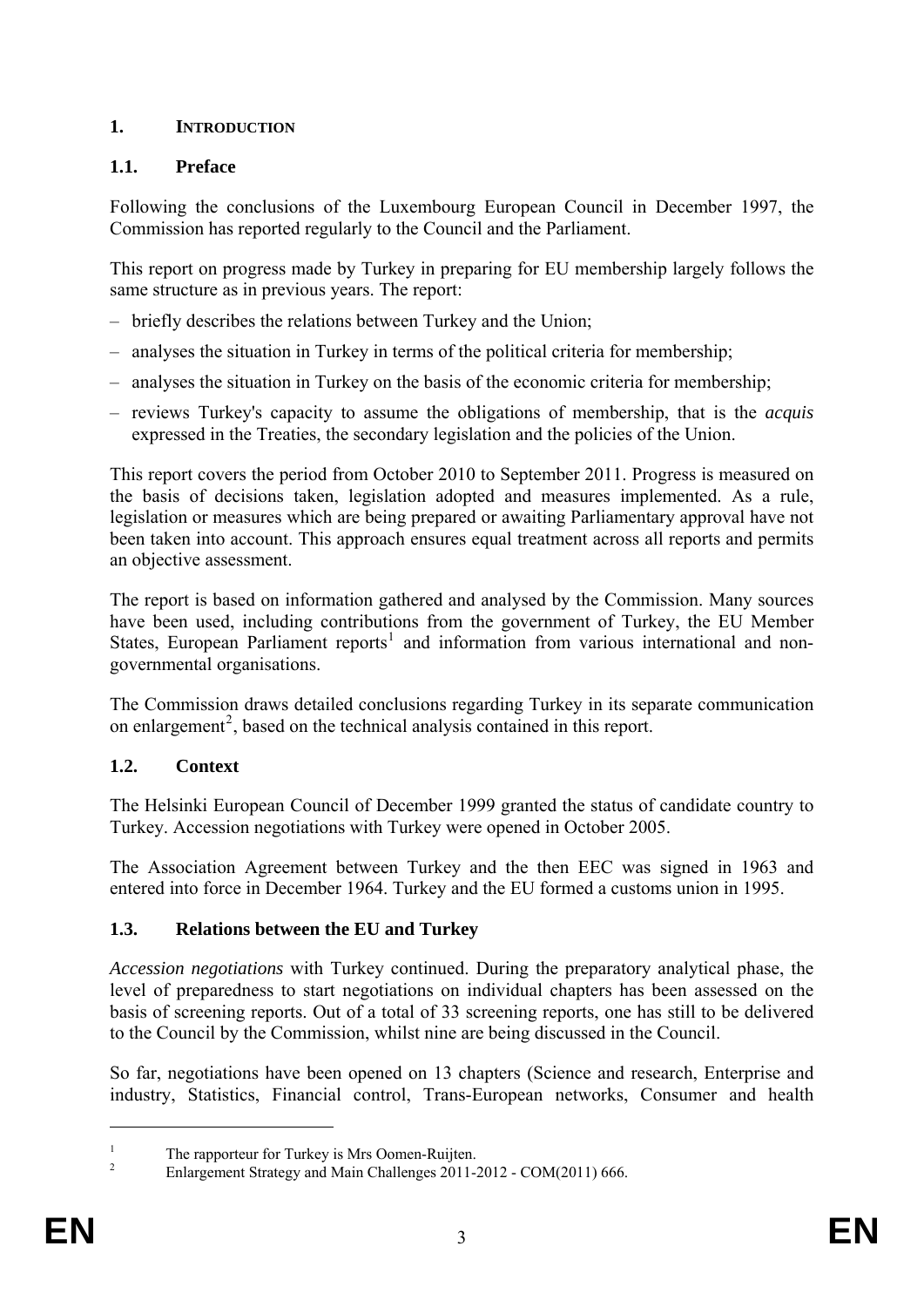protection, Intellectual property law, Company law, Information society and media, Free movement of capital, Taxation, Environment and Food safety, veterinary and phytosanitary policy), one of which (Science and research) was provisionally closed. The December 2006 Council decision $3$  remains in force.

dialogue meeting was held at political director level in July 2011. These meetings focused on The *enhanced political dialogue* between the EU and Turkey has continued. A political the main challenges faced by Turkey in terms of the Copenhagen political criteria and reviewed the progress made towards fulfilling Accession Partnership priorities. Foreign policy issues relating to regions of common interest to the EU and Turkey, such as the Middle East, Western Balkans, Afghanistan/Pakistan and the Southern Caucasus, were also regularly discussed. Turkey has become more active in its wider neighbourhood and is a leading regional player. A number of high-level visits from Turkey to the European institutions took place during the reporting period.

Turkey, which totalled  $\epsilon$  103 billion in 2010. Turkey is the EU's seventh biggest trading The EU-Turkey C*ustoms Union* continues to boost bilateral trade between the EU and partner while the EU is Turkey's biggest. Almost half of Turkey's total trade is with the EU and almost 80% of FDI in Turkey comes from the EU. However, Turkey is not implementing the Customs Union fully and maintains legislation that violates its commitments under the Customs Union. As a result, several trade issues remain unresolved. A number of Turkey's commitments on removing technical barriers to trade such as import licences, restrictions on imports of goods from third countries in free circulation in the EU, State aid, enforcement of intellectual property rights, requirements for the registration of new pharmaceutical products and discriminatory tax treatment remain unfulfilled. Progress can be reported on Turkey's long-standing ban on imports of live bovine animals, beef meat and other animal products. The EU urged Turkey to remove all remaining restrictions on the free movement of goods, including on means of transport regarding Cyprus, and to implement the Customs Union fully.

The EU is providing guidance to the authorities on reform priorities under the *Accession Partnership* adopted in February 2008. Progress on these reform priorities is encouraged and monitored by the bodies set up under the Association Agreement. The Association Committee met in March 2011 and the Association Council in April 2011. Eight sectoral sub-committee meetings have been held since November 2010.

Candidate Countries in the context of the pre-accession fiscal surveillance continued, The multilateral economic dialogue between the Commission, EU Member States and including a meeting at Ministerial level in May in Brussels. These meetings focused on the main challenges posed to Turkey by the Copenhagen economic criteria.

the Instrument for Pre-accession Assistance (IPA) in 2011. The revised Multiannual As regards *financial assistance*, some  $\epsilon$  781.9 million have been earmarked for Turkey from Indicative Planning Document (MIPD) for 2011-2013, was adopted by the Commission in June 2011. The new MIPD follows asector-based approach and aims to focus assistance on political priorities better in order to achieve a greater impact. Support is focusing on institutions directly concerned by political reforms in the judiciary and law enforcement

<sup>3</sup> The decision states that negotiations will not be opened on eight chapters relevant to Turkey's restrictions regarding the Republic of Cyprus and no chapter will be provisionally closed until the Commission confirms that Turkey has fully implemented the Additional Protocol to the Association Agreement.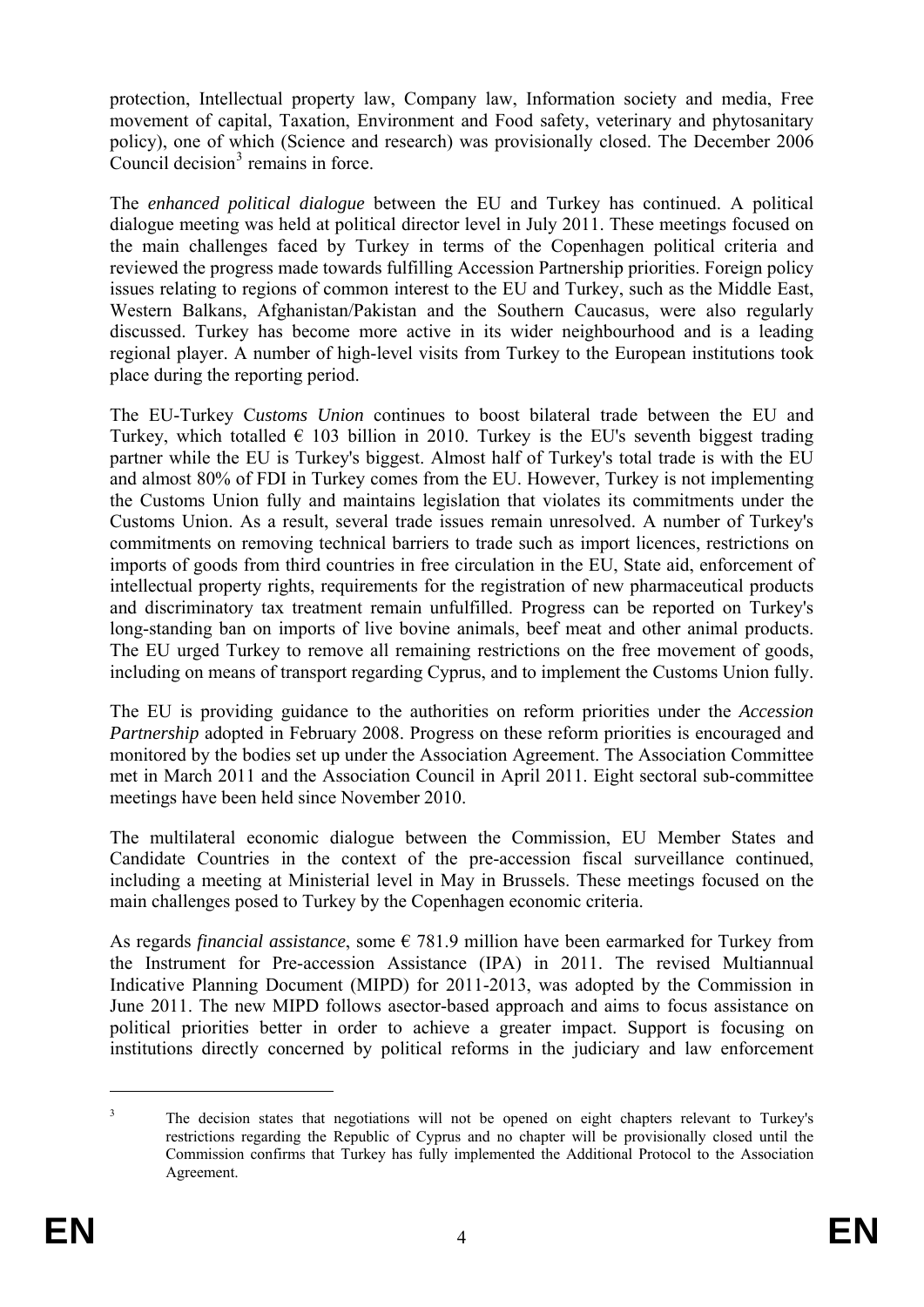services, on adoption and implementation of the *acquis* in priority areas and on economic, social and rural development. In addition, Turkey is benefiting from a series of regional and horizontal programmes under IPA.

support has been provided to *civil society*, in particular to strengthen the capacity of civil Under both the national programme and the Civil Society Facility, greater EU financial society organisations and encourage a *civil society dialogue* between Turkey and the EU. Support has also been given for participation by Turkey in EU programmes and agencies.

that it is managed by the Turkish authorities as a result of an accreditation process carried out Assistance under IPA is implemented by means of decentralised management, which means by the Commission that was completed in 2009 for IPA components I-IV and in August 2011 for component V. In 2011 implementation got under way and absorption of funds started to increase. Nevertheless, delays continued to occur and Turkey needs to strengthen its capacity to deliver results, absorb funds, develop a project pipeline and implement all IPA components in a timely manner. The supervision by the National Authorising Officer needs vigorously to address weaknesses in the system, including monitoring and improving the quality and efficiency of the project and programme cycles.

Research Framework Programme, Customs 2013, Fiscalis 2013, European Environment Turkey actively participates in the following EU Programmes and Agencies: Seventh Agency, Competitiveness and Innovation Framework Programme (including Entrepreneurship and Innovation Programme and Information Communication Technologies Policy Support Programme), Progress, Culture 2007, Lifelong Learning and Youth in Action. IPA funds are used to meet part of the costs of participation in most of these programmes.

The Turkish ratification of the agreement for their participation in the European Monitoring Centre for Drugs and Drug Addiction remains outstanding.

# 2. POLITICAL CRITERIA AND ENHANCED POLITICAL DIALOGUE

This section examines progress made by Turkey towards meeting the Copenhagen political criteria, which require stability of institutions guaranteeing democracy, the rule of law, human rights and respect for and protection of minorities. It also monitors compliance with international obligations, regional cooperation and good neighbourly relations with enlargement countries and Member States.

# **2.1. Democracy and the rule of law**

General elections took place on 12 June 2011 with a high turnout. The electoral process was free and fair and was generally marked by pluralism and a vibrant civil society. Voting and counting on election day were mostly calm and professionally managed (*See section on Parliament*). Over the reporting period, concerns were raised regarding freedom of expression, including media freedom. The prevailing political climate, lacking an adequate dialogue and spirit of compromise between political parties, strained relations between key institutions; this atmosphere hampered the continuation of the reform process. The *Sledgehammer* trial, the first ever into an alleged coup plan in Turkey, began in December 2010. Following the seizure of evidence at the Gölcük navy headquarters a total of 163 military officers (of whom 106 serving), including several former top commanders, were arrested. They were charged of attempting to overthrow the government through force and violence. Requests for the release of defendants were refused. According to official data, the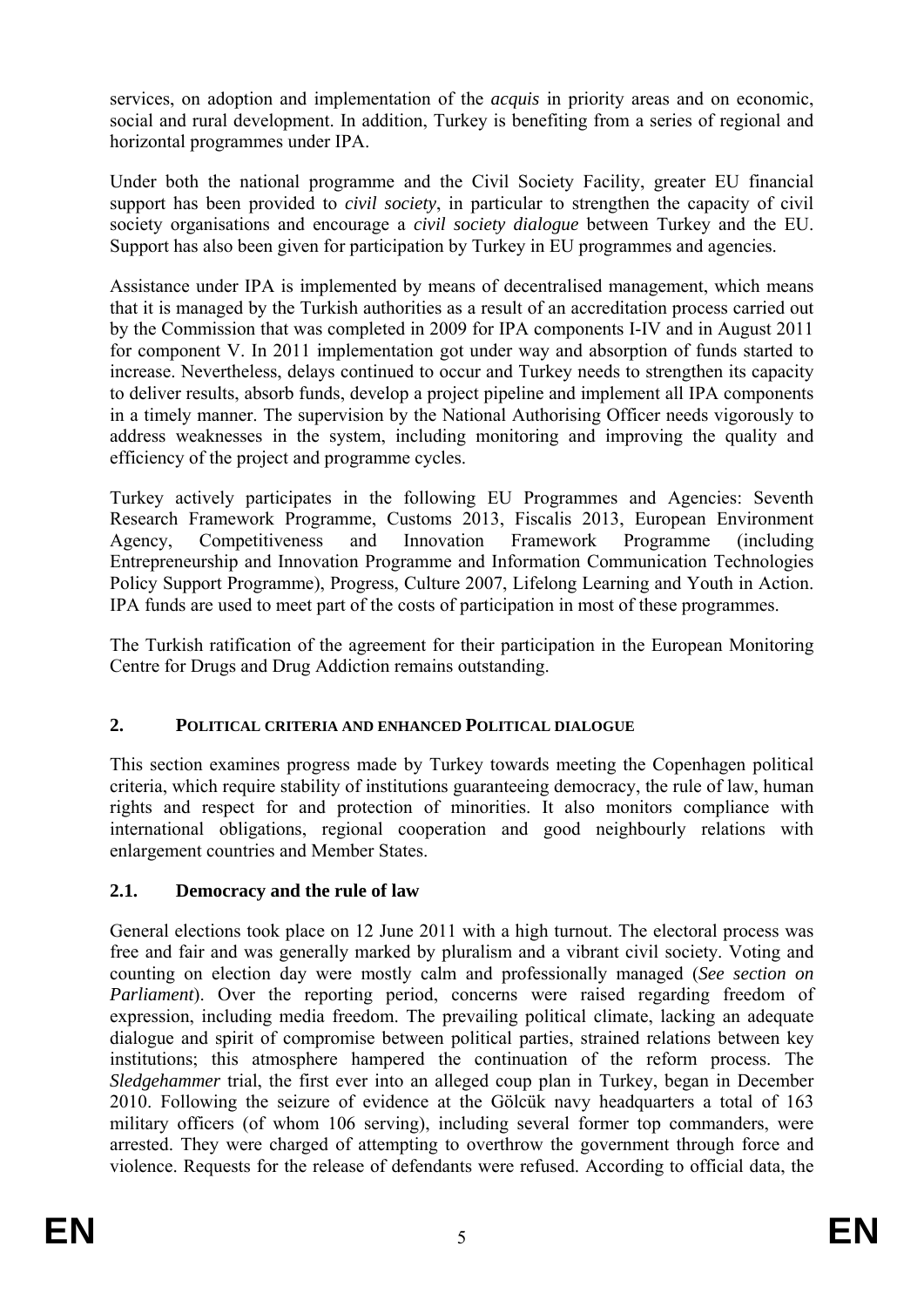number of defendants has risen to 224, 183 of whom are under arrest. Restrictions on access to certain evidence referred to in the indictment raised concerns about the rights of the defence and to a fair trial. The failure to give detailed grounds for decisions on detention is another source of concern raised by the defence (*See also section on civilian oversight of security forces*).

of whom are under arrest. The investigation into alleged media involvement continued with The trial of the alleged criminal network *Ergenekon* continued. The judicial investigation expanded further and, according to official data, the number of defendants has risen to 238, 53 the detention of a number of journalists, among whom prominent supporters of the investigation into Ergenekon. In March 2011, copies of an unpublished book written by one of the arrested journalists were confiscated on the orders of a court for being a "document of a terror organisation". Confiscation of an unpublished book as evidence of crime raised concerns about press freedom in Turkey and the legitimacy of the case *(See section on freedom of expression)*.

gendarmerie in Malatya, were detained in March 2011. This was followed by a search of the A linkage was made by the judiciary between the Ergenekon case and the murder of three Protestants in Malatya in April 2007. Several people, including the former commander of the homes and offices of several theology professors known for their work on missionary activities in Turkey.

fuelled concerns about effective judicial guarantees for all suspects. The same applies to the The time lag between the arrests and presentation of indictments, the restricted access by the defence to evidence put forward by the prosecution and the secrecy of investigation orders extensive application of arrest-related articles of the Code on Criminal Procedures, which at certain instances can have the same effect as punitive measures. The length of pre-trial detention is a cause for concern (*See section on the judicial system*).

Director of Intelligence for Istanbul in charge of the Ergenekon enquiry was also moved to a The three specially authorised prosecutors in the Ergenekon case were reassigned to other duties by the High Council of Judges and Prosecutors (HSYK) in March 2011. The Deputy new post. These measures were viewed as reflecting the judicial authorities' and the government's unease with the handling of the investigation.

the south-east have been detained since April 2008. The investigation continues to widen. The Concerns about judicial procedures were also reported in connection with the  $KCK<sup>4</sup>$  case in which around 2,000 politicians, locally elected representatives and human rights activists in main KCK trial of 152 defendants (104 of whom are under arrest) charged with membership of an illegal armed organisation started in October 2010. However, the trial came to a standstill after the court refused to hear the defence in Kurdish. Frequent use of arrests instead of judicial supervision, limited access to files, failure to give detailed grounds for detention decisions and revisions of such decisions highlight the need to bring the Turkish criminal justice system into line with international standards and to amend the anti-terror legislation. The detention of elected representatives is a challenge to local government and hampers dialogue on the Kurdish issue.

remain an opportunity for Turkey to shed light on alleged criminal activities against *Overall*, the Ergenekon investigation and the investigations into other alleged coup plans

1

Union of Communities in Kurdistan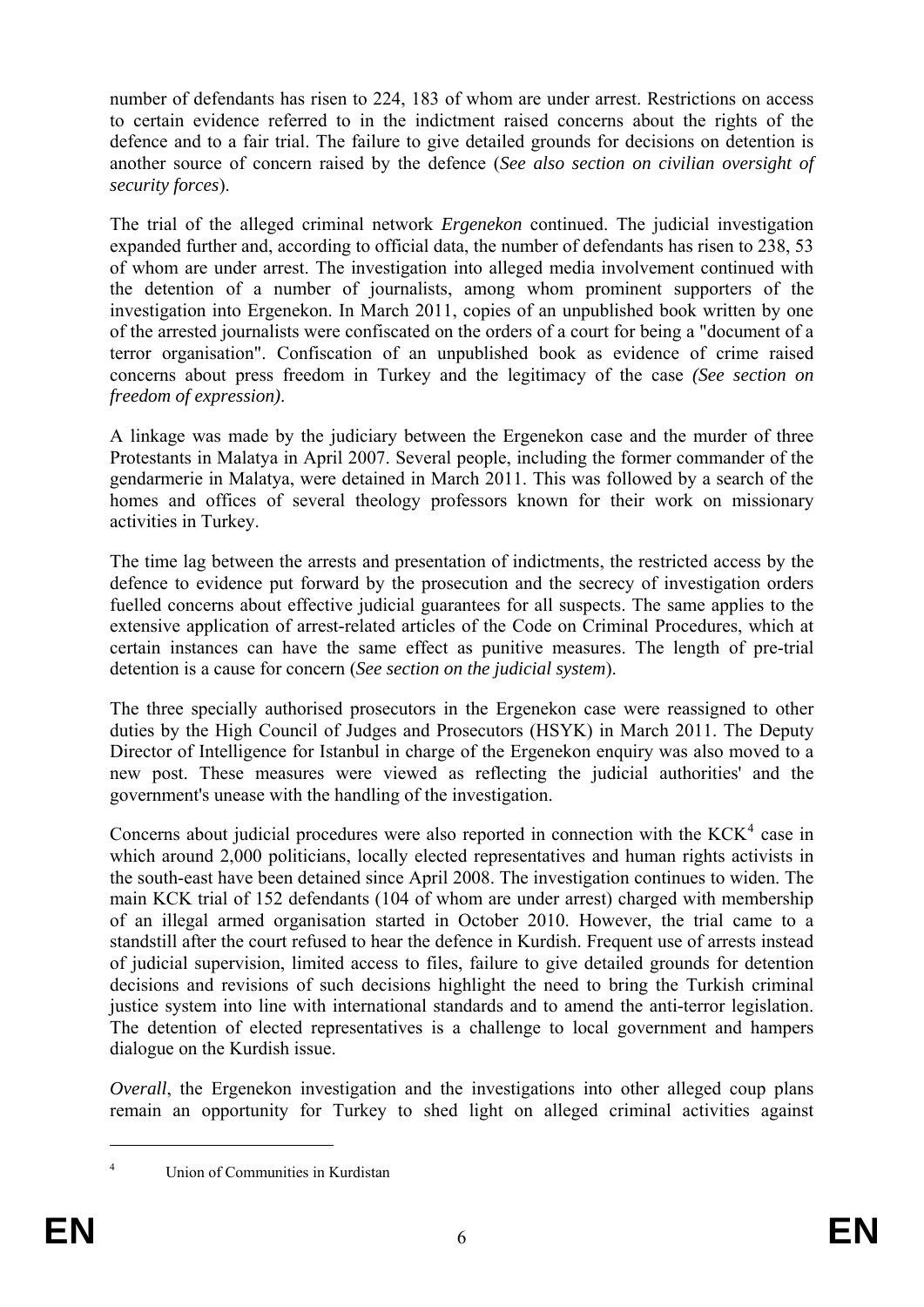investigations, judicial proceedings and the application of criminal procedures putting at risk democracy and to strengthen confidence in the proper functioning of its democratic institutions and the rule of law. However, concerns remain over the handling of the rights of the defence. The lack of any authoritative source of information on all these issues of wide public interest from either the prosecution offices or the courts raises similar concerns. All of this raised concerns in the public about the legitimacy of the cases.

### *Constitution*

structures, with laws on the High Council of Judges and Prosecutors<sup>5</sup> and on the Constitutional Court adopted in December 2010 and March 2011, respectively. These laws addressed a number of priorities of the Accession Partnership and criticisms of the previous After the constitutional reform package was approved by referendum in September 2010, the government launched work on implementing it. Priority was given to the reform of judicial system. The Venice Commission of the Council of Europe had been consulted in the process.

Since the September 2010 constitutional referendum and the June 2011 elections, consensus has emerged on the need for a *new Constitution* to replace completely the 1982 Constitution, which had been adopted following the 1980 military coup. The governing party has pledged a democratic and participatory process with the broadest possible consultation. The Parliament Speaker consulted constitutional lawyers on the process of drafting and adopting a new constitution; he also authorised the launch of a website to function as a forum for public contributions and has started the nomination of three members from each of the four parties present in Parliament for the ad hoc drafting committee. Further concrete steps need to guarantee an inclusive process with the involvement of all political parties and civil society.

However, the adoption of legislation implementing the September 2010 constitutional amendments was not accompanied by broad and effective public consultation involving stakeholders in the country, despite government commitments to this (*See section on the judicial system*).

Both the government and the opposition are committed to working on a new Constitution *Overall*, there has been some progress in implementing the 2010 constitutional reform, notably in the field of the judiciary. A new Constitution would cement the stability of institutions guaranteeing democracy, the rule of law, human rights and respect for and protection of minorities and address long-standing problems, including the Kurdish issue. upholding freedoms. Due attention needs to be paid to ensuring the broadest possible consultation in this work, involving all political parties and civil society.

# *Parliament*

The Turkish Grand National Assembly (TGNA) convened for the first time early July 2011 and elected former Deputy Prime Minister Mr Cemil Çicek as its 25th speaker. He was elected in a third round with 322 votes.

Earlier, on 12 June *Parliamentary elections* had taken place, leading to a major renewal of parliament with 349 first-time MPs (64% of the total). The incumbent AKP remained the leading party with popular support running at 49.1%, ahead of the CHP on 25.9% and the

<sup>5</sup> On 15 February, the main opposition party (CHP) applied to the Constitutional Court for annulment of this law.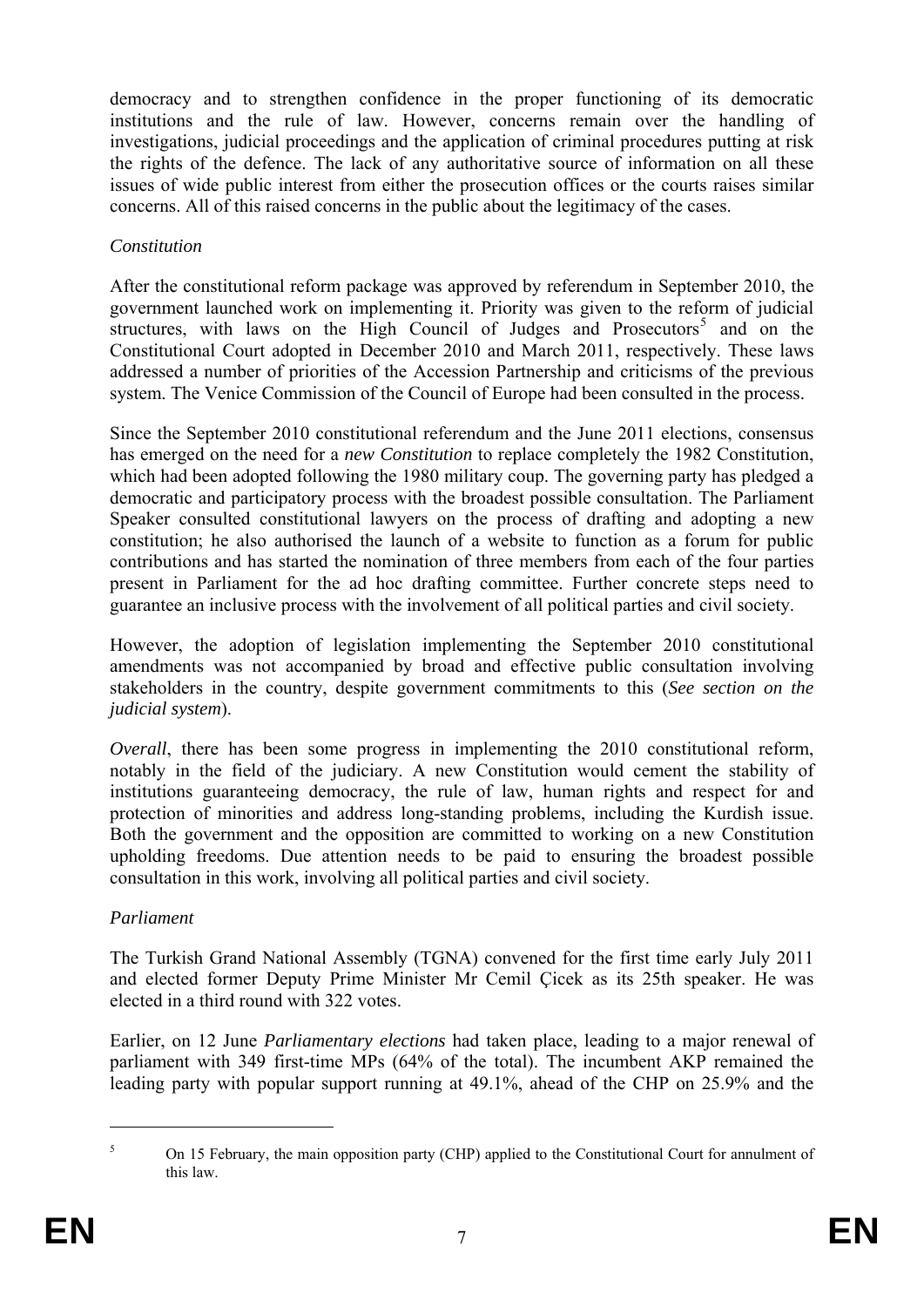won 135 seats, the MHP 53 and the BDP 36. The number of female parliamentarians MHP with 13%. The BDP-backed independent candidates received 6.7% of the votes. The AKP secured 326 parliamentary seats, four short of the three-fifths majority needed to put constitutional amendments to a referendum without the support of other parties. The CHP increased from 48 to 78. The highest number of female members of parliament is amongst the AKP (45), followed by the CHP (19), BDP-led bloc (11), and the MHP (3).

The elections took place in a generally peaceful atmosphere. For the first time, political parties and candidates were able to purchase broadcasting time for political advertisements. In March 2011 the Supreme Election Board (YSK) ruled that, while political parties and candidates will principally use Turkish in their advertising, use of other languages, including Kurdish, is possible<sup>6</sup>. Various parties tried to target Kurdish voters by running election campaign advertisements on TRT 6, the first national Kurdish language TV station. Their requests to do so were rejected by YSK.

On the one hand, international observers (the OSCE Office for Democratic Institutions and Human Rights (ODIHR)) praised the electoral process as democratic, pluralistic and shaped by a vibrant civil society, on the other they also criticised worrying developments concerning fundamental freedoms, in particular freedom of expression.

policeman escorting governing party officials following a rally in May 2011. Violent However, the campaign was marred by some tension and violence. A terrorist attack killed a incidents causing damage to offices of political parties were also reported across Turkey.

state, remains, despite calls by political parties and civil society organisations for it to be No changes were made to the electoral system. The 10% of the national vote required for representation in parliament, which is the highest threshold in any Council of Europe member lowered. This issue featured prominently during the election campaign.

final legislative year before going into recess in early April 2011. Several of them covered As regards the *functioning of parliament,* the TGNA enacted a large number of laws in its areas related to the Copenhagen political criteria. These included the implementing legislation adopted following the 2010 constitutional amendments, legislation restructuring the high courts with the objective to decreasing the backlog of cases and the Law on the Turkish Court of Accounts (TCA).

The Law on the TCA was adopted in December 2010. It authorises the Court to audit public expenditure on behalf of parliament, thus strengthening parliamentary oversight. The TGNA's Strategic Development Plan for 2010-2014 addresses key organisational and management issues.

reforms, notably in parliament, and was not conducive to holding the executive to account on However, the polarisation of the government and opposition hampered work on political policy matters. The capacity of parliament to monitor performance and conduct external audits is still insufficient. Closer interactive dialogue and cooperation between parliament and the TCA is needed. There was no progress on improving parliament's rules of procedure. Since 2009 a draft has been pending.

<sup>6</sup> An April 2010 amendment to the Law on fundamental principles of elections and the electoral registry deleted the explicit prohibition of use of languages other than Turkish, thus allowing oral and written advertising in languages other than Turkish during the election campaign.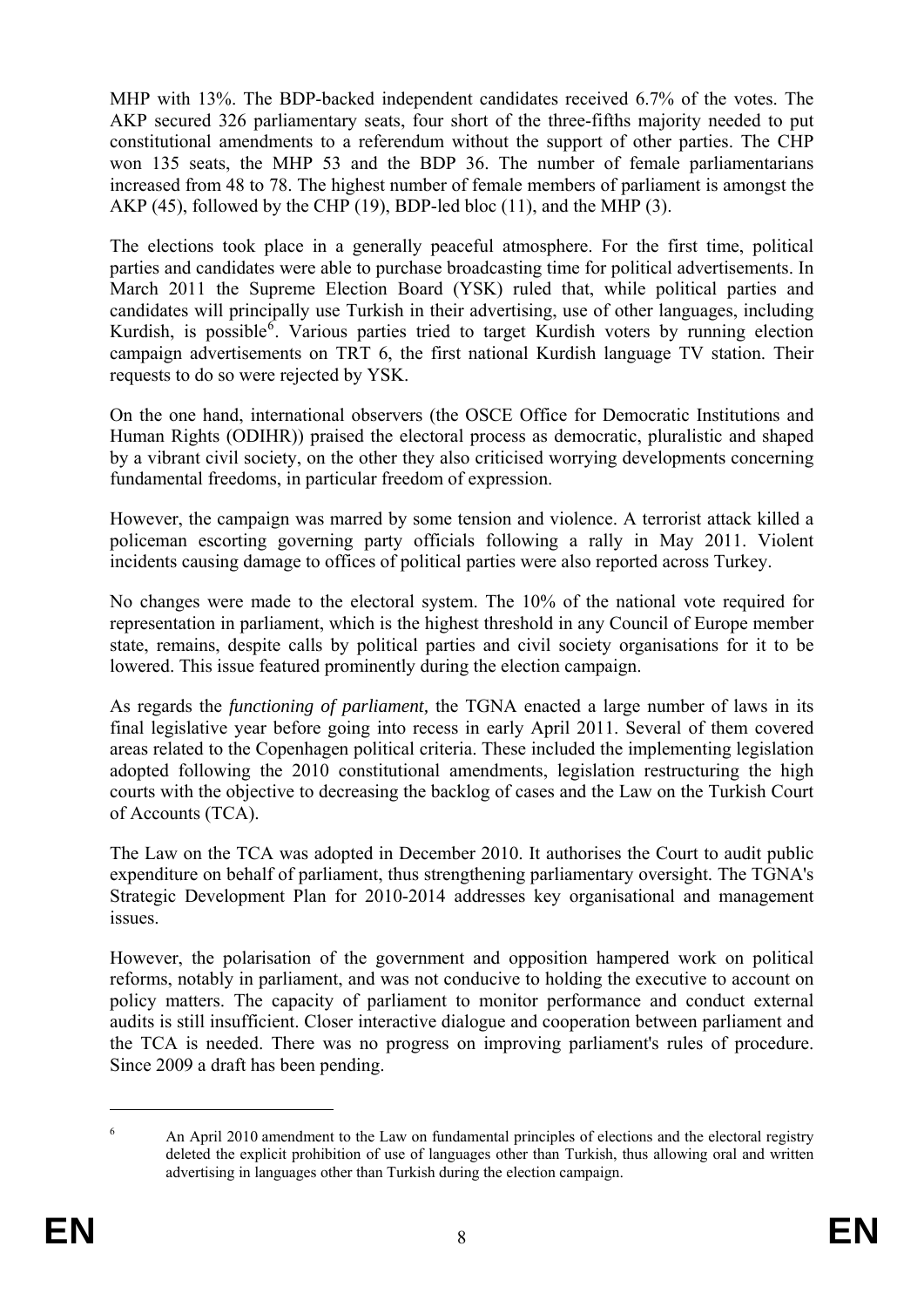No progress was made on aligning legislation on the procedures and grounds for closing political parties with European standards either. In December 2010, the European Court for Human Rights (ECtHR) found that Turkey had violated the right to freedom of assembly and association<sup>7</sup> in the 2003 ban of the People's Democracy Party (HADEP). This was the ninth judgment against Turkey for banning a political party.

There are concerns about the wide scope of parliamentary immunities, notably from arrest in cases concerning corruption, and also over the selective and restrictive interpretation of the law in cases concerning freedom of expression of members of parliament. The nomination by opposition parties of suspects being tried in the ongoing Ergenekon, Sledgehammer and KCK cases for election to parliament posed a new challenge to the interpretation of Article 14 of the Constitution, which restricts immunities when crimes against the 'integrity of the State' are concerned. This has been invoked against MPs of Kurdish origin in the past.

When the courts refused to release 8 MPs-elect from prison, and the YSK decided to strip one MP-elect of his status, the CHP and BDP MPs-elect refused to take their oath at the constituting session of Parliament. In July, though, the CHP MPs took their oath and in the beginning of October the BDP MPs-elect did so as well. General concerns about long pre-trial detentions and the restrictive interpretation of anti-terror-legislation are thus also highlighted by the number of MPs-elect in prison. The proposal by the main opposition party for a code of ethics for parliamentarians was not followed up. Two former MPs from the closed-down DTP had their ban from political office overturned, but were not reinstated in parliament.

*Overall*, elections were held in line with international standards. The electorate returned a parliament with 349 first-time MPs (64% of the total). Women and minorities, including non-Muslims and the disabled, were underrepresented. Laws concerning financing of political parties and election campaigns, closure of political parties and parliamentary immunities have yet to be aligned with European standards. Further efforts are needed to strengthen parliament's capacity to perform its functions of law-making and oversight over the executive.

### *President*

The President continues to maintain his conciliatory role in the face of the polarisation prevailing in the country.

visit the BDP-run municipality in ten years. Amid demands for democratic autonomy and bilingualism, he reiterated his commitment to addressing the Kurdish issue. In January 2011, conclude the judicial process in line with a ruling by the ECtHR back in December 2010. On He addressed a number of key issues affecting Turkey, with constructive statements and interventions. In December 2010, he paid a visit to Diyarbakir, becoming the first President to the President instructed the State Supervisory Council (SSC) to conduct a thorough inquiry into the Hrant Dink murder case, acknowledging embarrassment at Turkey's failure to several occasions, he criticised long detention periods in the ongoing alleged coup trials as constituting *de facto* punishment.

The President continued to play an active role in foreign policy.

<sup>7</sup> HADEP was closed by the Constitutional Court and 46 party activists were banned from politics on accusations that the party was aiding and abetting the PKK. The ECtHR pointed to lack of sufficient evidence in support of these claims.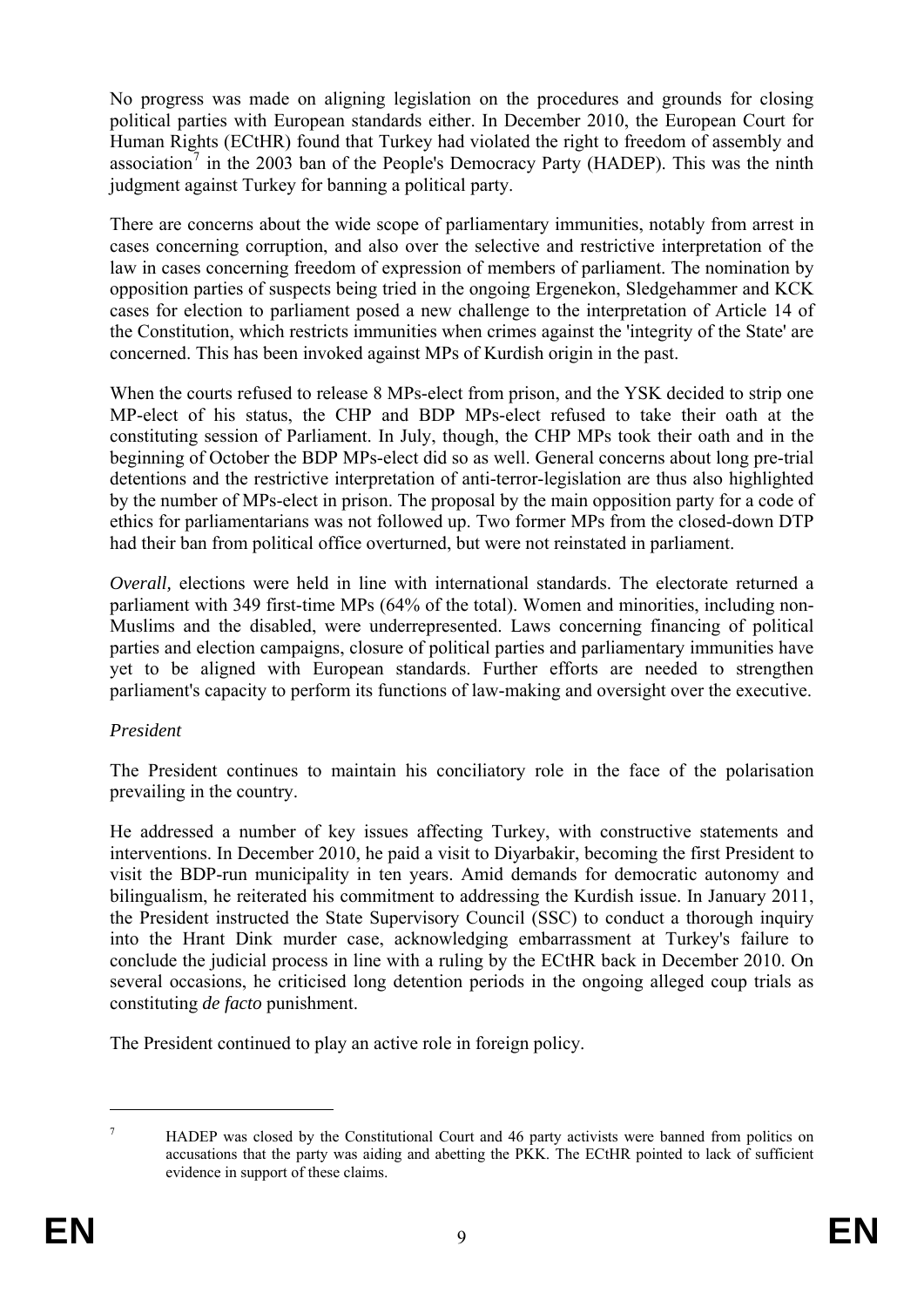There is still ambiguity around the term of office of the President, which may run until 2012 or 2014, depending on how the YSK interprets the October 2007 constitutional amendment, which introduced direct presidential elections for a period of five years.

#### *Government*

Three months before the June elections the Prime Minister announced a substantial restructuring of the Turkish administration, targeting primarily the ministerial level.

After the elections, the 61st cabinet of the Turkish Republic was approved by the President on 6 June 2011.

The government decided to establish a Ministry of EU Affairs and appointed an EU Minister for the first time. The new structure assigns responsibility for the accession negotiations to the EU Minister as Chief Negotiator and Head of the Negotiation Delegation.

legislation to parliament on the Turkish Court of Accounts (TCA), the Supreme Board of As regards the *functioning of government and local government,* the government started implementing its action plan to apply the 2010 constitutional amendments. It submitted draft Radio and Television, military service, the High Council of Judges and Prosecutors and on the restructuring of the Court of Cassation, Council of State and Constitutional Court.

The government reaffirmed its commitment to EU accession on several occasions and, in coordination and dissemination of EU-related information and work, following the designation, in 2010, of a deputy governor in each province responsible for EU affairs. particular, through the establishment of an EU Ministry after the June elections. The EU Minister and Chief Negotiator continued his efforts to further streamline inter-ministerial work for the accession negotiations and to involve civil society in the process. The Reform Monitoring Group continued to meet. Progress was achieved at provincial level on

However, the follow-up to the 2008 National Programme for the Adoption of the *Acquis*  (NPAA) and of the 2010-2011 Action Plan outlining legislation to be enacted needs to be improved.

dependent on centrally allocated revenue. No steps have been taken to implement the  $2007<sup>8</sup>$ allow mayors and municipal councils to take 'political' decisions without fear of judicial proceedings being launched against them. The continuing detention of several elected mayors No progress has been made on devolution of powers to local government, in particular with transferring financial resources to local administrations. Municipalities are thus heavily Recommendations of the Council of Europe Congress of Local and Regional Authorities to use languages other than Turkish in public services or to reform the Municipality Law to and local representatives in the south-east in connection with the KCK case poses a challenge for local government (*See situation in the east and south-east*).

<span id="page-10-0"></span><sup>8</sup> In addition, the Congress of Local and Regional Authorities adopted a report making recommendations on local and regional democracy in Turkey on 24 March 2011. These recommendations include reexamining Turkey's obligations under the Charter of Local Self-Government, with a view to removing the reservations entered in respect of many of its terms, and taking steps to sign and ratify the Framework Convention for the Protection of National Minorities and the European Charter for Regional or Minority Languages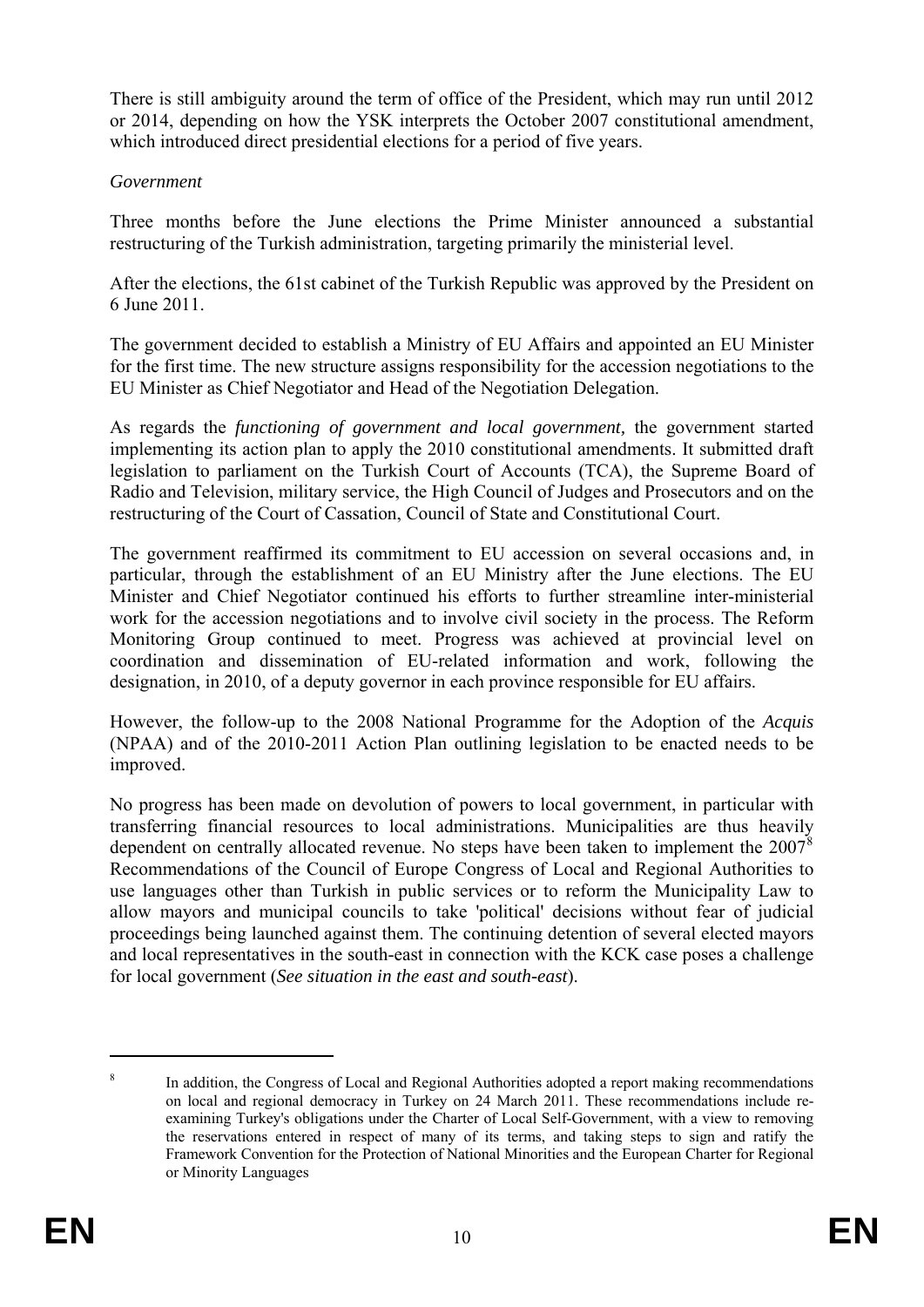*Overall*, the government gave priority to implementing the 2010 amendments to the Constitution. Progress was made prior to the elections, notably in the field of the judiciary. Work on a new Constitution would further advance the reform agenda, including on devolving adequate powers to local government. However, the declared commitment to EU accession was not sufficiently reflected in the implementation of the national programmes.

#### *Public administration*

The 2010 amendments to the Constitution introduced access to information as a constitutional right. In line with the new constitutional provisions which pave the way for an Ombudsman institution, a draft law was submitted to parliament in January 2011. The government consulted, and developed a good working relationship with, the European Ombudsman.

The revised Law on the Turkish Court of Accounts (TCA) marks progress on implementing the Public Financial Management and Control Law, by granting the TCA an external audit mandate over most public expenditure. In order to raise awareness on accountability and enhance transparency, these reports are to be public and easily available, with minimum exceptions on grounds of 'national security'.

Progress has been reported in the preparations for strategic plans by public institutions, with almost all institutions adopting such plans that have subsequently been reviewed by the State Planning Organisation.

and contractual public servants who are disabled, pregnant or parents of newborn babies. In February 2011, amendments to the Civil Service Law introduced benefits for temporary

application of RIA guidelines enhanced the quality of regulations on several projects. Work on providing basic public services on-line (e-government) continued, with a view to increasing transparency and accountability. Regulatory impact assessments (RIAs) and

management has yet to materialise. Such a reform would ensure transparency and merit-based However, the comprehensive civil service reform required to modernise human resources advancement and appointments, in particular to high-level positions. Red tape has not been reduced.

A government request for parliamentary authorisation to rule by decree-law on a number of the ministries. These posts can be given to officials from outside the parliament, including specific issues for a period of six months was granted amid strong criticism by the opposition in April 2011. The declared aim was to facilitate restructuring of the central administration, by establishing, merging or closing ministries. One of the main changes is the introduction of an additional level between the Minister and the undersecretary of "deputy minister" in 20 of representatives of the private sector. The parliamentary authorisation also empowered the government to amend the Civil Service Law in order to regulate the principles and procedures for the appointment, promotion, transfer or compulsory retirement of officials, workers and contract personnel employed in public institutions.

In this regard, EU Member States' practice requires consensus and, thus, involves high The Law establishing the Ombudsman has yet to be adopted. A draft has already been submitted to parliament. It provides for a Head Ombudsman to be elected by parliament. There could be up to four rounds of voting; in the fourth, the Head Ombudsman is elected by simple majority. As the Ombudsman does not issue binding decisions, he or she must be held in high regard by the people and be perceived as non-partisan, fair, impartial and reasonable.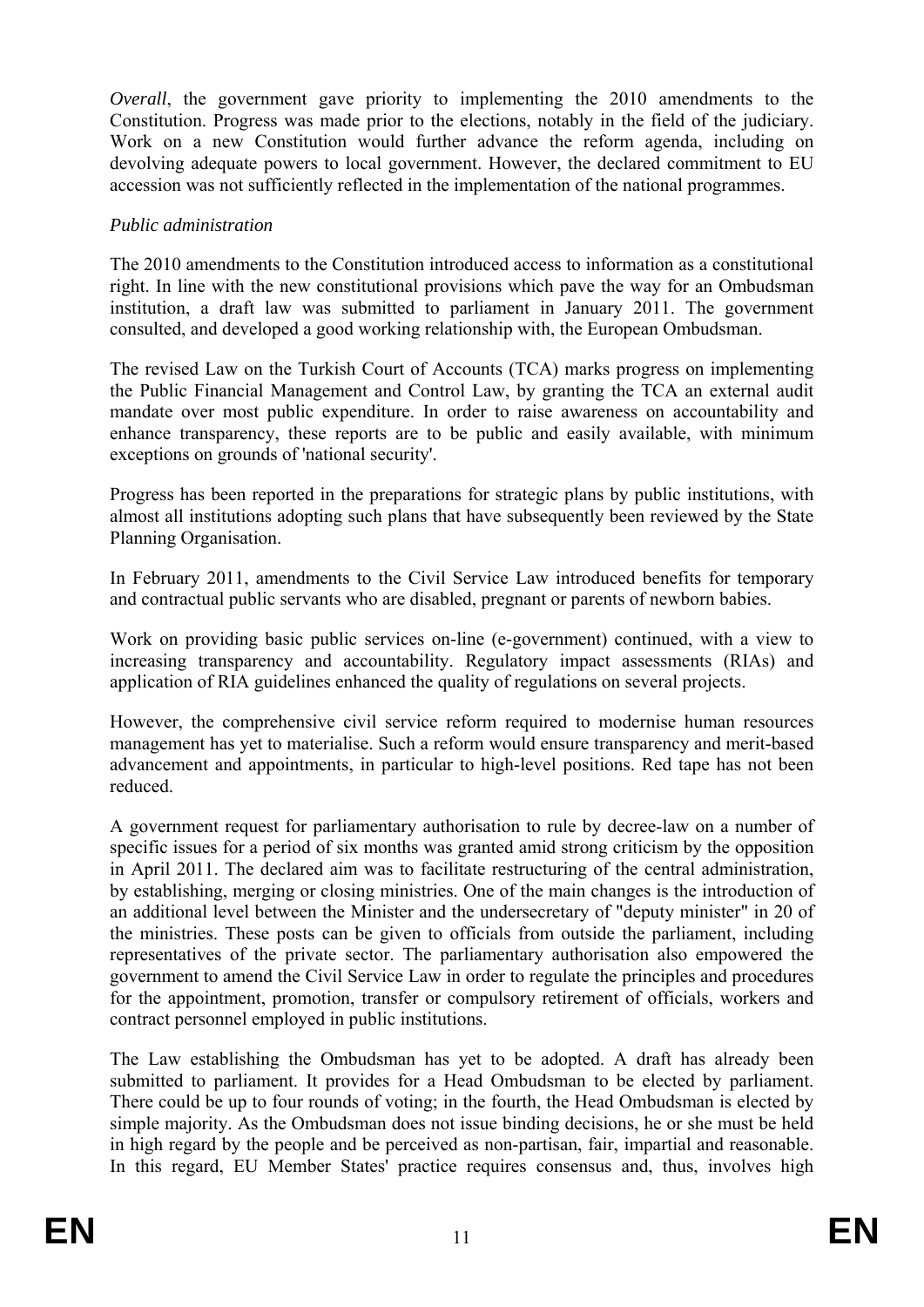parliamentary majorities for election of the Ombudsman. The draft also provides that transactions by the army of a military nature do not fall under the powers of the Ombudsman. The practice in most EU Member States is that an Ombudsman oversees the military in one way or another. Other provisions of the draft would empower the Ombudsman to respond to individual complaints and recommend improvements in the way the public administration works. There are no provisions allowing the Ombudsman to conduct inquiries on his or her own initiative. Finally, the draft grants Turkish citizens up to 90 days to submit complaints to the Ombudsman. This is short compared with practice at EU level.

Further efforts are needed to build capacity to implement the revised Law on the TCA and to carry out the full range of government auditing so that the TCA can fulfil its role of ensuring accountability in the public administration. Efforts are also required to implement the Public Financial Management and Control Law, particularly on strengthening internal audit capacity and the strategy development units and implementing strategy documents.

A decree adopted in August 2011 authorises relevant ministers to monitor and inspect all kinds of activities and transactions of independent regulatory authorities established in recent years in line with obligations stemming from the *acquis* or international standards. This raises concerns as to the independence of the regulatory authorities when carrying out their duties in a number of policy areas such as competition, energy and information society.

No progress can be reported on the decentralisation process. Devolution of powers, in particular transfer of financial revenues to local administrations has not materialised.

Ombudsman institution. Greater political support for public administrative reform and *Overall*, there has been some progress in legislative reforms with regard to the public administration and civil service. Attention needs to be paid to establishment of the decentralisation is necessary.

### *Civilian oversight of security forces*

In October 2010, the National Security Council approved a revised National Security Policy. This document is not public. It was reportedly prepared mainly by the civilian authorities.

The investigation into the "Sledgehammer" alleged coup case was extended with the arrest of further officers, mostly from the Air Force. Hearings of the case continued before the 10th Istanbul Serious Crimes Court in Silivri. (see section 2.1 Democracy and the Rule of Law) continuing. On the initiative of NGOs and in response to requests from the families of missing The trial of seven suspects, including a former Kayseri Gendarmerie Brigade Commander and a former Mayor of Cizre, who are charged with twenty murders in the Southeast, is persons, excavations of mass graves have started. Calls for a "truth commission" have been rejected. Further to the 2010 constitutional amendments, decisions by the Supreme Military Council concerning dismissals of military personnel have been opened to civilian judicial review. Military officers dismissed from the army now have the right to appeal against their dismissals and retire with benefits or to obtain employment at a state institution. A commission has been set up within the Ministry of Defence to examine applications and decide within a year. Following a decision by the Military Court of Cassation the Şemdinli case<sup>[9](#page-10-0)</sup> is now tried by the Van Serious Crimes Court, a civil court. During the first hearing in

 $\overline{9}$  The defendants are accused of the November 2005 bombing that killed one person and injured others in the town of Şemdinli in South-East Turkey.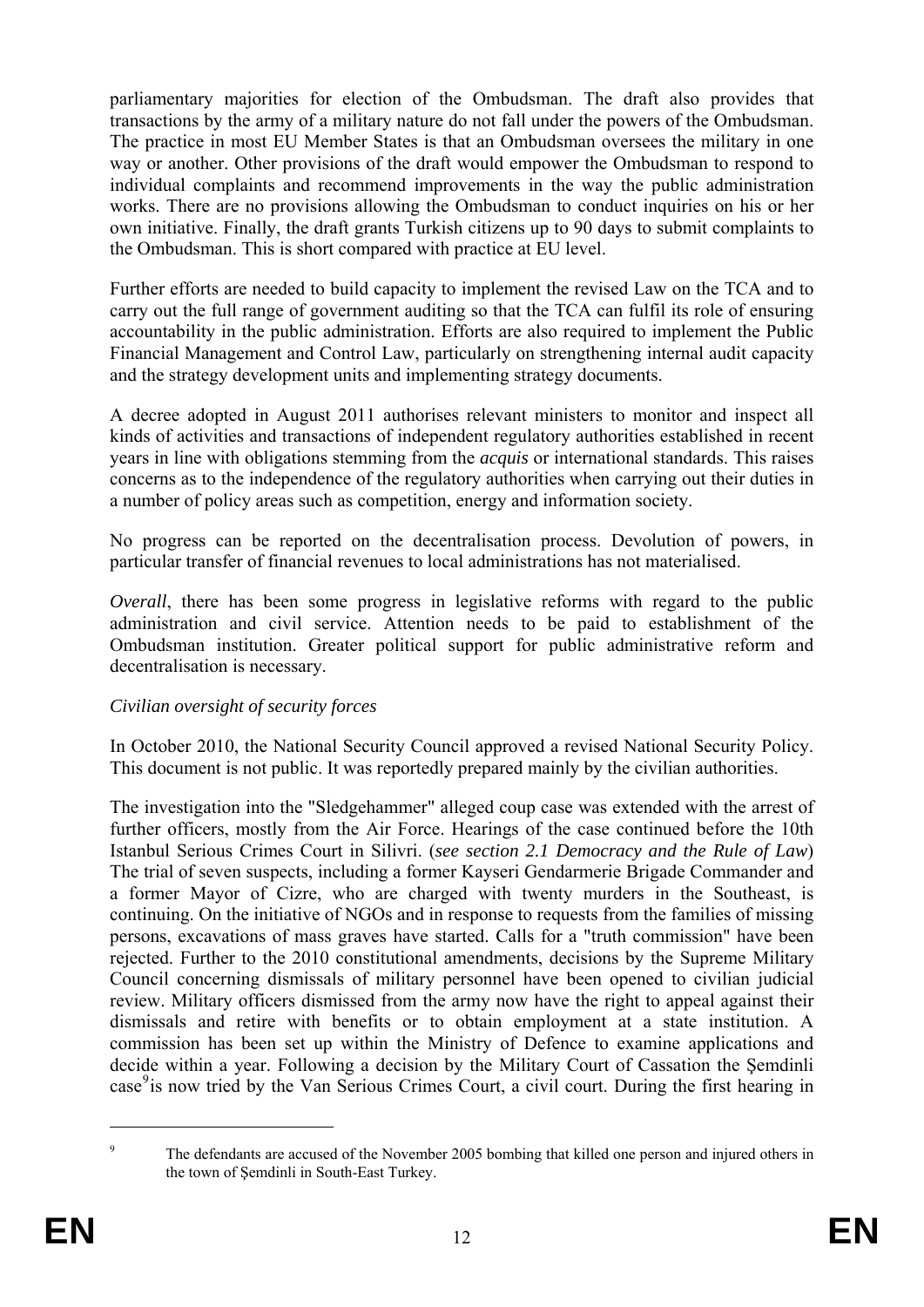July the court accepted a lawyers' request to investigate four high-ranking officers, including a former Chief of Staff.

ex-post audits of armed forces' expenditure. It also paves the way for audits of extra-As regards civilian oversight of military expenditure, good progress was made, in the form of adoption of the Law on the Court of Accounts in December 2010. This provides for external budgetary resources earmarked for the defence sector, including the Defence Industry Support Fund.

came into operation and served as Secretariat for the Counter-Terrorism Coordination Board. The Under-Secretariat for Public Order and Security, established in 2010 to develop and coordinate counter-terrorism policies, and affiliated to the prime Ministry since July 2011, The Board convened for the second time in February 2011.

The number of incidents where the armed forces exerted formal and informal influence over political issues beyond their remit continued to decrease.

Supreme Military Council meeting without any delay affirmed the government's control over On the eve of the Supreme Military Council of August 2011, the Chief of Staff, along with the Force Commanders, requested their retirement. Appointment of the force commanders in the the appointment of top-level commanders. However, promotions continue to be determined by the General Staff with limited civilian control. Further reforms on the composition and powers of the Supreme Military Council, particularly on the legal basis of promotions, still need to materialise.

For the first time, President Gül briefed the Speaker of Parliament and the leader of the main opposition party about the content of the National Security Council after the meeting in August.

the law enforcement duties of the gendarmerie and to the military justice system. The However, on some occasions, the armed forces made comments about ongoing court cases and investigations. Civilian oversight needs to be further reinforced, particularly in relation to gendarmerie does not report to the Ministry of the Interior and disciplinary offences are taken to the General Staff, bypassing both the Ministries of the Interior and Defence. The Law on the provincial administrations, which provided the legal basis for the annulled EMASYA Protocol allowing military operations to be carried out without the consent of local civilian authorities, has yet to be amended. There is a lack of transparency and accountability in institutions in the security sector, particularly those with intelligence duties.

turn the new constitutional provisions into legal reality. These new constitutional provisions The existing legislation, including the Law on the establishment and proceedings of military courts defining the functions and jurisdiction of these courts has yet to be amended in order to include matters related to the jurisdiction of military courts, the trial of the Chief of Staff and the commanders of the armed forces by the Constitutional Court for offences related to their duties and the trial by civilian courts of offences against the security of the State. Finally, the lack of judicial review of all decisions regarding career management by the Supreme Military Council and all other military authorities, remains a concern.

significant financial expenditure , from the audit mandate of the TCA is a major shortcoming The exclusion of the Foundation for Strengthening the Armed Forces, which controls of the revised Law on the TCA. Publication of the external audit reports on defence, security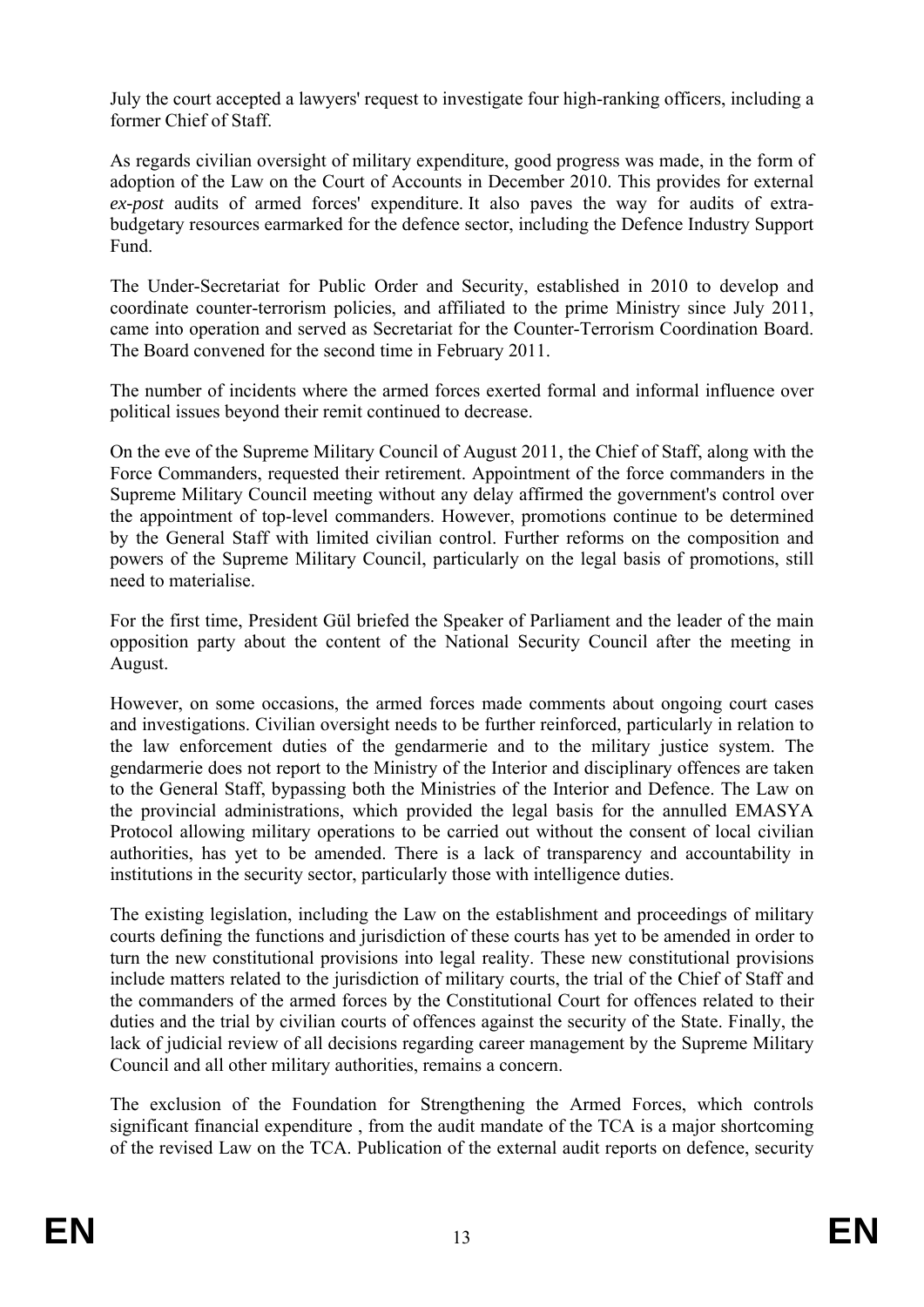and intelligence institutions will be governed by a regulation yet to be adopted by the Council of Ministers.

rather than the Minister of Defence. No change was made to the Internal Service Law of the Turkish armed forces, which defines the duties of the military and contains an article leaving the military significant scope for intervention in politics. The Law on the National Security Council was not amended and continues to provide a broad definition of security which, depending on interpretation, could cover almost any policy field. The Chief of Staff continues to report to the Prime Minister

The selective accreditation by the military of certain media has continued. The secondary school curriculum continues to include a national security course given by military officers.

civilian oversight of the armed forces. Civilian oversight of military expenditure was *Overall*, good progress has been made on consolidating the principle of civilian oversight of security forces. The Supreme Military Council of August 2011 was a step towards greater tightened and a revised National Security Plan adopted. In addition, Supreme Military Council decisions were opened to civilian judicial review. However, further reforms - on the composition of the Supreme Military Council, military justice system and the Personnel Law of the Turkish Armed Forces – are still needed. In several instances, legislation intended to increase civilian oversight of the military (the Court of Accounts Law and the draft Ombudsman Law) was amended in parliament, weakening such oversight. On some occasions, the General Staff made comments on ongoing court cases.

### *Judicial system (see also Chapter 23 – Judiciary and fundamental rights)*

There has been progress in the reform of the judiciary, notably with implementing the 2010 constitutional amendments.

As regards the *independence* of the judiciary, a Law on the High Council of Judges and Prosecutors was adopted in December 2010. The government consulted the Venice Commission of the Council of Europe. This law, together with the constitutional amendments judicial full members (out of twenty-two) and all twelve substitutes are now elected directly approved by referendum in September 2010, established a new composition of the High Council<sup>10</sup> that is more pluralistic and representative of the judiciary as a whole. Sixteen of its by judicial bodies.

and the Undersecretary no longer have the possibility to obstruct the decision-making process Ministerial influence has been reduced: the Minister of Justice remains President of the High Council and the Undersecretary remains an *ex officio* member, but as a result of the enlargement of the Council, the Ministry now accounts for less than 10% of the total membership. The Minister of Justice does not sit in any of the three chambers where work is conducted, nor does he participate in plenary meetings on disciplinary matters. The Minister of the High Council by their mere absence. Previously, they had an 'empty chair' blocking power that they actually used.

<span id="page-14-0"></span><sup>&</sup>lt;sup>10</sup> The number of full members of the High Council increased from seven to twenty-two. In addition to representatives of the Court of Cassation and the Council of State, the new members include representatives of first-instance courts, the Justice Academy, law faculties and lawyers.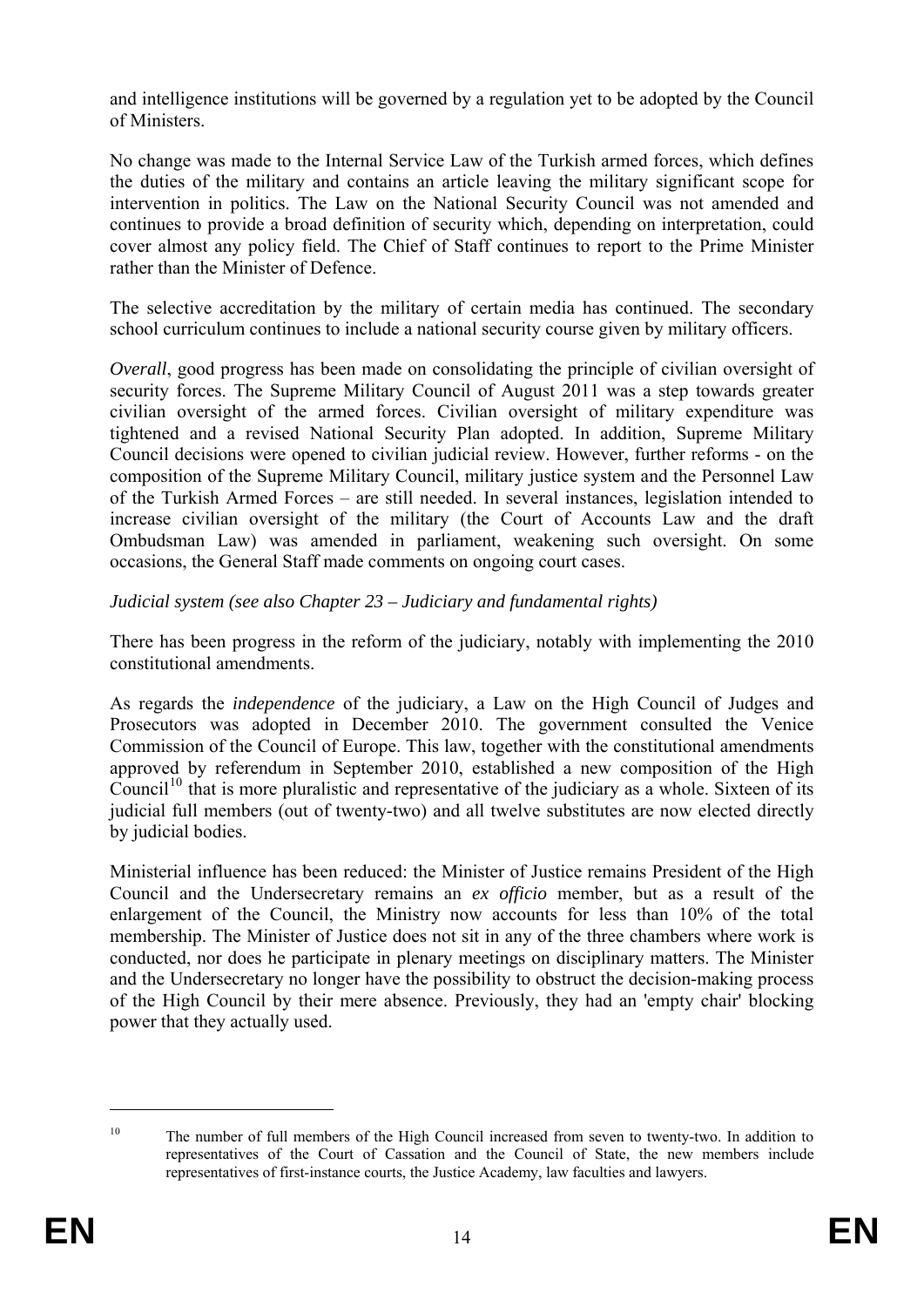dismissal from the profession are now permitted. The newly elected High Council held The Inspection Board, previously under the Ministry of Justice, has now been transferred to the High Council. Anonymised versions of decisions can be published on the High Council's official website. This promotes legal certainty and confidence in the proper administration of justice. As regards effective remedies, appeals to judicial bodies against decisions concerning meetings in provinces with judges and prosecutors to collect information and discuss reform proposals.

appeal to the Supreme Election Board (YSK) alleging unfair elections and undue influence by Ten full and six substitute members of the High Council were elected by first-instance judges and prosecutors in October 2010. More than 98% of the first-instance judges and prosecutors voted. Participation as candidates was open to all judges and prosecutors, including those working at the Ministry of Justice. The vote was secret and campaigning prohibited. An the Ministry of Justice was rejected unanimously. The High Council started to function with its 22 full members in November as a public legal entity with administrative and financial autonomy from the Ministry of Justice.

Nomination of the four non-judicial members of the High Council is left to the discretion of However, in elections of members of the High Council, every judge and prosecutor has the right to cast as many votes as the number of full and substitute Council members to be elected. In this system imposed by the Constitutional Court, candidates who are voted by the majority could take all the seats, thus excluding those supported by voters from a minority. the President of the Republic, whereas the National Assembly is not involved. The current provisions do not ensure permanent representation of members of the Bar in the High Council.

sanctions). Rules on dismissal of judges and prosecutors from the profession lack clarity and The Minister can veto the launching of disciplinary investigations against judges and prosecutors by the High Council. The judicial review does not cover all first-instance decisions of the High Council, potentially affecting judicial independence or impartiality (e.g. decisions concerning promotions, transfers to another location and disciplinary precision. Assessment of the professional performance of judges and prosecutors is overcentralised. Assessment criteria applied by the inspectors need to guarantee judicial independence in practice $11$ .

judiciary. Some Bar Associations also expressed concern. In the polarised atmosphere that followed the adoption of the constitutional amendments and relevant legislation by parliament, the presidents and members of the high courts voiced criticism of the judicial reforms. Independent associations of judges and prosecutors expressed concern about the reforms, notably with regard to the independence of the

The Semdinli case is still pending (*See the chapter on the civilian oversight of the security forces*). In April, the current High Council reinstated the civilian prosecutor, previously in

<span id="page-15-0"></span><sup>&</sup>lt;sup>11</sup> In April 2011 the High Council introduced a new assessment system and criteria aimed at providing transparency of the process, guaranteeing judicial independence and avoiding improper interference with the judges' and prosecutors' private lives. There is yet no track record of implementation of these new provisions.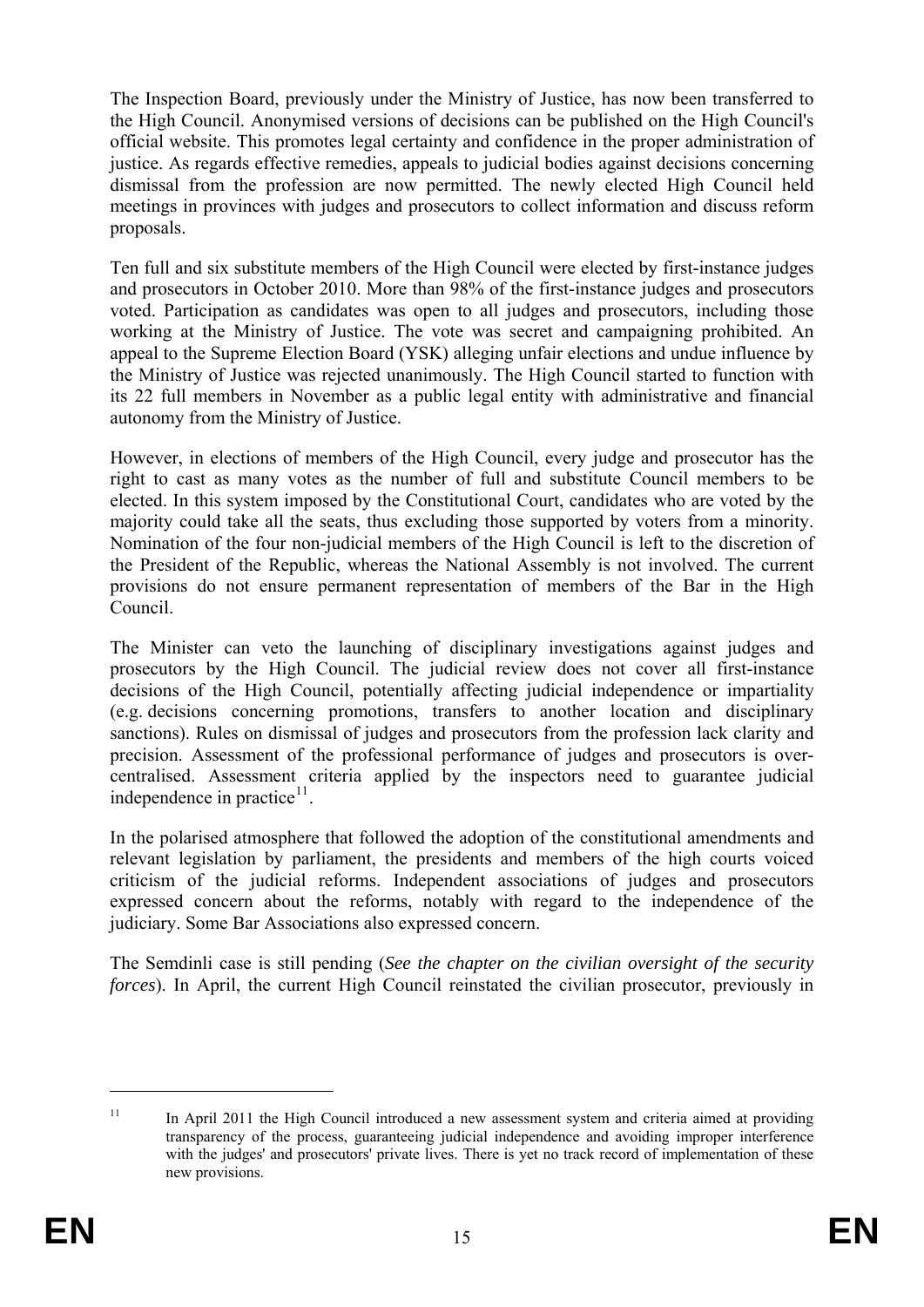charge of the case, into the profession. The dismissal of this prosecutor in 2006 had raised questions about the independence of the judiciary<sup>[12](#page-15-0)</sup>.

The government consulted the Venice Commission of the Council of Europe. This law, With regard to *impartiality*, a Law on the Constitutional Court was adopted in March 2011. together with the constitutional amendments approved by referendum on 12 September 2010, enlarged the normal membership of the Court. This has reduced the relative weight of high courts' representatives and made the Constitutional Court more representative of the legal community and society at large. Under the old system all members of the Constitutional Court were ultimately selected and appointed by the President of the Republic. Now three members (i.e. approximately 18% of the membership) are elected by the Turkish Grand National Assembly.

application procedure. Anyone who claims that any of his or her fundamental rights and The powers of the Constitutional Court have been extended by introducing the individual freedoms guaranteed by the Constitution has been violated by the public authorities can apply to the Constitutional Court, provided he or she has exhausted all ordinary legal remedies. Such individual applications reinforce the right of each individual to be heard by an independent and impartial tribunal enshrined in the Turkish Constitution.

of the Court. As a consequence, the Constitutional Court is insufficiently representative of the However, there is currently a strict representation *ratio* for various bodies in the membership Turkish legal community as a whole and still over-dominated by the high courts. The influence of the Grand National Assembly over the composition of the Constitutional Court is also inadequate, in terms of both the number of members it elects and the choice of eligible candidates. The current election process in the Assembly<sup>[13](#page-16-0)</sup> does not fully guarantee the Court's political impartiality. At the same time, the President of the Republic plays an overdominant role in the appointment process.

Constitutional Court can cast as many votes as the number of candidates for full and substitute Judges and prosecutors or members of a body nominating candidates for members of the members to be elected. In this system imposed by a decision of the Constitutional Court itself, candidates who are voted by the majority could take all the seats, thus excluding those supported by voters from a minority. The process of selecting the Bar candidates does not ensure that the list of candidates is adequately representative of the overall membership of the Turkish Bars, while at the same time not completely dominated by the large metropolitan Bars. Finally, the presence of two military members of the Constitutional Court is questionable, as constitutional jurisprudence in a democratic system is a civilian matter.

defence do not guarantee that the principle of equality of arms is respected or is perceived to Practical arrangements at courthouses and during trials regarding judges, prosecutors and the be. This continues to cloud the perception of the impartiality of judges.

Senior members of the judiciary and military made statements that could put the impartiality of the judiciary at risk in key cases.

<sup>&</sup>lt;sup>12</sup> The civilian prosecutor in this case published the indictment in early 2006. It included accusations against high-ranking military commanders. The General Staff criticised the indictment and urged those bearing constitutional responsibility to take action. The then High Council took the dismissal decision  $\frac{13}{13}$  in April 2006.<br>There are three voting rounds in parliament. In the third, the candidates are elected by simple majority.

<span id="page-16-0"></span>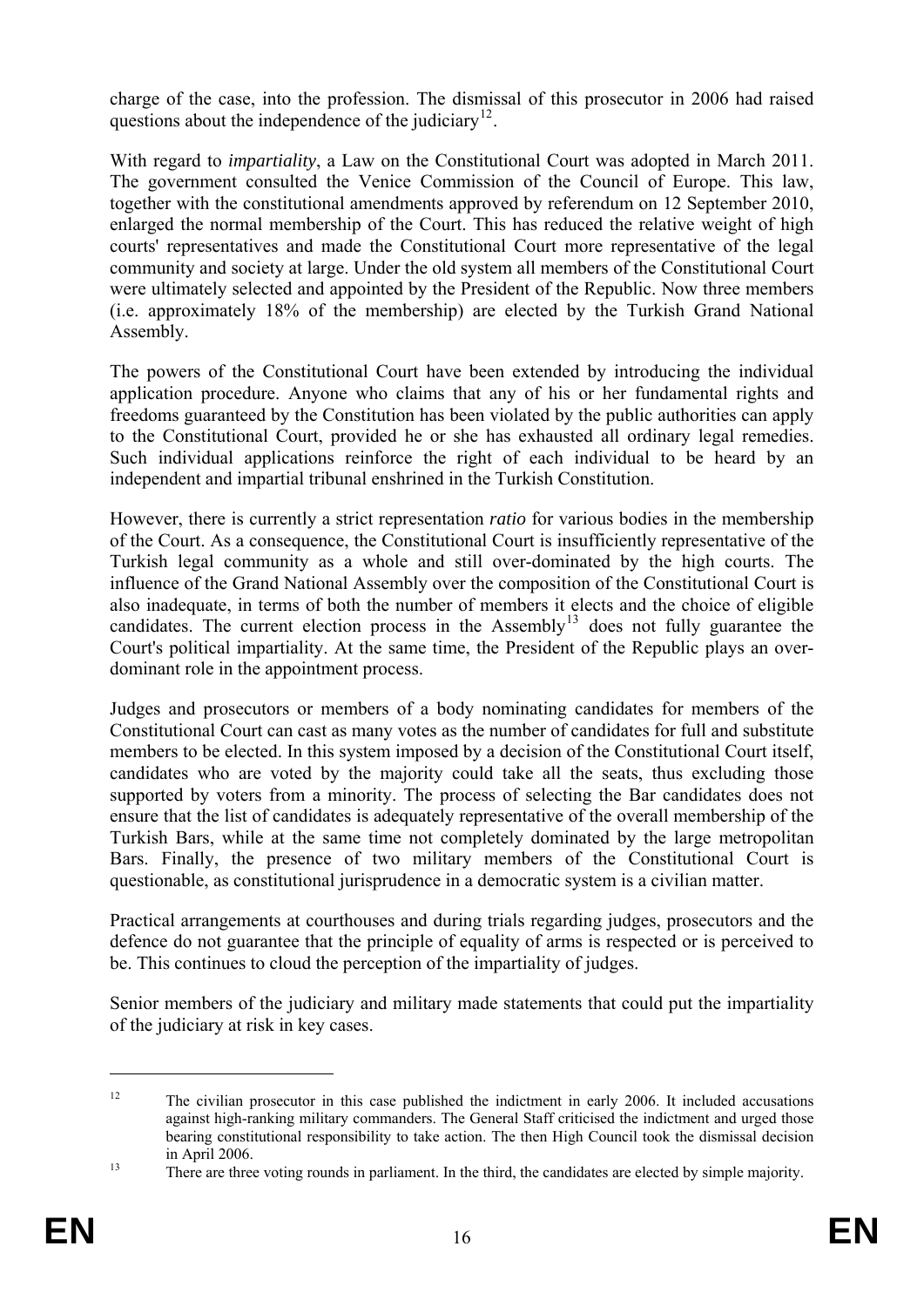More chambers have been established, working methods modified and a large number of With regard to the *efficiency* of the judiciary, the Laws on the Court of Cassation and the Council of State were amended in order to tackle their large and increasing backlog of cases. judges and prosecutors appointed. The appointment procedure conducted by the High Council was transparent: the number of votes received by each judge and the procedure followed during the appointment process were published on the website of the High Council.

Legislation was adopted in March 2011 to reduce the workload of first-instance courts. The main aim is to prevent cases from entering the court system, among other things by decriminalising some offences which are now sanctioned by administrative fines and also by introducing legal fees for applicants to Regional Courts of Appeal and to the Court of Cassation and transferring powers to issue certificates of inheritance from courts to public notaries.

The 2011 budget for the judiciary increased to approximately TL 6,1 billion (1.81% of the state budget) from TL 4,7 billion in 2010 (0.55% of GDP).

and Prosecutors to assess the performance of courts and of the judicial system as a whole. However, neither an overall common strategic framework nor reliable indicators and benchmarks have been established by the Ministry of Justice and the High Council for Judges Such a framework, indicators and benchmarks would allow the authorities responsible to assess the human and material resources needed to address the backlog of old cases and the influx of new ones and would provide the basis for optimum allocation of resources and rationalisation of the court network.

prevents efficient use of the available resources. The regional courts of appeal have not been The current fragmentation of the Turkish courts, which each have a separate registry and which are not connected with each other even when they are located in the same courthouse, established yet. By law, they should have been in operation by June 2007. The number of vacancies for judges and prosecutors equals roughly a third of the current judicial staff.

The Ministry and the High Council have yet to develop benchmarks to monitor and assess the duration of court proceedings and improve the efficiency and effectiveness of the judicial system. The backlog of pending cases at the Turkish courts is increasing and Turkey has a large backlog of pending serious criminal cases. In particular, and as regards first instance courts, there were approximately 1.4 million pending criminal cases at the end of 2010, up from 1.2 million at the end of 2009. Similarly, the pending civil cases were 1.1 million at the end of 2010, up from 1 million at the end of 2009, while those at administrative courts reached 200,000 at the end of 2010, an increase of 40,000 as compared to those at the end of 2009.

compatible with the quality of the judicial process and respect of the rights of the defendant. Special attention needs to be paid to the duration of cases involving pre-trial detention, by giving them priority and ensuring that the duration of the trial is kept to the minimum Arrest-related articles of the Code on Criminal Procedures (CPC) have been used, often extensively, in a way that might have the same effect as punitive measures, whereas alternatives to arrest or detention are under-used. A 2005 amendment to the CPC limiting the detention period entered into force at the end of 2010, resulting in the release of a number of prisoners.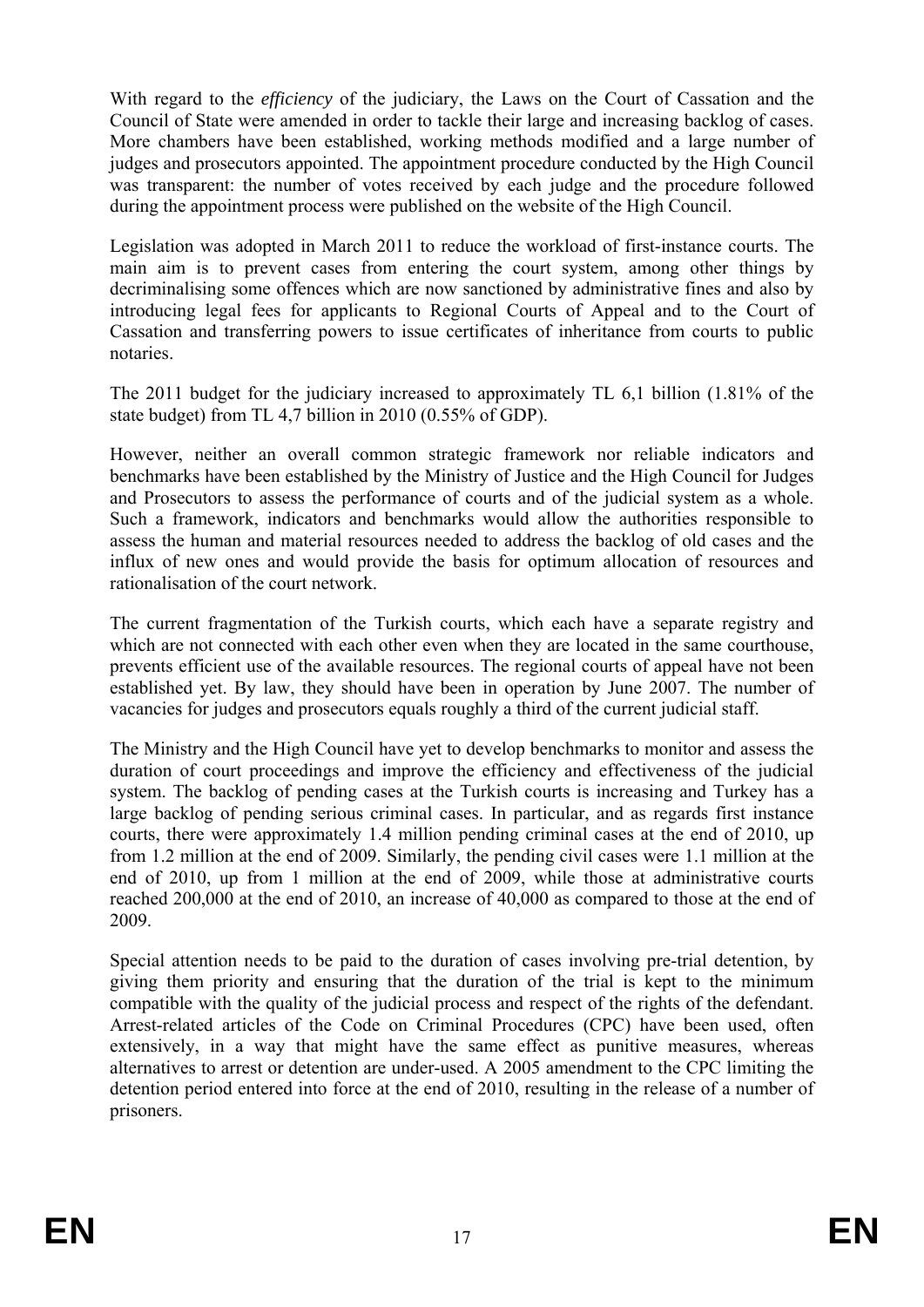access to incriminating evidence early in the proceedings $14$ . Frequent use of arrest instead of Pre-trial detention is not limited to circumstances where it is strictly necessary in the public interest. In some terror-related cases, defendants and their lawyers have not been permitted judicial supervision, leaks of information, evidence or statements, limited access to files, failure to give detailed grounds for detention decisions and revision of such decisions raised concerns. Finally, no authoritative information has been made available from either the prosecution offices or the courts on all these issues of wide public interest. Despite preparatory work conducted by both the High Council and the Justice Academy, spokespersons at prosecution offices or at courts are not yet operational.

There is a need to improve the work of the police and the gendarmerie together with the working relationship between the police, gendarmerie and judiciary in order to address concerns raised during investigations in some high-profile cases. A Regulation on the judicial police, as provided for under Article 167 of the CPC, was adopted in 2005. It came into force on 1 June 2005 together with the CPC but has yet to be implemented. Hence, judicial police units attached to prosecution offices have yet to be established. As a result, prosecutors currently rely on judicial police units operating under the hierarchical control of the Ministry of the Interior.

Nor does it set deadlines for submitting experts' opinions or make court experts subject to Mediation is not effectively implemented and judges, prosecutors and lawyers are not trained for the task. The court experts' system does not provide for official lists of experts and fees. cross-examination. The process of transferring forensic medical examinations to State hospitals or health centres has been slow and has yet to be completed. The backlog of the Forensic Medicine Institute leads to delays in judicial proceedings. Cross-examination in criminal trials is not fully implemented.

legislation. There is a need to review the existing strategy in a transparent and inclusive A large number of measures in the *judicial reform strategy* adopted by the government in August 2009 have been implemented by the constitutional amendments and ensuing fashion, so that the revised strategy will be owned by the Turkish legal community and the wider public.

the independence and impartiality of the judiciary. Steps have also been taken to improve the *Overall*, progress has been made in the area of the judiciary. The adoption of legislation on the High Council of Judges and Prosecutors and on the Constitutional Court marks progress in efficiency of the judiciary and address the increasing backlog of the courts. However, further steps are needed on the independence, impartiality and efficiency of the judiciary, including the criminal justice system and the large backlog of pending serious criminal cases. The Minister can veto the launching of disciplinary investigations concerning judges and prosecutors by the High Council. Judicial proceedings need to be made transparent and courts and prosecution offices need to inform stakeholders and the public at large on issues of public interest. The upcoming review of the judicial reform strategy needs to be carried out with the participation of all stakeholders, the Turkish legal community and civil society.

*Anti-corruption policy (see also Chapter 23 – Judiciary and fundamental rights)* 

<sup>&</sup>lt;sup>14</sup> As a rule, defendants and their lawyers should have access to documents pointing to their innocence or guilt early in the proceedings. Limitations to this right must be justified by the need to protect a specific public interest and be allowed by a judge's decision.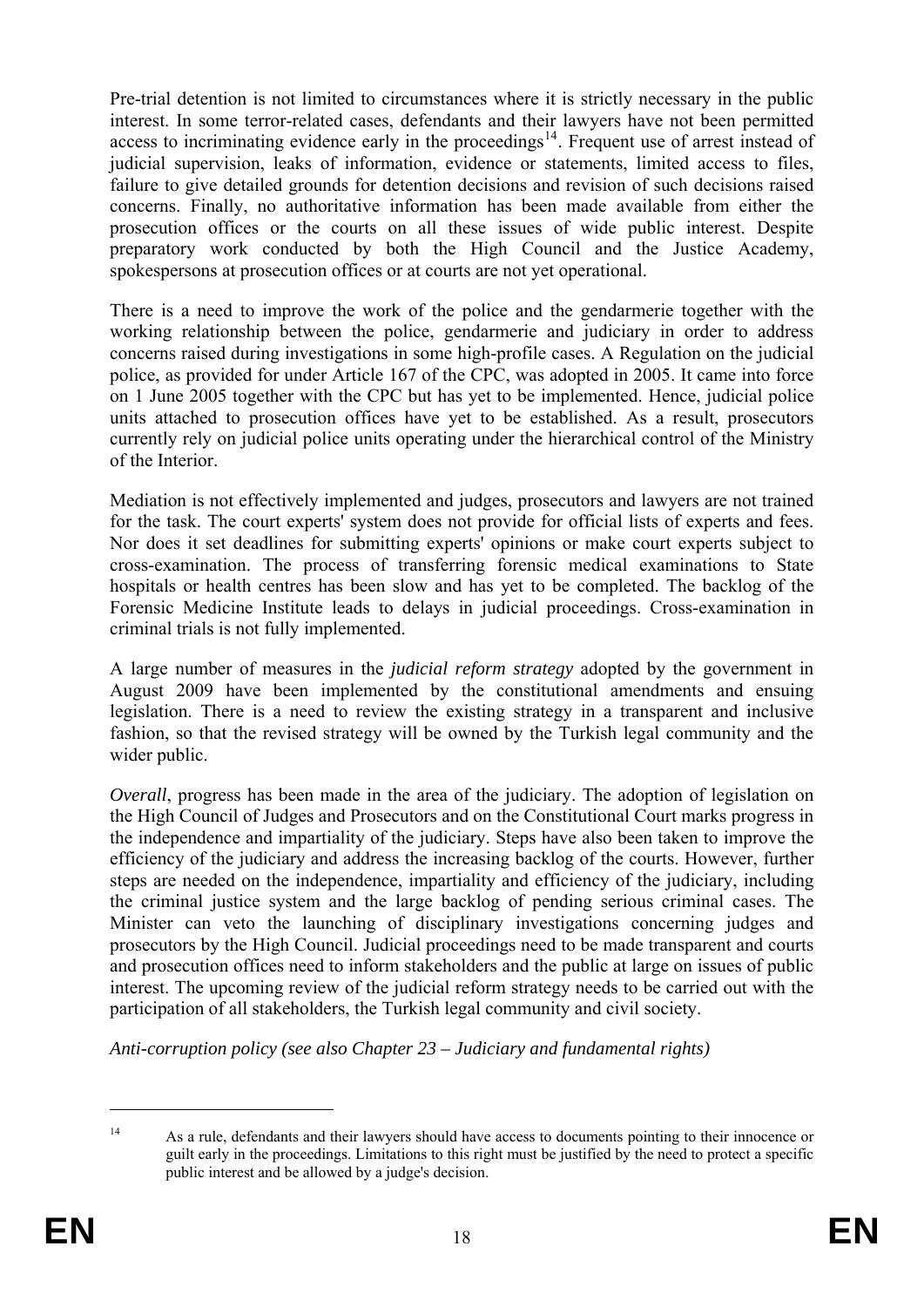policy approved all the proposals. However, there was no increase in the strength or independence of institutions involved in the fight against corruption, which are not In line with the 2010-2014 Strategy and Action  $Plan<sup>15</sup>$ , an Executive Committee for Increasing Transparency and Fighting Corruption<sup>16</sup> has coordinated working groups preparing proposals on 28 corruption-related issues. The Committee of Ministers on anti-corruption sufficiently staffed. Participation by civil society, particularly in the Executive Committee and in implementing the strategy, needs to be strengthened.

corruption-related cases and establishing objective criteria setting the conditions under which their immunity could be lifted. Two major sets of GRECO recommendations on Turkey has implemented 19 of the 21 recommendations made in the 2005 first and second evaluation reports by the Group of States against Corruption (GRECO). There has been no progress in limiting the immunities of Members of Parliament or of senior public officials in "Incrimination" and "Transparency of Party Funding" remain to be implemented after the third evaluation round adopted in March 2010.

there is no legal framework for auditing election campaigns or the financing of individual candidates. There is no limit on general party and campaign-related spending. In particular, Legislation on political parties imposes some restrictions on the amount and nature of donations parties may receive. However, there has been no progress concerning the transparency of financing political parties. Auditing of political parties remains weak and the legislation contains no specific provisions on campaign financing. Parties declare their campaign-related income and expenditure in their general financial statements as part of their annual report to the Constitutional Court. The Constitutional Court itself focuses primarily on compliance with reporting requirements and with parties' internal regulations. It does not verify the data and source documents submitted or review them for undisclosed income and expenditure.

5928 civil servants working for central and local government received training on ethics between October 2010 and July 2011. However, no progress has been made on extending codes of ethics to academics, military personnel or the judiciary.

The Law on the Turkish Court of Accounts (TCA) adopted in December 2010 should mandate of the TCA is a major shortcoming of the revised Law on the TCA (See section on *civilian oversight of security forces*). There is no administrative act to freeze suspicious assets. significantly strengthen the transparency and accountability of public administration. However, the exclusion of the Foundation for Strengthening the Armed Forces from the audit No steps have been taken to build up a track record of investigations, indictments or convictions related to corruption cases.

and four senior executives of the television network Kanal 7 were detained. No indictment has As regards the investigation into the charity Deniz Feneri concerning a fraud case in Germany which started in 2009, the former head of the Radio and Television Supreme Council (RTÜK)

<sup>&</sup>lt;sup>15</sup> The government adopted a 2010-2014 strategy for enhancing transparency and strengthening the fight

against corruption in February 2010.<br>
<sup>16</sup> The Executive Committee for Increasing Transparency and Fighting Corruption is made up of representatives of public institutions, trade unions and the Turkish Union of Chambers and Stock Exchanges (TOBB). Its task is to form further anti-corruption strategies and monitor implementation. The Prime Ministerial Inspection Board has been appointed with the task of providing technical support and secretariat services to the Executive Committee.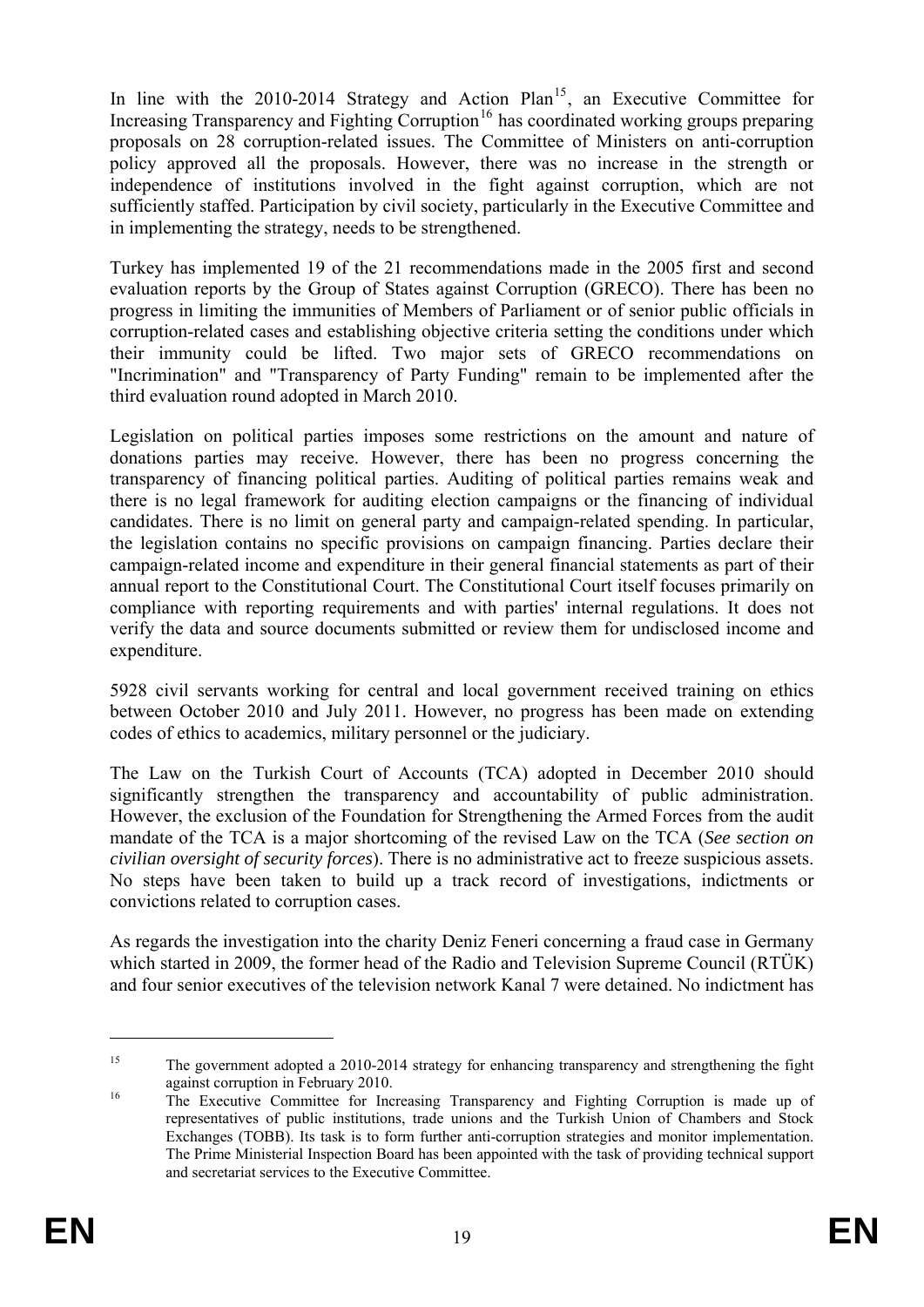been submitted to the courts yet. Changes to the prosecutorial team investigating the case raised concerns.

implement it is needed. Turkey needs to build up a track record of investigations, indictments *Overall*, limited progress has been made on implementing the strategy and the action plan to combat corruption. Effective implementation of the strategy is necessary to reduce corruption which remains prevalent in many areas. The lack of transparency relating to political party financing and the scope of immunities remain major shortcomings. Greater political support for strengthening the legislative framework to fight corruption and the measures taken to and convictions.

#### **2.2. Human rights and the protection of minorities** *(see also chapter 23 - Judiciary & fundamental rights)*

#### *Observance of international human rights law*

As for ratification of international human rights instruments, parliament passed legislation the UN Convention against Torture (OPCAT) in September 2011. Ratification of three additional Protocols to the European Convention on Human Rights  $(ECHR)^{17}$  is still pending. to ratify the Council of Europe Convention on the Protection of Children against Sexual Exploitation and Sexual Abuse in November 2010. Turkey ratified the Optional Protocol to

During the reporting period, the **European Court of Human Rights** (ECtHR) delivered a total of 418 judgments finding that Turkey had violated rights guaranteed by the ECHR. The number of new applications to the ECtHR went up for the fifth consecutive year. Since October 2010, a total of 7,764 new applications have been made to the ECtHR. Most of them concern the right to a fair trial and protection of property rights. In September 2011, 18,432 applications regarding Turkey were pending before the ECtHR. Turkey has abided by the majority of ECtHR rulings, including payment of compensation totalling  $\epsilon$  24.5 million in 2010. Some rulings have not been followed up by Turkey for several years<sup>[18](#page-20-0)</sup>. The government's announcement that it would address these issues was not followed through.

In the *Cyprus v. Turkey* case, the issues of missing persons and restrictions on the property rights of Greek Cypriots displaced or living permanently in the northern part of Cyprus remain pending. In a number of other cases, including the *Xenides-Arestis v. Turkey*, the *Demades v. Turkey*, the *Varnava and Others v. Turkey* cases, Turkey has yet to fully execute the decision, including paying the just satisfaction awarded by the ECtHR to the applicants. Following the Grand Chamber Decision of 5 March 2010 on the *Demopoulos v. Turkey* case, around 1500 applications from Greek Cypriot owners have been lodged with the Immovable Property Commission (IPC). So far, overall around 200 cases have been concluded, mainly by friendly settlements.

Regarding **promotion and enforcement of human rights**, the government has submitted draft legislation on the Ombudsman to parliament (*See section on public administration*).

<span id="page-20-0"></span> $\frac{17}{18}$  Protocols 4, 7 and 12.

<sup>18</sup> Non-implementation of the Hulki Güneş, Göçmen and Söylemez judgments has resulted in the defendants being deprived of liberty for several years without due process of law. A legislative amendment is required to remedy this situation. Furthermore, Turkey has not adopted legal measures to prevent repetitive prosecution and conviction of conscientious objectors. Other issues awaiting legislative measures by Turkey concern control of the activities of security forces, effective remedies against abuse, restrictions on freedom of expression and excessive length of pre-trial detention.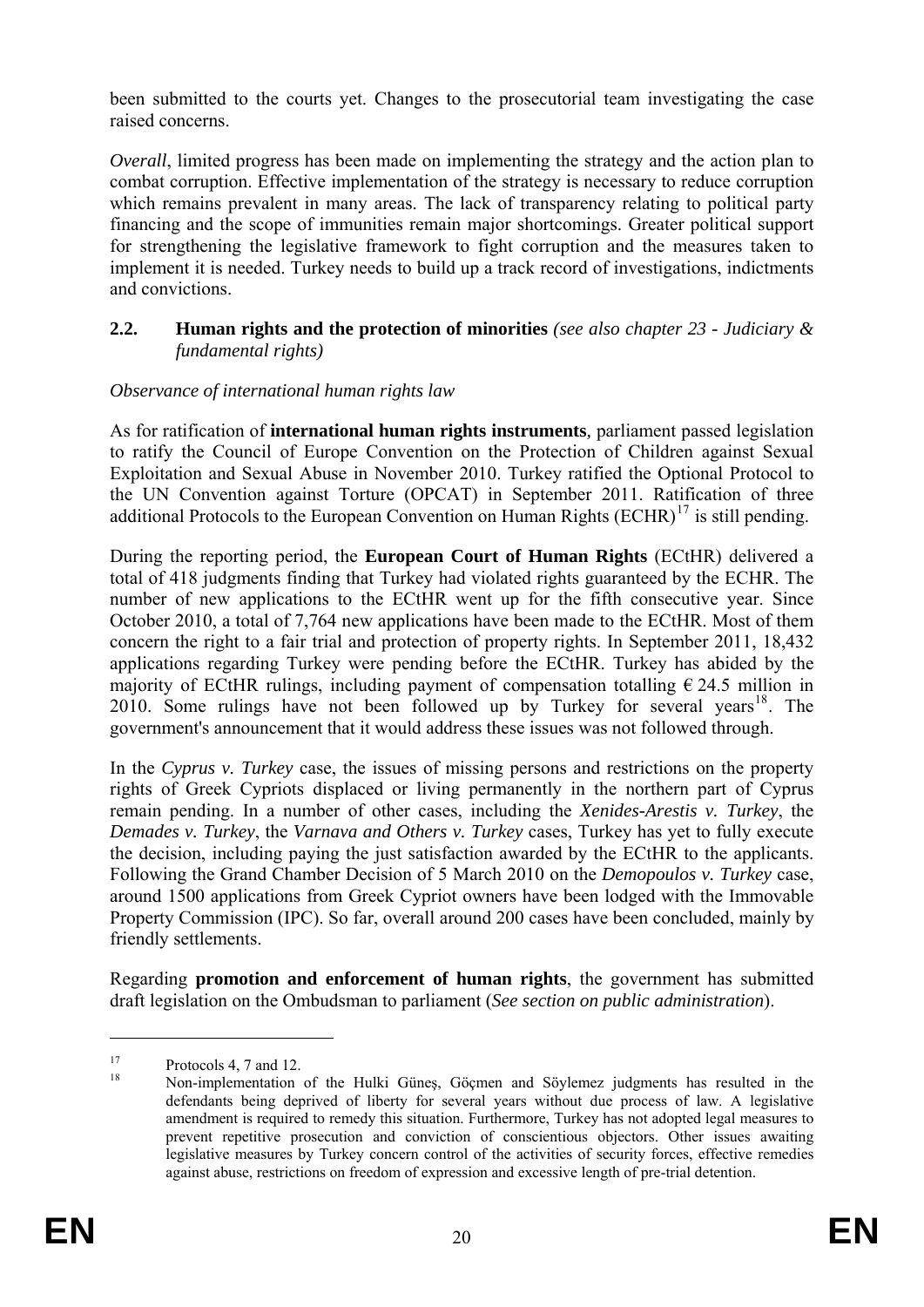Public officials, judges, public prosecutors and police officers received training on human rights. A Department of Human Rights has been established within the Ministry of Justice to follow up ongoing cases before the ECtHR and the execution of judgements.

The Human Rights Investigation Committee of parliament received nearly 1500 petitions since October 2010, most of which concerned judicial review and problems related to prisons. It adopted 7 reports since October 2010 and established a sub-committee to probe into the fate of people allegedly disappeared under detention, mainly in the Southeast of the country and in the aftermath of the 1980 military coup.

accountability to the Prime Minister and appointment of its members by the Council of Ministers are not in line with the Paris principles. The funding provisions in the draft law do However, human rights institutions in line with the UN Paris principles, in particular as regards their independence and functional autonomy, have yet to be established. The draft Law establishing the Turkish National Human Rights Institution (NHRI) submitted to parliament in February 2010 does not comply fully with these principles. It is important that the provisions on the mandate, core functions, membership, staffing and funding of the NHRI cannot be amended by implementing legislation, but are set out in law. The NHRI's not ensure that the budget comes from an autonomous source. Requirements for pluralism and gender balance are not explicitly included in the rules on recruitment of staff. The draft law does not specify that there is no restriction on the powers of the NHRI to examine issues arising from any part of the State or the private sector. Greater cooperation with, and involvement of, civil society has yet to be reflected in the draft.

Criminal proceedings were launched against many *human rights defenders*, with much use made of terrorism-related articles of Turkish legislation. The wide definition of terrorism under the Anti-Terror Law (*See the sections on the situation in the south-east and on freedom of expression*) was not revised and remains a cause for serious concern.

for several years. Legislation on human rights institutions needs to be brought fully into line *Overall*, some progress was made on observance of international human rights law, notably through the ratification of the OPCAT. However, a number of reforms have been outstanding with UN principles.

# *Civil and political rights*

The government pursued its efforts to ensure compliance with legal safeguards to prevent **torture and ill-treatment** and ratified the OPCAT in September 2011. The latter provides for establishment of a national mechanism to prevent torture within one year and regular reports on measures to implement the Protocol (*See the section on observance of international human rights law*).

The Council of Europe's Committee for the Prevention of Torture and Inhuman or Degrading Treatment or Punishment (CPT) published the report on its fifth periodic visit to Turkey<sup>19</sup>. The CPT noted a downward trend in both the incidence and severity of ill-treatment by law enforcement officials.

<span id="page-21-0"></span>Training courses were given to health personnel, judges and prosecutors on effective investigation and documentation of torture and ill-treatment cases with a view to effective

<sup>1</sup> 

<sup>19</sup> http://www.cpt.coe.int/documents/tur/2011-13-inf-eng.htm.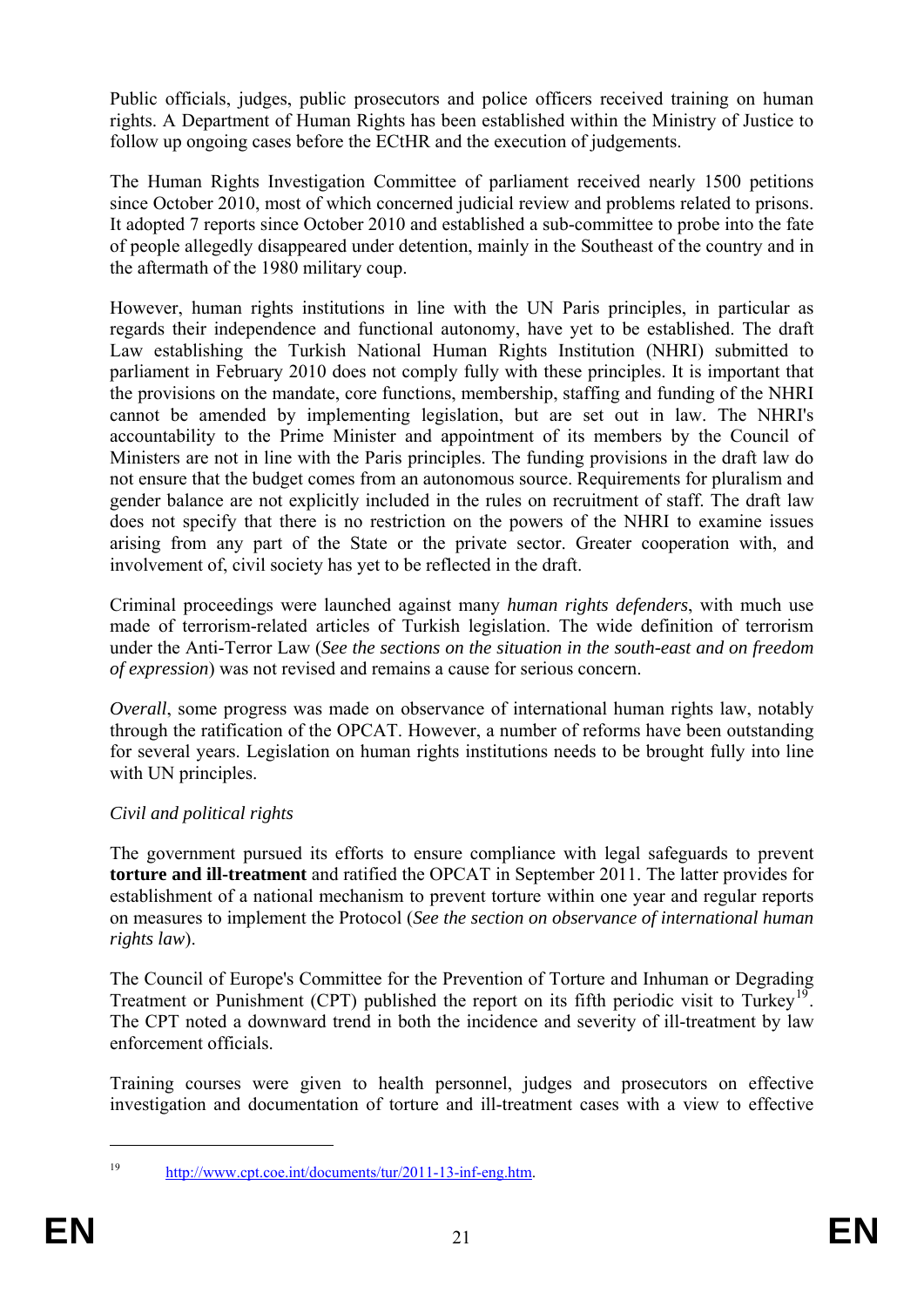implementation of the Istanbul Protocol on the investigation of torture and ill-treatment in Turkey.

Civil society organisations reported disproportionate use of firearms by security forces, overcrowding, dilapidated conditions, limited access to natural light, poor hygiene and lack of However, law enforcement bodies continued in some cases to apply disproportionate force. resulting in deaths. The CPT's report on its fifth periodic visit to Turkey states that a number of credible allegations of physical ill-treatment were received, which concerned mainly excessive use of force during arrest. With regard to the conditions of immigration detainees, major shortcomings were found in several of the detention centres visited, including severe outdoor exercise.

Law enforcement bodies frequently launched counter-cases against persons who alleged torture or ill-treatment. Such proceedings may deter complaints. In many instances such cases launched by security forces are given priority by the courts.

Under a tripartite protocol which is still in force between the Ministries of Health, Justice and the Interior, law enforcement officers are sometimes present during medical examinations on prisoners.

forces who took part in an operation at Diyarbakir prison on 24 September 1996, which led to seeker has not advanced. There is still no independent police complaints mechanism. Efforts to *fight impunity* for human rights violations have not been sufficient. As noted by the ECtHR, criminal proceedings have still not been finalised against members of the security the death of ten prisoners and injury of six. Consistent lack of thorough independent investigations into alleged extrajudicial killings by security and law enforcement officers persists. The case against an Istanbul police officer regarding the killing of a Nigerian asylum Administrative investigations into allegations of torture or ill-treatment continue to be carried out by fellow police officers, putting at risk the impartiality of the investigation.

Law enforcement officers found guilty of torture, ill-treatment or fatal shootings received short or suspended sentences. Prosecutions of allegations of torture are often conducted under penal code provisions<sup>20</sup> allowing lighter sentences or the possibility of imposing a suspended sentence.

during military service have been reported. In April, the ECtHR found Turkey in violation of Cases of ill-treatment, unexplained deaths, torture and the lack of fair trials within the military the ECHR with regard to the right to a fair trial in one case before the supreme military administrative court.<sup>[21](#page-21-0)</sup> Several trials are in progress concerning allegations of ill-treatment of conscientious objectors in military prisons.

*Overall*, there has been little progress in practice, although ratification of the OPCAT is a significant step. The positive trend on prevention of torture and ill-treatment continued. However, disproportionate use of force by law enforcement officials continued to be a

<sup>&</sup>lt;sup>20</sup> Articles 256 ("excessive use of force") or 86 ("intentional injury") of the Turkish Penal Code are often used to issue lighter sentences instead of Articles 94 ("torture") or 95 ("aggravated torture due to circumstances") which stipulate heavier sentences.

<sup>&</sup>lt;sup>21</sup> In April the ECtHR found Turkey in violation of Article 5.1 of the ECHR in the Pulatlı vs. Turkey case. officers for breaches of military discipline, which are not subject to judicial review. The ECtHR held, unanimously, that there had been a violation of Article 5 § 1 of the ECHR and that these incidents are systemic problems deriving from disciplinary sanctions imposed by higher-ranking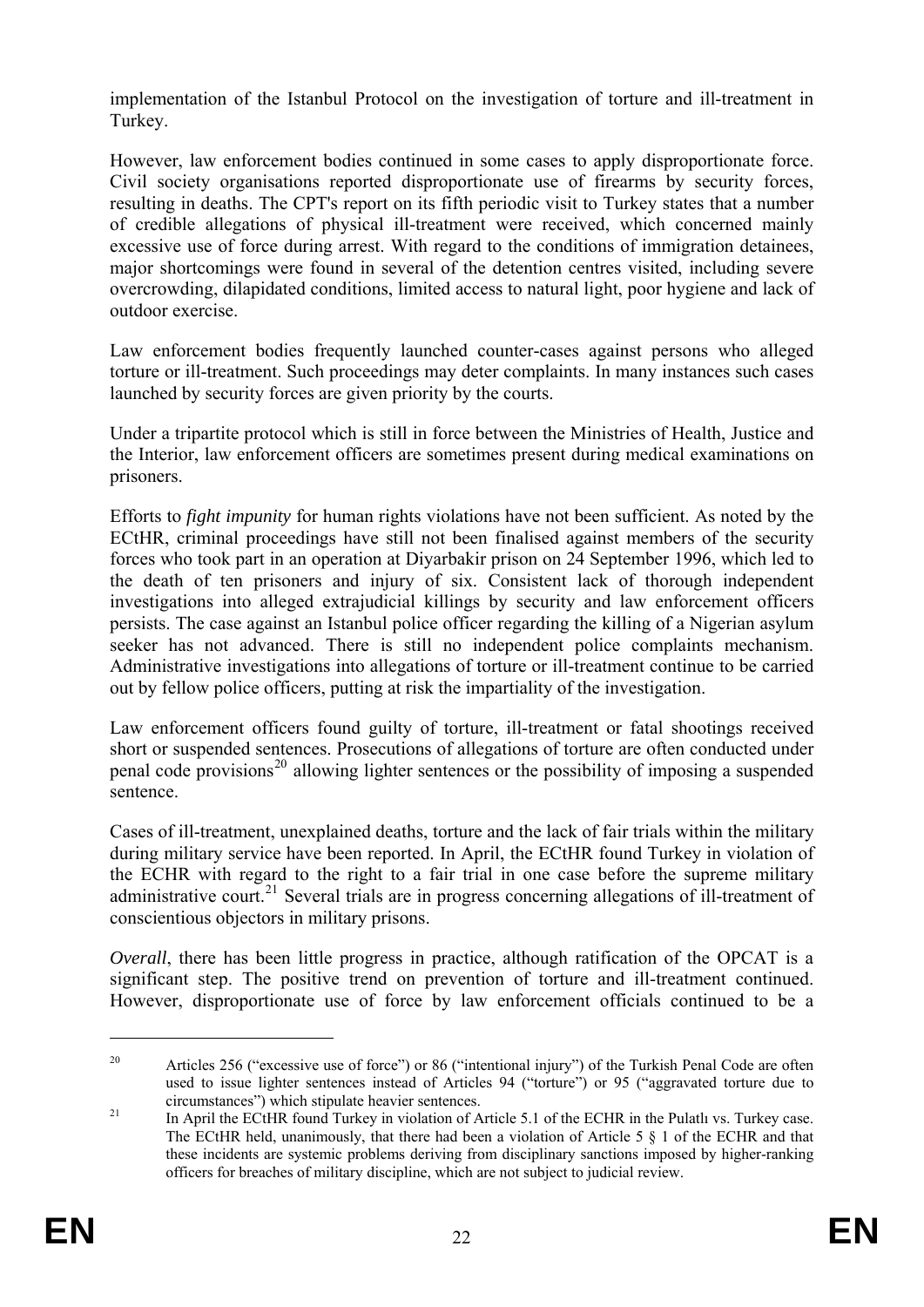concern, particularly outside official places of detention. Reports of torture or ill-treatment in prisons increased, especially in south-eastern provinces. There has been no progress on tackling impunity. There is a significant backlog of judicial proceedings.

Implementation of the **prison** reform programme continued.

The case management model developed by the Ministry of Justice to improve rehabilitation services is in operation in 4 juvenile prisons.

An amendment to the Code on Criminal Procedures (CPC) entered into force at the end of 2010, limiting the period which can be spent in custody before the final sentencing. This could reduce the prison population.

Architectural changes to some high-security prisons enabled more communal activities.

In terms of access to healthcare, a commission has been established by the Ministry of Justice to improve conditions in prison wards at certain hospitals in line with human and patient rights. By February 2011 the number of rehabilitation centres for convicts and detainees had increased to five**.**

The number of judgments including probation sentences increased  $2^2$ .

population in prisons is the length of time it can take to complete a trial and impose a sentence in criminal cases. Some 47% of the prison population has not received a final sentence (See However, the prison population continued to increase<sup>23</sup>. This leads to overcrowding, puts pressure on staff and other resources and limits the possibility of using newly built prisons to improve conditions for the inmates. One major factor continuing to contribute to over*section on the judiciary*).

The prison system does not have adequate resources, notably with regard to the number of prison staff and their qualifications, despite the appointment of an additional 4,929 staff in 2010 and the existence of four training centres.

juvenile prison-building work by the Ministry of Justice. Children are not fully separated from The number of juvenile correctional facilities is insufficient, notwithstanding the launch of adults in all prisons. This is especially the case with girls<sup>24</sup> (*See section on children's rights*).

monitoring boards are not effective and there is not a board for each individual prison. They The standards for monitoring national prisons are still not in line with those of the UN. Prison have neither the right nor the resources to carry out unannounced visits. In some provinces provincial human rights boards carry out random visits, but their reports have not led to changes in practice.

Delays in the work of the Forensic Medicine Institute can lead to damaging delays in trials of sick prisoners. There are serious problems with transferring prisoners to hospitals for treatment. Hospitals regularly used by prisons often have no secure rooms. Complaints were

<u>.</u>

 $\overline{a}$ 

<sup>&</sup>lt;sup>22</sup> The probation system dealt with 104,622 persons nationwide in 2010 and the number of judgments including probation sentences increased by 33% from 63,449 in April 2010 to 84,526 in April 2011.<br>In April, there were 123,916 prisoners in penitentiaries; 69,648 of them had been convicted but there

were 35,084 inmates whose cases were pending.<br><sup>24</sup> The number of children in prison is 506.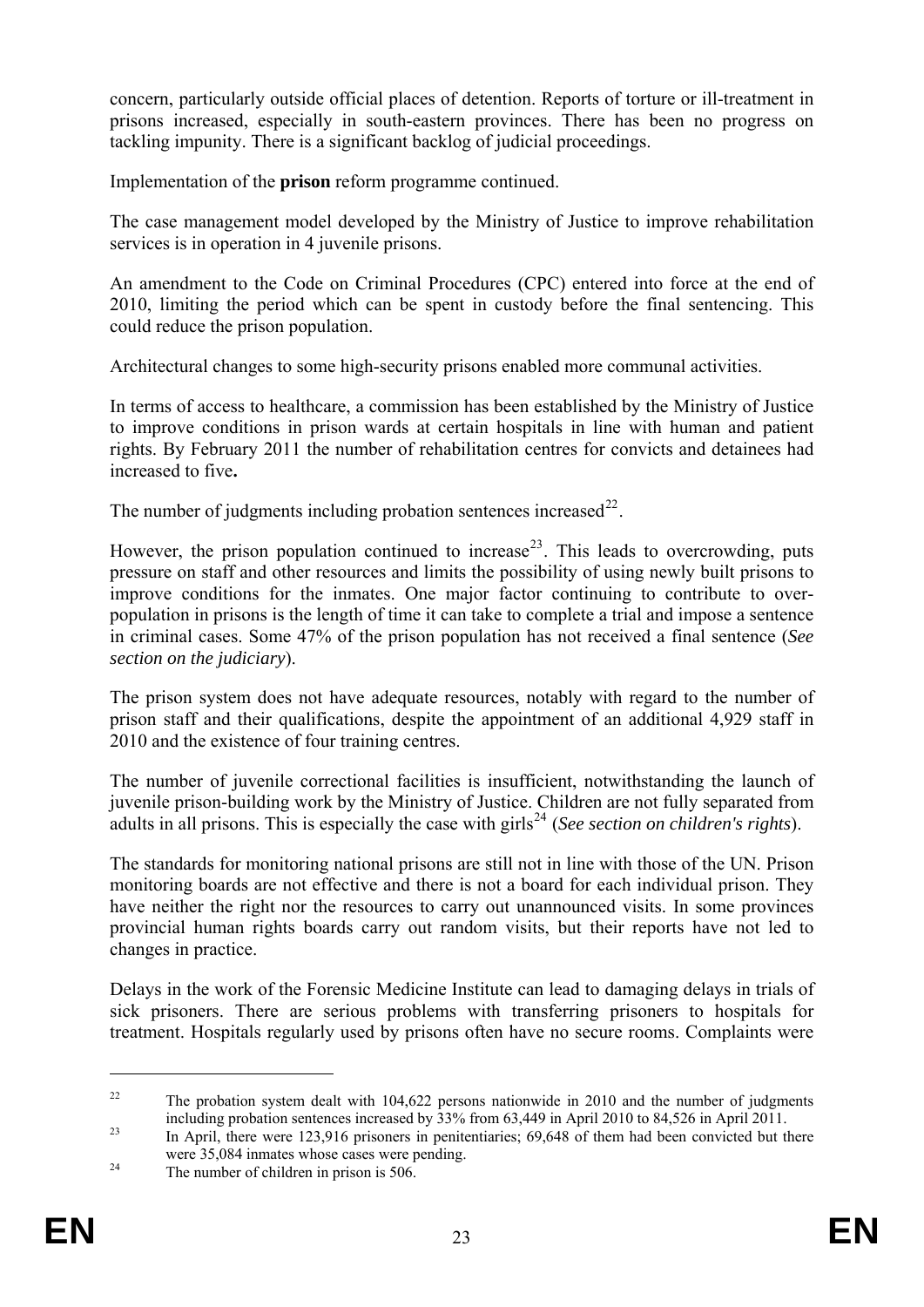received about medical examinations conducted in the presence of security staff and of prisoners being handcuffed during medical consultations in civilian hospitals.

magazines and books continue to be forbidden in prisons. The practice adopted in prisons in The authorities have yet to adopt a general statement of principles on restrictions that can be imposed on prisoners' rights, incorporating the principles of the ECHR. Newspapers, relation to open and closed visits is a concern. There are still reports of restrictions on use of the Kurdish language in prisons, during visits and exchanges of letters. Practice varies between prison administrations. A complete overhaul of the complaints system in prisons to make it genuinely available to all prisoners should be carried out, in accordance with the OPCAT.

The judicial case focusing on the incidents at Bayrampasa prison during the "Return to Life" Operation in 2000, when the police violently ended the hunger strike of prisoners who had protested against their transfer to F-type prisons and during which twelve prisoners died, is still pending. In the meantime the ECtHR admitted a case about this operation.

problems. Close attention should be paid to making sure that new arrangements for medical *Overall*, the increasing prison population is leading to serious overcrowding, which is hampering attempts to improve detention conditions. A complete overhaul of the complaints system in prisons is needed. Implementation of the OPCAT should help tackle some services meet the requirements of the prison environment. An urgent review of the system for dealing with juveniles is needed to minimise the number in prison and the time they spend there and make sure that detention conditions meet the needs of children.

There have been limited improvements in **access to justice**. The efforts of Bar associations improved citizens' awareness of their rights in terms of access to justice.

However, problems remained in rural areas and for disadvantaged groups. A large proportion of prison inmates, including women and juveniles, have had only limited access to legal aid. Prison inmates are not always aware that legal aid is available. In domestic violence cases, the documentation requested in order to benefit from legal aid has, in practice, delayed protection of victims.

Financial resources allocated for legal aid are not adequate. Lawyer's fees are very low and, in any case, not comparable with the fees paid by defendants in ordinary cases.

Public awareness of legal aid is limited. The Ministry of Justice, the High Council of Judges and Prosecutors and the courts do not publish information relating to judicial proceedings. The courts do not provide parties with forms or models to file petitions and have no information desks. Defendants continue misguidedly to believe that requesting a lawyer implies guilt.

*Overall*, limited progress has been made on access to justice. The legal aid provided is of inadequate scope and quality. There is no effective monitoring mechanism that would remedy long-standing problems.

As regards **freedom of expression***,* the media and public continued debating openly and freely a wide range of topics perceived as sensitive, such as the Kurdish issue, minority rights, the Armenian issue and the role of the military. Opposition views are regularly expressed.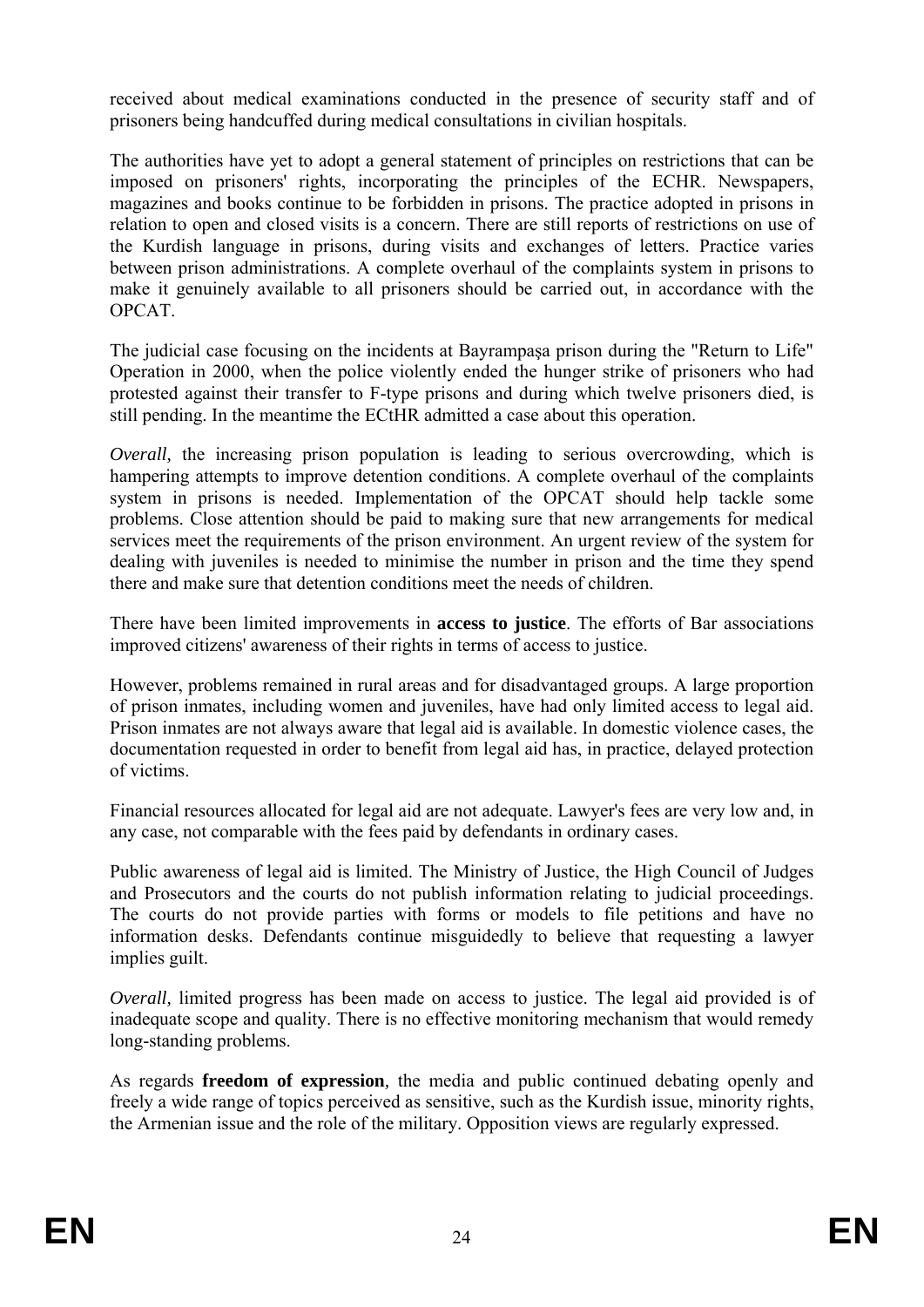Following the review of the legal framework on freedom of expression by the Ministry of Justice, a draft law has been submitted to parliament with the aim of changing a limited number of articles of the Turkish Criminal Code, including Articles 285 and 288, which are often used to start procedures against journalists. Few cases have been initiated on the basis of Article 301 of the Turkish Criminal Code (TCC), after it was amended in May 2008.

However, the high number of violations of freedom of expression raises serious concerns. Freedom of the media was restricted in practice. The imprisonment of journalists, and the confiscation of an unpublished manuscript in connection with the Ergenekon investigation, fuelled these concerns. A large number of journalists remain in detention.

A large number of cases were launched against writers and journalists writing on the Kurdish issue. Pressure on newspapers which report on the Kurdish question or publish in Kurdish has continued. Several left-wing and Kurdish journalists were convicted of terrorism propaganda (*See section on the situation in the south-east*).

A large number of violations of freedom of expression by Turkey were submitted to the ECtHR. In order to comply with the rulings of the ECtHR, legal amendments need to be introduced<sup>25</sup>

Turkey's criminal legislation remains highly problematic; it is open to disproportionate use to limit freedom of expression. The Press Law and the Law on the protection of Atatürk are also used to restrict freedom of expression. A number of articles of the TCC require revision, such as Article 125 which criminalises defamation, Articles 214, 215, 216 and 220 on protection of public order, Article 226 which outlaws publication or broadcasting of obscene material, Article 285 which protects the confidentiality of investigations, Article 288 which outlaws attempts to influence the judiciary, Article 314 on membership of an armed organisation and Article 318 which makes it an offence to discourage people from performing military service. Restrictions on freedom of expression stemming from a wide definition of terrorism under the Anti-Terror Law continue to be a cause for concern. In particular, Articles 6 and 7 of this law need to be revised.

Another important problem is the lack of proportionality in the interpretation and application of the existing legal provisions by courts and prosecutors, which leads to violations of freedom of expression. The role of prosecutors, including special "press prosecutors", in initiating criminal proceedings affecting freedom of expression without due restraint is particularly important and raises concerns. A large number of draft indictments on grounds of article 301 of the TCC are still submitted by prosecutors to the Minister of Justice for examination, for most of which permission to prosecute is denied.

in Turkey and has led to wide self-censorship in Turkish media, as do the recurring court As highlighted in a report of the Council of Europe published in July 2011, the interpretation of the concept of "incitement to violence" is not compliant with the case-law of the European Court of Human Rights. No defences of truth and public interest exist in the Turkish legal system. Other issues hampering the right to freedom of expression are the excessive length of criminal proceedings and remands in custody and problems concerning defendants' access to evidence against them pending trial. All of this has a chilling effect on freedom of expression

<sup>25</sup> One example is the *Ürper and others v. Turkey* case, where the ECtHR ruled that Turkey should revise Article 6(5) of the Anti-Terror Law.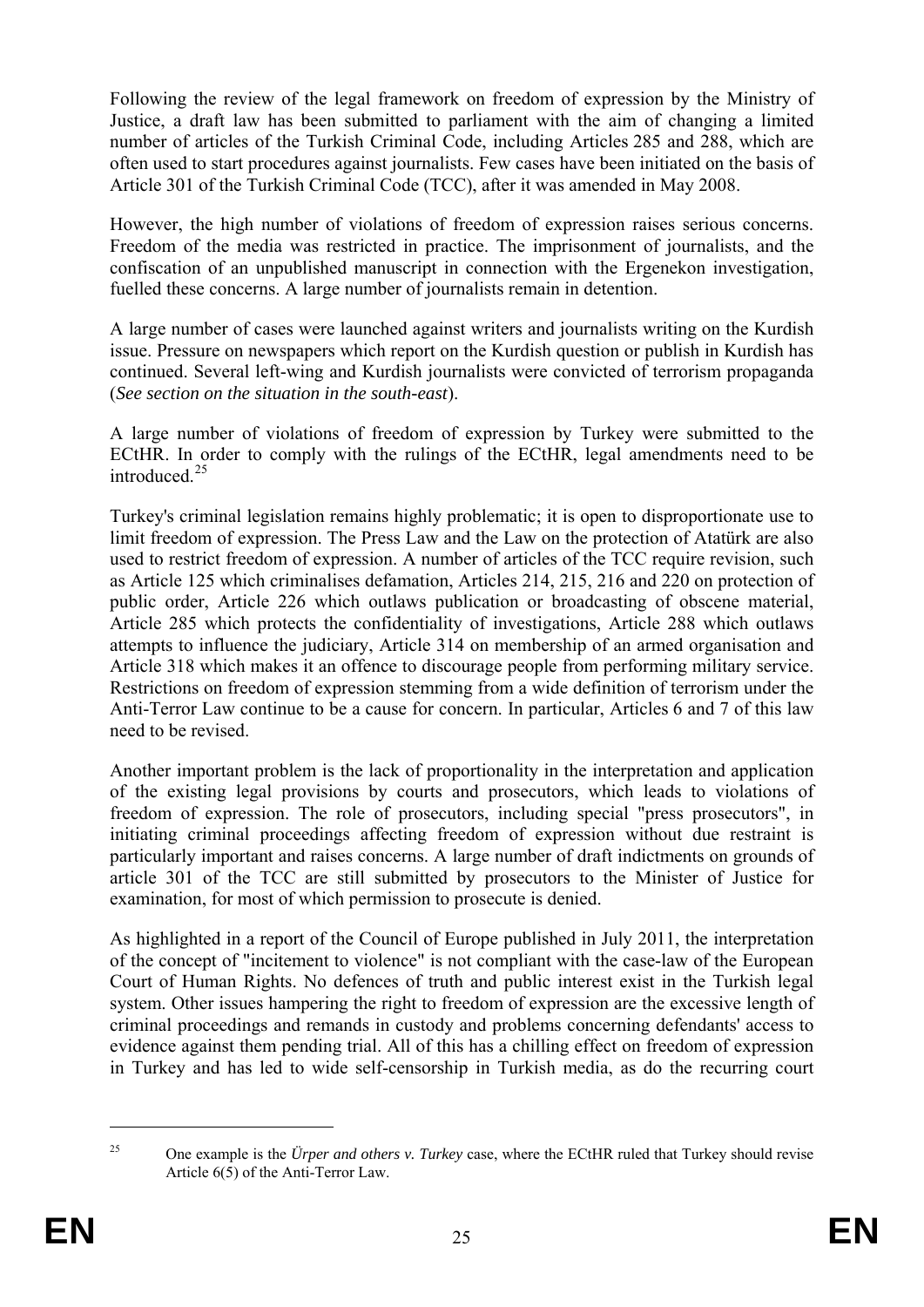cases launched against the press by high-level government and State officials and by the military.

A decision by the Turkish Constitutional Court of 2 May 2011 invalidated Article 26 of the Press Act. Once this decision will have entered into force in July 2012, prosecutors will no longer be bound to certain time restraints if they want to file a case following a publication in a periodical. Currently, the maximum period for filing a case is two months after publication for dailies and four months for weeklies.

The court case on the tax fine imposed in 2009 against the Dogan Media Group, a well-known been heavily criticised as regards its composition and the scope of its mandate. critic the government, continued. In general, numerous and high fines were imposed on the media. The satiric Harakiri magazine was forced to cease publication after its second issue, following a fine of TL 150,000 imposed by the Prime Ministerial Board for the Protection of Children from Harmful Publications. The Board, which reads books at the request of prosecutors and follows periodicals in Turkey to evaluate them for possible obscenity, has

In March 2011, a first-instance court agreed with the Court of Cassation and fined writer Orhan Pamuk in a civil procedure on the grounds that his 2005 remarks on the killing of Armenians and Kurds had insulted the plaintiffs as Turkish citizens.

There is a need for new legislation which would allow effective prosecution of incitement to Regarding hate speech, the Council of Europe recommendation encouraging Turkey and the media to adopt a code of ethics on respect for religious minorities has not been implemented. hatred, including by the media.

brings only partial improvement as regards the interpretation of certain rules on broadcasting homosexual scenes in films or series<sup>28</sup> (See Chapter 10 – Information society and media). The new Law on the establishment and broadcasting principles of radio and TV stations bans and sanctions imposed on broadcasters. The potential fines have been substantially increased. At the beginning of 2011, based on the previous law, the Supreme Board of Radio and Television (RTÜK) issued warnings to television stations and imposed fines on them for failing to respect the privacy of historical characters<sup>26</sup>, discussions on homosexuality<sup>27</sup> or

information, needs to be revised. In April 2011 TIB, basing itself on the Internet Law, sent a letter to hosting companies asking them to cancel websites which included certain potentially There are still frequent website bans of disproportionate scope and duration. Since May 2009 the Telecommunications Communication Presidency (TİB) has published no statistics on banned sites. A case has been brought against the TİB for not supplying statistics on the banned sites, as this is not in line with the Law on the right to information. Court cases are also ongoing against the You Tube video-sharing website and other web portals. The Law on the Internet, which limits freedom of expression and restricts citizens' right to access to

<sup>&</sup>lt;sup>26</sup> In January 2011, the RTÜK warned Show TV for portraying the country's Ottoman-era sultans as

drinkers and womanisers in the popular TV series the "Magnificent Century".<br><sup>27</sup> In January 2011, Habertürk was fined for "showing homosexuality as normal, thus violating the Turkish family structure".<br><sup>28</sup> In January 2011, ATV was warned for showing two men in bed in a TV series, thus violating the

Turkish family structure. In March, the RTÜK launched an administrative procedure against Digitürk, which aired "Sex and the City 2" on one of its coded channels, for showing a homosexual wedding scene.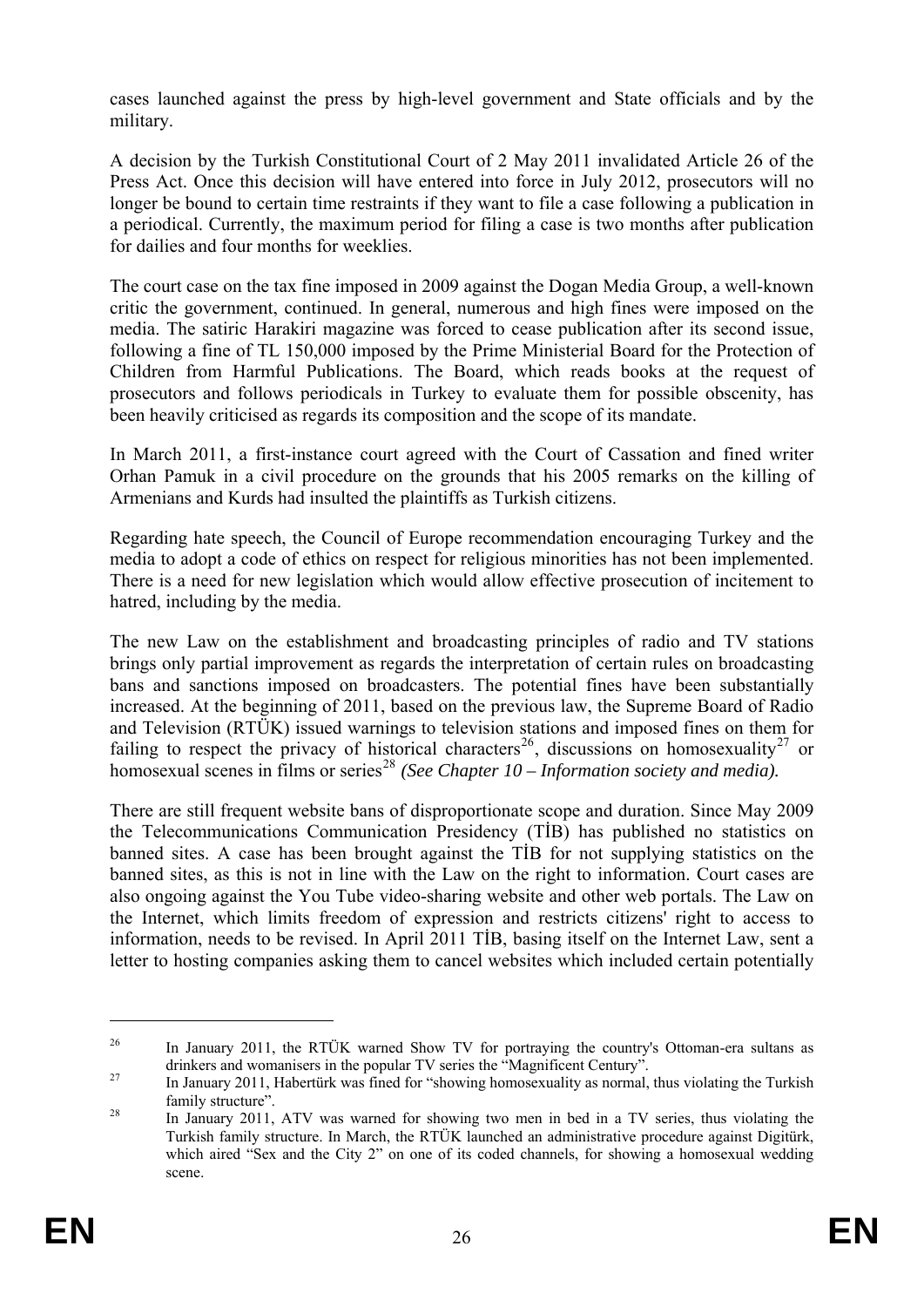provocative words. This raised heavy criticism, to which TIB responded that the list of words was intended to assist hosting companies identify allegedly illicit web content.

Reacting to strong criticism, the Information and Communication Technologies Authority (ICTA) amended its February 2011 regulation on the principles and procedures for safe usage of the Internet. The revised version, which was adopted in August 2011, responds to a number of concerns, in particular by making the Internet filters explicitly optional. After a testing phase ending in November 2011 the system will be available to all users. Implementation in line with European standards will be essential.

Overall, open debate, including on issues perceived as sensitive, continued. However, in political responses are obstacles to the free exchange of information and ideas. practice, freedom of expression is undermined by the high number of legal cases and investigations against journalists, writers, academics and human rights defenders and undue pressure on the media, which raises serious concerns. The present legislation does not sufficiently guarantee freedom of expression in line with the ECHR and ECtHR case law and permits restrictive interpretation by the judiciary. Frequent website bans are another cause for serious concern. Turkey's legal and judicial practices, legislation, criminal procedures and

As regards **freedom of assembly***,* there were positive developments. *Newroz* (New Year) ceremonies in the South East and 1 May demonstrations took place in a generally peaceful atmosphere. This was also the case for demonstrations, *inter alia* against restrictions on alcohol advertising and consumption, on judicial reform and on the detention of suspects in the alleged coup trials. Several activities, including *Armenian Genocide Commemoration Day*, organised by intellectuals and civil society representatives to commemorate the 1915 events also proceeded peacefully.

However, demonstrations in the south-east of the country and in other provinces related to the Kurdish issue, students' rights, the activities of the Higher Education Board (YÖK) and trade union rights were marred by violence, including incidents of excessive force used by the security forces. Allegations against members of the security forces for use of excessive force were rarely prosecuted or investigated properly *(See section on impunity*).

demonstrations. Many court cases are in progress on charges of opposing the Law on Turkey still needs to apply constitutional provisions guaranteeing the right to hold meetings and demonstrations. This law is currently being revised by the Ministry of the Interior. Problems persist with implementation of the Law on the duties and legal powers of the police, especially in the south-east. Civil society organisations and human rights defenders often face prosecution and legal proceedings on charges of terrorist propaganda during demonstrations and protest meetings.

Turkey's legislation on **freedom of association** is broadly in line with EU standards. However, no moves have been launched to meet the need for changes to the legal framework, including the Constitution, with regard to the closure of political parties. There are many instances of restrictive interpretation of the existing legislation.

administrative checks and fines. Membership in associations continues to require a Turkish The inclusion of civil society organisations (CSOs) in policy processes, while still in a nascent stage, has advanced. CSOs continued to face closure cases plus disproportionate residency permit and foreign CSOs are subject to specific regulations.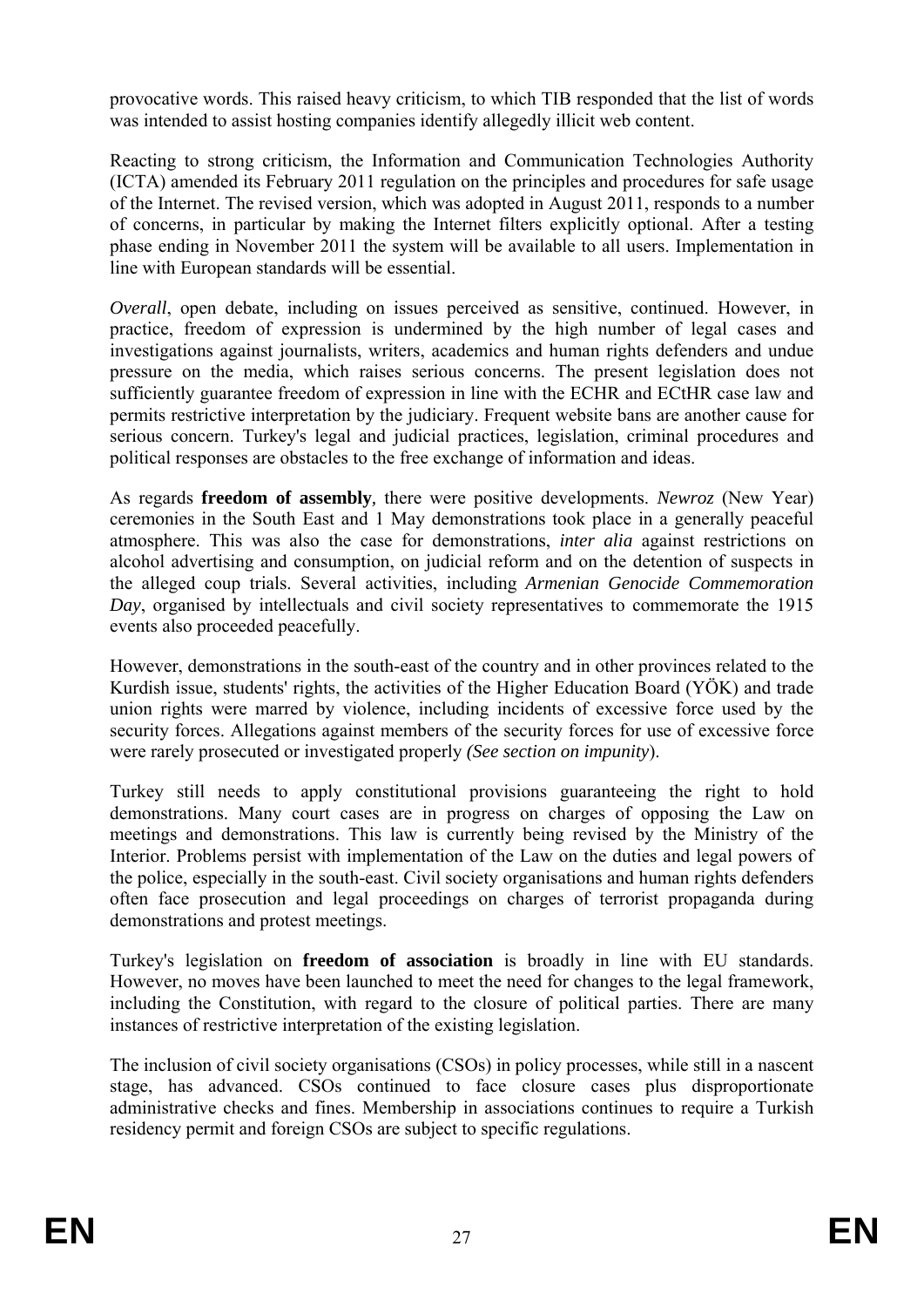status for associations and tax exemptions for foundations, etc. The lack of simplified rules Legislative and bureaucratic obstacles impeding the financial sustainability of CSOs persist, e.g. with respect to the collection of domestic and international aid, to obtaining public benefit creates difficulties for small or medium-sized associations.

judges and public prosecutors), established in early 2011, based on the argument that its The judicial investigation into the Istanbul branch of the Human Rights Association has been pending for two years. The Labour Court ordered the closure of Yargı Sen (the trade union of establishment is contrary to domestic legislation. However, this legal basis needs to be updated in line with the 2010 constitutional amendments and the international obligations of Turkey. The trade union appealed to the Court of Cassation.

More restrictive legislation applied to foreign associations, with the Ministry of the Interior (MoI) having to consult the Ministry of Foreign Affairs (MFA) to allow the opening of a representation. Some foreign civil society organisations were rejected by or received no reply from the MoI without being given specific reasons.

The case against the party leaders and executive members of the Socialist Democracy Party and the Social Freedom Platform is pending. Some of them are still detained for alleged links to the Revolutionary HQ, an illegal organisation.

In December 2010, the ECtHR found Turkey in violation of the rights to freedom of assembly and association in connection with the closure of the HADEP party by the Constitutional Court in March  $2003^{29}$ .

trade union rights were marred by disproportionate use of force. Legislation on freedom of were no developments as regards amendment of the legislation on the closure of political parties. *Overall*, as regards freedom of assembly, there has been progress on the ground. However, demonstrations in the south-east of the country and in other provinces related to the Kurdish issue, students' rights, the activities of the higher education supervisory board (YÖK) and association is broadly in line with EU standards. However, disproportionate controls and restrictive interpretation of the law remain; funding rules for CSOs remain restrictive. There

Eastern Turkey. The Turkish authorities, including a Deputy Prime Minister, held a number of meetings with the religious leaders of non-Muslim communities, including a visit to the Concerning **freedom of thought, conscience and religion**, freedom of worship continues to be generally respected. Ecumenical Patriarch Bartholomew celebrated in August, for the second time after almost nine decades, the Divine Liturgy of the Dormition of Theotokos at the Soumela monastery in the Black Sea province of Trabzon. In September the second religious service since 1915 was held at the Armenian Holy Cross church on the Akhdamar island in lake Van. A Protestant church was officially opened in June in the city of Van in Ecumenical Patriarchate, the first visit by a high-ranking official of the Patriarchate since the 1950s.

<sup>&</sup>lt;sup>29</sup> Under Article 69(9) of the Constitution, the Constitutional Court banned 46 HADEP members and leaders from becoming founder members, ordinary members, leaders or auditors of any other political party for a period of five years. The Constitutional Court also ordered the transfer of HADEP's property to the Treasury. The decision of the Constitutional Court became final following its publication in the Official Gazette on 19 July 2003.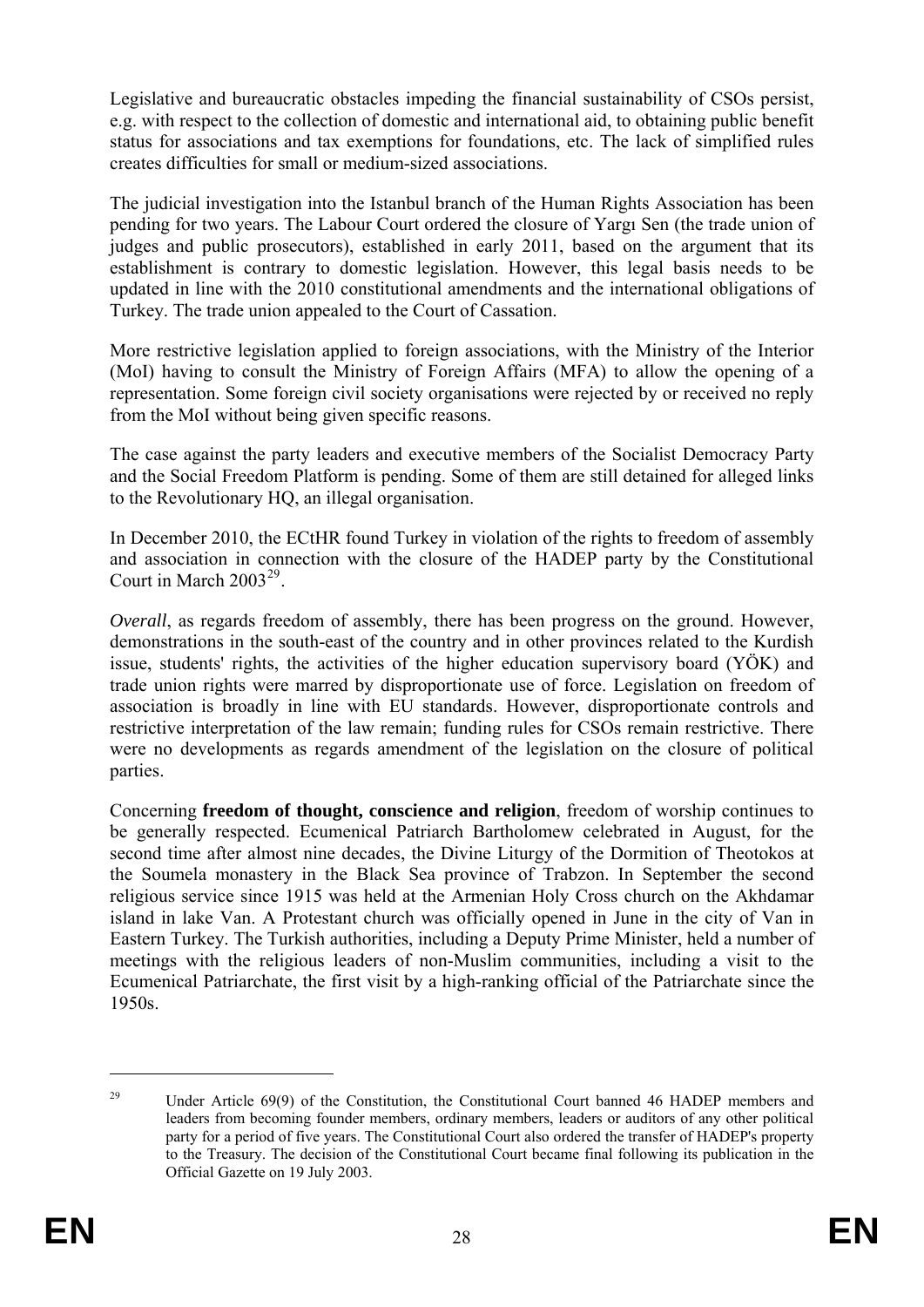Following seven workshops held in the context of the 2009 Alevi opening, a final report was issued in March 2011. The Ministry of National Education has prepared new religious education textbooks containing information on the Alevi faith, too. These are to be used as of the 2011-2012 school year. A small number of municipal councils have recognised *de facto* Cem houses as places of worship. The government expropriated Madimak Hotel<sup>30</sup> in Sivas. Alevis have demanded that the hotel be turned into a museum.

The 2010 ECtHR judgment in the  $\ddot{O}$ *zbek and others v. Turkey* case about the establishment of the Kurtuluş Protestant Church Foundation in Ankara (violation of Article 11) was implemented.

Legislation amending the February 2008 Law on foundations was adopted in August 2011. The current legal framework broadly provides for the return of properties entered in the 1936 declarations of the non-Muslim community foundations widening, thus, the scope of the 2008 Law. *(See section on property rights*).

secondary schools. A 2007 ECtHR judgment<sup>31</sup> regarding compulsory religious education has However, under Article 24 of the Turkish Constitution and Article 12 of the Basic Law on national education, religious culture and ethics classes remain compulsory in primary and yet to be implemented. Exemptions from attending such classes are rare and difficult to obtain, particularly if the identity card of the applicant does not list a religion other than Islam or if the religion entry on the card is blank. No alternative classes are provided for students exempted from these classes, and there are reports that students not attending these classes have been given lower marks.

Non-Muslim communities – as organised structures of religious groups – still face problems due to their lack of legal personality. This has implications at least for their property rights, their access to justice and their ability to raise funds. The 2010 Council of Europe Venice Commission recommendations<sup>[32](#page-29-0)</sup> in this regard have yet to be implemented.

the public education system. The Halki (Heybeliada) Greek Orthodox seminary is still closed. Restrictions on the training of clergy remain. Turkish legislation does not provide for private higher religious education for individual communities and there are no such opportunities in The Armenian Patriarchate's proposal to open a university department for the Armenian language and clergy has been pending for four years now. Syriacs can provide only informal training, outside any officially established schools.

The Ecumenical Patriarch is not free to use the ecclesiastical title 'Ecumenical' on all occasions. The Venice Commission's 2010 conclusion that any interference with this right

<sup>&</sup>lt;sup>30</sup> On 2 July 1993 a mob besieged the Madimak Hotel in Sivas that was hosting a Pir Sultan Abdal culture festival. The hotel was set on fire, resulting in the death of 37 people – mostly Alevi writers, poets and artists participating in the festival. In a symbolic gesture, in 2009 the Ministry of Culture started discussions to establish a cultural centre in the Madimak Hotel in memory of the victims of the 1993 events.<br>In October 2007 the ECtHR found that these classes did not just give a general overview of religions

<span id="page-29-0"></span>but provided specific instruction in the guiding principles of the Muslim faith, including its rites. The Court requested Turkey to bring its education system and domestic legislation into line with Article 2 of

<span id="page-29-1"></span>Protocol 1 to the ECHR.<br>32 In March 2010, the Venice Commission of the Council of Europe concluded that the fundamental right to freedom of religion, as protected by Article 9 read in conjunction with Article 11 of the ECHR, includes the possibility for religious communities to obtain legal personality.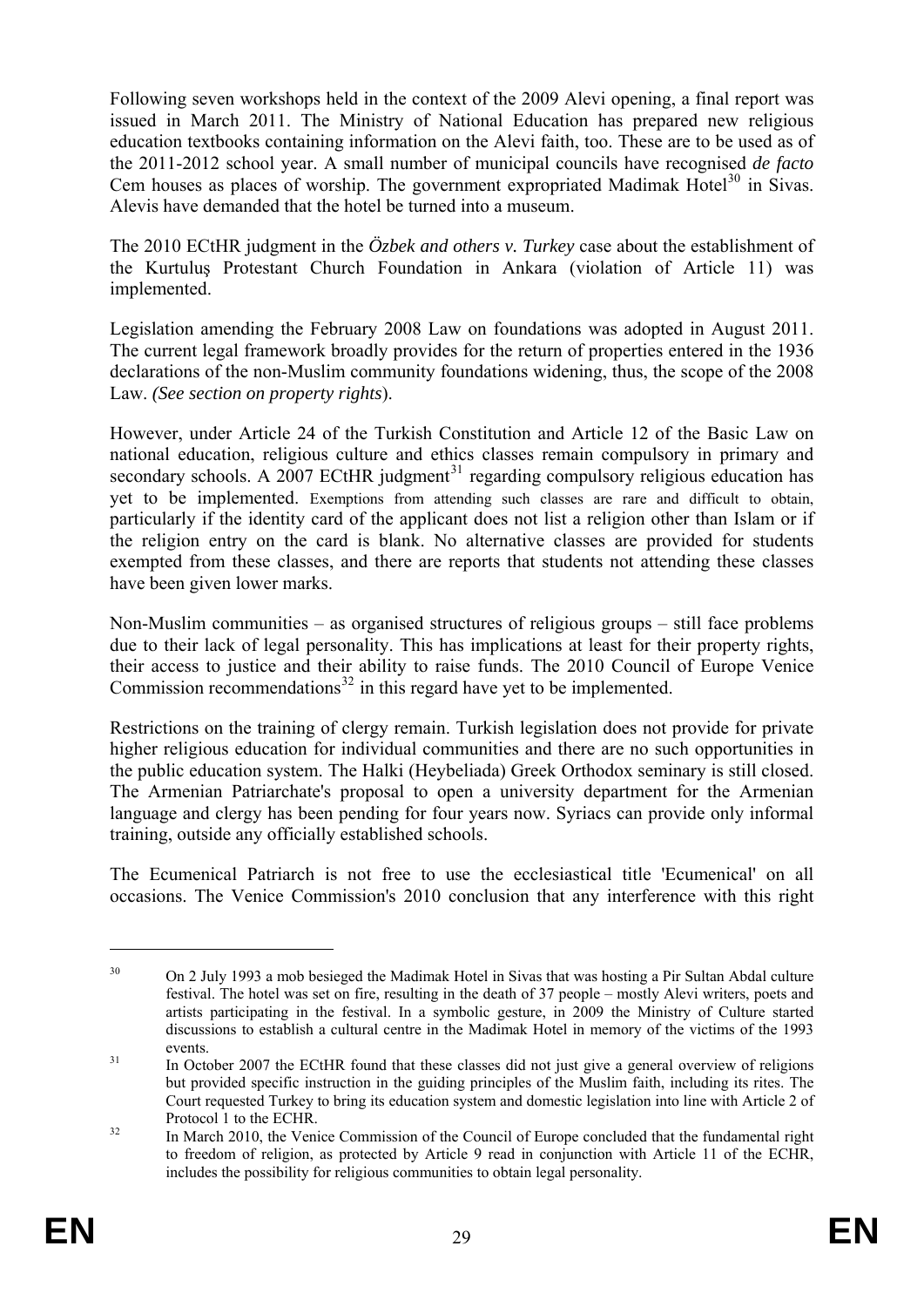would constitute a violation of the autonomy of the Orthodox Church under Article 9 of the ECHR has yet to be implemented. As regards participation in religious elections held in the patriarchate, Turkish and foreign nationals should be treated equally in terms of their ability to exercise their right to freedom of religion by participating in the life of organised religious communities in accordance with the ECHR and the case law of the ECtHR.

Personal documents, such as identity cards, include information on religion, leaving potential for discriminatory practices. There have been reports of harassment by local officials of persons who converted from Islam to another religion and sought to amend their ID cards. Some non-Muslims maintained that listing religious affiliation on their identity cards exposed them to discrimination. The 2010 *Sinan Isik v. Turkey* ECtHR judgment, which ruled that indication of religious affiliation on identity cards is in breach of the Convention, has yet to be implemented.

Alevi places of worship are not recognised and Alevis often experience difficulties in opening them. Two refusals by the administration to approve places of worship were taken to courts, which upheld the decisions. One case is now pending before the ECtHR, after exhausting all domestic remedies.

This results in often arbitrary refusals to issue construction permits for places of worship. Non-Muslim religious communities report frequent discrimination, administrative uncertainty and numerous obstacles to establishing or continuing to use places of worship. Implementation of zoning legislation by local authorities differs from province to province. Since the relevant legislation was amended in  $2003^{33}$ , there has been no construction or designation of a plot for a new Protestant church or a Jehovah's Witness Kingdom Hall. In Mersin a court ordered the closure of a Kingdom Hall that was considered to have violated the zoning law. The case has been taken to the ECtHR.

Jehovah's witnesses have been refused exemption from property taxes in Istanbul and Ankara. A number of court cases are pending on taxation issues. Alevis and non-Muslim religious communities have to pay electricity and water bills, whereas the State budget covers such expenses for mosques.

three Protestants in Malatya in April 2007 continued. No clear conclusion has been reached Missionaries are widely perceived as a threat to the integrity of the country and to the Muslim religion. A court in Silivri found two missionaries not guilty of inciting hatred or insulting Turkishness but guilty of registering personal data<sup>[34](#page-29-1)</sup>. The court case concerning the killing of regarding the killing of Father Santoro, a Catholic priest, in Trabzon in 2006. As regards the killing of Bishop Padovese in Iskenderun in 2010, the indictment was finalised in June 2011. The case is continuing.

The May 2010 Prime Ministerial circular instructing all relevant authorities to pay due attention to the problems of non-Muslim Turkish citizens has yet to produce tangible results. Non-Muslim religious communities reported that hate crimes continued. There have been

<sup>&</sup>lt;sup>33</sup> The Law on public works was amended as part of the sixth reform package, followed by a circular in September 2003 replacing the word "mosque" with the phrase "places of worship".<br>Originally filed in October 2006, this case under Article 301 of the Turkish Criminal Code accused two

former Muslims who converted to Christianity, of insulting Turkishness and the Muslim religion while involved in evangelistic activities in Silivri, west of Istanbul.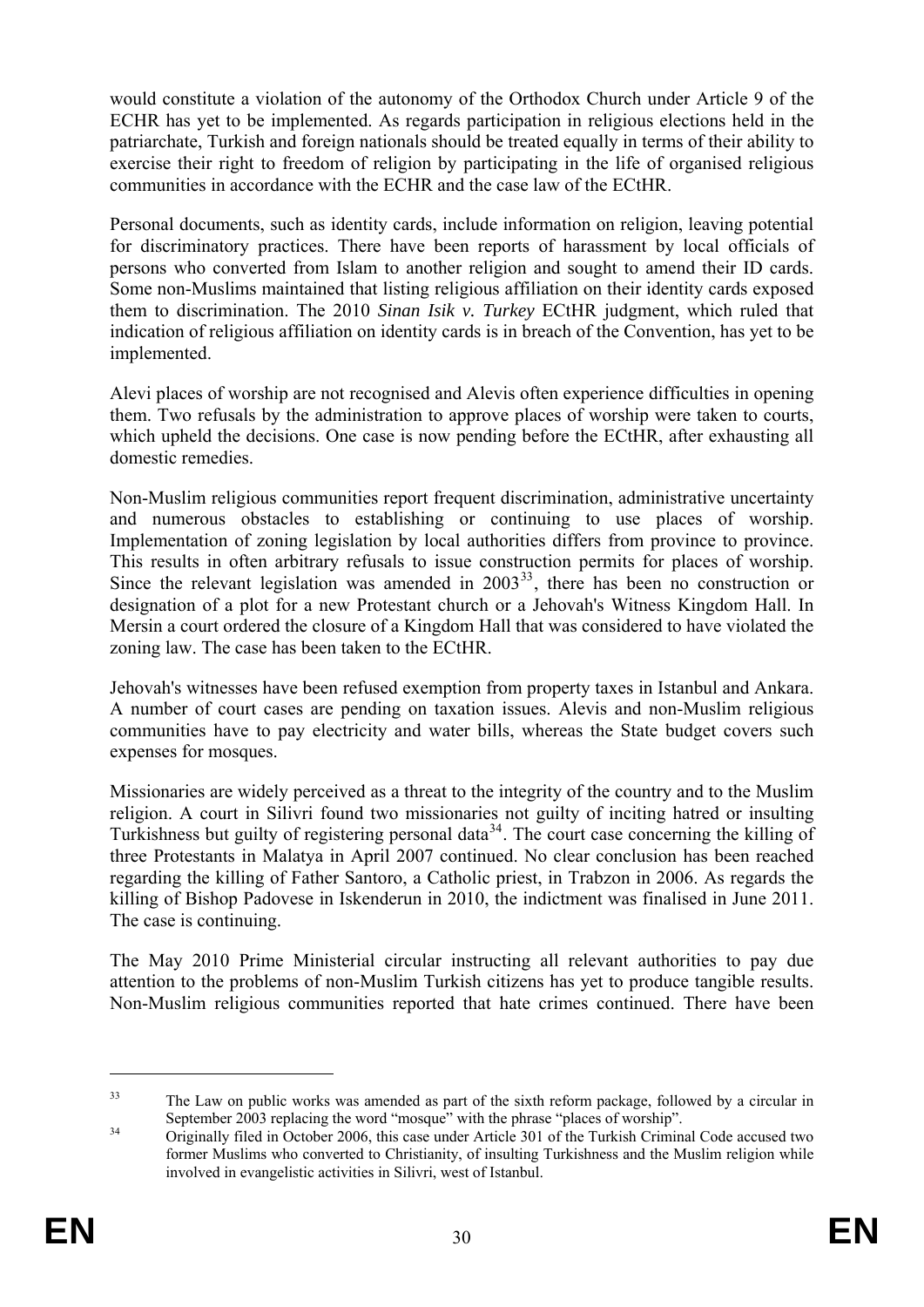reports of attacks against churches, synagogues and cemeteries. Anti-Semitism and hate speech in the media, including in TV series and films, have not been sanctioned.

religious or other grounds have yet to be implemented. No progress has been made on ECtHR judgments regarding *conscientious objectors* refusing to serve in the military on tackling the issue of repeated prosecution and conviction or towards introducing a civilian alternative to military service. Members of the Jehovah's Witness community in particular faced court cases for conscientious objection. On several occasions public statements on the right to object led to judicial investigations and proceedings on the grounds of discouraging the public from fulfilling military service.

*Overall*, there has been limited progress on freedom of thought, conscience and religion. The dialogue with the Alevis and with the non-Muslim religious communities continued. Members of minority religions continued to be subject to threats from extremists. A legal framework in line with the ECHR has yet to be established, so that all non-Muslim religious communities and the Alevi community can function without undue constraints.

### *Economic and social rights* (s*ee also Chapter 19 – Social policy and employment*)

Limited progress can be noted on **women's rights and gender equality**. Efforts have been made to strike a better balance between professional and private life for civil servants, notably in the form of introducing parental benefits. The Parliamentary Committee on Equal Opportunities for Women and Men has issued a number of reports $35$  on women's issues and improved its institutional capacity, including with the aid of training. Legislation was adopted in January 2011 (Law on obligations) to address the problem of bullying at work, followed by a Prime Ministerial circular in March 2011. The female participation rate in the labour market increased from 26% in 2009 to 27.6% in 2010. The gender gap in primary education at national level continued to narrow and was virtually closed. The 2011 elections increased women's participation in parliament approximately from 9% to 14% of its membership.

The dialogue with women's NGOs developed since the appointment of the new minister of family and social policies.

However, gender equality, combating violence against women, including honour killings, and early and forced marriages remain major challenges for Turkey. The constitutional amendment providing for positive discrimination in favour of women has yet to produce results.

Women's representation in politics, managerial positions in the public administration, including education<sup>36</sup>, at governor level, in political parties or in trade unions remains generally limited, even though polls indicate wide public support for greater participation by women in politics. Research has concluded that women's low political participation cannot be

<sup>&</sup>lt;sup>35</sup> The reports issued to date cover early marriages, violence against women, bullying at work, pressure on women due to the gender of the child and traditional forms of marriage. The TGNA Committee's report on early marriages establishes a direct correlation between poverty, lack of education and early

<span id="page-31-0"></span>marriages. It also addresses the role of tradition and religious misperceptions.<br>36 According to the report by the DG on Women's Status on the education sector, where the female employment rate is relatively high, only around 9% of the 58,835 managerial positions in schools are occupied by women. In higher education institutions, only around 5% of rectors and 15% of deans are women.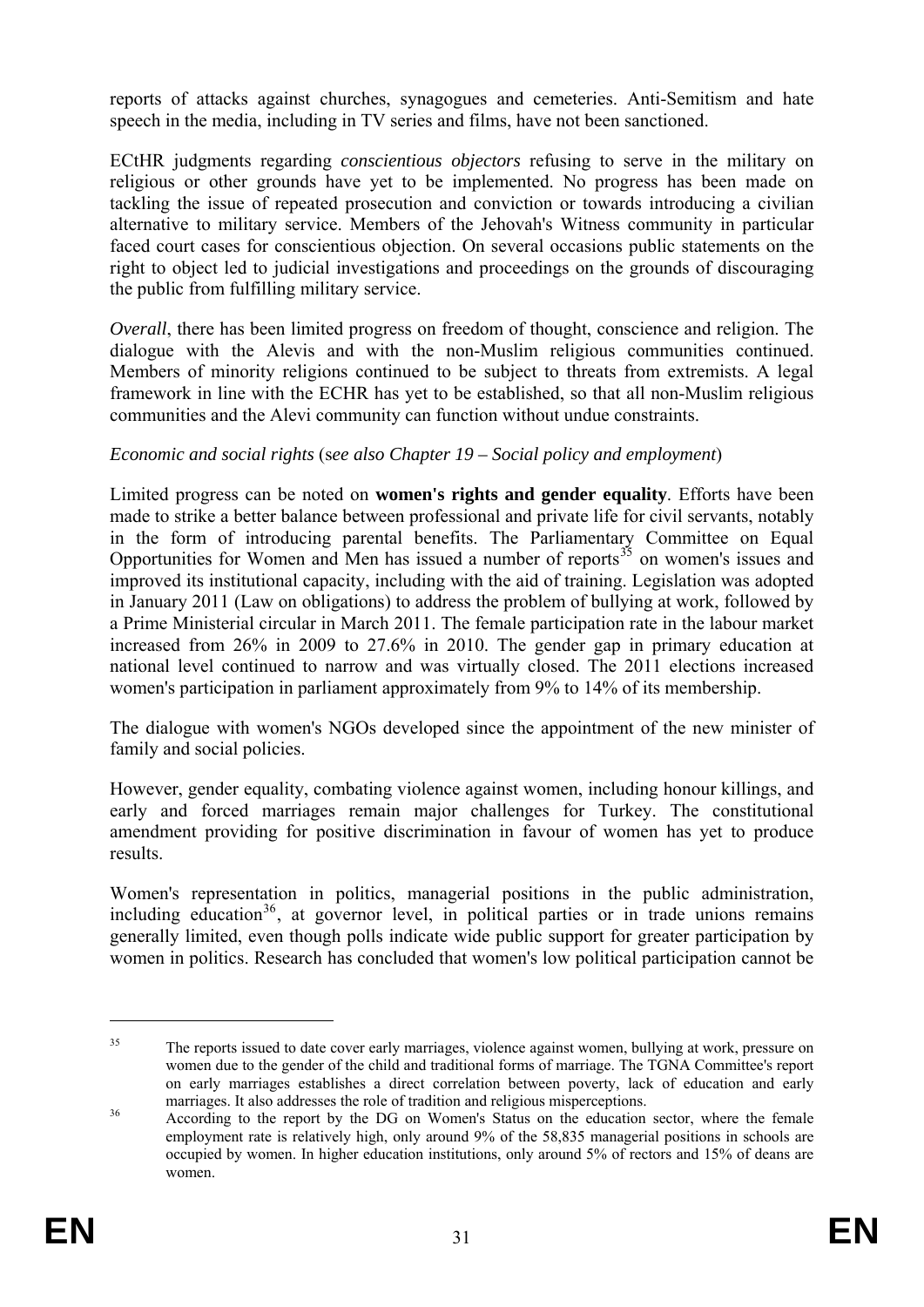attributed to voter choice or women's traditional family roles alone, but also to the insufficient support given to women in politics.

Women often work in poor conditions in unregistered and unpaid family work. Funds available to encourage women to become self-employed have been inadequate. Existing labour market measures, including training courses, need to be designed with a view to avoiding gender-based segregation of employment. Discrimination in recruitment has been reported, while, according to research, unemployment among white-collar women increased over the last year

produce the desired results. Gender stereotyping has been perpetuated by the media. The gender gap in secondary education has widened (*See section on children's rights*). The sustainability of girls' attendance at higher levels of education has been a challenge. Efforts to eliminate gender bias from school textbooks at all levels of education and training have yet to

help them receive protection orders, and that prosecutors and judges were slow to act on There has been evidence that incidents of violence against women, including killings, are increasing<sup>37</sup>. This has been widely reported and debated. A number of women have reported that police officers tried to convince them to return home to their alleged abusers rather than requests for protection orders or requested unnecessary evidence. Use of standard forms by the police needs to become normal practice in domestic violence cases. Further awarenessraising and training for members of the judiciary, health staff and, in particular, law enforcement officers is needed. Family courts have insufficient capacity and have been unable to assist victims in a number of cases. Court cases have usually been lengthy and preparation of forensic reports has caused delays in the judicial process. As regards domestic violence, the ECtHR judgment in the  $Opuz$  v. Turkey case<sup>[38](#page-31-0)</sup> has yet to be implemented.

victims at risk. There is still no effective oversight of the work of shelters and of The Law on municipalities provides for establishing shelters for women in municipalities with a population of 50,000 or more. This provision is not being fully implemented and the number of shelters and other protective and preventive mechanisms falls well short of needs. This puts municipalities and no sanctions are laid down for municipalities which fail to provide shelters. There is no follow-up for women who are discharged from shelters or similar social services. Local services and support mechanisms for women who are victims of violence need to be strengthened.

Implementation of the national action plan on gender equality and violence against women is suffering from the lack of sufficient human and financial resources. Implementation of Prime Ministerial circulars also needs to be improved. Action plans and circulars are not binding and are not applied evenly throughout the country. Gender issues need to be mainstreamed in lawmaking and in public administration.

Several statements by public figures and judicial decisions have portrayed women as partly responsible for harassment, rape or violence due to their behaviour or dress.

<sup>37</sup> Official figures indicate that 83 women were killed in 2003, 164 in 2004, 317 in 2005, 663 in 2006, 1,011 in 2007, 806 in 2008 and 953 during the first seven months of 2009. Although this increase might also reflect improved collection of information, it nevertheless illustrates the challenge Turkey is facing.<br>Application No 33401/02 concerning the Turkish authorities' failure to protect the applicant and her

mother from domestic violence.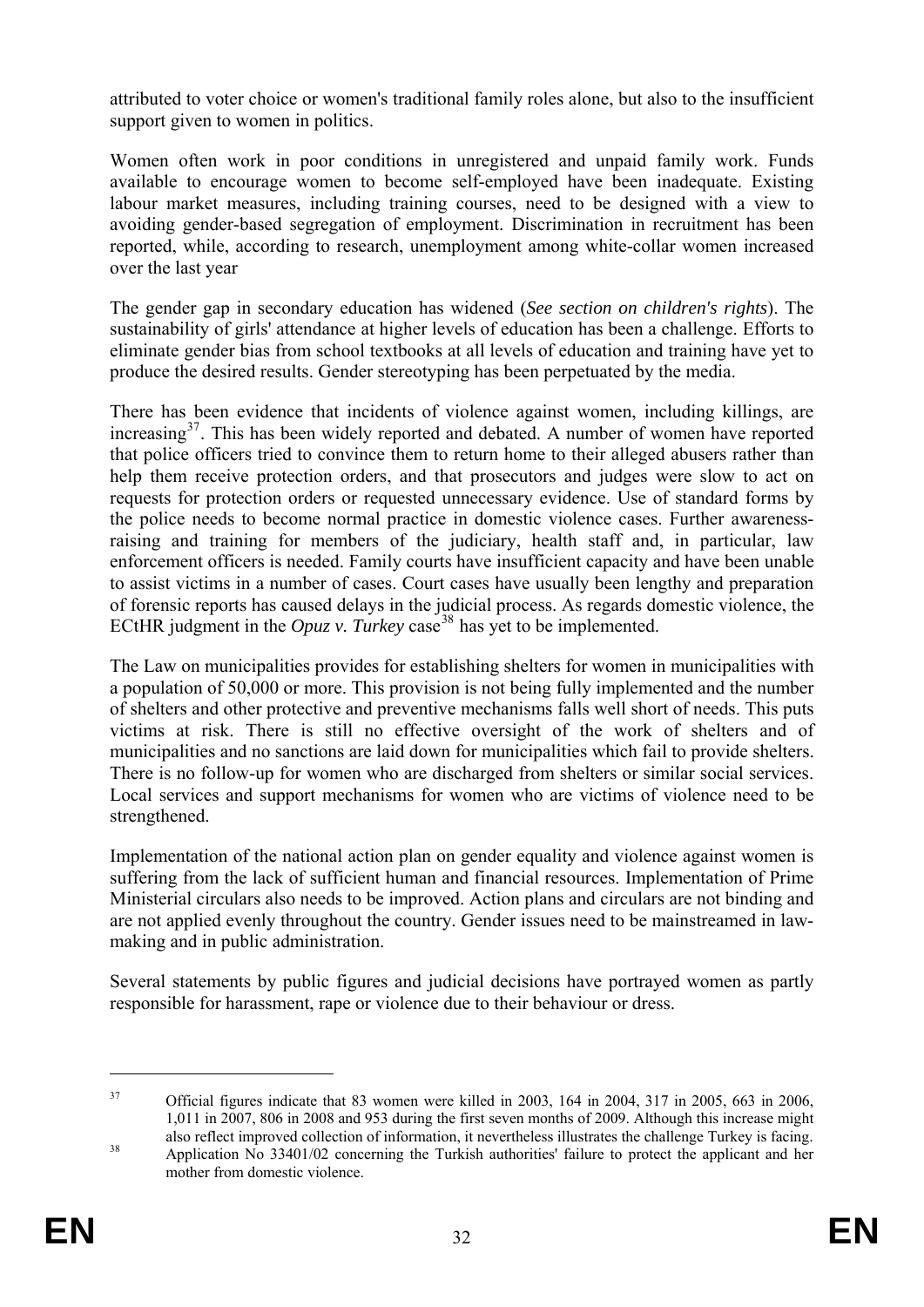Independent women's NGOs have reported that public institutions discriminate in favour of NGOs promoting conservative values. Like other NGOs, women's NGOs face financial difficulties.

*Overall*, protecting women's rights, promoting gender equality and combating violence against women remain major challenges. The legal framework guaranteeing women's rights and gender equality is broadly in place. However, further substantial efforts are needed to turn the legal framework into political, social and economic reality. Legislation needs to be implemented consistently across the country. Honour killings, early and forced marriages and domestic violence against women remain serious problems. Further training and awarenessraising on women's rights and gender equality are needed, particularly for the police.

With respect to **children's rights**, the proportion of children in pre-school education increased in 2010-2011 compared to the previous school year. The number of teachers also increased. The primary school enrolment rates (grades 1-8) increased and the gender gap has virtually closed. In secondary education (grades 9-12), the enrolment rates increased for boys from  $67.5\%$  to  $72.3\%$  and for girls from  $62.2\%$  to  $66.1\%$ , widening thus slightly the gender gap. Turkey signed the Council of Europe Convention on the Protection of Children against Sexual Exploitation and Sexual Abuse.

However, school drop-outs were a concern, especially among seasonal migrant workers' families and Roma children. There is a need to support and use fully the early warning system for children at risk of dropping out. Regional disparities remained wide for both primary and secondary school enrolment. Turkey has adopted legislation on education of children with special needs; however, there is a need to provide the resources necessary to implement this legislation fully and establish a system to oversee this implementation.

The poverty rate among children is disproportionately high. For those under the age of six, the rate stood at around 24% of all cases of poverty and at around 49% of all cases of rural poverty.

There is no effective mechanism in place to tackle domestic violence against children. Further awareness-raising is needed on children's rights, including on fighting violence against children. There are initiatives regarding children placed in institutions to support deinstitutionalisation towards a community based approach; however, community based care services still remain limited and needs to be enhanced in terms of coverage and content. Conditions in full-time child-care institutions need to improve, staff trained and alternative care models promoted.

No measurable progress has been made yet in the fight against child labour. Field work is in progress on seasonal agriculture and migrant child labour. Administrative capacity in this field has been weak and there has been no nationwide monitoring and inspection system. There is a lack of up-to-date data on the number and situation of children at work, and there is no integrated system to eradicate child labour.

children will not be penalised on charges of committing a terror crime or being a member of a As regards juvenile justice, since the June 2010 amendments to the Anti-Terror Law, the Criminal Procedure Code and other legal provisions, Turkish legislation provides that terror organisation, in the case of resisting law enforcement officials or for committing a propaganda crime by participating in demonstrations supporting terror organisations. The law also provides that the 'aggravating circumstances' provided for by the Anti-Terror Law will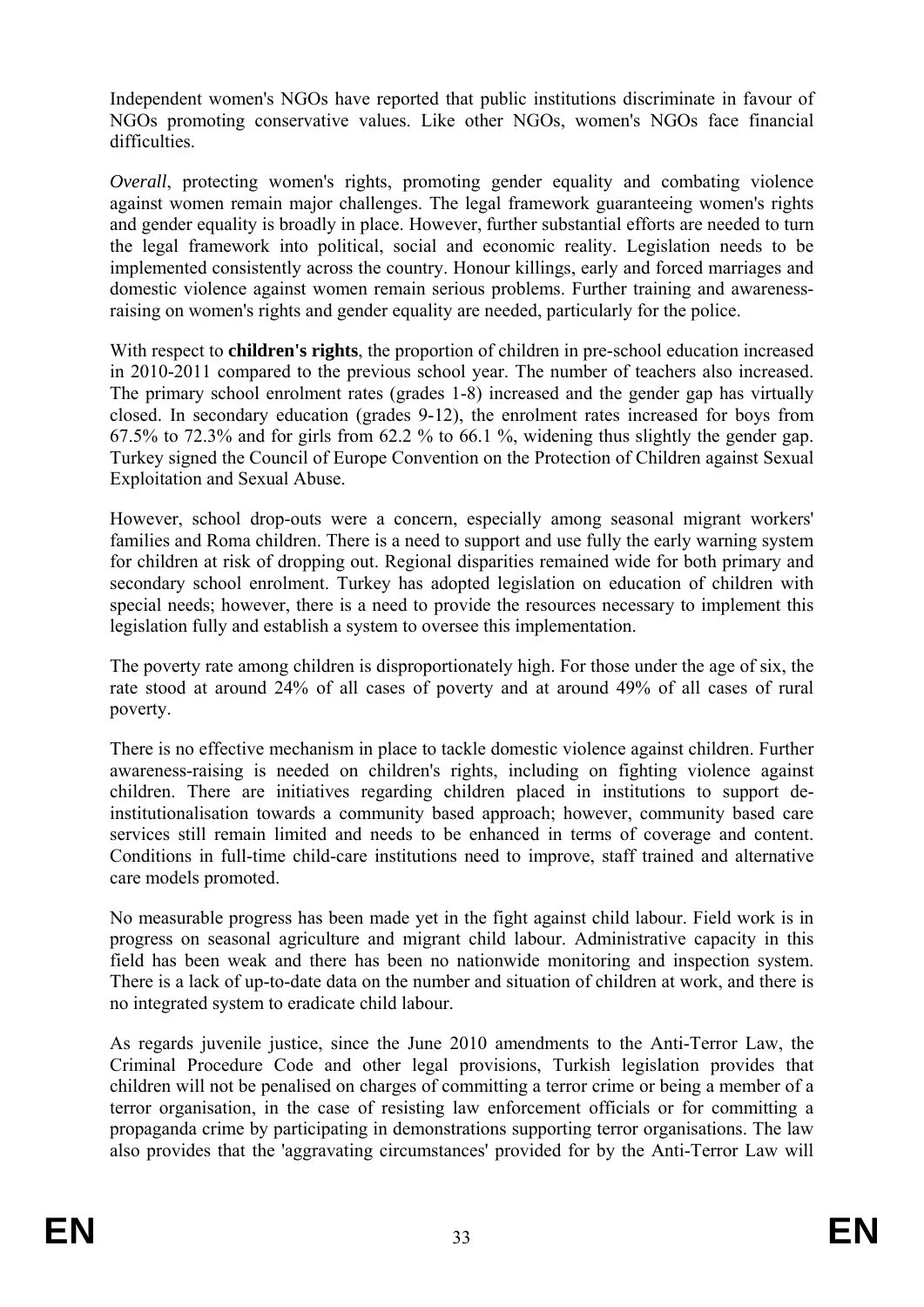not apply to children and that they will be tried only in children's courts or juvenile serious crime courts. Implementation of this law is not complete.

By May 2011 a total of 20 juvenile heavy criminal courts had been established by law, of which only 11 were in operation. The total number of juvenile courts established by law was 75, of which 60 were in operation. The Child Protection Law requires that courts should be established in all 81 provinces. In provinces where no such courts exist, children are tried in courts for adults.

In most provinces, there are not yet adequate facilities for children's pre-trial detention or to make sure that children are detained separately from adults and receive proper psychological support.

Trials in juvenile courts are often long. In some cases the juvenile courts decided to postpone their judgment, to convert a prison sentence to alternative sanctions or to suspend sentences for terror-related crimes. In practice, these options were not considered if the child was rearrested.

under sentence. There was not a closed correctional centre for juveniles in every region of the Some 2,500 children aged between 12 and 18 were in prison. However, imprisonment for children should be used only as a measure of last resort and for the shortest appropriate period of time. Efforts are needed to reduce the number of juveniles detained, both on remand and country.

rehabilitation measures need to be taken for juveniles. Moreover, there is a need to establish *Overall*, efforts need to be stepped up in all areas, including education, combating child labour, health, administrative capacity and coordination. In general, more preventive and more juvenile courts, in line with the legislation in force, and to minimise detention for children which, if strictly necessary, should take place in appropriate conditions.

changes allowing positive discrimination in favour of the disabled were not turned into As regards **socially vulnerable persons and/or persons with disabilities**, a strategy paper on accessibility and the related national action plan were adopted. However, constitutional specific measures. A national mechanism for monitoring implementation of the UN Convention on the rights of disabled persons and its optional protocol has still not been established.

sector. However, further measures are needed in both the public and private sectors, including Efforts to increase employment of persons with disabilities brought some success in the public on creating new jobs and encouraging working from home.

Lack of data and research on persons with disabilities and the mentally ill remain a barrier against informed policy-making.

services. Physical barriers to access to public buildings continued to be a problem, despite area of concern. Efforts are needed to safeguard the rights of mentally ill patients and to improve conditions in certain care institutions. An independent body to monitor and inspect mental health institutions has not been established. Persons with disabilities faced difficulties in access to education, health, social and public legislation in force. Further awareness-raising efforts are needed to fight prejudice against people with disabilities and to increase their participation in social and economic life. Legislation on inclusive education needs to be fully implemented. Mental health is still an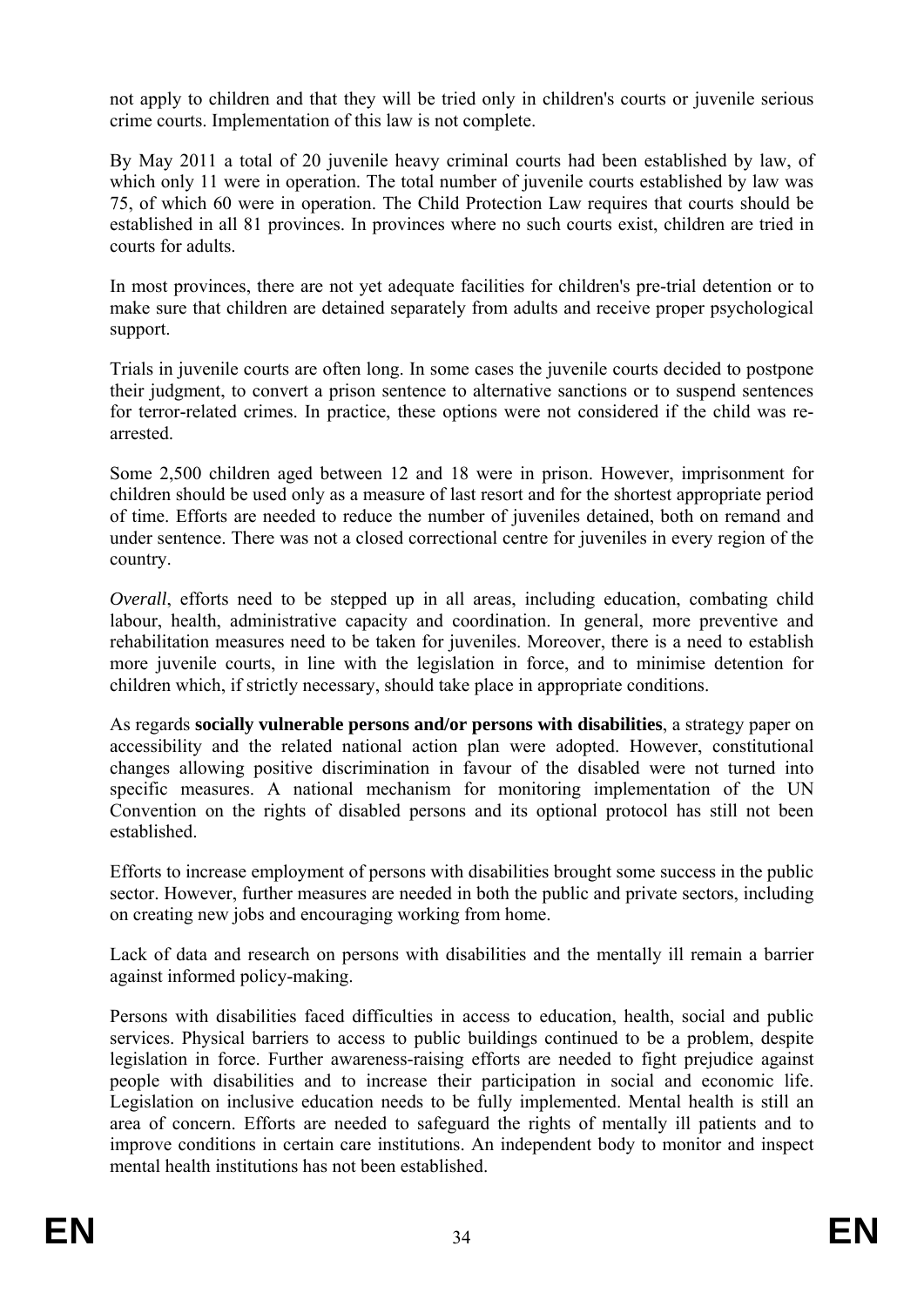framework is not adequately aligned with the EU *acquis* and, in practice, discrimination is The principle of **anti-discrimination** is enshrined in the Constitution and in several laws. However, comprehensive anti-discrimination legislation is lacking, the current legal taking place against various categories of persons. Legislation establishing an antidiscrimination and equality board has not been adopted.

The government removed all references to discrimination on grounds of "sexual identity" or "sexual orientation" from the draft Law establishing an anti-discrimination and equality board. Turkey did not support a European Union-sponsored amendment to the UN Resolution on extra-judicial executions and other unlawful killings calling on all States to decriminalise homosexuality, despite the fact that homosexuality is not a criminal offence in Turkey.

Lesbian, gay, bisexual and transgender persons (LGBT) continued to suffer discrimination, intimidation and violent crimes.

court cases and judicial proceedings are in progress. Charges under the provisions of the There have been several cases of discrimination in the workplace, where LGBT employees and civil servants have been fired on the grounds of their sexual orientation. A number of Turkish Criminal Code on 'public exhibitionism' and 'offences against public morality' were still used to discriminate against LGBT people. The Law on misdemeanours was often used to impose fines on transgender persons.

crimes against transsexuals and transvestites. LGBT persons and human rights defenders human rights defenders who accused the police of arbitrary arrests and violence in Ankara in Courts continued to apply the principle of 'unjust provocation' in favour of perpetrators of continued to face court cases brought by the police in response to allegations of police brutality in Ankara in May 2010. Judicial proceedings are also continuing against transgender June 2010. In neither case have complaints brought against the police by LGBT persons resulted in court cases.

Negative stereotyping by political figures and the conservative media against LGBT persons continued.

In November 2010, an international conference organised by the Foundations of Journalists and Writers focused on the concept of the "virtuous family" as an institution based on religion and tradition and put homosexuality and incest in the same category as 'diseases' that threaten society. High-level government officials attended the final declaration by the conference.

undergone humiliating medical examinations. The Turkish armed forces maintained an internal regulation which defines homosexuality as a 'psychosexual' illness and declares homosexuals unfit for military service. Conscripts who declared their homosexuality were forced to provide photographic proof. Some have

disabilities continued. However, further measures are required to increase their participation *Overall*, efforts to improve the situation of socially vulnerable persons and/or persons with in social and economic life. Many challenges remain in the areas of labour and trade union rights and the fight against discrimination.

standards and ILO conventions. Major obstacles remain for private-sector workers and public servants on the rights to organise, bargain collectively and on the right to strike. Constitutional amendments lifting some restrictions on labour rights have not yet been turned As regards **labour and trade union rights***,* the current legal framework is not in line with EU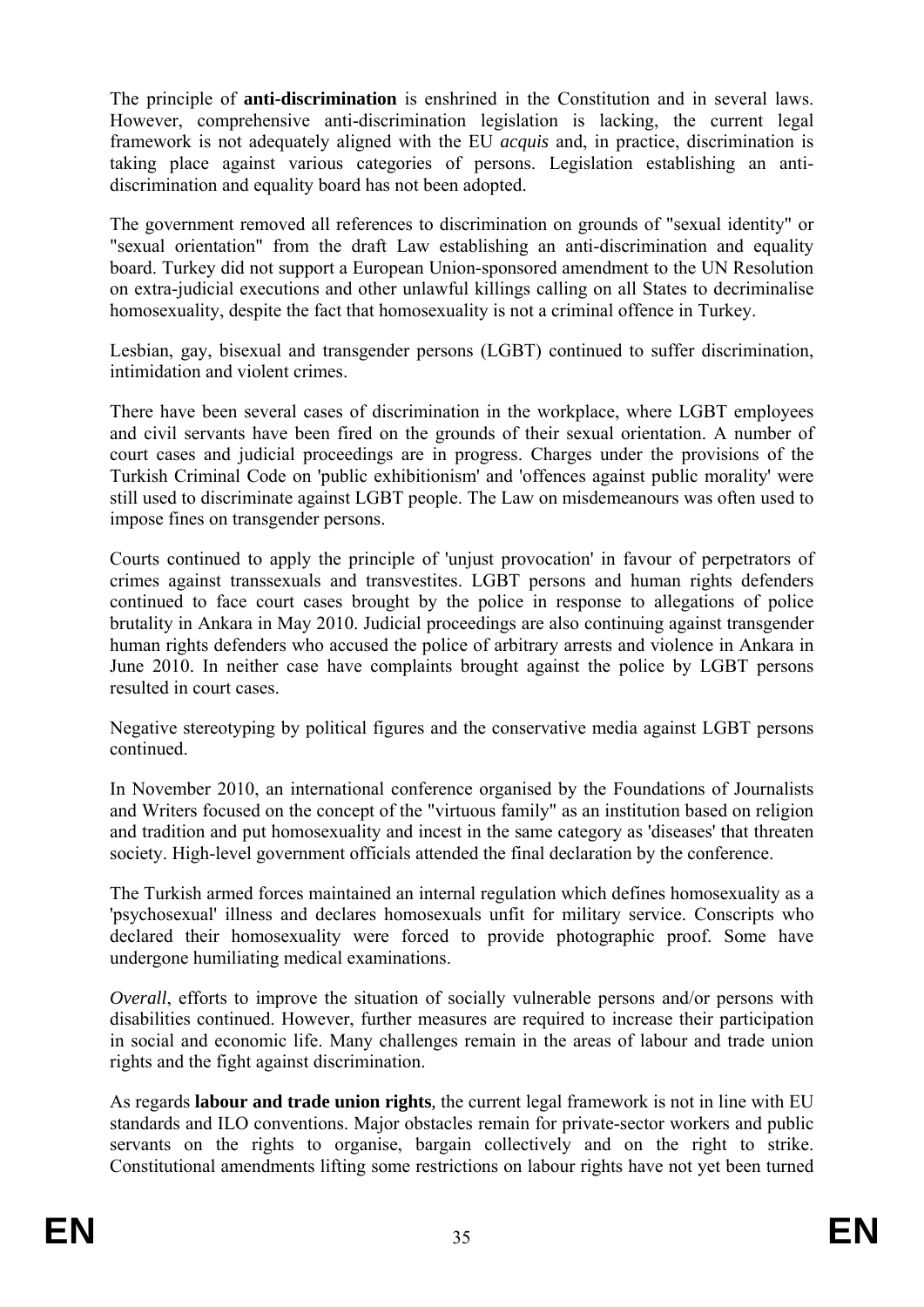into implementing legislation. Trade union legislation has not been amended, partly because of disagreement between social partners on some key issues, such as the right to organise at the workplace and the high thresholds for entering into collective bargaining

Social dialogue mechanisms were not effectively used during the reporting period. The Economic and Social Council, which gained constitutional status following the September 2010 referendum, has not yet convened. Social partners' involvement in designing policies and legislation in the employment and social fields needs to be improved.

Problems with implementation of labour rights persisted: several cases of dismissal of workers due to trade union membership and activity were reported. Such cases have not been dealt with efficiently by the courts. The right to organise is still not recognised for groups such as students, the retired, farmers and judicial employees, whose trade unions have been sued for closure. Trade union demonstrations were often negatively perceived by the authorities and subject to restrictions and excessive use of force.

in August 2011. This is the fourth attempt of the Turkish authorities since 2002 to restore the As regards **property rights***,* legislation amending the 2008 Law on foundations was adopted property rights of non-Muslim communities. The new legislation provides that non-Muslim community foundations can register in the Land Registry, under their names, immovable property entered in their 1936 declarations for which either the owner entry was left blank, or which are registered in the name of the Treasury, the Directorate-General for Foundations, municipalities and special provincial administrations, or cemeteries and fountains registered in the name of public institutions. Interested parties will have to apply for the return of properties within a twelve-month period from the entry into force of the new legislation. Finally, the market value of foundation properties currently registered with third parties will be paid. This covers properties seized and sold to third parties, and which cannot be returned to the foundations. A regulation will define implementation modalities of the new legislation.

Implementation of the 2008 Law on foundations<sup>39</sup> continued throughout the reporting period. By mid-July 2010, the end of the additional period granted to foundations for providing complete information, 61 of them had re-applied for registration of properties. Overall, the February 2008 Law enabled the registration of 181 properties in the name of non-Muslim community foundations.

In November 2010 the Ecumenical Patriarchate received the deeds of the Büyükada orphanage from the deeds office in Istanbul, following the ECtHR ruling in the *Ecumenical Patriarchate v. Turkey<sup>40</sup>* case.

In March 2011, Turkey implemented the ECtHR judgment of March 2009 on the property rights of the Kimisis Theodokou Greek Orthodox church on the island of Bozcaada (Tenedos), by transferring the property titles to the Bishop of Imvros and Tenedos.

1

<sup>&</sup>lt;sup>39</sup> The February 2008 Law on foundations set an initial deadline of 27 August 2009 for non-Muslim foundations to submit applications for the restitution of properties registered under figurative or fictitious names, or in the name of the Treasury or of the Directorate-General for Foundations. A total of 108 foundations submitted 1,410 applications for restitution of properties. The 27 August 2009 deadline was extended to give foundations time to submit all the documents required.

<span id="page-36-0"></span><sup>40</sup> Turkey had to re-register the property in question in the land register in the applicant's name. As regards this case and the issue of just satisfaction, the ECtHR judgment of 15 June 2010 found that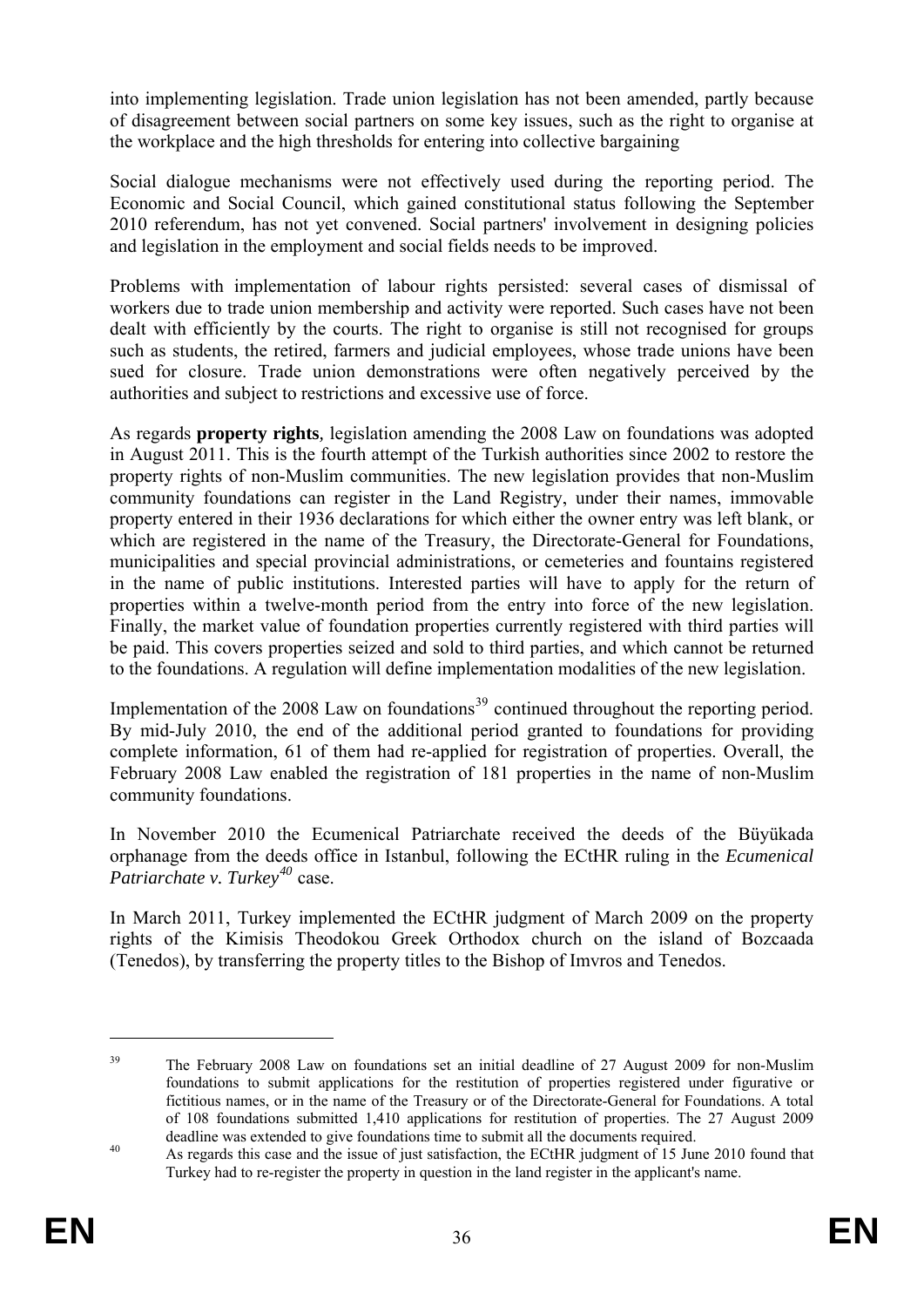However, implementation of the 2008 Law on foundations has suffered from delays and procedural problems. The property of merged foundations remains outside the scope of the August 2011 amendments to the Law.

throughout the reporting period. Litigation launched in parallel by State institutions and decided against the monastery and reversed the decision of the first-instance court. Judicial proceedings are continuing. The Syriac community continued to face difficulties with property and land registration. A number of court cases continued concerning both individuals and religious institutions. The Mor Gabriel Syriac Orthodox monastery court cases regarding land ownership continued neighbouring villages raised concerns. Among other cases, following positive rulings by the local courts, the Turkish Forestry Department appealed to the Court of Cassation, which

by the State. The Catholic Church, like the other non-Muslim religious communities, has no legal personality. It does not have community foundations to register property and it can not A large number of properties of the Catholic Church across the country have been confiscated establish new foundations. All the Church's properties are registered in the names of Catholic priests.

Implementation of the March 2010 recommendations of the Council of Europe Venice Commission on the protection of property rights is pending.

Land Registry Law, including their interpretation of the provisions on reciprocity. As regards Problems encountered by Greek nationals when inheriting and registering property are still being reported, in particular following application by the Turkish authorities of the amended reciprocity, the ECtHR held that there had been a violation of Article 1 of Protocol 1 (peaceful enjoyment of possessions) to the ECHR and ordered either the return of property or financial compensation for the applicants.

2008 Law on foundations. The current legal framework broadly provides for the return of widening, thus, the scope of the February 2008 legislation. The Turkish authorities and the Foundations Council need to ensure the swift implementation of the new legislation. The the Law on foundations. The ongoing cases against the Mor Gabriel Syriac Orthodox monastery continue to raise concerns. Turkey needs to ensure full respect of the property *Overall*, there has been progress on the ground, with the adoption of legislation amending the properties entered in the 1936 declarations of the non-Muslim community foundations deeds of the Büyükada orphanage and of properties on the island of Bozcaada (Tenedos) were transferred to the Ecumenical Patriarchate and to the Bishop of Imvros and Tenedos, respectively. The Law on foundations continued to be implemented, albeit with delays and procedural problems, enabling the return of 181 properties to community foundations. The property of merged foundations remains outside the scope of the August 2011 amendments to rights of all non-Muslim religious communities.

# *Respect for and protection of minorities, cultural rights*

textbooks were translated into Armenian and distributed free of charge. Efforts were made in favour of minority schools. In parallel to the practice in public schools, the Ministry of National Education has extended support to the minority schools in the form of new textbooks. In the 2010-2011 academic year, mathematics and introduction to science

reserva tions on the UN International Covenant on civil and political rights regarding the rights However, Turkey's approach to minority rights remained restrictive. Turkey maintained its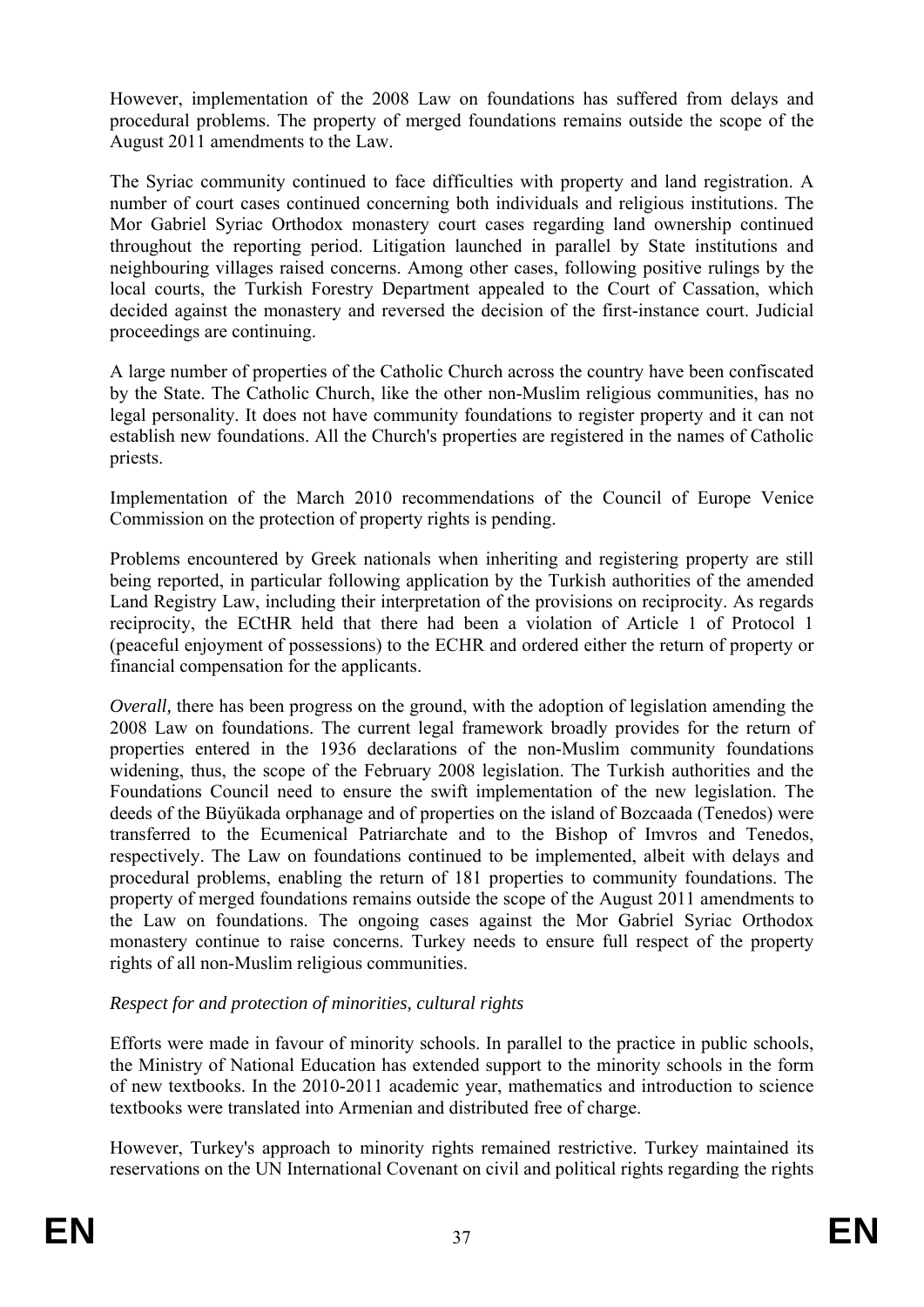of minorities and the UN Covenant on economic, social and cultural rights regarding the right to education, which remained causes for concern. Turkey has not signed the Council of Europe Framework Convention for the protection of national minorities.

discrimination issues, it is often interpreted in a restrictive manner by the courts. There are no mechanisms or specific bodies in Turkey to combat racism, xenophobia, anti-Semitism and intolerance. No specific legislation exists and, where legislation does address

The situation of the Greek minority has not changed. It continues to encounter problems with access to education and property rights, including on the islands of Gökçeada (Imvros) and Bozcaada (Tenedos). The decision to reopen a school in Gökçeada (Imvros) is still pending.

non-minority Deputy Heads<sup>41</sup>, remained an issue, pending an implementing regulation. minorities irrespective of the legal status of these children, or the status of their parents or The management of minority schools, including accountability to both minority Heads and Minority schools faced procedural and bureaucratic difficulties with registration, budget problems and sustainability issues due to the number of students enrolled (restricted by law to those Turkish nationals from the same minority). In March the Human Rights Commissioner of the Council of Europe encouraged Turkish authorities to remove the legal obstacles and allow non-Muslim communities to provide education, in their schools, to children of these legal guardians. Armenian children will, as of the school year 2011-2012, be allowed to attend Armenian minority schools as guest students.

Anti-Semitism and hate speech in the media targeting missionaries or Christians in general remain an issue and have not been punished by the judiciary or media institutions. Some antimissionary rhetoric remains in compulsory school textbooks.

case of prime suspect Samast was transferred to the juvenile courts. The court case on the murder of Armenian journalist Hrant Dink in 2007 is continuing, separately from the Trabzon case, with only minor progress since the ECtHR judgment of 14 September 2010. In January, President Gül initiated an inquiry by the State Supervisory Council into the murder. An Administrative Court in Istanbul fined<sup>[42](#page-36-0)</sup> the Ministry of the Interior for not taking protective measures. The lawyers of the Dink family requested that, in response to the ECtHR ruling, an investigation about the potential implication of high-ranking officers in the murder be launched directly by the prosecution and focus on unearthing links between the accused and these officers. Two ministers spoke out against any such investigation. This was criticised as putting the judiciary under political pressure. There were no developments in this investigation. Following a change in the law regarding juveniles, the

to be achieved. Turkey needs to make further efforts to enhance tolerance and promote inclusiveness vis-à-vis minorities. There is a need for comprehensive revision of the existing *Overall*, Turkey's approach to minorities remained restrictive. Full respect for and protection of language, culture and fundamental rights, in accordance with European standards, has yet legislation, the introduction of comprehensive legislation to combat discrimination and to establish protection mechanisms or specific bodies to combat racism, xenophobia, anti-Semitism and intolerance.

1

<sup>&</sup>lt;sup>41</sup> The Deputy Head of these schools represents the Turkish Ministry of Education and has more powers than the Head.

measures for [Dink's] protection had not been put into action". <sup>42</sup> The Administrative Court emphasised that "protective measures remained on paper and precautionary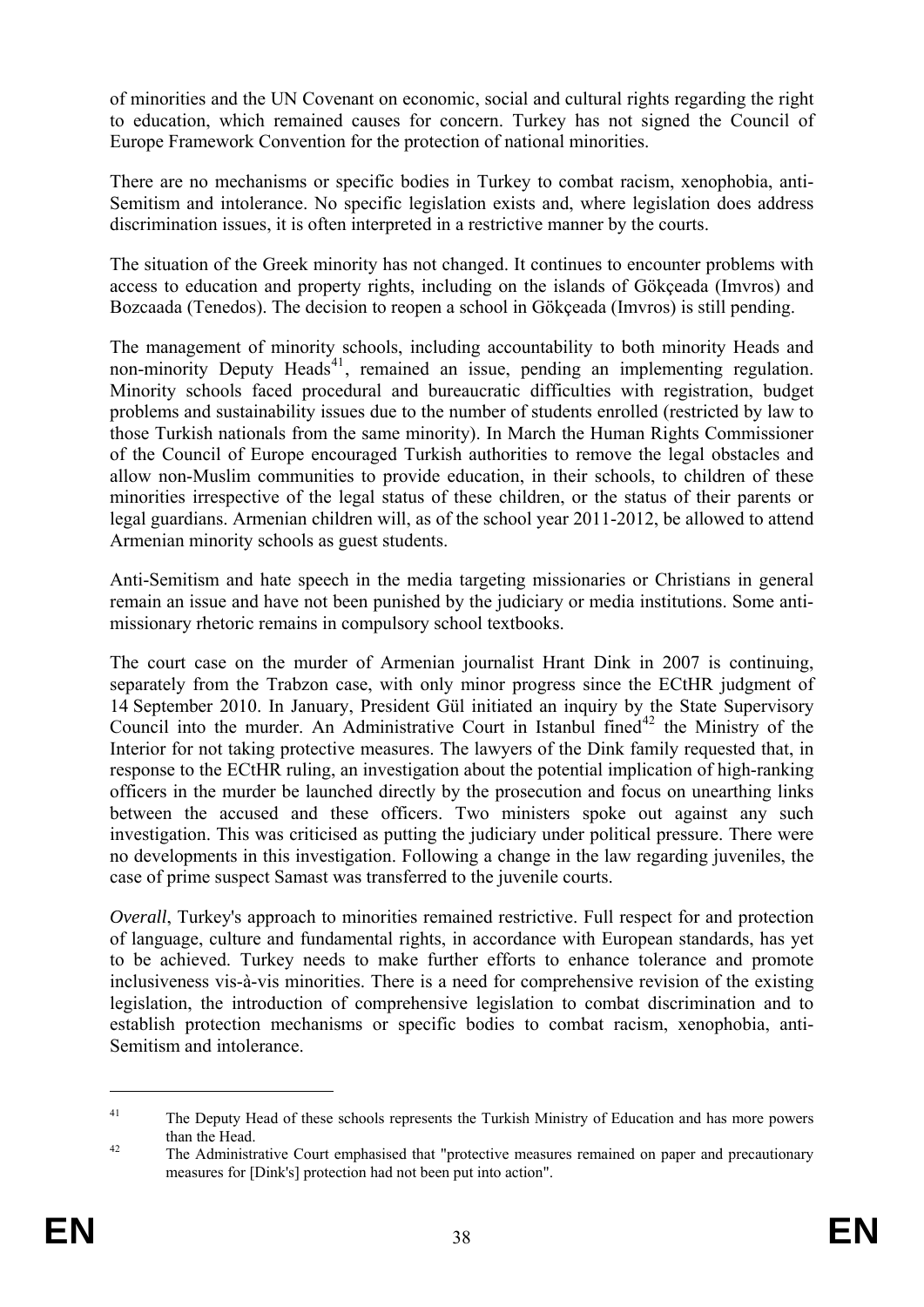As regards **cultural rights**, the Law on the establishment and broadcasting principles of radio and TV stations entered into force in March 2011. It permits broadcasts in languages other than Turkish by all nationwide radio and television stations. Temporary suspension of broadcasting remains possible by Prime Ministerial or Ministerial decision, in cases of threats to national security and public order, but can now be appealed against in court (*See also Chapter 10 - Information society and media).* 

Education Board (YÖK) authorised the opening of a Kurdish Language and Literature Mardin Artuklu University continued post-graduate education in Kurdish. The Higher Department in Muş Alparslan University in 2011. Since there was not enough teaching staff, the university offered a Kurdish language elective course at undergraduate level only. The course was completed at the end of July.

laws that restrict the use of languages other than Turkish, including the Constitution and the The legal amendments adopted in April 2010 and March 2011 allow election advertising in languages other than Turkish and open the door for public or private radio or television channels to broadcast in languages or dialects other than Turkish. However, there are still Political Party Law. Diverse Kurdish groups, NGOs and trade unions submitted a one million signature petition to parliament demanding the lifting of all restrictions on use of the mother tongue in daily life.

acquitted in January 2011 in a case brought against them for offering municipal services in The courts took a number of positive decisions regarding the use of languages other than Turkish, including Kurdish. The Mayor of Sur and the municipal council in Diyarbakır were multiple languages.

defence statement in Kurdish and decided that a Kurdish interpreter would be present at the A law provides for interpretation free of charge for non-Turkish speakers during their defence or statement-taking, the investigation phase and court hearings for suspects, victims or witnesses. In March 2011, a court in İzmir permitted a Kurdish local politician to make his next session.

However, such practice is not consistently followed. The judiciary issued contradictory decisions in court cases against Kurdish politicians and human rights defenders. In May 2011, the Doğubayazıt Criminal Court sentenced the former Mayor of Doğubayazıt and members of the municipal council for violating the Law on the use of Turkish letters by naming a park in Kurdish back in 2007.

Restrictions are still reported on the use of Kurdish in prisons, during visits and exchanges of letters.

surnames and rejected the request of a Syriac Turkish citizen to use a Syriac surname. Referring to the principle of "national unity" the Constitutional Court upheld the 1934 law on

In April 2011, the unfinished statue of humanity by Mehmet Aksoy in Kars was demolished. The demolition was finalized in July.

As regards **Roma**, some steps were taken to address long-standing problems. A discriminatory clause in the Law on the movement and residence of aliens, which authorised the Ministry of the Interior to 'expel stateless and non-Turkish gypsies and aliens that are not bound to the Turkish culture' was amended in January 2011.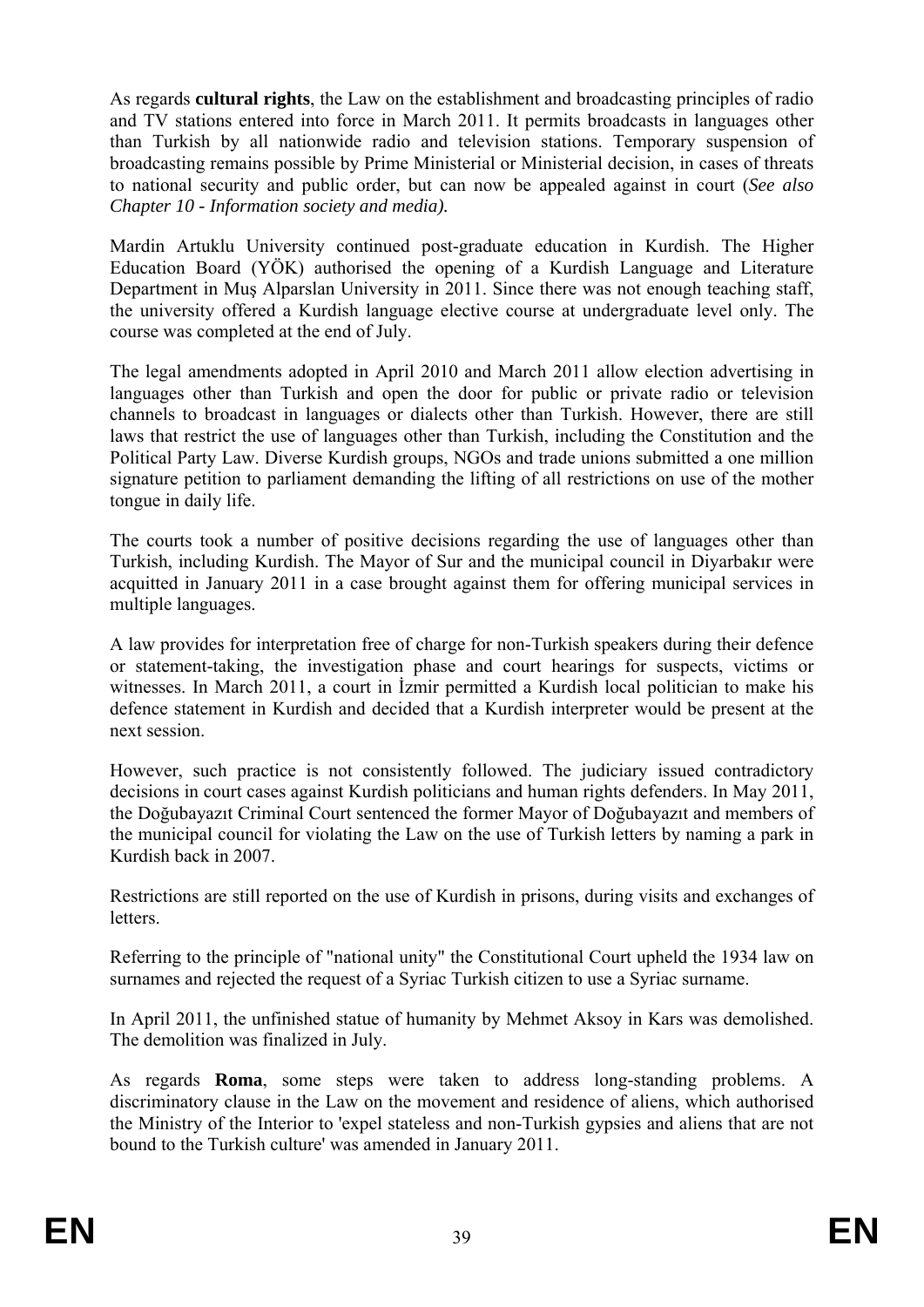a healthy environment". In March 2011, the Minister in charge of the Roma opening announced the construction of nearly 9,000 housing units by the TOKİ administration to address the problem of "housing in

A Roma Research and Implementation Centre was established within Adnan Menderes University in Aydın province.

of the Roma population, who still face social exclusion, marginalisation and discrimination in remained higher than those of other children. Access for Roma children to pre-school However, the Roma opening has not led to a comprehensive strategy to address the problems access to education and health services due to their lack of identity cards, and also to housing, employment and participation in public life. School drop-out rates for Roma children education should be improved.

Turkey has rejected calls from the Roma community to participate in the 2005-2015 "Decade of Roma Inclusion".

The urban transformation scheme carried out in the Sulukule district of Istanbul and the accompanying resettlement of many Roma caused dislocation and disruption. Some could not adapt to their new housing but returned to Sulukule to live in much poorer conditions. In late June, Roma houses in Küçükbakkalköy were also demolished in the context of urban transformation.

by municipalities. The opening of a Kurdish Language and Literature Department in Muş Alparslan University has been authorised. However, restrictions remain on use of languages framework on use of languages other than Turkish is open to restrictive interpretations and implementation remains inconsistent. There has been some progress as regards the Roma, in *Overall*, Turkey has made progress on cultural rights, especially on use of languages other than Turkish by all nationwide radio and television stations and on use of multiple languages other than Turkish in political life, in contacts with public services and in prisons. The legal particular on amending discriminatory legislation. However, a comprehensive policy to address the situation of the Roma is missing.

#### *Situation in the east and south-east*

The government continued to implement the South-East Anatolia project (GAP), aimed at socio-economic development of the region, with a view to completing it by 2012. Investments on business development, human resources and empowerment of women. Big dam projects are being criticised for threatening sustainable development of the region by destroying the in irrigation, road transport, health and education continued, along with special programmes living conditions of the local population, including historical heritage, natural habitats, species and fertile agricultural land along rivers.

The Kurdish issue was widely discussed, notably during the run-up to the elections in June.

In February 2011, a sub-committee to investigate the circumstances of missing persons Tolga Baykal Ceylan and Cemal Kırbayır was established under the TGNA Human Rights Investigation Committee. The JİTEM (Intelligence Gendarmerie) and Colonel Temizöz cases regarding extrajudicial killings and persons missing since the 1990s are continuing before the Diyarbakır Serious Crimes Court.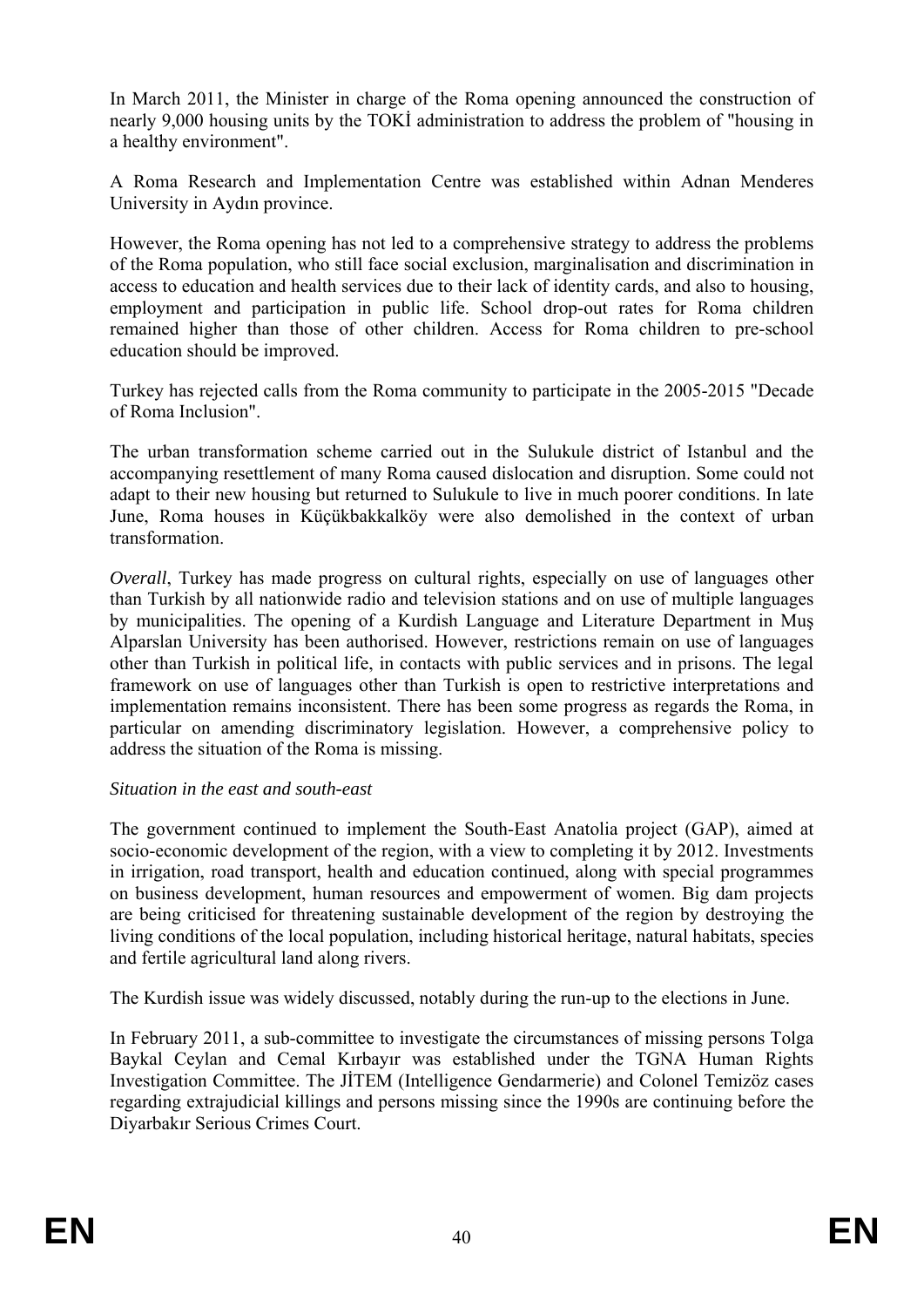Authority launched a judicial investigation, although no formal prosecution has been brought Criminal complaints were filed against the systematic torture and killing of Kurds in Diyarbakır military prison between 1981 and 1984, on the initiative of the NGO Diyarbakır Prison Commission on Facts Research and Justice. The Diyarbakır Prosecutor with Special yet.

However, terrorist attacks by the PKK, which is on the EU list of terrorist organisations, intensified after April 2011, despite its twice-extended unilateral ceasefire to 15 June.

the Ministry of Interior (MoI) opened investigations on the Silvan clashes. Since the General Staff investigation results were similar to that of the MoI, the government saw no need to unveil the findings of MoI inspection results. A clash with the PKK in Diyarbakır's Silvan sub-province changed the entire political climate in Turkey adversely. 13 soldiers were killed and seven others were wounded in a reported PKK ambush in mid July 2011, while the military had been carrying out operations to rescue two soldiers and a health worker kidnapped by the PKK a week earlier. Both the military and

Avashin - Basyan, Zap and Metina Regions. Tensions escalated further when the PKK killed eight Turkish soldiers and a village guard in mid-August in an ambush in province of Hakkari. On the same day the Turkish Air Force started cross border operations against many PKK targets on Qandil Mountain, Hakourk,

for alleged membership of KCK (104 of whom are in prison) started before the 6th Serious Crimes Court in Diyarbakır on 18 October 2010 and continued throughout the year. Lawyers the investigation, arrest, detention and trial procedures, and also during the initial collection of evidence. Demands for the release of the defendants and for the defence to be made in Concrete measures announced as part of the democratic opening fell short of expectations and were not followed through. Dialogue was hampered by the arrest or detention of BDPaffiliated Kurdish politicians, locally elected mayors and members of municipal councils and some human rights defenders in connection with the  $KCK<sup>43</sup>$  trial. The trial of 152 defendants involved and human rights organisations' observers reported many procedural wrongdoings in Kurdish were refused by the court.

Many other court cases ended in convictions against Kurdish political figures and BDP officials; others are continuing. The Diyarbakır prosecutor launched an investigation into the proposal made by the Democratic Society Congress (DTK) in December 2010 for a democratic autonomous Kurdistan. The BDP's general congress in September was also subject to a new judicial investigation.

A campaign of civil disobedience was launched by the DTK and BDP.

with continued reports of death and injury. The government reported continuing use of antipersonnel mines by the PKK. Turkey reported that a total of 979,417 mines remained on its Landmines remained a security concern for military personnel and civilians in the south-east, territory at the end of 2009, 2,361 fewer than in 2008. Under the 'Ottawa Convention' on the prohibition of the use, stockpiling, production and transfer of anti-personnel mines and on their destruction, Turkey has undertaken to destroy all anti-personnel mines as soon as possible, but not later than 1 March 2014. However, the process has not been launched. An agreement was signed with NATO's Maintenance and Supply Agency (NAMSA) in

<sup>1</sup> 

<sup>43</sup> KCK stands for Koma Komalen Kurdistan, which means Kurdistan Communities Union.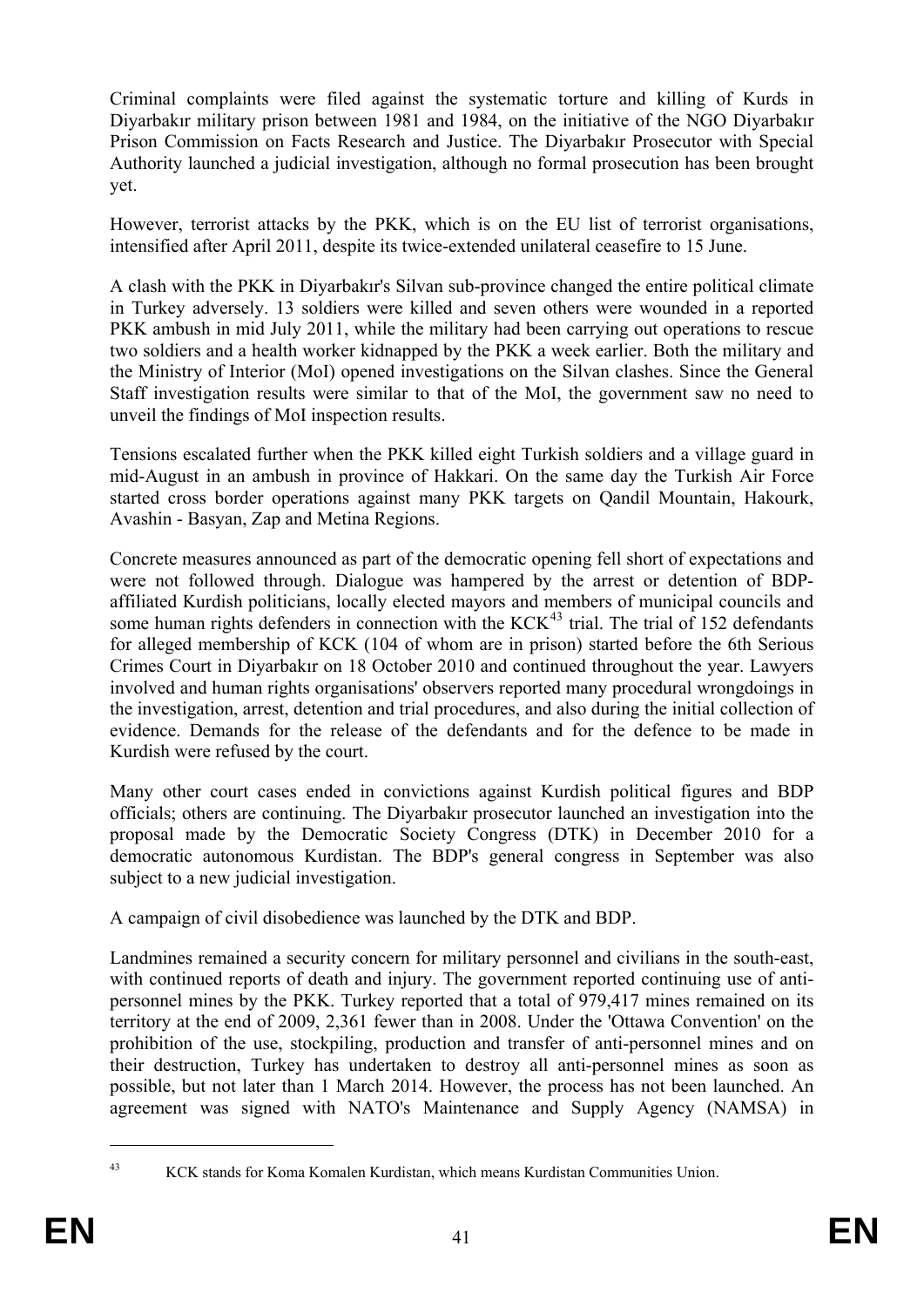November 2010 for destruction of approximately 22,000 Area Denial Artillery Munitions (ADAM). Destruction has started.

Clearance of anti-personnel landmines from an area of 212 million square metres along the Turkish-Syrian border has not yet started. The tender should be awarded in 2011, with a view to completing the work in 2014.

5,114 anti-personnel landmines have been cleared by the Gendarmerie General Command in areas under its responsibility. In October 2010, destruction of all stored anti-personnel landmines (approximately 3 million) was completed.

No steps have been taken to address the problem of village guards, who are paid and armed by the State. According to official figures, throughout Turkey, the total number of village guards exceeds 45,000.

*Overall*, the 2009 democratic opening, aimed at addressing the Kurdish issue in particular, was not followed through. Terrorist attacks intensified and have been/are consistently condemned by the EU. The detention of elected politicians and human rights defenders raises concerns. The truth about extra-judicial killings and torture in the south-east in the 1980s and 1990s has yet to be established following the due process of law. Landmines and the village guard system are still causes for concern.

#### *Refugees and internally displaced persons (IDPs)*

Some deficiencies remained in the process of compensating for losses due to terrorism and the fight against terrorism. Since the law entered into force in March 2008, up to December 2010 a total of 358,506 applications had been made to the Damage Assessment Commissions. Of these, 259,462 were assessed, with compensation paid in 146,441 cases and 113,021 applications rejected.

payments have been reported. The implementation period by the government of the Law on By April 2011, the Commissions had allocated compensation totalling  $\epsilon$  900,302,745 to applicants who signed negotiated/amicable settlement declarations. However, delays in the compensation of losses resulting from terrorism and the fight against terrorism has been extended by another year.

Numerous cases have been brought in the administrative courts by rejected applicants. Several applied to the ECtHR. There is a need to assess the overall effectiveness of the compensation process in terms of implementation and legislation.

lack of basic infrastructure or capital and limited job opportunities. IDPs often live in sub-The situation of internally displaced persons (IDPs) in urban areas remains a cause for concern. IDPs often cannot return to their previous place of residence for a wide range of reasons, including security, the continuing village guard system, the presence of landmines, standard conditions, including camps.

Concerning **refugees and asylum-seekers**, circulars issued in 2010 produced some positive results in terms of improving practices on the part of law enforcement officials and central and local administrations.

prevented further improvement. A draft revised Foreigners and International Protection Law However, the lack of a comprehensive legal framework for refugees and asylum-seekers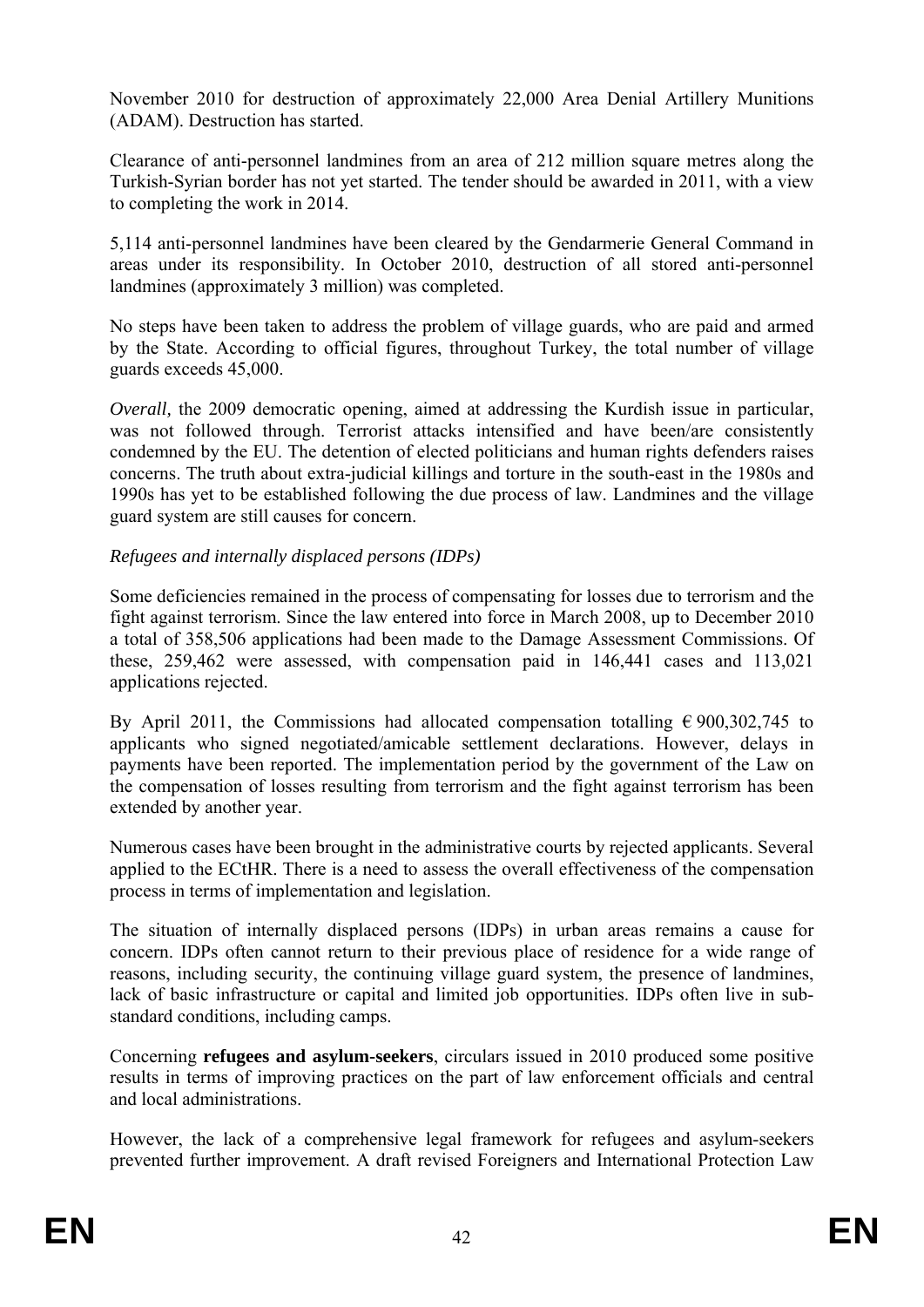has been prepared. Meanwhile, continuing gaps in legislation, particularly in immigrationrelated detention and deportation practices, remain a concern. Unaccompanied minors found themselves at risk of detention together with adults and with no access to State child protection services.

*Overall*, the process of compensating IDPs has continued. There is a need to assess its overall effectiveness. An overall national strategy to address IDPs' needs better has not been developed yet. Despite some improvements, the lack of a comprehensive legal framework for refugees and asylum-seekers is an impediment to providing adequate treatment. Further improvements are needed in the general conditions at detention centres for foreigners.

#### **2.3. Regional issues and international obligations**

### *Cyprus*

Turkey continued to express public support for the *negotiations* between the leaders of the two communities under the good offices of the UN Secretary-General aimed at finding a fair, comprehensive and viable solution to the Cyprus problem. This was acknowledged in the March 2011 Assessment Report by the UN Secretary-General on the status of the negotiations in Cyprus.

As emphasised by the negotiating framework and Council declarations, Turkey is expected actively to support the negotiations aimed at finding a fair, comprehensive and viable settlement of the Cyprus issue within the UN framework, in accordance with the relevant UN Security Council resolutions and in line with the principles on which the Union is founded. Turkey's commitment and concrete contribution to such a comprehensive settlement is crucial.

Despite repeated calls by the Council and the Commission, Turkey still has not complied with its obligations outlined in the declaration by the European Community and its Member States of 21 September 2005 and in Council conclusions, including the December 2006 and December 2010 conclusions.

It has not met its obligation to ensure full, non-discriminatory implementation of the Additional Protocol to the Association Agreement and has not removed all obstacles to the free movement of goods, including restrictions on direct transport links with Cyprus.

relations with the EU Presidency will be frozen for six months as of 1 July 2012 in the There was no progress on *normalising bilateral relations* with the Republic of Cyprus. Turkey has not lifted its veto of Cyprus's membership of several international organisations, including the OECD and the Wassenaar Arrangement on export controls for conventional arms and dual-use goods. The Republic of Cyprus reported violations of its territorial waters and airspace by Turkey. Senior representatives of the Turkish government have stated that absence of a comprehensive settlement of the Cyprus issue when Cyprus takes over the Council presidency.

# *Peaceful settlement of border disputes*

2011 the Greek Prime Minister visited Erzurum, accompanied by the Foreign Minister at the Turkey and Greece continued their efforts to improve bilateral relations. From 7 to 9 January invitation of the Turkish Prime Minister.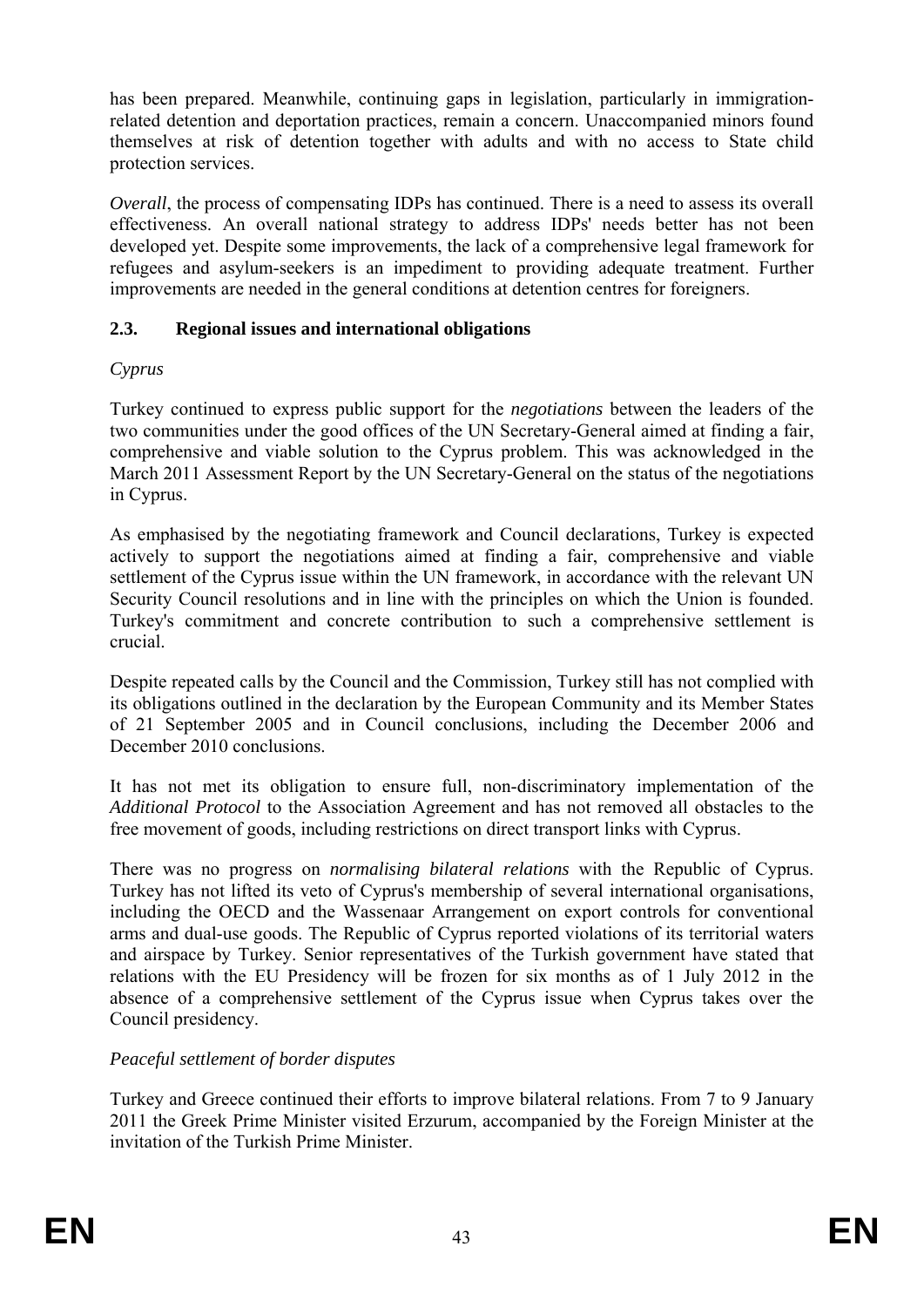cooperation has been underlined in high levels meetings. Between 8 and 10 March, the response to the possible extension of Greek territorial waters made in the 1995 resolution of the Turkish Grand National Assembly still stands. In line with the negotiating framework, the The 53rd round of exploratory talks took place in July in Greece. Exploratory talks have been taking place since 2002 and have intensified since October 2009. The importance of Turkish Foreign Minister paid a visit to Greece. He met the Greek Prime Minister and Foreign Minister and members of the Muslim minority living in Thrace. The threat of *casus belli* in Council conclusions of December 2010 noted that 'Turkey needs to commit itself unequivocally to good neighbourly relations and to the peaceful settlement of disputes in accordance with the United Nations Charter, having recourse, if necessary, to the International Court of Justice. In this context, the Union urges the avoidance of any kind of threat, source of friction or action which could damage good neighbourly relations and the peaceful settlement of disputes.' Greece made a substantial number of formal complaints about violations of its territorial waters and airspace by Turkey, including flights over Greek islands.

# *Regional cooperation*

Turkey remains actively involved in regional initiatives including the South-East European Cooperation Process (SEECP) and the Regional Cooperation Council (RCC).

Bilateral relations with *other enlargement countries and neighbouring EU Member States* have been positive. Turkey has significantly intensified contacts in the *Western Balkans*, expressing a firm commitment to promoting peace and stability in the region. Turkey supports the European integration of all countries in the region. On 26 April 2011 the President of Turkey attended a tripartite meeting between Turkey, Serbia and Bosnia and Herzegovina in Belgrade.

Within the framework of the common security and defence policy, Turkey is continuing to contribute to the EU-led military mission in Bosnia and Herzegovina (EUFOR/ALTHEA). It is also contributing to EUPM (the EU-led police mission in Bosnia and Herzegovina) and to the EULEX mission in Kosovo<sup>44</sup>. Turkey supports Kosovo's integration into the international community, European institutions and regional initiatives. Turkey provided humanitarian assistance to Albania and Montenegro following the floods in these two countries in December 2010. Turkey maintains strong ties with the former Yugoslav Republic of Macedonia. High-level bilateral meetings were held with Croatia, Serbia, Montenegro and Bosnia, Herzegovina and Kosovo.

Relations with *Bulgaria* remained positive.

As regards the *International Criminal Court (ICC), see Chapter 31 – Common foreign and security policy.* 

# **3. ECONOMIC CRITERIA**

capacity to cope with competitive pressure and market forces within the Union. In examining the economic developments in Turkey, the Commission's approach was guided by the conclusions of the European Council in Copenhagen in June 1993, which stated that membership of the Union requires the existence of a functioning market economy and the

1

<sup>44</sup> Under UNSCR 1244/1999.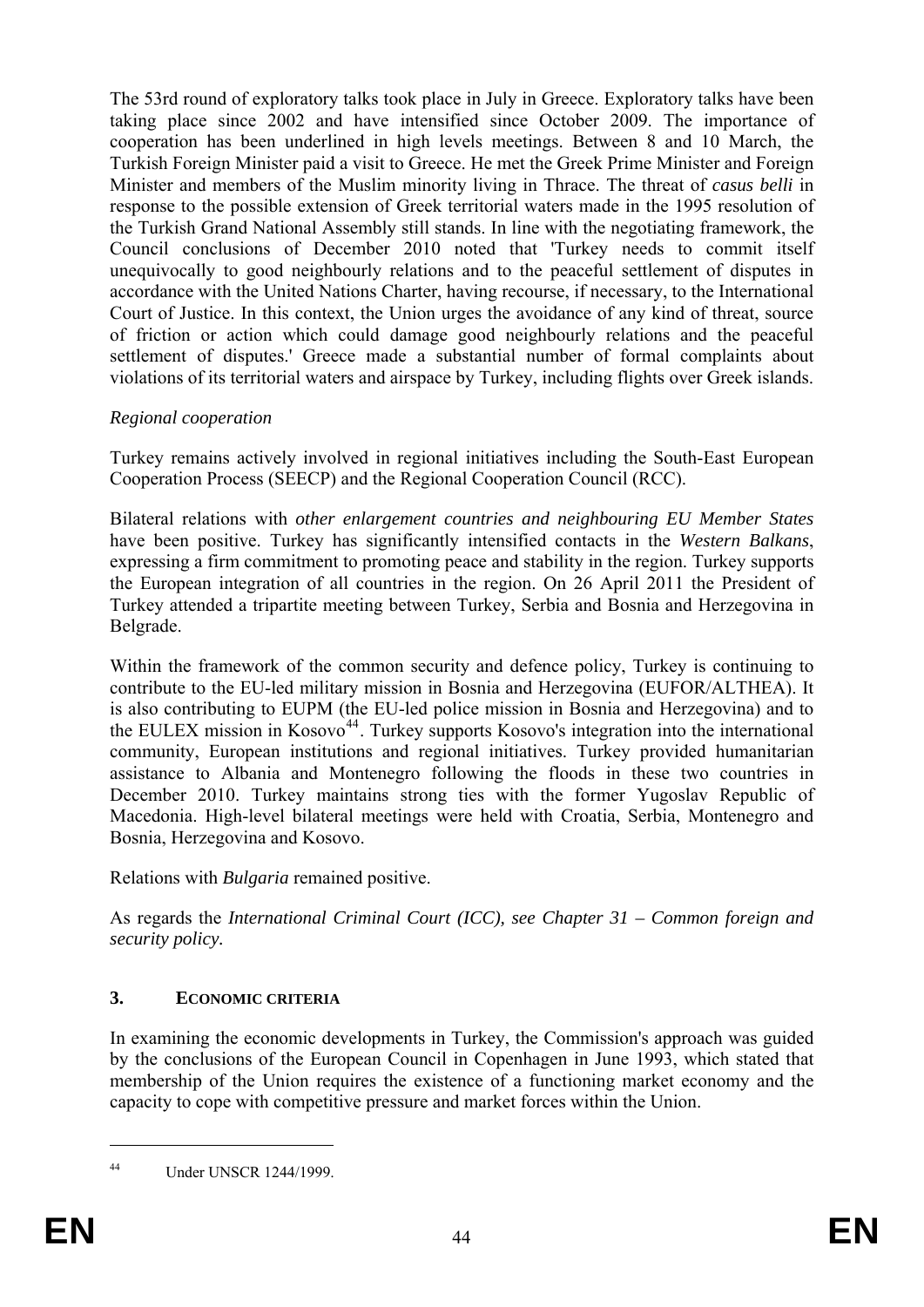#### **3.1. The existence of a functioning market economy**

#### *Economic policy essentials*

adequately reflects needs and commitments to further reform. However, it drew to too large an extent on the Medium-Term Plan (MTP) already published in mid-2010. Turkey's economic governance still has to focus on the imbalances emerging from the stronger than 2011 elections. The fragmentation of responsibilities between government bodies continues to complicate coordination of budgeting and medium-term economic policy-making. The authorities are stepping up their efforts to enhance cooperation through the establishment of a financial stability committee. *Overall,* the consensus as regards the fundamental goals of Turkey's economic policy is tailored to maintaining an open, largely market-driven economy with relatively prudent public finance management and a well regulated financial sector. The Pre-Accession Economic Programme (PEP) submitted to the Commission in April 2011 anticipated recovery and on further structural reforms, some of which, particularly in taxation and employment, are expected from the new government, which took office after the June economic policy remains firm.

#### *Macroeconomic stability*

After a steep recovery in 2010 when the Turkish economy grew by 9% year-on-year, the rapid economic expansion continued with 10.2% year-on-year GDP growth in the first half of 2011. Economic activity bounced back strongly, which reflected some base effects, but also strong domestic demand growth driven by low real interest rates, strong capital inflows and a rapid acceleration in the growth in bank credit. The private sector remained the main driver of the recovery. In the first half of 2011, private consumption rose by 10.8% year on year, with private-sector investment, which accounts for about 15% of GDP, expanding by a remarkable 31.3% year on year. In spite of the June Parliamentary elections, government consumption remained restrained and posted a first-half increase of 7.3% year-on-year. The sharp increase in domestic demand was accompanied by a further deterioration in the trade and current account balances. Exports of goods and services rose by 4.2% year on year, while imports of goods and services grew at an accelerated rate of 23%. All major sectors of the economy contributed to growth in 2010/11. The largest increases in gross value added came from construction and manufacturing. Turkey's GDP measure (at purchasing power parity) per inhabitant stood at 48% of the EU average in 2010. *Overall*, the economy expanded rapidly in 2010 and in the first half of 2011, mainly driven by strong domestic demand.

The current-account deficit, which tripled to a record of 6.6% of GDP in 2010, continued to widen in the first half of 2011. The increase was entirely due to the deterioration of the merchandise trade deficit, which more than doubled compared with a year earlier. Strong also a result of continued inflows on the portfolio side (especially bond issuance), but more importantly of the access by the corporate and banking sectors to ample financing. *Overall,* domestic demand and high global commodity prices continued to boost the import bill, notwithstanding the Central Bank's efforts to curb credit growth and the recent relative weakness of the Turkish lira. Exports to some countries in political crisis started to fall and, according to customs-based data, exports to North Africa declined by about 10% year on year in the first half of 2011. At the same time, sales to almost all other regions recorded strong growth. The balance-of-payments data also included high positive capital inflows from crisisridden countries in the Middle East, which are reportedly as high as  $\epsilon$ 10 billion in the first six months of 2011. According to Central Bank data, official gross foreign-exchange reserves have stayed on an upward trend in 2011, and amounted to  $\epsilon$ 68 billion by mid 2011. This was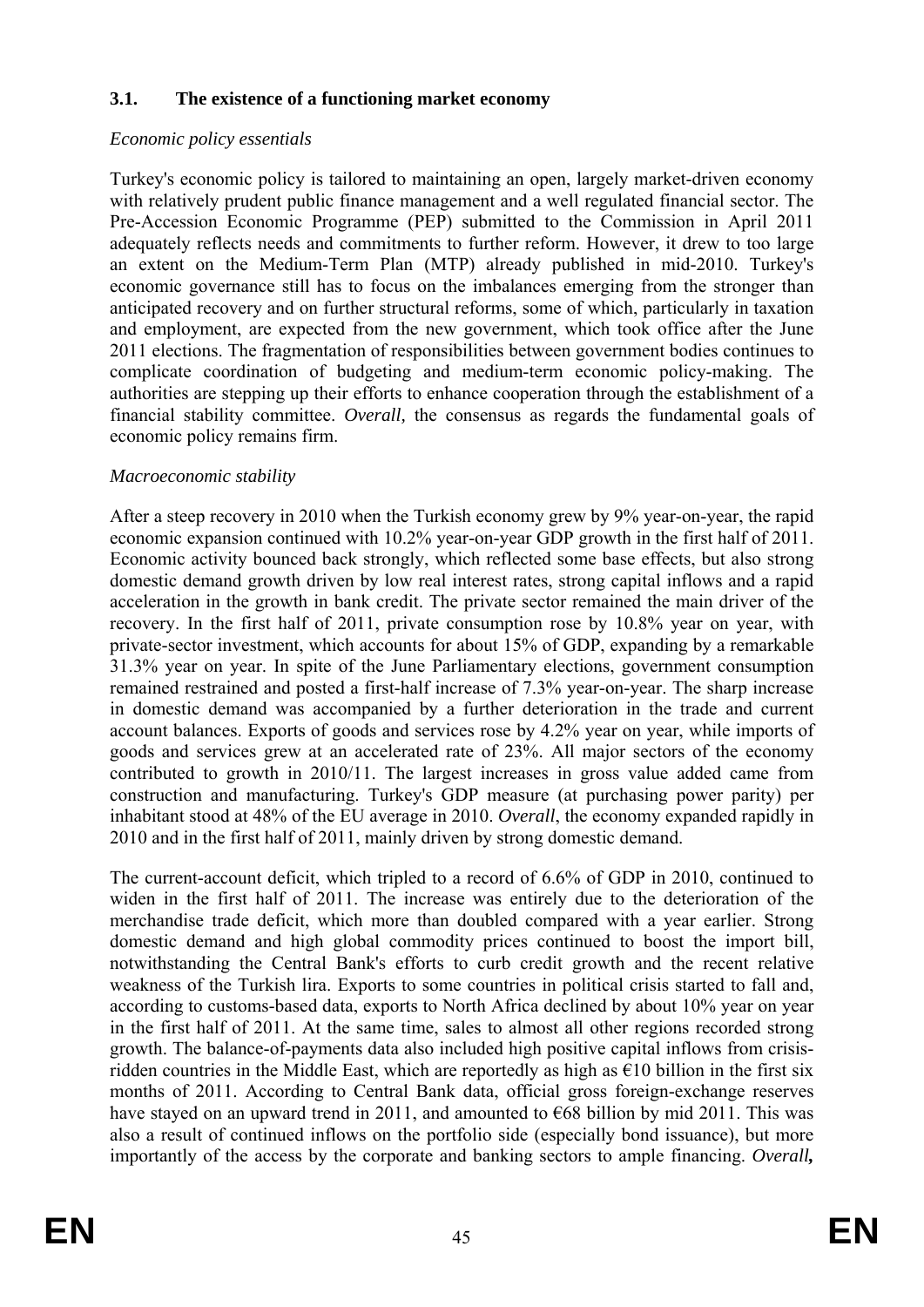imports have been rising due to strong domestic demand, thus considerably increasing trade and current account deficits. External imbalances have become significant.

in the employment package. Nevertheless, youth unemployment remains high at at 21.7%. In 2010, the unemployment rate amounted to 11.9%, down significantly from 14% in 2009. This trend continued in the first months of 2011, and in May 2011 the jobless rate stood at 9.4%, which represented a 1.6 pps improvement over the same month one year earlier. The non-agriculture unemployment rate showed a broadly similar trend. The youth unemployment rate dropped faster, most likely as a result of the priority the government gave to this segment Employment data for 2010 show a marked improvement, as the number of employed persons increased by over 6% compared with 2009. Overall labour participation amounts to 49%, with a significant gender imbalance. While the labour participation is around 70% for men, it is below 30% for women. Despite the fact that there is such a low proportion of the female population actively looking for work, the female unemployment rate is only slightly higher than the male unemployment rate. In addition, about one third of women who are considered as employed are unpaid family workers in the agricultural sector, which reduces the percentage of women of working age who are employed and receiving an income to only less than 15% of the total. The labour markets need to absorb the unemployed and about one million new entrants every year. Overly strict employment protection laws discourage employers from hiring new people. The prevalence of undeclared work remains a major challenge. *Overall,* robust economic development allowed strong employment growth and a sizeable drop in unemployment**.**

from 3.0% in 2009. Producer prices rose from 5.9% in 2009 to 8.9% in 2010. In the first five Consumer price inflation was down from 6.5% in 2009 to 6.4% in 2010, remaining slightly below the official target of 6.5%, while annual core inflation rates surged to 6.4% in 2010 months of 2011, consumer price inflation proved highly volatile, hitting a 30-year low of 4% in March before picking up to reach 6.7% in August, largely on the back of strong base effects and volatile food prices. The combination of strong domestic demand, high world prices for fuel and food and a weaker currency can be expected to push inflation up further. Recently, the Central Bank revised its year-end inflation forecast upwards to 6.9%, significantly above the 5.5% inflation target, but still within the two percentage points inflation tolerance band. It cited higher-than-expected global oil prices and changes in customs duties (an increase in customs duties on many textile products took effect in July). Assuming 'limited additional monetary tightening' in the second half of the year, the Central Bank expected the annual inflation rate to rise in the second quarter, fall in the third quarter and rise again in the fourth quarter. *Overall,* inflation has been in a volatile and upward trend, in large part due to pressures arising from energy and food inputs and buoyant economic activity.

exchange deposits by an average 12 pps. The aim was to increase the cost of funding for Given the strong inflationary pressures and the rapidly deteriorating current account balance, gauging monetary policy is becoming more complicated by the day. The Central Bank of Turkey (CBT) has altered its monetary policy stance by combining relatively low interest rates, a wide interest rate corridor and high commercial bank reserve requirement rates (RRR). Since October, when the CBT first raised the RRRs by an average of 50 bps, it has also increased the RRRs on short term Turkish Lira deposits by an average 11 pps and foreign banks and to curb credit growth in order to slow down the economy. Moreover, the CBT reduced the policy rate to 6.25% from 7.0% and widened the gap between overnight borrowing and lending rates by increasing the borrowing rate to 9.0% and decreasing the lending rate to 1.0% to discourage short-term inflows. So far, the CBT has been only partially successful, as the exchange rate has weakened somewhat, but RRR increases have failed to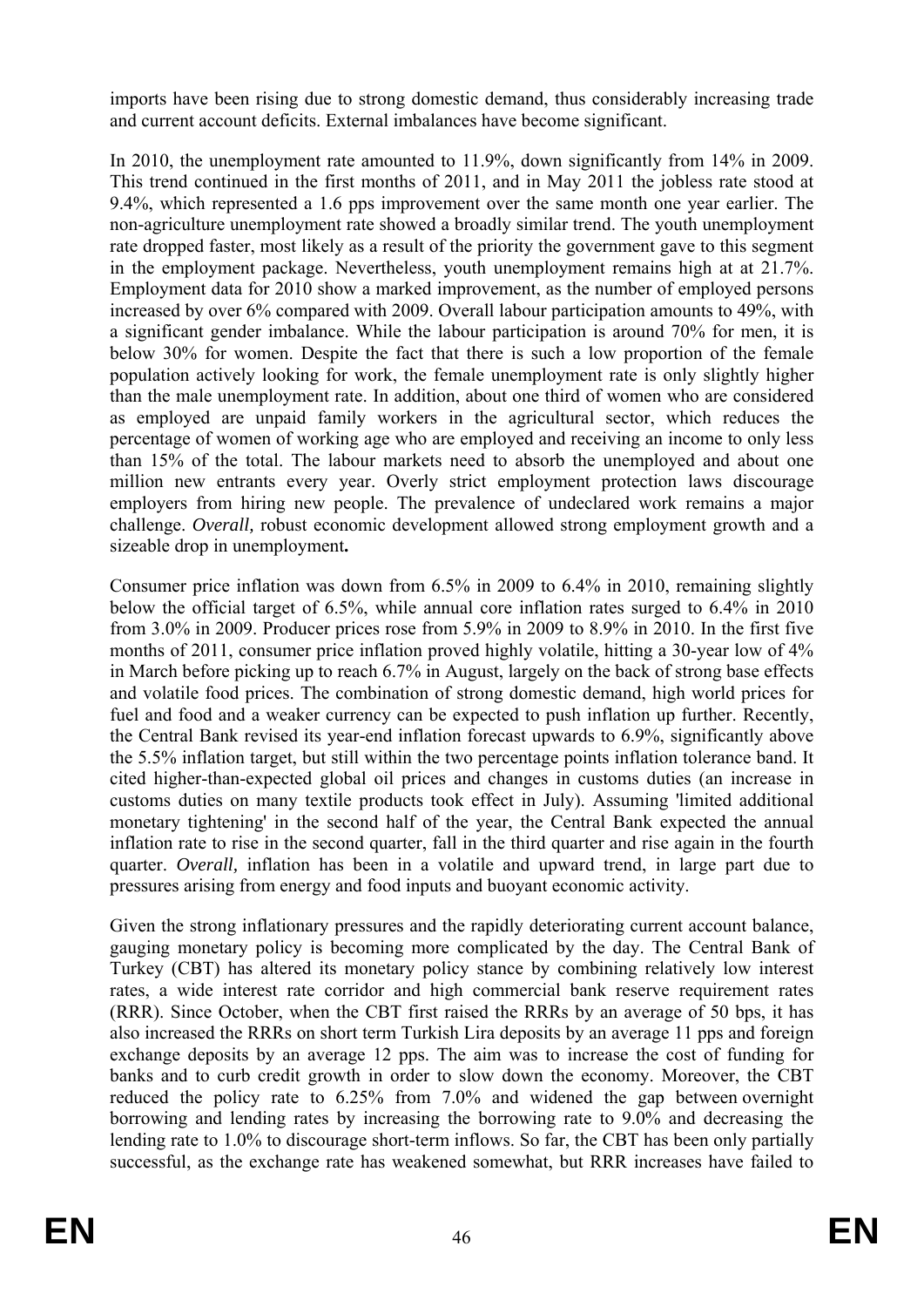slow credit growth which - along with higher commodity prices - continues to feed Turkey's growing current account deficit. Given the momentum in the economy and the still rapid growth of credit, this degree of tightening has not shifted the drivers of growth away from domestic demand. More support from the fiscal side, and some specific and targeted macroprudential measures are being put in place, including by the banking regulator, in order to help engineer a soft landing of the economy and ease the burden placed on monetary policy. In August 2011, the CBT reduced the policy rate further from 6.25% to 5.75%, and decreased the gap between overnight borrowing and lending rates, arguing that, in view of the slowdown observed since the second quarter of 2011, there is a need to protect domestic economic growth. Overall, monetary policy has been only partially successful, as it was unable to sufficiently curb the growth of credit, which - along with high commodity prices continues to feed Turkey's growing current account deficit.

The budget performed much better than expected in 2010 and the first half of 2011, especially due to the robust recovery in domestic demand, which provided significant support to indirect tax revenues. Overall real tax revenues rose by 35% year-on-year in 2010, and real expenditure grew by 15%. Consequently, the primary surplus almost tripled and the overall central government budget deficit fell by about half from 5.7% of GDP in 2009 to 3.6% of GDP in 2010, which was much better than the level of 4.7% of GDP which was originally budgeted. In the first half of 2011, strong demand continued to support the budget performance, as revenues increased by double digit rates. Lower interest payments, as well as delays in payments and the use of funds entered under the 2010 budget, may also have helped to hold down expenditure despite a significant real rise in personnel costs and some other current spending items. According to the medium-term fiscal plan, the government expects a budget deficit of 2.8% of GDP in 2011. Extra revenues collected from a tax amnesty programme, if saved, would take the 2011 deficit even lower. Targets have not been adjusted for economic growth figures and revenues which were higher than anticipated. Therefore, fiscal policy may have more scope to support the monetary policy efforts aimed at curbing the current account deficit. The public debt stock fell significantly in 2010, thereby in large part offsetting the increases observed since 2008, and it amounted to 41.6% of GDP by the end of 2010. The government announced a tax amnesty in June 2011 and expects an additional revenue of  $66.8$  billion (about 1% of GDP) this year, which would be primarily used for debt reduction. *Overall,* consolidation of public finances is on track.

services and budgeting, including the adoption of a new law on the Turkish Court of Accounts Renewed efforts have been made to provide more efficient and transparent high quality public (TCA) and the new law on State Aid. However, there is scope for further improvement, as the government could be more transparent and provide the public with more detailed information on the central government's budget and financial activities during the budget year. Four years after the adoption of the Public Financial Management Law, some components are still missing, in particular measures to enhance the accountability, efficiency and transparency of the budgeting process. This makes it difficult for citizens to hold the government accountable for its management of public money. The unification of all tax administration functions under the Revenue Administration which had been previously announced has not yet been fully implemented. The aim of this unification was to strengthen the audit capacity and facilitate greater use of standard risk-based audit techniques, thereby enhancing transparency and reducing informality. The adoption of a strong fiscal rule may not only enhance fiscal transparency, but also provide a strong fiscal anchor and enhance credibility. *Overall,* modest efforts were made to increase fiscal transparency.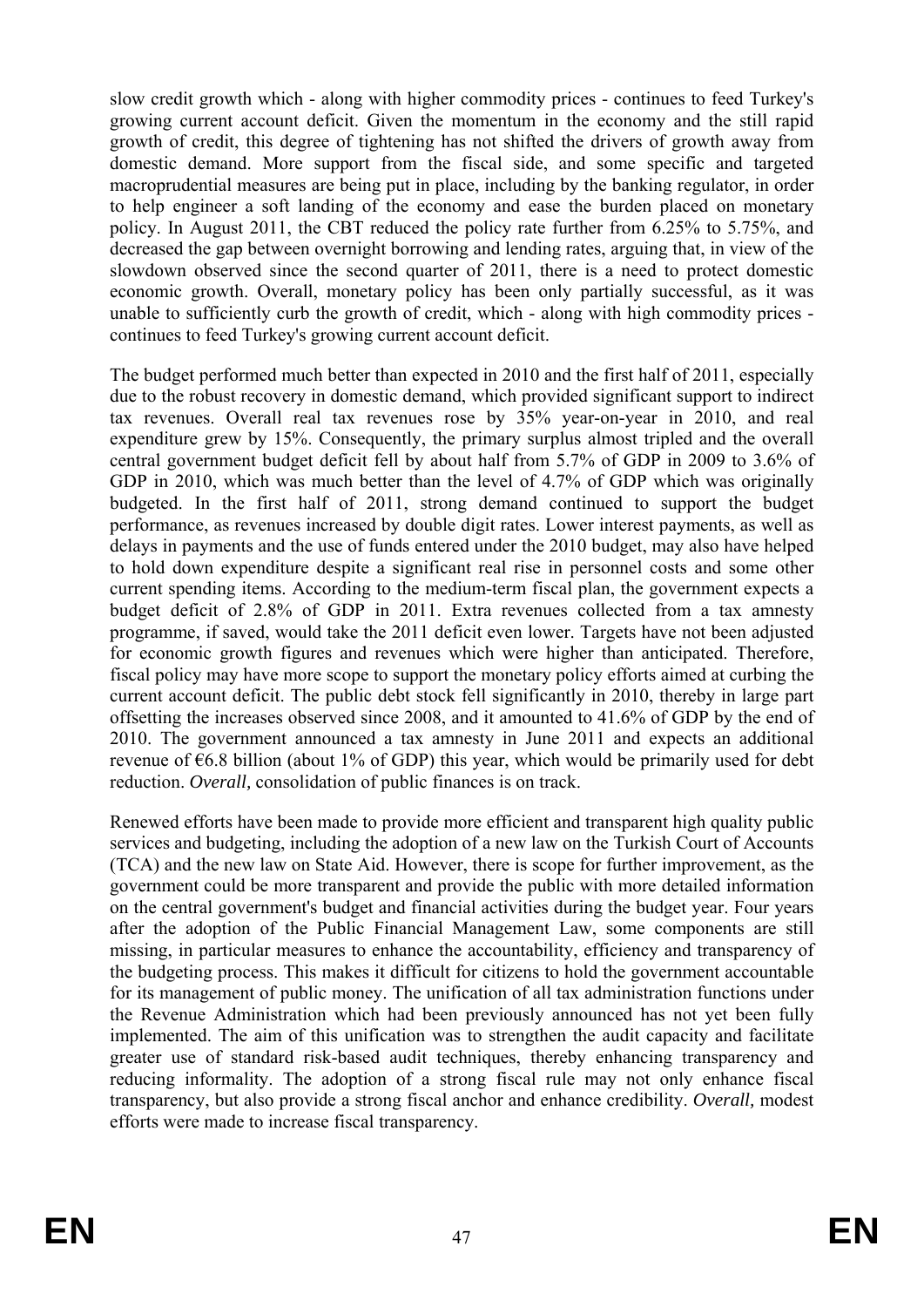of a boom-bust scenario. Overall, macroeconomic stability remains vulnerable and could Turkey's fiscal and monetary policy mix proved successful during the crisis. Although the Turkish economy was hit hard by the financial crisis, the earlier regulatory and supervisory reforms have paid off and there was a rapid resumption of strong growth. However, Turkey did not fully benefit from the recovery owing to insufficient adjustments. Making more progress with fiscal transparency, adjusting the fiscal and monetary policy mix, doing more to target inflation and preserving financial stability will be important ways to minimise the risks benefit more from a better coordinated tightening of the policy mix.

#### *Interplay of market forces*

Regulatory and surveillance agencies are in place in all major sectors. Automatic pricing mechanisms are operational in the natural gas and electricity sectors, where end-user prices are supposedly linked to a cost-based methodology. The share of administrated prices in the Consumer Price Index (CPI) basket currently amounts to only 4.5% of the total weight of the CPI basket. However, before the Parliamentary elections in June 2011, the government did not allow global price changes to impact on electricity consumption and natural gas prices during a period of one year, thereby effectively suspending automatic pricing mechanisms. Despite the regulatory framework, government authorities still tend to set prices in the transport sector, in particular for civil aviation. Liberalisation of backbone services, in particular in the energy sector, prepared the ground for several successful privatisations in this sector, enabling Turkey to continue its privatisation efforts in the challenging aftermath of the financial crisis.

forces has been confirmed. Spurred on by recovery, privatisation has gained momentum. The volume of completed privatisation transactions rose from  $\epsilon$ 1.6 billion in 2009 (0.4% of GDP) to  $\epsilon$ 2.3 billion (0.7% of GDP) in 2010. Major deals completed in 2010 included the privatisation of two ports, a salt mine, and six electricity distribution companies. Ongoing privatisations include major electricity generation assets, highways, bridges and ports. Sales of remaining shares in Turkish Airlines, Turk Telekom, Petkim, and the partly state-owned banks Halkbank and Vakifbank, have been scheduled, whereas there is no plan yet for Ziraatbank and the national lottery. *Overall,* the free interplay and functioning of market

#### *Market entry and exit*

and obtaining utility connections. *Overall*, market exit remains expensive and lengthy, and In 2010, the business registration process was further streamlined. As a result, it now takes on average only 6 days to open a business. However, starting a business in Turkey is costly and corresponds to 17.2% of per capita income. Some fees are not transparent, such as those for the official registration of a company's articles and accounts. Trade registry fees are significant. Closing a business is still expensive and time consuming in Turkey. Insolvency procedures take about 3.3 years and recovery rates - at 20% on average - are very low. Progress in removing exit barriers remains weak. Foreign investors face restrictions in various areas, including maritime transport, civil aviation, ground-handling, road transport, radio and TV broadcasting, energy, accountancy and education. Licensing procedures are relatively lengthy. For example, 25 different procedures are still needed in order to build a warehouse, from securing licences and permits to completing the necessary notifications and inspections bankruptcy proceedings are still relatively onerous.

*Legal system*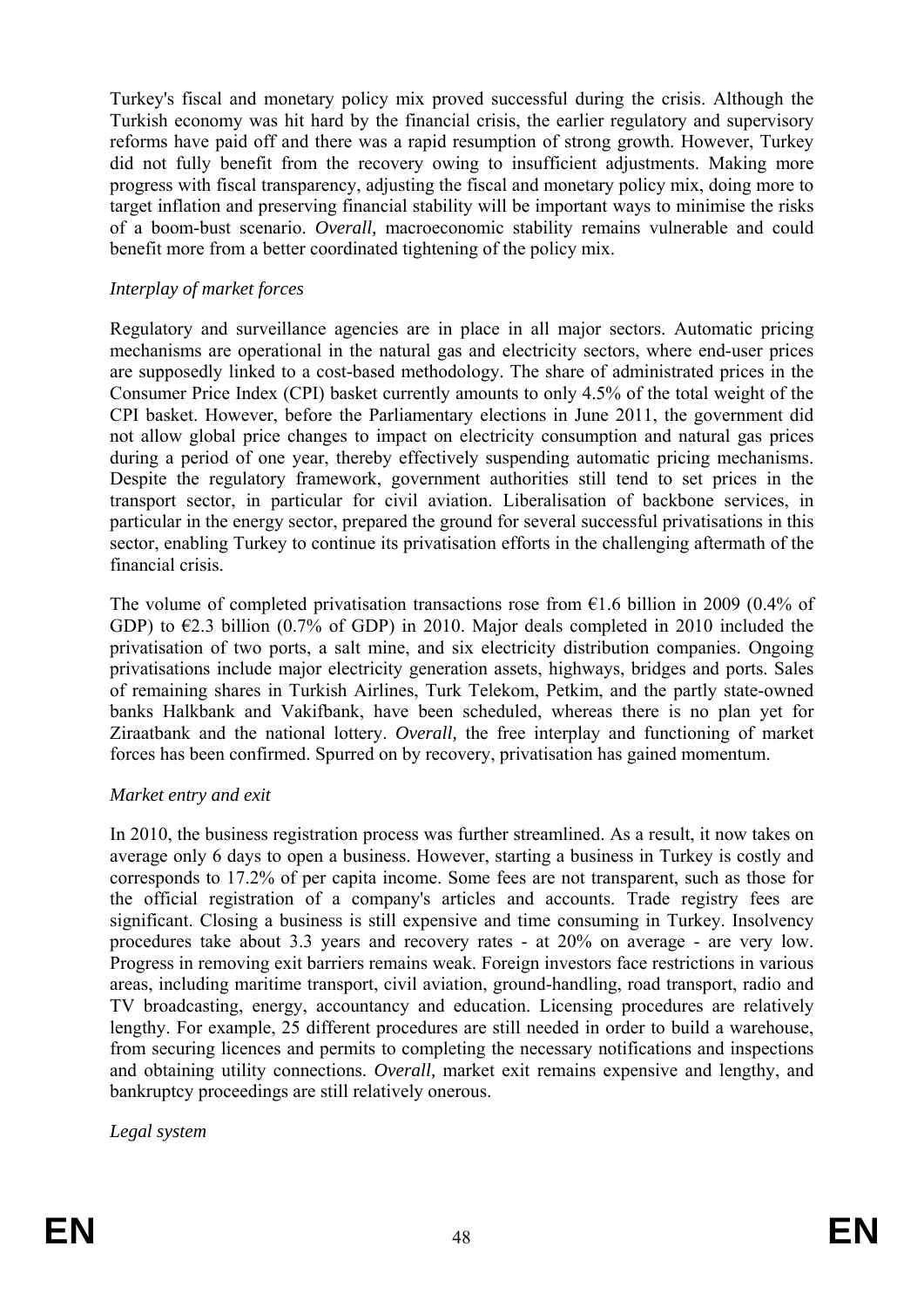expert witness system still operates as a parallel judicial system, but does not improve the overall quality. Out-of-court dispute settlement mechanisms are very seldom used. The A reasonably well functioning legal system, including in the area of property rights, has been in place for several years. Registering a property in Turkey requires six separate procedures and takes six days. Enforcement of commercial contracts is still a rather lengthy process, which involves 35 procedures and takes an average of 420 days. Commercial court judges do not have a very high level of specialisation, which results in lengthy court proceedings. The judicial system and administrative capacity can be further improved. *Overall*, the legal system continues to provide effective support to the business environment.

#### *Financial sector development*

Stock market capitalisation increased from 36.2% of GDP in 2009 to 41.1% of GDP in 2010. Largely as a result of the major improvements made to the regulatory and supervisory framework in the aftermath of the 2001 financial crisis, the banking sector has demonstrated its resilience to the global financial crisis. Risk ratios in the financial sector remained robust. Banks continued to dominate the sector, as their share of total financial sector assets increased from 79.6% in 2009 to 80.4% in 2010. The share of the insurance sector decreased from 3.2% to 2.7% (including private pensions, whose share remained at 1.5%). With 3.6% of the total, the share of securities market intermediaries (investment companies, mutual funds, investments trusts, real estate investment trusts, venture capital funds) remained limited.

Banking sector assets relative to GDP increased from 87.6% in 2009 to 91.2% in 2010 54% of GDP in 2009 to 55.8% in 2010. The value of outstanding debt instruments traded in the bond market decreased slightly, from 38.2% in April 2009 to 34.9% in 2010. Although there were more private debt issues in 2010 and 2011, these instruments accounted for only 1.3% of the total equity market as of 31 March 2011. (excluding the Central Bank). The share of state-owned banks in total banking sector assets decreased from 30.1% in 2009 to 29.6% in 2010, while the share of domestic private banks was 49.4% and the share of foreign banks 13.5%. The planned privatisation of state-owned banks made no progress. In tandem with the recovery, financial intermediation activities accelerated due to the rapid credit expansion. Banking sector loans increased from 41.2% of GDP in 2009 to 47.6% of GDP in 2010. Corporate loans (20.7% of GDP), SME loans (11.3% of GDP) and consumer loans (15.6%% of GDP) all increased their relative weight in economic activity. The increase in deposits, on the other hand, was more modest, up from

quarter of 2011, the sector remained cost-effective and profitable. *Overall,* the financial sector The efficiency of financial intermediation improved, as measured by the sector's average spread, which shrank from 5.3% in 2009 to 3.2% in late 2010. Non-performing loans as a share of total banking sector loans decreased from 5.3% in 2009 to 3.7% in 2010, returning to their pre-crisis level. Despite a slight decrease, capital adequacy in the banking sector remained well above the statutory minimum of 12%: namely at 20.5% in 2009 and 18.9% in 2010. Banking concentration can be described as moderate (just over 60% of total banking assets are with the five largest banks). Although in the first quarter of 2011 the banking sector's profits were seriously eroded by the steep rises in RRR and fell by 17% in the first has shown considerable strength thanks to earlier reforms.

#### **3.2. The capacity to cope with competitive pressure and market forces within the Union**

*Existence of a functioning market economy*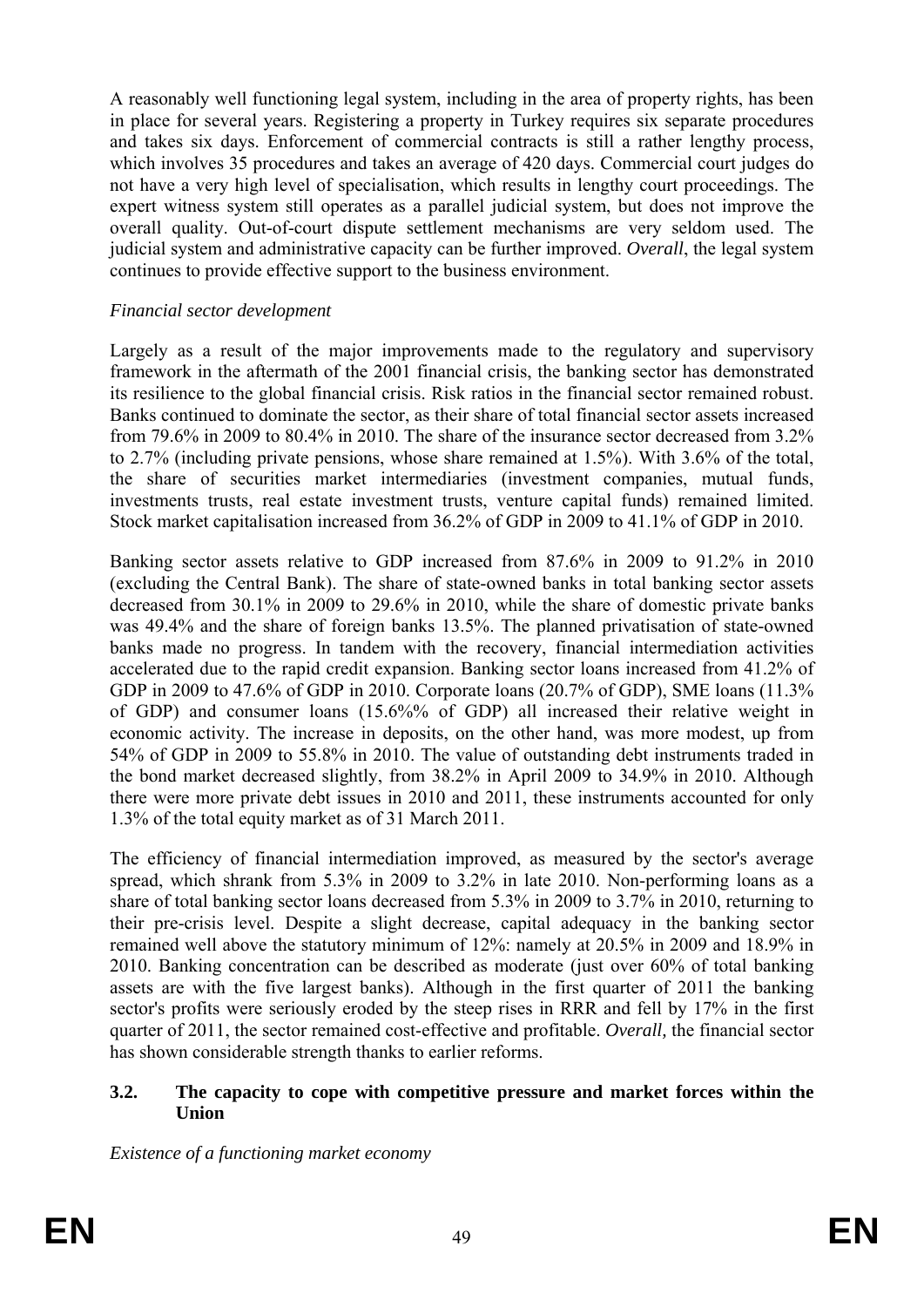The strength of domestic demand is fuelling a rapid recovery from recession, which confirms the economy's improved resilience to shocks. However, it is also fuelling a rapid expansion of the current account deficit, presaging the return of persistent imbalances in the Turkish economy. As the recovery gets under way, an opportunity for structural reforms is being opened up in recognition of Turkey's sound fundamentals. At the same time, further growth in Turkey is being held back by the lack of activity and productivity growth that is not sufficiently broad-based. *Overall,* the strong recovery has not affected the functioning of market mechanisms.

### *Human and physical capital*

to 24-year olds go to university, which is 8 percentage points more than five years ago. The educational reform programme, which is a key component of the National Development Plan (2007-2013), is being implemented. It sets two key priorities for education, modernisation and reform: namely increase the responsiveness of education to demand and enhance the education system. In 2010, the challenges remained significant. Although there has been some progress and the top students in Turkey are performing well, the vast majority of Turkish students display the lowest proficiency levels in basic skills and problem-solving. Participation in higher education remains low by international standards. Around 45% of 20- Reforms and increased spending on education are obviously generating a positive impact on educational attainment and schooling rates, but significant problems remain with regard to the quality of education.

A high level of job creation is needed to provide work opportunities for young people entering the labour market. Overall, the Turkish labour force remains to a large extent low skilled due to persistent problems in the education and vocational training systems and a segmented labour market. While employment measures for the young and for women have increased, their scope and impact is still too low.

increased from  $\epsilon$ 5,861 million to  $\epsilon$ 6,738 million. Acquisitions of real estate by foreigners were up to  $28\%$  of total FDI inflows in 2010 (from  $21\%$  in 2009). Although the official aim of the government is to increase expenditures on research and development to the target figure of The gross fixed capital formation ratio rose from 16.9% of GDP in 2009 to 18.7% in 2010. The increase in public investments was relatively small (from 3.7% to 3.9% of GDP), whereas private investments increased from 13.2% to 14.9% of GDP. FDI inflows to Turkey (gross) 2% of GDP by 2010, the actual outcomes remain much lower, given that R&D expenditure amounted to just 0.85% of GDP in 2009 (latest available data). Growth in gross electricity consumption has averaged around 6% in each of the past five years, and no extra power generating capacity has been built. Improvements in infrastructure have been modest. *Overall,*  modest progress was made on upgrading the country's human and physical capital.

#### *Sectoral and enterprise structure*

in the services sector was down from over  $50\%$  in 2009 to over  $48.6\%$  in 2010. Labour contribution of services decreased slightly to about 64% of GDP. Following a significant increase in 2009, agriculture's share of employment stabilised at 25% in 2010. Jobs were created in the industrial sector (including construction) and the share of agriculture in the total labour force rose to 26.3%, i.e. back to pre-crisis levels. Employment markets have been adjusting rapidly to the need for recovery, and overall employment grew by over 6% in 2010. At the same time, the relative output of agriculture remained stable at 8.4% of GDP in 2010. The contribution of industry (including construction) to GDP grew proportionally faster than that of other sectors, accounting for roughly 26% of GDP. The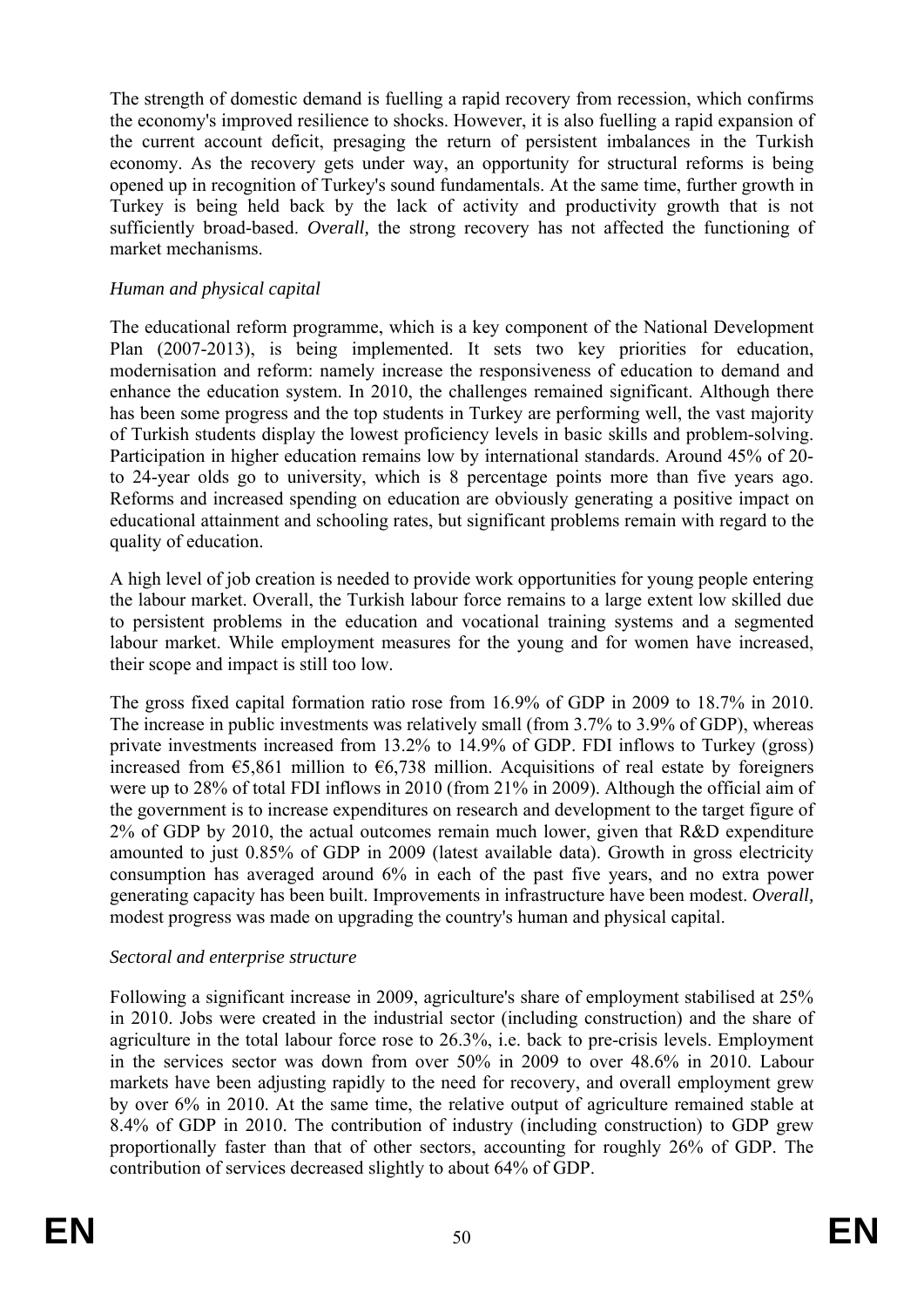process for the generation of assets has been launched. The long awaited law amending the Progress in the liberalisation of the electricity and natural gas sectors has been uneven. The privatisation programme for electricity distribution assets was completed in 2010 and the previous law on renewables was adopted in mid-January 2011 with a view to promoting investments in renewables. There are no developments to report in the gas sector. The deadlines set by the Natural Gas Market Law to restructure the incumbent gas monopoly holder, BOTAS, have not been met. The level of competition in the telecommunications market remained limited. The percentage of alternative operators in the broadband and fixed telephony market remains low.

*Overall,* the industrial sector is still the driving force behind Turkey's rapid recovery.

### *State influence on competitiveness*

There has seen some long awaited progress in the field of State aid. The law on State aid monitoring has been adopted and the State Aid Authority has become operational. It is expected that it will establish a comprehensive State aid inventory and an action plan for aligning all State aid schemes with the *acquis*. Competitiveness rules should also be relaxed by the Parliament's adoption of the Commercial Code, which is expected to enter into force in July 2012. Public procurement policies continued to be undermined by exceptions to the regulatory framework. *Overall,* the new law on State aid monitoring and the operation of the State Aid Authority may increase transparency and lead to a reduction of State aid.

# *Economic integration with the EU*

services as a percentage of GDP remained unchanged at 47.7% in both 2009 and 2010. The The openness of the economy as measured by the value of exports and imports of goods and EU's share of Turkey's total trade decreased from 42.6% in 2009 to 41.7% in 2010. The EU share of Turkey's exports increased slightly from 46% to 46.2%, although its import share decreased from 42.6% to 41.7%. The EU continued to be the main source of FDI inflows to Turkey, with a 79% share in 2009 and a 76% share in 2010. Foreign capital investment inflows originating from the EU countries – excluding real estate and others - increased from  $\epsilon$ 4,356 million to  $\epsilon$ 4,723 million. The share of Northern African countries in Turkey's exports was down from 9.9% to 8.2%. Near and Middle Eastern countries increased their total share in Turkey's exports from 18.8% to 20.5% in 2010. *Overall,* trade and economic integration with the EU remained high.

Based on the information available on real wage developments, unit labour costs appear to have increased at a broadly similar pace to labour productivity. At the same time, pressures leading to an appreciation of the nominal exchange rate were observed in 2010. In the year to May 2011, the exchange rate for the lira appreciated by  $3\%$  in nominal terms against a basket of 50% US dollar and 50% euro. In real terms, corrected for both producer and consumer price developments, the lira strengthened by 5%. *Overall*, standard indicators suggest that there has been a slight worsening in Turkey's export competitiveness.

# **4. ABILITY TO ASSUME THE OBLIGATIONS OF MEMBERSHIP**

*acquis* as expressed in the Treaties, the secondary legislation and the policies of the Union. It also analyses Turkey's administrative capacity to implement the *acquis*. The analysis is structured according to the list of 33 *acquis* chapters. In each sector, the Commission's This section examines Turkey's ability to assume the obligations of membership – that is, the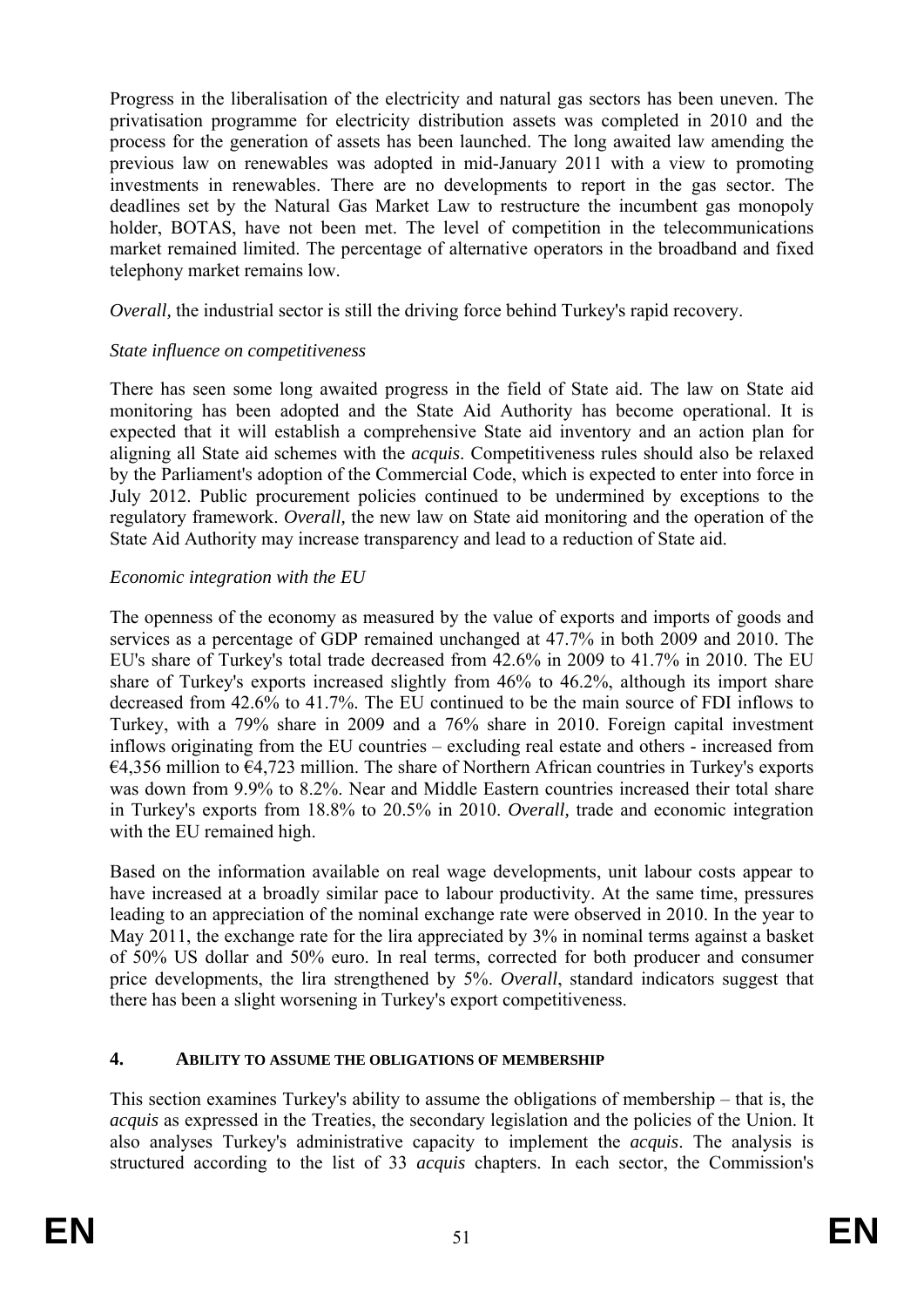assessment covers progress achieved during the reporting period, and summarises the country's overall level of preparations.

# **4.1. Chapter 1: Free movement of goods**

Nevertheless, the system, in its current application, is limited to a few product categories such Despite an advanced level of alignment in this area, limited progress can be reported as regards alignment with the **general principles** applicable to free movement of goods. The Ministry of Economy started implementing a risk-based import control system on a pilot basis. The system is a web-based tool allowing electronic applications to be filed by importers and generating electronic certificates of conformity on completion of the risk assessment. Physical checks are carried out only for product categories that are considered to be 'at risk'. as personal protective equipment. Third country products in free circulation in the EU, which fall under other New Approach directives, are still subject to conformity assessment procedures on documentation and, if necessary, in the form of physical checks at the customs, which delay their access to the Turkish market.

practice certificates for the registration of pharmaceutical products for human use remains unchanged despite several attempts to resolve the issue through cooperation. This causes long delays in the registration process and results in a *de facto* discrimination against EU imports which works to the advantage of domestic producers. The requirements to register imports of vehicles and for goods classified as renovated or faulty, and also for second-hand motor vehicles and alcoholic beverages. Exports of copper scrap are still subject to restrictions which constitute a *de facto* ban that is contrary to Customs Union provisions. Some other goods are subject to prior registration. Technical barriers to trade continue to exist and prevent the free circulation of goods in certain areas such as pharmaceuticals. The requirement concerning good manufacturing textiles and clothing remain in effect. The mutual recognition principle has still not been introduced into the Turkish legal order, which creates limitations on the free circulation of goods in the non-harmonised area. Turkey's introduction of new mandatory standards in this area without prior notification to the EU creates trade problems, which can result in economic losses. Licences are still required for old goods such as construction equipment and motor

standardisation work. TSE underwent an assessment by CEN and CENELEC in 2010 for its full membership of this organisation. The assessment is still ongoing with further exchange of As regards **horizontal measures**, further progress can be reported in the area of *standardisation*. The adoption of European standards by the Turkish Standards Institute (TSE) continued during the reporting period. TSE has so far adopted a total of 16,506 standards of the European Committee for Standardisation (CEN) and the European Committee for Electrotechnical Standardisation (CENELEC). Turkey has so far harmonised a total of 377 standards of the European Telecommunication Standards Institute (ETSI). The overall rate of harmonisation with European standards is around 98%. TSE is running 73 operational mirror committees. Stakeholder participation is a crucial aspect of voluntary standardisation. TSE is encouraged to ensure more active participation by SMEs and consumers organisations in its documentation between the TSE and CEN. The revised law reflecting the new structure of TSE has not yet been adopted.

In terms of *conformity assessment*, further progress was achieved in the area of Notified Bodies. There are now 18 Turkish Notified Bodies compared with 14 in 2010 operating in the areas of toys, personal protective equipment, lifts, hot water boilers, appliances burning gaseous fuels, construction products, simple pressure vessels, pressure equipment, medical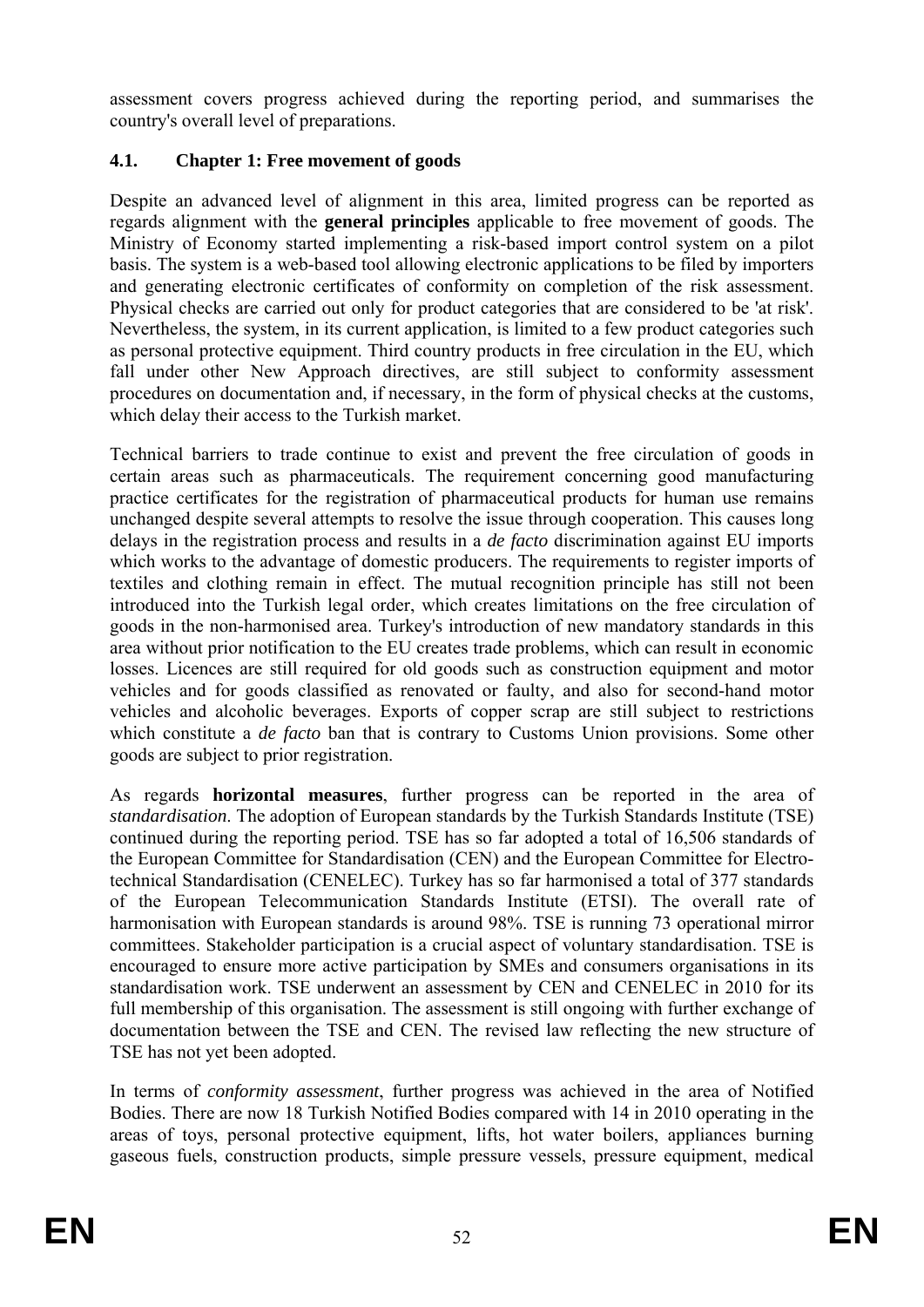devices, recreational crafts, machinery and equipment and protective systems intended for use in potentially explosive atmospheres. There is one Approval Body for the area of construction products.

However, TURKAK has not yet established a GLP monitoring programme. The revised law Some progress can be noted regarding *accreditation*. TURKAK is a member of the European Accreditation Cooperation (EA) and a signatory of seven multilateral agreements of the EA. The number of TURKAK accreditations is up by 23% since last year and has reached 572. TURKAK is the Monitoring Authority for the area of Good Laboratory Practice (GLP). designed to further harmonise the structure of TURKAK with the European accreditation system has not yet been adopted. Pending these legislative changes, TURKAK continues to have problems as regards financial and administrative autonomy, which is an essential feature for an accreditation body. The current legal framework on accreditation is not yet in line with the EU's new legislative framework.

Some progress can be reported in the area of legal *metrology*. In the reporting period**,** the Ministry of Science, Industry and Technology issued new and amending legislation on measures and measuring instruments, their import and export and tachographs. These changes helped in clarifying the legal environment and in the further liberalisation of trade in measuring instruments exported from the EU. Implementation of the measuring instruments directive has not yet started.

There was some progress on *market surveillance*. The Ministry of Economy published its the active participation of the relevant bodies in Board meetings for the implementation of the information technologies. In addition, the Ministry of Economy increased the administrative 2010 market surveillance report. The report reveals that market surveillance activities continued to grow although there is a need for more focus on some product categories. There are shortcomings concerning the consistency of data collected by market surveillance authorities, insufficient allocation of resources to market surveillance activities and full-time commitment of inspectors to these activities. The Ministry of Customs and Trade was appointed responsible for market surveillance in the non-harmonised area. The Prime Ministry adopted a circular on the Market Surveillance Coordination Board, which requires National Market Surveillance Strategy. As part of the 2010-2012 strategy, the Board has recently adopted the National Market Surveillance Programme for 2011. The programme lists horizontal priorities such as the creation of separate administrative units for market surveillance within Ministries, the inspection of chemical risks related to consumer products, the establishment of common enforcement procedures, the maintenance of a product safety website, participation in the Product Safety Enforcement Forum of Europe (PROSAFE) and training activities. The database linking accidents and injuries to products as foreseen in the 2011 market surveillance strategy is not yet operational although the technical work is about to be completed. These are welcome coordinated steps, although coordination within and between surveillance agencies is still incomplete, including with regard to the use of fines related to market surveillance. The Ministry of Environment and Urban Planning issued a communiqué creating central surveillance inspectors, whose remit is to train local inspectors and determine the Ministry's market surveillance strategy. During the reporting period, the Ministry of Science, Industry and Technology issued a communiqué on market surveillance of consumer goods which may contain dangerous chemicals.

In spite of this progress, horizontal deficiencies persist, such as the insufficient allocation of financial and human resources and the need for more full-time specialised inspectors. The use of risk assessment and sampling methods is not yet widespread. The effectiveness of market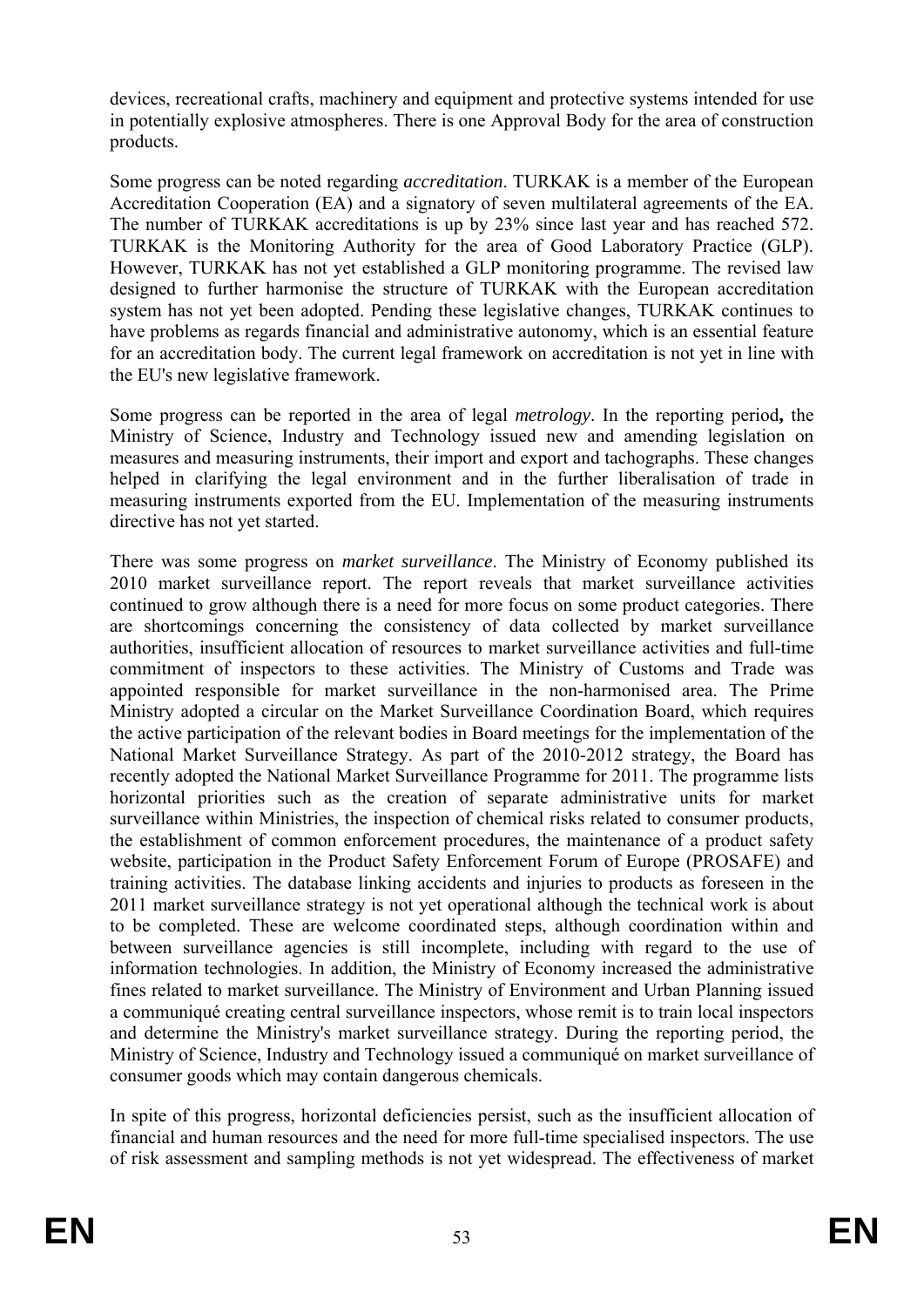surveillance actions is not systematically evaluated and the visibility of market surveillance remains low. Stakeholders are not systematically informed of market surveillance activities and measures, and their general involvement in surveillance remains weak. However, the establishment of the Market Surveillance and Product Safety Evaluation Board at ministerial level raised the overall profile of market surveillance in the country. Full alignment with the 2001 version of the general products safety directive has yet to be implemented. The same applies to Regulation 765/2008, which sets out the requirements for accreditation and market surveillance relating to the marketing of products.

Alignment of horizontal measures is advanced. However, effective implementation of market surveillance and adoption of final legislative changes on standardisation and accreditation are still not in place. If this situation persists, it may particularly harm the work of TURKAK and place its multilateral agreements at risk. The new legislative framework on marketing of products has yet to be adopted with respect to market surveillance, conformity assessment procedures, CE marking and accreditation.

Health issued a communiqué on detergents and surfactants used in detergents. The same approach *acquis* is advanced, but further efforts are needed for completion. There was limited progress on the **'Old Approach' product legislation**. In the reporting period the Ministry of Science, Industry and Technology adopted various pieces of mostly amending legislation on the manufacturing, modification and assembly of motor vehicles, emissions from non-road mobile machinery and from light passenger and commercial vehicles, heavy duty vehicles, agricultural and forestry tractors, on technical services for motor vehicles and the type-approval of hydrogen-powered motor vehicles. Most of these amendments are related to the postponement of implementation deadlines. The Ministry of Ministry issued amending legislation on the packaging and labelling of pharmaceuticals for human use, the licensing of such products, a regulation on clinical trials and another regulation on traditional herbal medicinal products. With regard to regulatory data exclusivity, there is no evidence that Turkey has recently approved unlawful generic applications. Certain provisions of its legislation do not provide legal certainty as regards data exclusivity for any combination pharmaceutical product registered in the Customs Union after 1 January 2005. There are concerns over the cumbersome and delayed release of GMP certificates, which has already severely affected and continues to affect the marketing authorization of pharmaceutical products in Turkey, and may have an indirect impact on regulatory data exclusivity. The Tobacco and Alcohol Board continues to require the same documentation as was required before the import licence requirement was abolished. Alignment with the old

for notified bodies in the area of medical devices and published two regulations on active Some further progress can be reported in the area of **'New and Global Approach' product legislation** as the alignment is already advanced. The Ministry of Environment and Urban Planning issued various pieces of legislation on the performance of construction products in reaction to fire, conformity assessment systems, publication of technical specifications and the designation criteria for notified bodies. The Ministry of Health updated its designation criteria implantable medical devices and medical devices aiming to further align with the current *acquis* and another regulation on clinical trials also applying to medical devices. The Ministry of Science, Industry and Technology published regulations on eco-design requirements for energy using products and appliances burning gaseous fuels. The regulation on eco-design requirements has not yet been implemented.

There is no progress to report regarding **procedural measures**. Regulation 765/2008 has not yet been transposed into the Turkish legal order, although its provisions regarding the control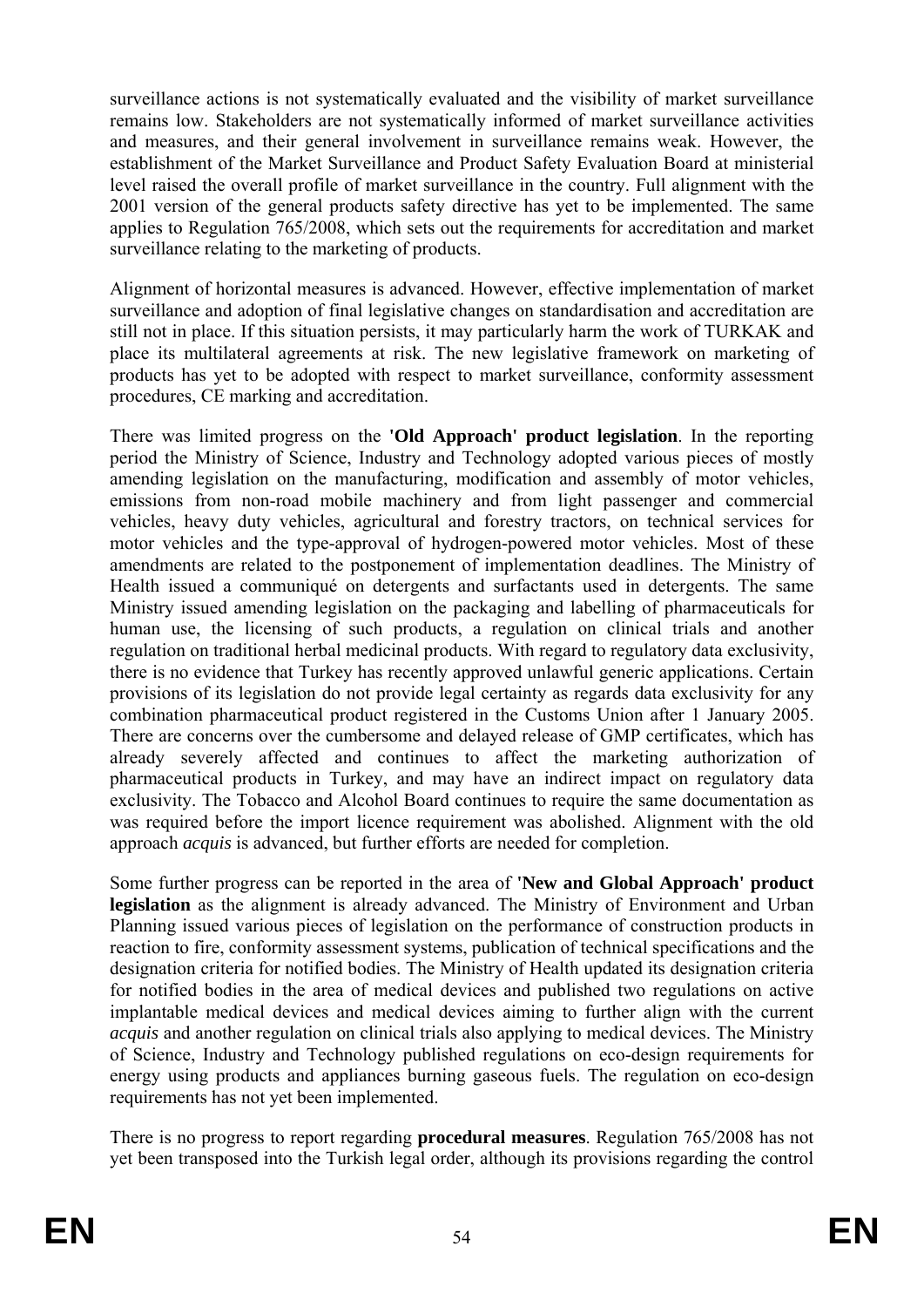of products entering the EU market are implemented by the Ministry of Economy in selected areas. There was no progress regarding cultural goods and firearms.

short of mutual recognition, as the Turkish mark must be affixed on products coming from the There was no progress in the **non-harmonised area**. The mutual recognition principle has still not been introduced by Turkey in its trade relations with the EU. This creates various ad hoc technical barriers to trade, particularly when Turkey introduces new mandatory technical specifications on products that are in the non-harmonised area. The provisions regarding the Turkish G mark applicable to all construction products in the non-harmonised area have been revised. Products manufactured or lawfully put into free circulation in the EU are admitted on the Turkish market after affixing the G mark based upon declaration of performance values. Previously, third country products in free circulation in the EU were subject to checks on conformity assessment in Turkey. Although this is a positive step, the revised provision falls EU.

Turkey has not fully incorporated into its domestic legal order all EU acts for the removal of technical barriers to trade listed in Annex II to Decision 2/97 of the EU-Turkey Association Council. Turkey has agreed to a mechanism for the updating of the Annex to this decision which reflects the *acquis* adopted since 1997.

whose last port of call was Cyprus, Turkey will not be in a position to implement fully the 'Free movement of goods' is one of the eight chapters covered by the conclusions on Turkey adopted by the Council (General Affairs and External Relations) on 11 December 2006 and endorsed by the European Council on 14/15 December 2006. As long as restrictions remain in place on the free movement of goods carried by vessels and aircraft registered in Cyprus or *acquis* relating to this chapter.

# *Conclusion*

Some limited progress can be reported in this chapter. Although alignment is advanced and Decision 1/95 is required, which means the abolition of the remaining import and export the quality infrastructure is reaching a certain degree of maturity, technical barriers to trade continue to prevent the free movement of goods in violation of Turkey's obligations under the Customs Union. The new legislative framework on marketing of products has yet to be transposed into the Turkish legal order. Even if the situation improved in the last year, there are deficiencies in market surveillance systems and in their effective implementation. The mutual recognition principle has not been introduced into Turkey's trade legislation, which creates practical trade problems. There is no evidence of approval of unlawful generic applications. However, certain provisions related to data exclusivity do not provide legal certainty. The area of pharmaceutical products also suffers from serious delays related to the non-recognition of GMP certificates and the absence of any other cooperative solution which would restore a fair, stable and predictable trade environment. The full implementation of licences and of the restrictions on imports of used products.

# **4.2. Chapter 2: Freedom of movement for workers**

No progress was made with regard to **access to the labour market**.

Regarding Turkey's future participation in the **EURES** (European Employment Services) network, the IT infrastructure, electronic services and staff capacity of the Turkish Employment Agency (ISKUR) are still in need of improvement.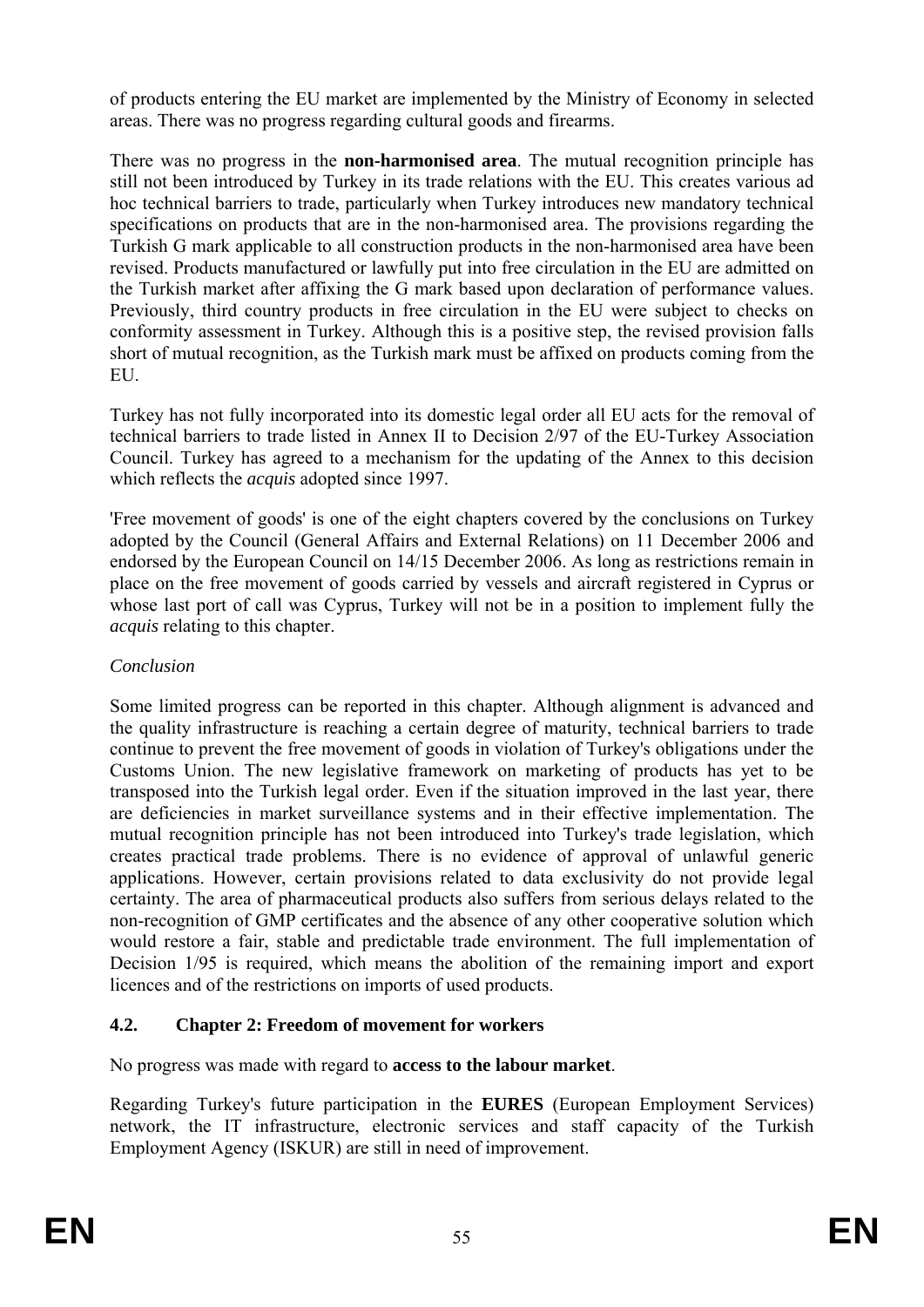Turkey's social security institution received expertise and training and thus continued to increase its capacity to prepare for the **coordination of social security systems.**

There are no developments to report as regards the **European health insurance card**.

# *Conclusion*

There is hardly any progress to report on freedom of movement for workers. Preparations for applying the *acquis* in this area remain at an early stage.

### **4.3. Chapter 3: Right of establishment and freedom to provide services**

There has been no progress on the right of establishment and freedom to provide services. Work on the detailed alignment strategy is ongoing.

Disproportionate requirements are still in place with respect to the **right of establishment**.

State remains subject to registration, licence or authorisation requirements that are incompatible with the *acquis*. There is no mechanism to prevent such requirements from continuing to be introduced in the domestic legal order, which happened in late 2010 with the vehicles for road transport conditional on the provider producing a Turkish identity card. There has been no progress in the area of **freedom to provide cross-border services**. The granting of work and residence permits to service providers established in an EU Member adoption of a regulation that made the use of service stations for tachographs in use in Alignment with the Services Directive still has to be achieved, and a Point of Single Contact for the provision of services has to be set up.

There is no progress to report on **postal services**. The draft postal law has still to be adopted, opening. As for administrative capacity, an independent regulatory authority still has to be even though its adoption has already been considered a few times during the last three years. A broad legal monopoly remains in place, with no clear indications of further gradual market established.

No progress can be reported on **mutual recognition of professional qualifications.** Recognition of professional qualifications still has to be differentiated from recognition of academic qualifications. Some regulated professions are still subject to reciprocal recognition. Nationality and language requirements continue to exist.

The right of establishment and freedom to provide services' is one of the eight chapters 2006. As long as restrictions remain in place on the free movement of goods carried by vessels and aircraft registered in Cyprus or whose last port of call was in Cyprus, Turkey will covered by the conclusions on Turkey adopted by the Council (General Affairs and External Relations) on 11 December 2006 and endorsed by the European Council on 14/15 December not be in a position to fully implement the *acquis* relating to this chapter.

# *Conclusion*

Overall alignment under this chapter remains at an early stage. No progress can be reported in the areas of right of establishment, freedom to provide cross border services, postal services and the mutual recognition of professional qualifications.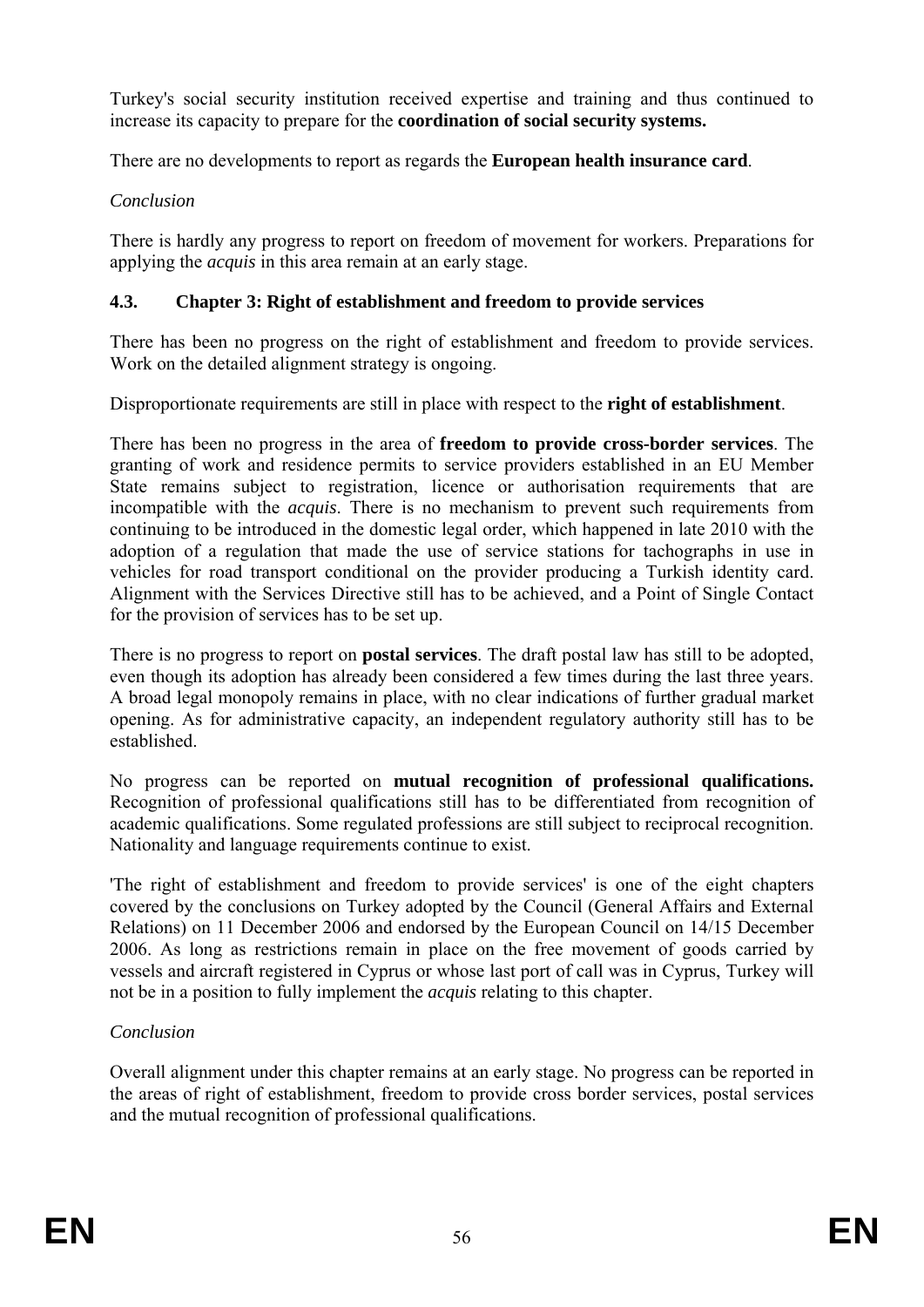### **4.4. Chapter 4: Free movement of capital**

Some progress can be reported on **capital movements and payments** during the reporting period. The authorities revised the implementing regulation on the acquisition of real estate by companies established in Turkey with foreign capital, easing some application requirements. The Capital Markets Board adopted a communiqué regulating the listing and the sale of foreign capital market instruments in Turkey, introducing equal treatment with local issuers.

The authorities initiated a study to assess the potential impact of abolishing restrictions on the implementation of gradual liberalisation, which is a key element for the accession acquisition of real estate by foreigners. Turkey's legislative framework in this area is not in compliance with Article 63 of the Treaty on the Functioning of the European Union. Turkey still needs to propose an action plan for gradual liberalisation of acquisition of real estate by foreigners in line with the *acquis* and to demonstrate that it is making progress in the negotiations in this chapter.

generation assets. There has been limited progress on removing the remaining restrictions on foreign direct investments originating from the EU, which is a priority in this area. A law increasing the limit on foreign ownership in radio and TV companies from 25% to 50% has entered into force. In addition to radio and TV broadcasting, restrictions on foreign ownership remained in other sectors, such as transport, education, and the privatisation of electricity distribution and

and the level of overall alignment with the *acquis* remains incomplete. Incidents of prevention of transactions between banks established in the Republic of Cyprus and banks established in Significant efforts are still needed in order to align the current legal framework on capital movements and payments with the *acquis*. There has been no progress in **payment systems** Turkey have been reported.

Limited progress has been made on alignment with the *acquis* in the **fight against money laundering**. A law is in preparation to address the recommendations of the Financial Action Task Force (FATF) concerning the criminalisation of financing of terrorism.

The FATF considers that Turkey has strategic deficiencies in the area of anti-money laundering and counter financing of terrorism and that Turkey has not made sufficient progress to address them. Therefore, in its last plenary on 22-24 June 2011 the FATF decided to move Turkey into its so-called black list. Turkey has been invited to adequately criminalise terrorist financing and implement an adequate legal framework for identifying and freezing terrorist assets. As a consequence, FATF members may now advise their own institutions to be especially vigilant when dealing with Turkish institutions, e.g. through 'enhanced customer due diligence'. The FATF will review the situation in Turkey on 24-28 October 2011.

The Turkish Financial Crimes Investigation Board (MASAK) – which serves as the Turkish Financial Intelligence Unit (FIU) – has signed Memoranda of Understanding on the exchange of information with its counterparts in six countries (Jordan, Luxembourg, Senegal, United Kingdom, Canada and Belarus).

originating from the banking sector. The number of suspicious transaction reports relating to the financing of terrorism increased to 186 in 2010, against 49 in 2009. Results with regard to A slight increase was recorded in the number of suspicious transaction reports mostly convictions, confiscations, seizures and freezing of assets remain limited.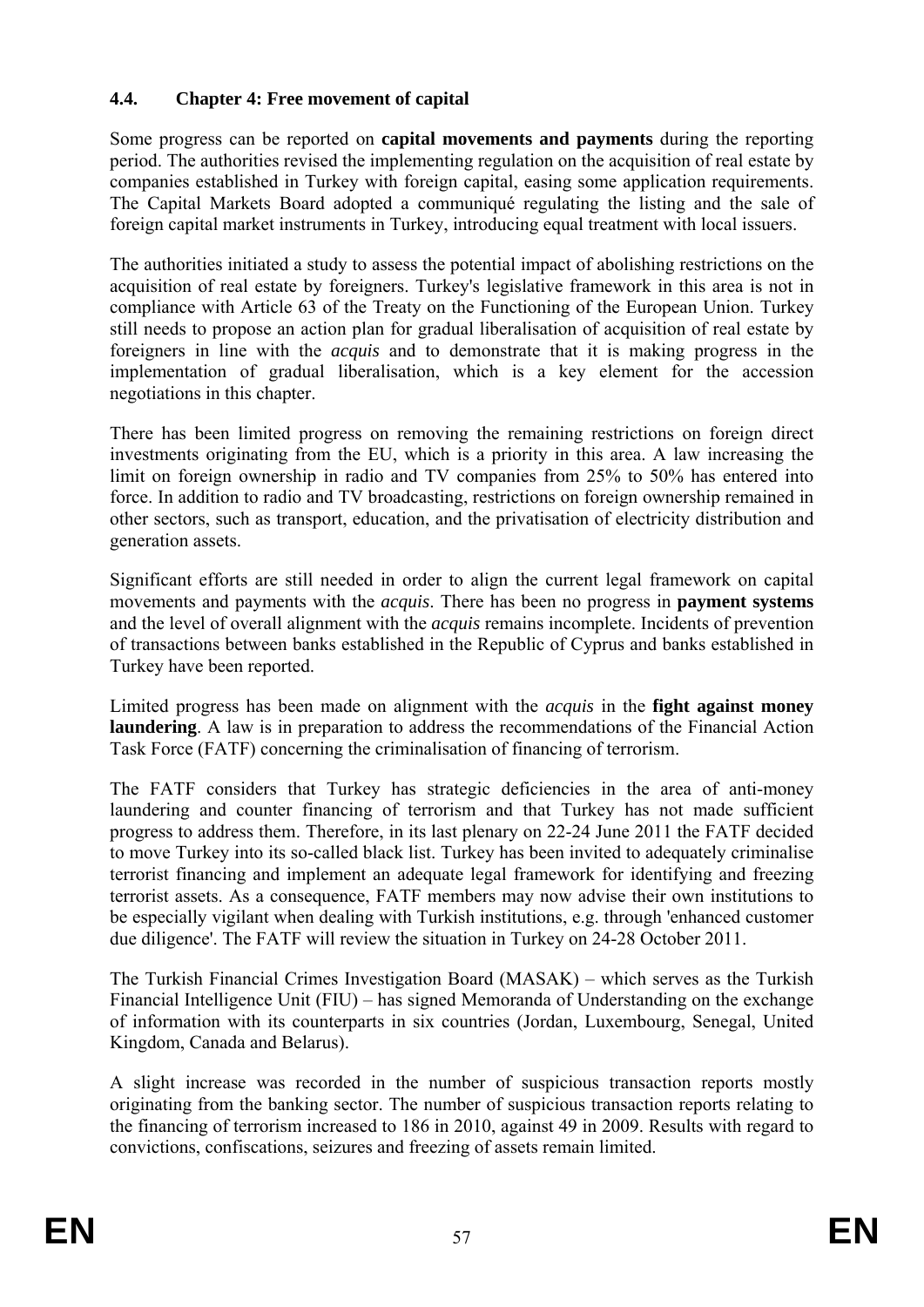needs to be further improved. Cooperation between MASAK, law enforcement bodies and the on the Financing of Terrorism (CETS 198), although it signed the Convention in 2007. MASAK continued to provide training to examiners, judges, prosecutors and obliged parties. A training department was established in November 2010 to provide in-service training and training for law enforcement officials, examiners and obliged parties. MASAK's capacity judiciary still has to be strengthened. Turkey has not ratified the Council of Europe Convention on Laundering, Search, Seizure and Confiscation of the Proceeds from Crime and

#### *Conclusion*

on direct investments originating from the EU. Enforcement capacity to deal with money There has been some progress on capital movements and payments, where authorities increased the limit on foreign ownership in media companies and relaxed the issuance of foreign capital market instruments in Turkey. Alignment with the *acquis* capital movements and payments, as well as payment systems remains incomplete. There has been no progress in the gradual liberalisation of acquisition of real estate by foreigners, where various obstacles remain. Restrictions on capital movements remain in place in a number of sectors, including laundering and financing of terrorism needs to be significantly improved. The legal framework against financing of terrorism remains incomplete and further efforts are needed as regards alignment with the *acquis* in this area.

### **4.5. Chapter 5: Public procurement**

2011, which stipulates that the implementation of the Law on Public Procurement should domestically produced goods. Although this revision reduces the discrimination against foreign tenderers, the existence of such a preferential provision remains an obstacle to fair competition. The same amendment exempted the purchases of the state-owned Turkish Coal and Mine Management Company from the Public Procurement Law. Turkey will need to There is very limited progress to report on **general principles.** The domestic price advantage clause continued to be frequently utilised in 21% of the overall contract value above the threshold. Its use is likely to increase following the Prime Ministry Circular of 6 September favour the participation of domestic bidders. The value of contracts covered by exclusions and via direct purchase increased by 17% and 22% respectively. 22% of the overall contract value was not subject to the tender procedures stipulated in the Public Procurement Law. The amendment to the Public Procurement Law in February 2011 partially revised the application of the domestic advantage clause. Accordingly, procuring entities may grant a 15% domestic price advantage to domestic or international bidders in supply tenders if they offer repeal derogations contradicting the *acquis,* as they reduce competition and efficiency in public tenders. The legislation needs to be revised in order to reduce the frequency with which recourse is made to alternative procurement procedures. Preparations are moderately advanced in this area.

There has been some progress on the **award of public contracts**. Following the adoption of the implementing legislation, the electronic public procurement platform (EKAP) became operational. The call centre continues to provide advisory services to the procuring entities. The Public Procurement Authority actively performs a training function.

The necessary administrative capacity is in place both in the Public Procurement Authority and in the State Planning Organisation. The public private partnership policy and support unit was established in the State Planning Organisation in November 2010. The Ministry of Finance is responsible for the coordination of policy formulation and implementation,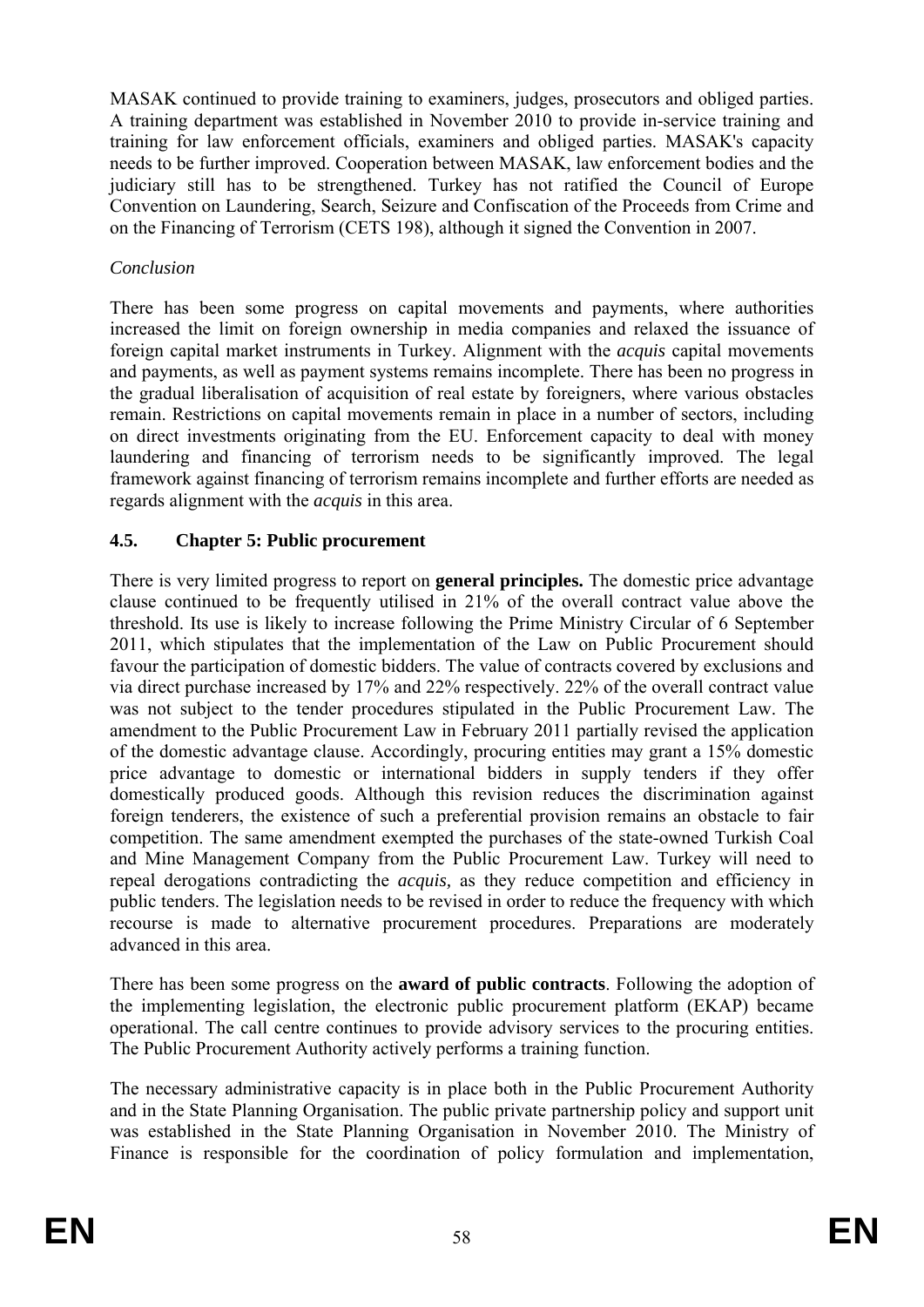confirmed by a legal provision, which is a key element of the accession negotiations under this chapter. The issues of understaffing and operational capacity in the relevant unit of the Ministry of Finance need to be addressed. In most sectors, market functionality and competition with regard to other stakeholders (contracting entities and economic operators) are satisfactory. Preparedness is highly advanced in this area.

The Turkish Public Procurement legislation continues to differ from the *acquis* in a number of respects. Classical and utilities sectors continue to be subject to the same public procurement procedures. There is a lack of transparency as regards the award of concessions and public private partnerships in the absence of a coherent legal framework. This is a central issue under this chapter. The 2011 thresholds and financial limits for procurement are well above EU levels.

The alignment strategy on public procurement, which was drafted in 2010, needs to be adopted and implemented. The draft strategy sets out milestones for eventual full alignment with the *acquis*.

than 20 calendar days and announces it on the website. Turkey needs to align the legislation No progress can be reported on alignment with the **Remedies** Directives. The number of complaints lodged by dissatisfied tenderers has increased by 45% from 2,954 in 2009 to 4,281 in 2010. The Public Procurement Board reaches a decision regarding the appeals in not more on review procedures with the *acquis*, and strengthen administrative capacities and enforcement mechanisms. Preparations are moderately advanced in this area.

### *Conclusion*

Limited progress can be reported in this chapter. The institutional set-up is in place, but administrative capacity needs to be improved. The draft alignment strategy with a time-bound action plan is ready and needs to be adopted. Turkey still needs to repeal derogations contradicting the *acquis* and to further align its legislation, particularly on utilities, concessions and public-private partnerships.

# **4.6. Chapter 6: Company law**

Code (TCC), a key element for the accession negotiations in this chapter, was promulgated on Significant progress can be reported on **company law**. The long pending Turkish Commercial 14 February 2011 and is due to enter into force on 1 July 2012. Its full compliance with the *acquis* is yet to be confirmed.

requirements also oblige small and medium-sized enterprises (SMEs) to establish web-sites A pilot application for online registry of companies has started at the Mersin Chamber of Commerce. The new TCC obliges each corporation to have an internet site where corporate announcements, financial statements and reports are published. New transparency and to register their trade names, trade marks and domain names.

person will be possible for the first time in the Turkish legal system. Corporate management Under the new TCC, the establishment of a joint-stock and a limited company by a single principles of the incorporations open to public shall be identified by the Capital Markets Board (CMB). Equities corresponding to a particular amount of the capital of the incorporations may be offered to the public at the establishment stage. Demerging of companies is regulated for the first time. Books and end-of-year financial statements of companies and incorporations must comply with Turkish Accounting Standards. SMEs shall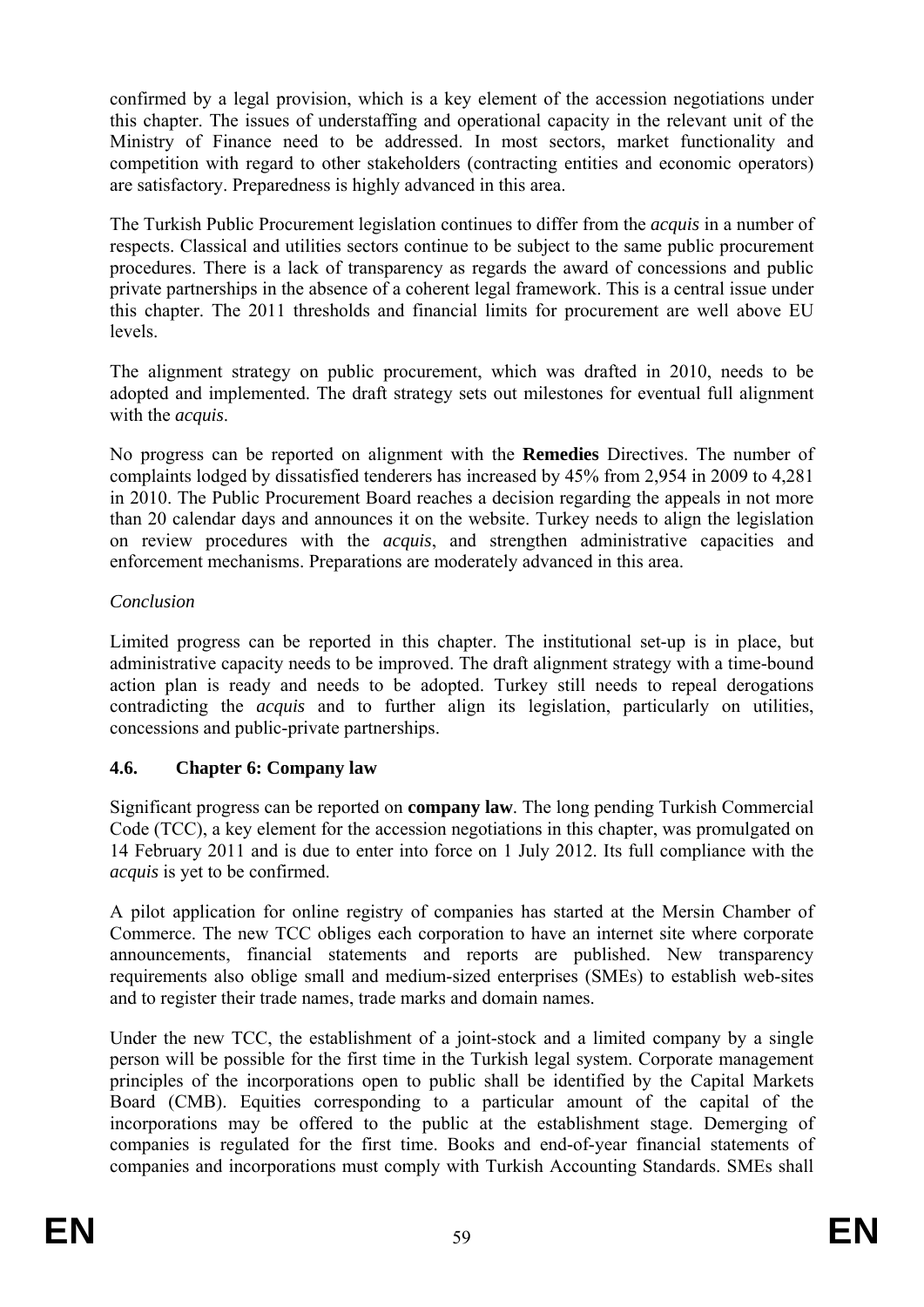accordance with the international auditing standards. Auditors may only be independent auditing bodies. They shall be temporarily audited by the Ministry of Industry and Trade. The CMB's permission will be required for fund raising to establish incorporation or another select at least one certified public accountant or an independent accountant. Until the Board of Auditing Standards of Turkey is established, national auditing standards shall be identified in company, and with the aim of increasing company capital. The CMB shall verify that the total funding raised is used for the declared purpose.

remains unknown. Professional business organisations in the provinces have been organising training sessions on the new code. However, no other training and capacity building activities have been organised to familiarise the judiciary and other stakeholders with the new rules. The capacity of the judiciary, in particular the commercial judiciary, to implement the TCC

SMEs. Modules for the training of trainers on International Financial Reporting Standards (IFRS) for SMEs have been prepared and the first workshop has been held. There was an Some progress can be reported in the area of **corporate accounting**. The Turkish Accounting Standards Board (TASB) published several standards, interpretations and revisions of a number of international accounting standards (IAS). Training materials were published for increase in the number of staff in TASB. Specialised training was organised for new staff members.

There is no progress to report on **auditing**.

#### *Conclusion*

Overall, significant progress was made in this chapter following the adoption of the new Turkish Commercial Code, which is expected to promote openness, transparency and adherence to international accounting and auditing standards. However, neither the legal and institutional framework for auditing nor the necessary enhanced capacity of the commercial judiciary is yet in place.

# **4.7. Chapter 7: Intellectual property law**

Limited progress can be reported in the area of intellectual property law. Political will to effectively enforce industrial property rights needs to be strengthened. There has been some progress in the dialogue with the authorities in the context of the IPR Working Group between the EU and Turkey, which held its first meeting in May 2011. The successful engagement of Turkey in an IPR dialogue with the Commission is a key element for the accession negotiations on this chapter.

quality, transparency and legal predictability of the use of banderols, recording and Concerning **copyright and neighbouring rights**, adoption of the draft Law on Intellectual and Artistic Works is still pending. The Directorate-General for Copyrights (DGCC) in the Ministry of Culture and Tourism (MoCT) has pursued technical studies to improve the registration services with regard to literature, music and cinema works. Tracking of piracy has improved as a result of training organised jointly by the MoCT, the Ministry of Interior (police), anti-piracy commissions and the judiciary. Anti-piracy commissions are working efficiently, and specialised IPR police units have conducted successful operations in the fight against piracy. However, the rules and procedures for the fight against piracy still need to be simplified.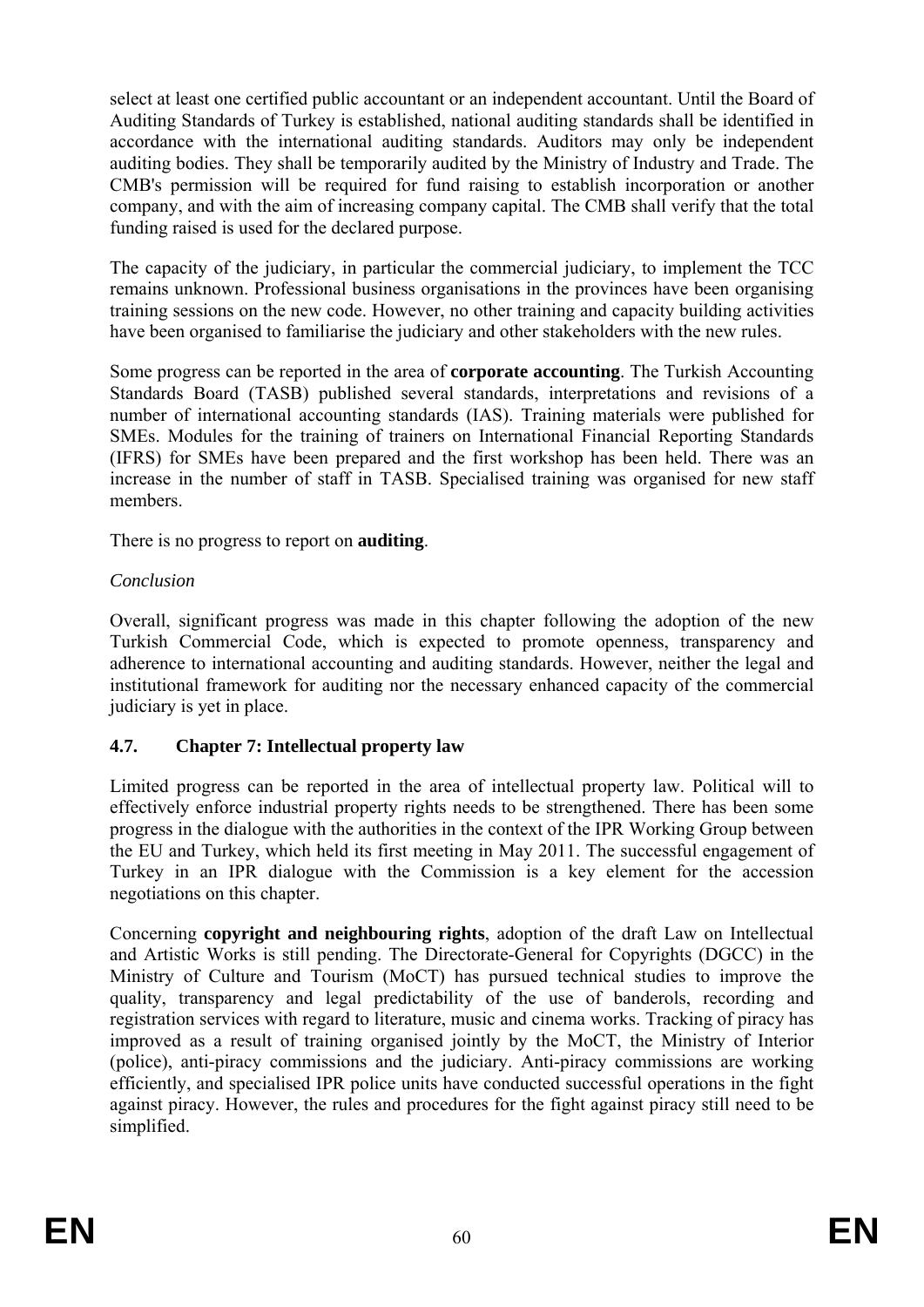Some progress can be reported with regard to implementation of **industrial property rights**. The administrative capacity of the Turkish Patent Institute (TPI) has further improved as a result of tailor-made and jointly organised training programmes. Jointly organised events also helped improve the dialogue among IPR stakeholders. Consistency of the TPI final decisions and similar trade marks and industrial designs remain unresolved. A positive development in this area is the ongoing elaboration of new Examination Guidelines for the registration of patents, designs and trademarks. These will be the result of cooperation between the TPI and German experts as part of an EU-funded twinning project. There are still not enough senior with IPR courts has improved and appeals decreased. Latest statistics indicate that rejections of the TPI decisions by IPR courts were down by 30% compared to 2009. The speed of trademark registrations increased. However, decisions are still not properly justified and their quality in terms of consistency could still be improved. Moreover, issues linked to bad faith and junior experts in the TPI. Existing structured dialogue mechanisms, such as consultation meetings between the TPI and IPR-holders, are still too weak to address systemic problems. The conduct of trademark and patent agents is not supervised. This profession lacks a code of conduct for regulating ethical principles.

No progress can be reported on the adoption of industrial property legislation and related **enforcement** issues. Turkey has no criminal enforcement measures for industrial property rights, except for trademarks, and enforcement bodies still lack the authority to act ex-officio with regard to all industrial property rights. Draft laws on patents, industrial designs, geographical indications and trademarks of better quality and more aligned with the *acquis* were prepared by the TPI in consultation with stakeholders. However, they have been pending for a long time at different levels of the law-making process. There is a need to adopt a law on IPR enforcement procedures in line with the EU Enforcement Directive.

protection in Turkey. During the reporting period, confiscated counterfeit goods continued to be returned to the defendants and often to the market, regardless of risks to health and In 2009 late adoption of provisions on criminal sanctions for trademark infringements to replace the annulled trademark decree law created a legal gap and significantly weakened IPR consumer safety, because they were no longer the subject of a criminal offence. Despite complaints from both the private and the public sector, and a joint EU-USA-Japan political *démarche* on this matter, the Turkish authorities did not make any particular effort to remedy the situation. Judicial enforcement remains problematic and lengthy. Expert witness procedure functions like a parallel judiciary, especially in patent cases. Only a few courts decide patent cases, without expert witness reports. Yet, most of the expert witnesses are not sufficiently knowledgeable of the intellectual property rights criteria. Their independence and impartiality is not always ensured, particularly in cases of pharmaceutical patents. Judges need training on patentability criteria, research and examination reports. Judicial procedures including injunctions, search and seizure warrants are still lengthy and the decisions of different courts in similar cases are inconsistent. The number of specialised IPR judges has decreased in recent years.

entering the market. The customs officers and controllers have a very poor knowledge of goods in terms of IPR. *Ex-officio* seizures are not effectively triggered. No accurate data are Concerning customs enforcement, the centralised customs database and IT management system is not used by the customs points to effectively prevent counterfeit goods from provided about checks and seizures against counterfeit goods. The customs administration needs enhanced IPR training and capacity building. Municipalities and gendarmerie officers should also be involved in enforcement operations and counterfeiting, and their knowledge and capacity should be further reinforced.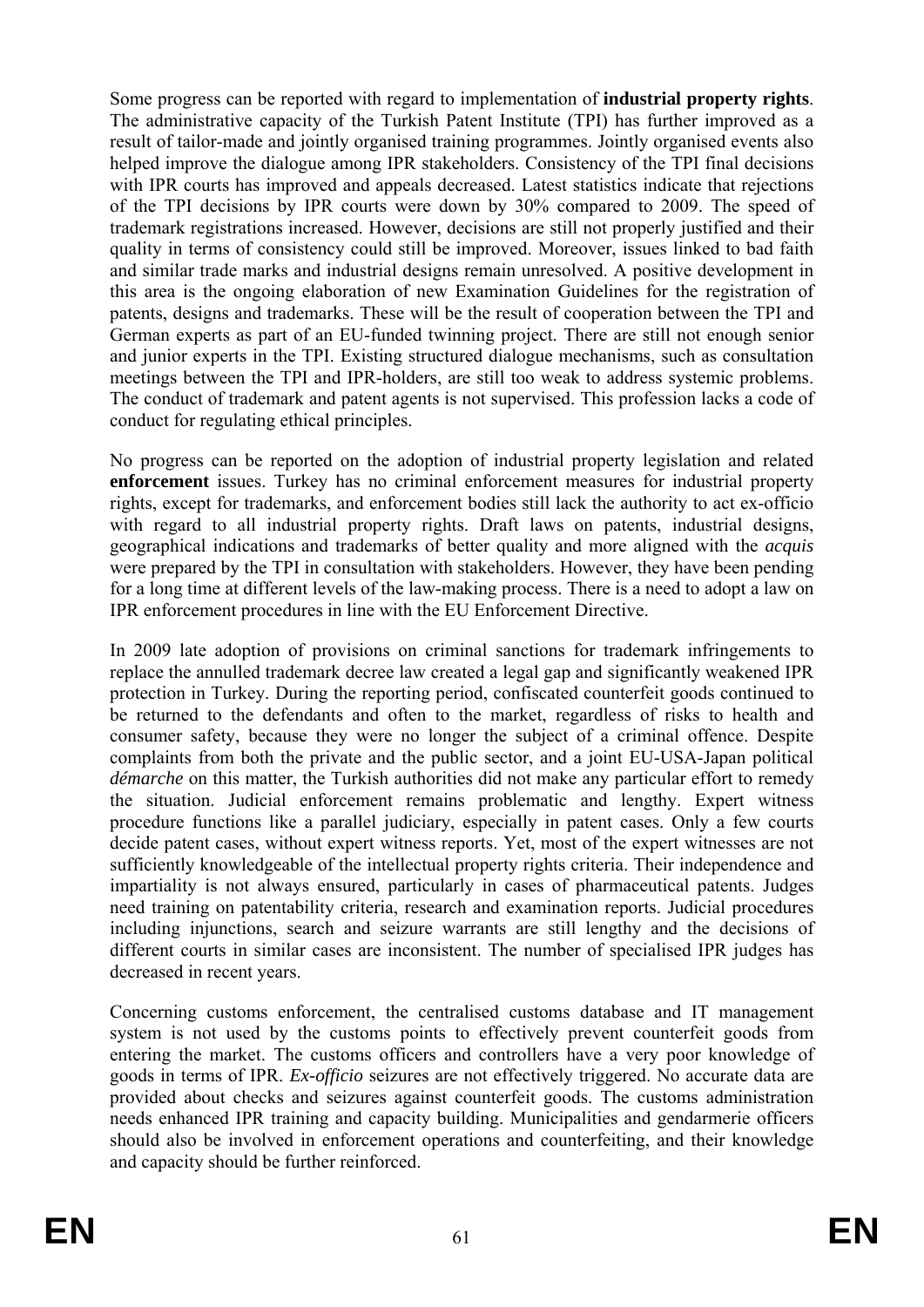#### *Conclusion*

pending. Adoption of a law on IPR enforcement procedures, in line with the EU Enforcement Limited progress can be reported in this chapter. Adoption of updated draft laws regulating intellectual and industrial property rights, including deterrent criminal sanctions is still Directive, is needed. Civil, criminal and administrative procedures, including ex-officio measures to combat piracy and counterfeiting, need to be strengthened. Judicial and customs enforcement remains weak; enhancement of the capacity of the judiciary and of the customs administration with a view to more effective action is crucial. Closer coordination and cooperation among IPR stakeholders and public bodies is essential, as well as general awareness campaigns on the risks of IPR infringements. The opportunity of an effective IPR dialogue with the EU through the recently launched IPR Working Group could contribute to an improvement in IPR protection in Turkey.

### **4.8. Chapter 8: Competition policy**

has not yet transposed the *acquis* on horizontal cooperation agreements and *de minimis* rules. Based on an advanced level of alignment in the **anti-trust** field, Turkey made some further progress in this area. The Competition Authority adopted implementing legislation on mergers (including guidelines on merger remedies), thereby bringing about closer alignment with EU merger rules. The scope of the Turkish Competition Act still does not include banking mergers and acquisitions resulting in combined market shares below 20%. Turkey Turkey is still expected to incorporate rules on public undertakings and undertakings enjoying exclusive and special rights into its domestic legal system.

The Competition Authority's overall administrative capacity remains high. It continued to display a satisfactory level of administrative and operational independence, and a commitment to high-level training for its staff. The Authority further strengthened its track record in enforcing antitrust rules with a number of landmark cases, particularly in the banking and automotive sectors.

Substantial progress can be reported in the area of **State aid**. Following the adoption of the State aid law an informal inventory of aid schemes has been established. The Board of the State Aid Monitoring Authority has been appointed and competent staff have been transferred from the Treasury. Training curricula are now being implemented. The Authority is now fully set up and has started drafting the relevant implementing legislation. There remain a number of schemes in need of alignment with Customs Union rules, in particular the stimulus measure adopted in July 2009, notably by providing for caps on the total amounts of aid received, as well as the regime regarding free zones. The assessment of State practices in support of the steel sector between 2001 and 2006 revealed incompatibilities with the 1996 ECSC – Turkey Free Trade Agreement.

# *Conclusion*

In the field of antitrust and merger control, Turkey's alignment record is good. The Competition Authority enforces antitrust rules effectively, with a satisfactory level of independence. Substantial progress has been made in the area of State aid. In particular the State Aid Monitoring Authority is now set up. However, further efforts are still required in the area of alignment of existing State aid schemes.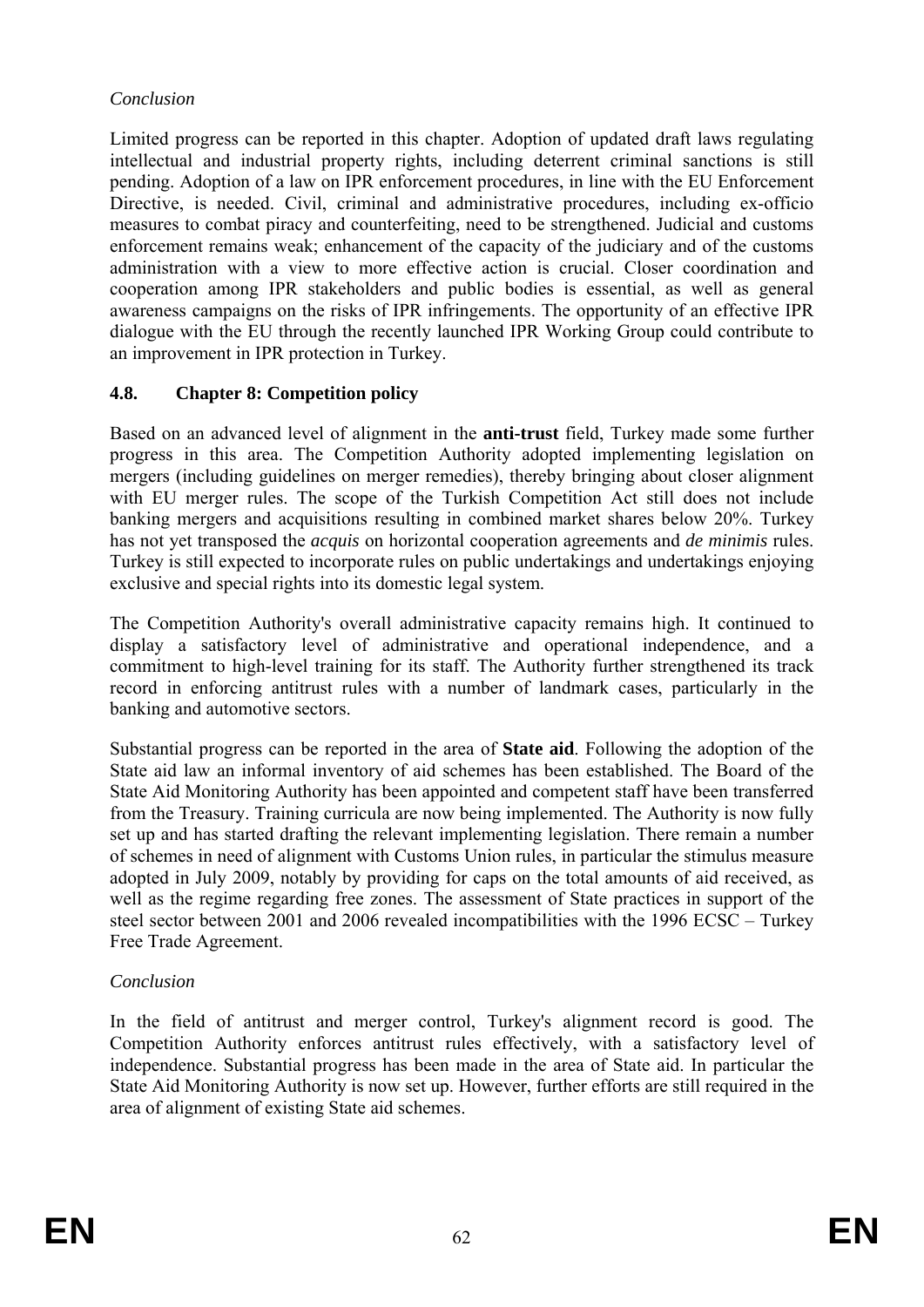#### **4.9. Chapter 9: Financial Services**

BASEL II standards for reporting and review purposes during a transition period between December 2010 to strengthen financial stability. On 1 March 2011, the BRSA also ended the There has been good progress in the area of **banks and financial conglomerates**. The Banking Regulatory and Supervisory Authority (BRSA) requested the banking sector to use 1 July 2011 and 30 June 2012. These new Basel II rules are not used at this stage to sanction non-compliance. On 2 October 2010, the BRSA published an implementing regulation on the issuance of debt instruments by the banking sector, setting individual issuance limits per bank on the basis of their capital adequacy ratios as well as their deposit base. The BRSA introduced new macro-prudential restrictions on housing loans and credit cards on 17 and 18 implementation of relaxed loan provisioning and restructuring rules, which were introduced temporarily during the global economic crisis. The BRSA increased provisioning and capital adequacy requirements for general purpose consumer credits, excluding housing and car loans, to reduce rapid credit growth. Overall, in the area of banks and financial conglomerates Turkey is well advanced.

Solvency I principles, Turkish regulation even contains a second risk-based methodology to define the required capital level and obliges market participants to meet the higher requirement. The Treasury published an implementing regulation detailing the rules and insurance sector. Further progress is needed, particularly in the minimum amounts of cover in third party liability insurance for motor vehicles. The level of alignment with the acquis in the insurance sector remains incomplete. Turkey already enjoys a high level of alignment with the acquis on financial market infrastructure. Some progress can be reported on **insurance and occupational pensions**. With a view to adopting Solvency II in due course, the Undersecretariat of Treasury initiated the fifth Quantitative Impact Study (QIS5) on 10 December 2010, in which all market agents were obliged to participate. While the calculation of the basic solvency margin follows the EU's procedures applicable for the supervision and audit of insurance sector and private pension companies. The regulation defines the responsibilities and rights of public authorities, as well as the sector, while introducing ethic rules for relevant Treasury staff. There has been no progress in the establishment of an independent regulatory and supervisory authority for the

issuers are also subject to external audit provisions applicable to domestic issuers. Further efforts are needed, in particular as regards investor compensation schemes, market abuse and Some progress can be reported in the areas of **securities markets and investment services**. On 23 October 2010, the Capital Markets Board of Turkey (CMB), which is the competent supervisory authority for the securities market, adopted a new communiqué updating the requirements for the listing and sales of capital markets instruments issued abroad in Turkey. As a consequence, the CMB abolished the requirement to issue depository receipts in the case of a sale of foreign common stocks through public offerings in Turkey. Moreover, CMB allowed the sale of foreign common stocks not listed in their country of origin. However, foreign issuers are obliged to appoint a legal representative in Turkey before issuing capital market instruments. If foreign institutions designate a custodian in Turkey and issue depository receipts, then the custodian can represent the foreign shareholders. Like domestic issuers, foreigners are also obliged to prepare their financial statements either in compliance with Turkish accounting standards or international accounting standards. In parallel, foreign undertakings for collective investment in transferable securities (UCITS). CMB allowed portfolio management companies to buy and sell units of investment funds directly to retail customers, including funds which are founded or managed by other companies. No progress can be reported regarding prospectus requirements.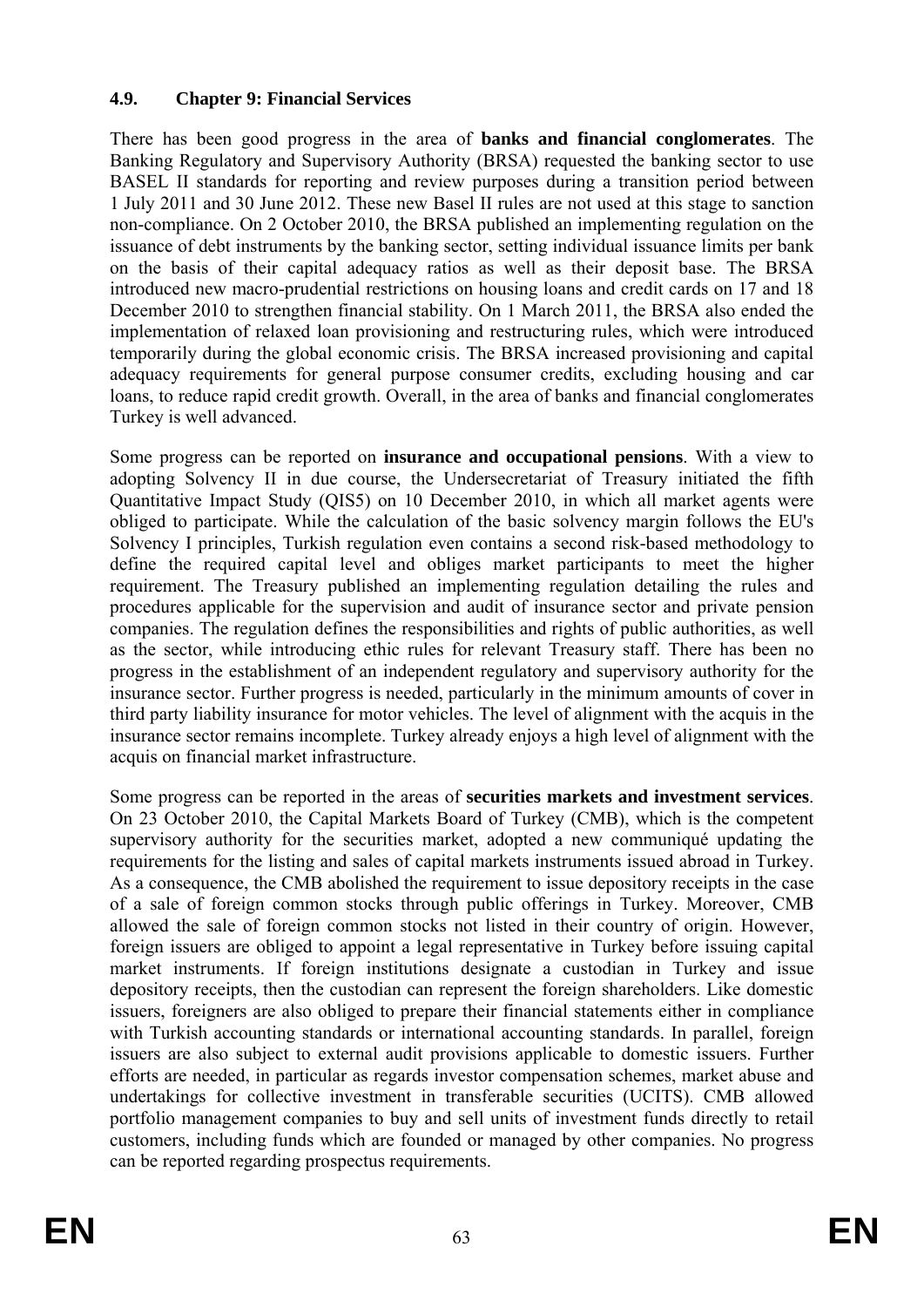'Financial services' is one of the eight chapters covered by the conclusions on Turkey adopted by the Council (General Affairs and External Relations) on 11 December 2006 and endorsed by the European Council on 14/15 December 2006. As long as restrictions remain in place on the free movement of goods carried by vessels and aircraft registered in Cyprus or whose last port of call was in Cyprus, Turkey will not be in a position to implement fully the *acquis* relating to this chapter.

### *Conclusion*

listing and sales of capital markets instruments were improved. The alignment with the *acquis* There has been some progress in the area of financial services. BASEL II standards for reporting are provisionally applied by the banks, while the domestic requirements for the on banks and financial conglomerates, as well as in the area of financial market infrastructure, is already at a high level. However, overall alignment with the *acquis* is not yet complete, particularly in the insurance sector, as well as in the area of securities, markets and investment services, where more progress is needed.

# **4.10. Chapter 10: Information society and media**

obligations are not in line with the *acquis*. The authorisation of mobile virtual network Some progress can be reported in the field of **electronic communications and information technologies**. The Information and Communication Technologies Authority (ICTA) continued to align with the electronic communications *acquis,* which is a key element in the accession process. In particular, implementing regulations regarding customer rights and quality of services were introduced. The transparency and accountability of the regulator's activities improved. Several inconsistencies remain in the main Electronic Communications Law. Some provisions on authorisation, spectrum management, access and interconnection, retail tariff regulation, and market analysis procedures diverge from the EU framework. Primary legislation needs to be simplified. Further clarifications on some aspects of spectrum management, including digital broadcasting and digital dividend policy, or broadcasting frequencies at the border are needed. The scope and implementation of universal service operator services (MVNO) and issuance of the implementing regulation on authorisation of broadband wireless access services operators are pending.

competition. Competition has been more active in the mobile market, but communication charges imposed on mobile operators remain high. Limited progress can be reported on number portability on fixed line services. The administrative independence, duties and powers Significant progress has been made on introducing competitive safeguards, in particular number portability and regulatory cost accounting, but enforcement of rights of new entrants in fixed voice and broadband markets is proving to be difficult in practice, resulting in limited of the National Regulatory Authority (NRA) are well established by law, but some aspects of independence, such as effective structural separation of the regulatory functions from activities associated with ownership or control, appointment and dismissal rules of the board, independence from State bodies, still need to be ensured. Transparency in the decision making process also needs to be further improved.

be reported. Implementing regulations regarding the names of internet domains and rules of coded or encrypted communication were adopted. Turkey has not yet transposed the *acquis* on the protection of conditional access services, nor signed up to the European Convention on the legal protection of services based on conditional access. There are discrepancies between As regards **information society services,** limited progress towards legislative alignment can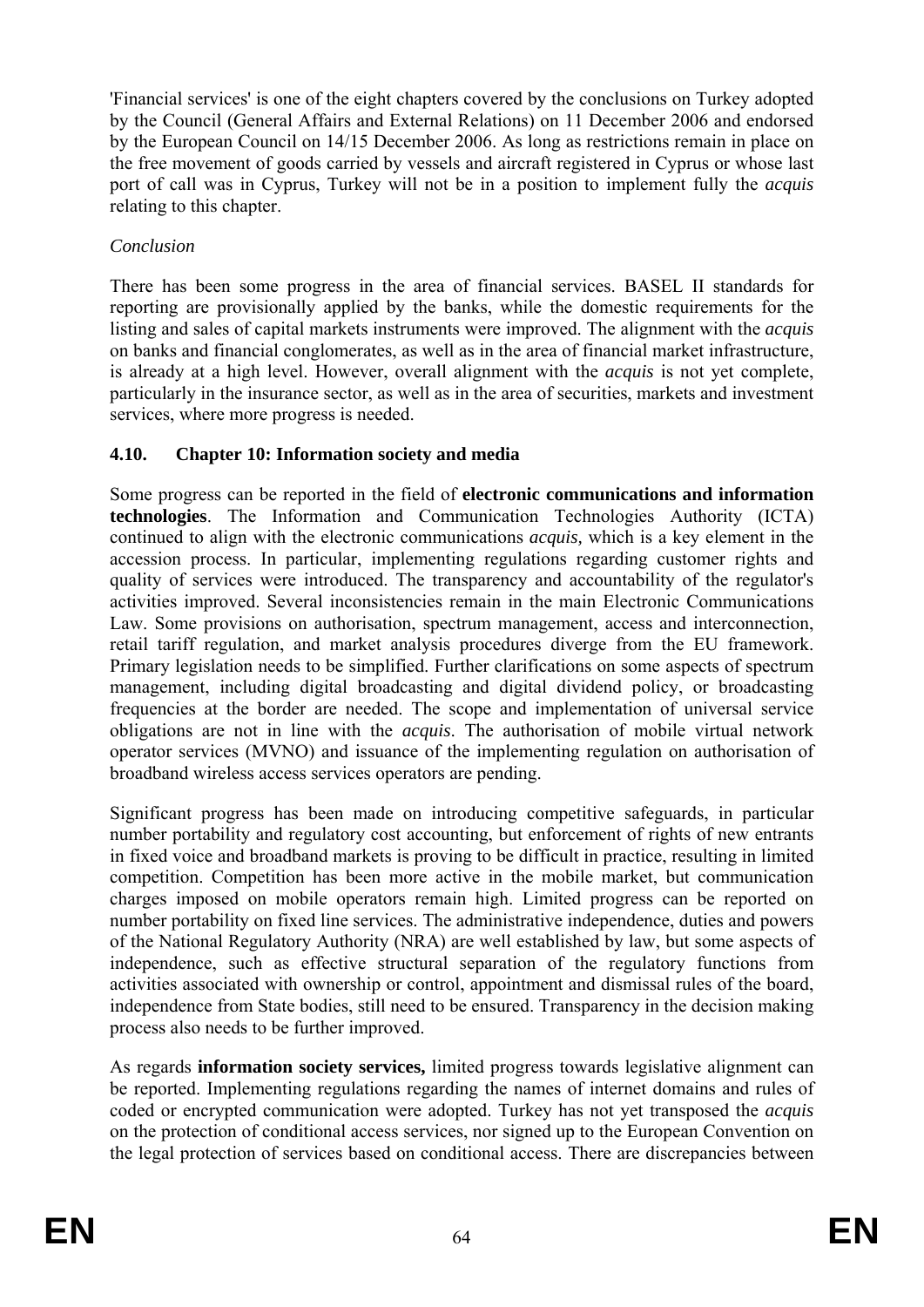the law on electronic signature and the EU Directive. Moreover, Turkey has yet to adopt legislation transposing the E-commerce Directive, although a twinning project exists for this directive. The law on internet content and the conditions under which internet providers can operate are not in line with international standards protecting freedom of expression and may affect citizens' rights relating to Internet access.

As regards **audiovisual policy**, the Turkish broadcasting legislation, the 'Supreme Board of Radio and Television (RTÜK) Law', entered into force in March 2011. The law largely aligns legislation with the Audiovisual Media Services Directive (AVMSD), which is a key element for the accession negotiations in this chapter. However, the law fails to comply with the principle of freedom of reception and retransmission of television broadcasts which is provided for in the AVMSD.

frequency allocation tenders are due to be launched in two years' time. The law does not The law increases the proportion of shares that foreigners can own in Turkish broadcasting companies to 50%. It opens the way for broadcasting in different languages and dialects other than Turkish country-wide. Licences will be granted for a ten-year period and the TV resolve all concerns under the old legislation related to the interpretation of certain articles as regards bans on broadcasting and sanctions imposed on broadcasters. The RTÜK, at the beginning of 2011 and based on the old law, issued warnings and fines to broadcasters for failing to respect the privacy of historical characters, discussions on homosexuality or homosexual scenes in films/series. *(See the section on Freedom of Expression under part 2 – Political criteria).*

Kırmanji, and some also use Zaza and Arabic. Public broadcaster TRT continued its 24-hour As regards broadcasts in languages and dialects other than Turkish, private broadcasters continued their broadcasts without restrictions on content, time limits and sub-titling or consecutive translation requirement. Eighteen radio/TV enterprises broadcast in languages other than Turkish. There were no broadcasts at national level. The broadcasts are mainly in Kurdish broadcasts as well as its 24-hour Arabic broadcasts, targeting mainly the Middle East. Euronews broadcasts in Turkish continued.

As regards the operating methods of RTÜK, its decisions are published on the website to ensure transparency. The forum for consultation with the broadcasters continued, as did preparations for the transition to digital broadcasting. The switchover for all analogue broadcasts is scheduled for 31 December 2012, whereas the switch-off date has been postponed to 31 December 2014 due to complaints from broadcasters.

#### *Conclusion*

good progress in the area of audiovisual policy, alignment with the AVMSD, in particular Turkey has made some progress in the area of electronic communications, in particular by implementing regulations, but further efforts are required for the alignment and enforcement of laws and regulations. Application of regulations often remains problematic, resulting in limited competition in the fixed voice and broadband markets in particular. Transparency and independence of the regulatory authority need strengthening. Limited progress can be reported on legislative alignment regarding information society services. While there has been regarding jurisdiction and freedom of reception and retransmission, needs to continue.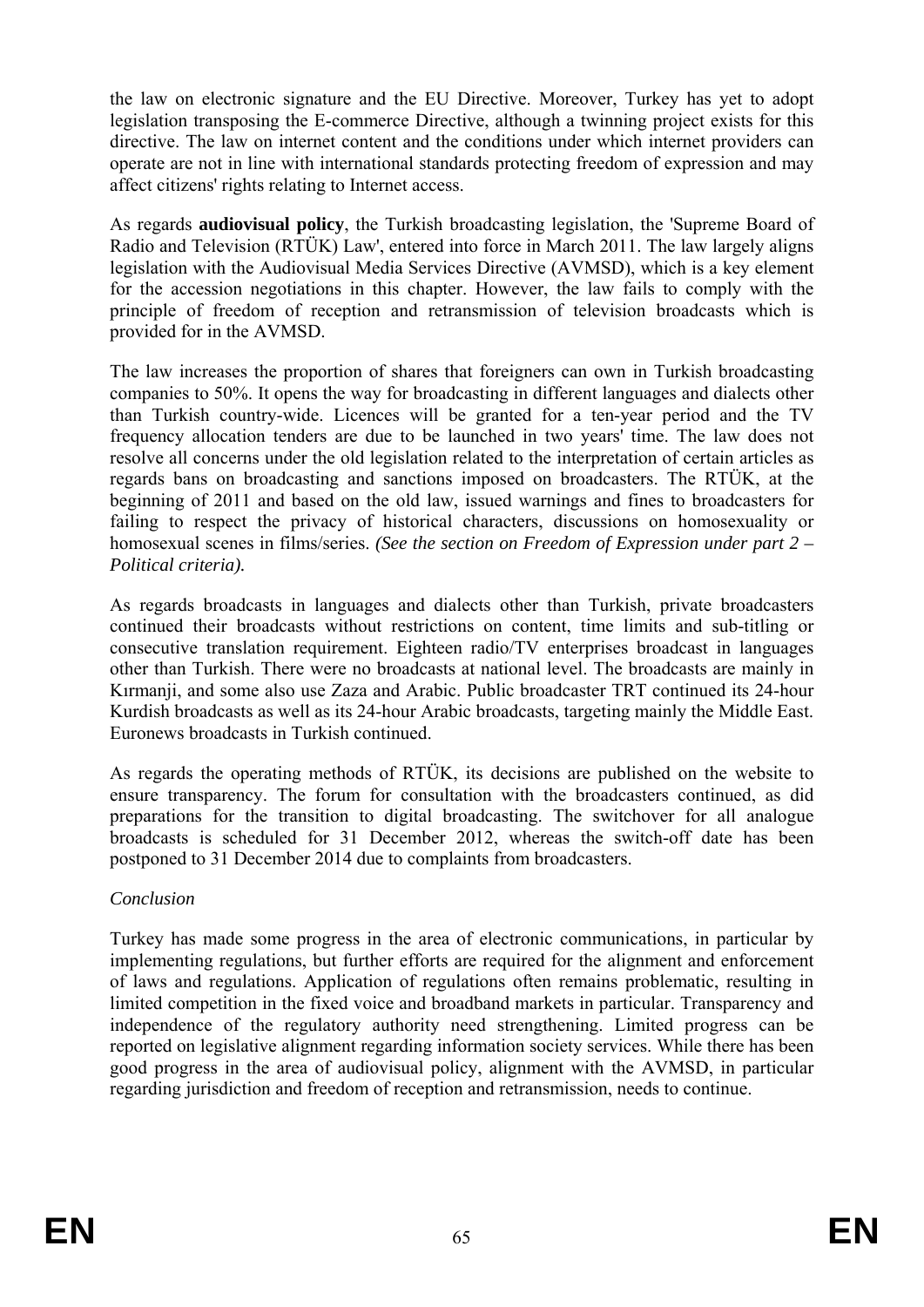### **4.11. Chapter 11: Agriculture and rural development**

important step in developing the administrative structures necessary to implement the CAP. Some progress can be reported on legislative alignment with the Common Agricultural Policy (CAP). Turkey carried out a restructuring of the Ministry of Agriculture and Rural Affairs (MARA). A decree concerning the organisation and duties of the Ministry of Food, Agriculture and Livestock (MoFAL) entered into force in June 2011 and it represents an

the adjustment of its agricultural support policy to the CAP, which is another key element for Limited progress has been observed on **horizontal issues.** Efforts have been made to develop the capacity relating to the Farm Accountancy Data Network (FADN), which has been expanded to twelve provinces, and data collection started in 600 farms in those provinces in March 2011. Regarding agricultural statistics, which are a key element for the accession negotiations in this chapter, the lack of an adopted strategy remains a shortcoming. As regards direct support to producers, Turkey has made no progress in the development of a strategy on the accession negotiations in this chapter.

been adopted. Limited progress has been made regarding the preparations for the integrated administration and control system (IACS) despite the fact that the strategy to develop the system of Land Identification and the National Farmer Registration System was adopted in As regards the agricultural budget in 2011 a slight increase was observed, in particular in area-based payments and livestock headage payments, whilst deficiency payments decreased somewhat. Legislation on the principles and rules relating to Good Agricultural Practice has 2010.

The *de facto* import ban on live cattle, beef meat and derivate products continues to be only partially and temporarily lifted. Further efforts still need to be made by Turkey in order to fully implement its bilateral obligations under the trade agreement for agricultural products. (*See also Chapter 12 – Food safety, veterinary and phytosanitary policy*). The complete removal of the ban remains a key component in the accession negotiations on this chapter.

Concerning the Common Market Organisation, there is no progress to report.

Significant progress can be reported as regards **rural development**. Turkey has continued to strengthen its Instrument for Pre-Accession Assistance for Rural Development (IPARD) related structures and in August 2011 achieved conferral of management of EU funds for three measures across 17 provinces. This has paved the way for Turkey to operate EUfinanced investments in agricultural holdings as well as in processing and rural development projects. This also marks a key element for the accession negotiations in this chapter. Compliance with the EU accreditation criteria is being verified for three remaining provinces included in the first phase of the IPARD implementation. In parallel, the Managing Authority has developed its capacity to operate agri-environmental measures and those relating to bottom-up local rural strategies and to the setting up of producer groups, included in the second stage of IPARD implementation.

implementation of organic agriculture. Compliance of this legislation with the *acquis* has yet Some progress can be reported on **quality policy.** Turkey has registered Scotch Whisky as its first EU Geographical Indication. Further efforts are still needed to harmonise this area with the *acquis*. As regards **organic farming**, Turkey adopted legislation on the principles and to be confirmed.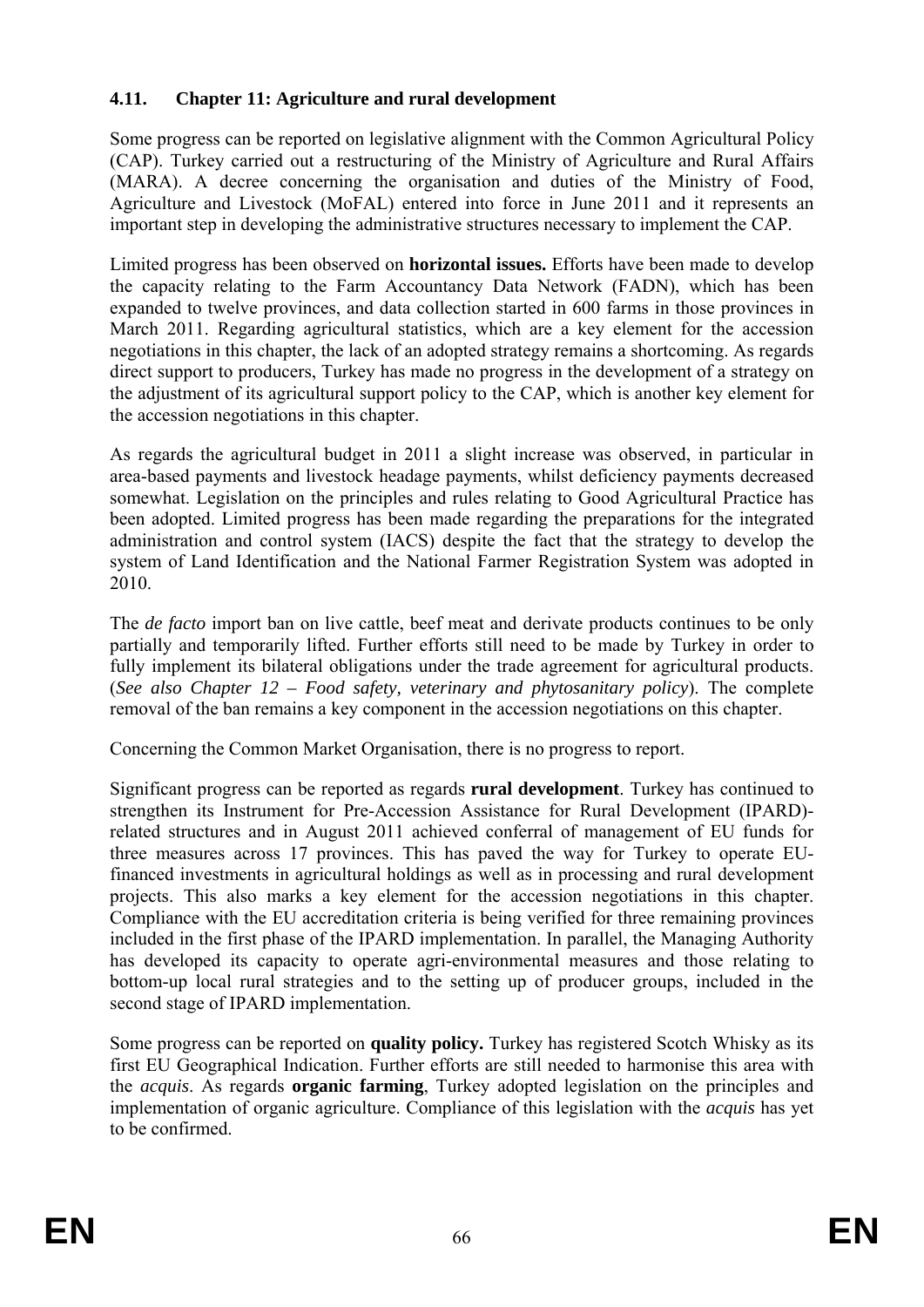implement the *acquis* relating to this chapter. Agriculture and rural development is one of the eight chapters covered by the conclusions on Turkey adopted by the Council (General Affairs and External Relations) on 11 December 2006 and endorsed by the European Council on 14/15 December 2006. As long as restrictions remain in place on the free movement of goods carried by vessels and aircraft registered in Cyprus or whose last port of call was in Cyprus, Turkey will not be in a position to fully

# *Conclusion*

IPARD programme through the initial Commission Decision to confer the management of EU funds, as well as preparations achieved for the second phase of the IPARD Programme. Overall, some progress has been made under this chapter; however, further steps are pending in a number of key areas. Significant progress has been made in the implementation of the Capacities relating to agricultural statistics and FADN are being developed. However, agricultural support policy differs substantially from the CAP and there is still no strategy for its alignment. The failure to fully remove barriers to beef imports also constitutes a major shortcoming.

# **4.12. Chapter 12: Food safety, veterinary and phytosanitary policy**

time gap between the entry into force of the law and its implementing legislation. Some progress towards transposition and implementation of the *acquis* has been observed. Turkey restructured the Ministry of Agriculture and Rural Affairs (MARA): a decree concerning the organisation and duties of the Ministry of Food, Agriculture and Livestock (MoFAL) entered into force in June 2011. The framework law on veterinary services, plant health, food and feed has entered into force. However, some problems have arisen due to the

systems for imports. A regulation concerning the tasks and working principles of veterinary Some progress was observed on the transposition and implementation of the *acquis* in the field of **veterinary policy**. The official control system has been strengthened; however, further alignment is still required in order to bring the overall system fully into line with the EU *acquis*. Progress has been observed on the legislative alignment in the area of control border inspection posts has entered into force. However, implementation is still incomplete. Three land and two seaport border inspection posts (BIPs), as well as the BIP at Sabiha Gokcen Airport in Istanbul, are still not fully functional. Veterinary and phytosanitary checks need to be intensified at the BIPs, mainly by introducing additional specialised staff.

bovines and their movements into line with the *acquis*. However, further improvements are required for it to fully comply with the EU system. Implementation of the identification and registration of ovine and caprine animals has continued. Identification and registration movement between Thrace and Anatolia, has continued and Thrace has kept its status of an FMD- free zone with vaccination. However, the number of FMD outbreaks in Anatolia has remained a cause for concern. Turkey made no progress as regards transmissible spongiform Turkey has continued its efforts to bring the system for identification and registration of systems for animals are a key element for the accession negotiations in this chapter. Turkey maintained its fight against animal diseases, particularly against foot and mouth disease (FMD), which is a key element for the accession negotiations in this chapter. A regulation on the notification of animal diseases and a regulation on the control of FMD have entered into force. FMD contingency plans are still to be adopted. The administrative capacity of MARA has increased as a result of training events and simulation exercises. The implementation of an intensive FMD vaccination programme, accompanied by strict measures governing animal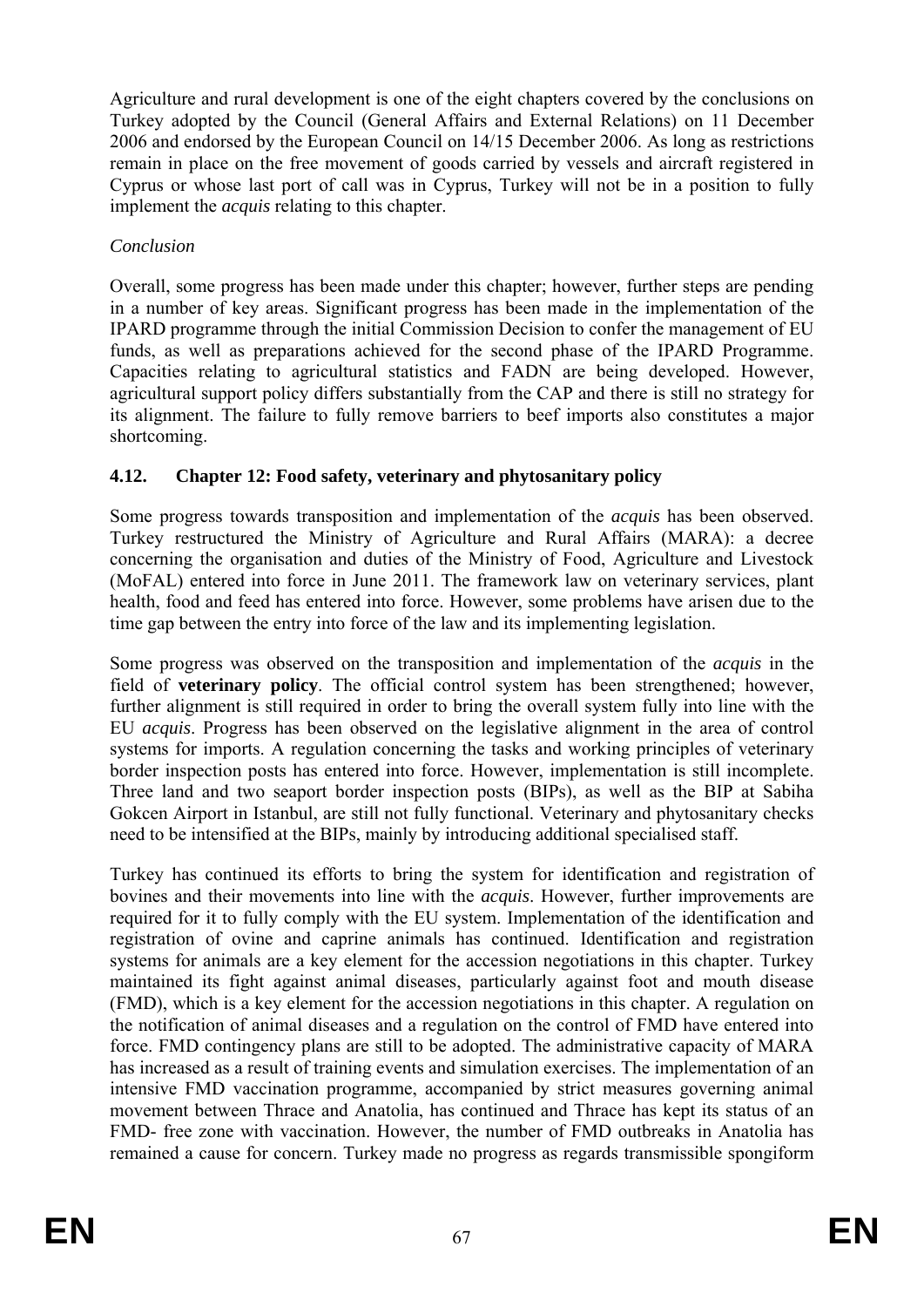encephalopathy (TSE), which is a key component in the accession negotiations on this chapter. Timely notification of animal diseases, which is another key element for the accession negotiations in this chapter, has continued. Turkey has made no progress as regards control of non-commercial movements of pet animals.

Procedures have been further improved with regard to the implementation and follow up of the national residue monitoring plan and the control of veterinary medicinal products. Laboratory performance has increased significantly; however, the scope of testing has remained limited.

The *de facto* import ban on live cattle, beef meat and derivate products continues to be only partially and temporarily lifted. Further efforts are needed by Turkey to fully implement its bilateral obligations under the trade agreement for agricultural products (*see also Chapter 11 – Agriculture and rural development*). Turkey has made no progress on zootechnical issues or animal welfare, the latter being a key aspect of the accession negotiations in this chapter. Turkey's current system for financing veterinary inspections and controls is not in line with the *acquis*.

As regards **placing on the market of food and feed and animal by-products**, some progress has been observed. Administrative capacity has been strengthened by means of intensive training programmes. Annual inspection and monitoring programmes have been implemented. Initial steps for developing a national upgrading plan for agri-food establishments, which constitutes a key element for the accession negotiations in this chapter, have started. Responsibilities have been assigned to different departments and institutions, which has led in particular to more effective official controls, including those for animal products. Implementation of a fully compliant system for all official controls is a key element for the accession negotiations in this chapter. Hygiene guidelines have been prepared and they have been implemented more widely in the sectors. However, legislation transposing the hygiene package, and including specific rules for animal products, has yet to be adopted. Legislation on feed hygiene has not yet entered into force. No progress was observed with regard to rules for animal by-products or the funding of checks.

Regarding **food safety rules**, there have been further advances in legislative alignment and implementation on labelling, additives and purity criteria, extraction solvents, quick frozen foodstuffs, food for particular nutritional uses, ionising radiation and mineral waters. Transposition in the area of flavourings, food supplements, food enzymes, contaminants and novel foods has not yet been completed. No progress has been observed in the area of food contact materials.

No progress can be reported regarding **specific rules for feed**.

protection products (PPPs). Legislation concerning the wholesale, retail sale and storage of Some progress has been made on **phytosanitary policy** with the main focus on plant PPPs, the application methods and principles of PPPs, the licensing of PPPs, classification, packaging and labelling of PPPs, control of PPPs as well as methods and principles of PPP production places have entered into force. Alignment has further improved in respect of nonauthorised active substances. A regulation concerning the plant passport system and registration of the operators has entered into force and the implementation of the plant passport system in pilot species has started. Progress in the area of seed and propagating materials remained very limited. The software system for variety registration and seed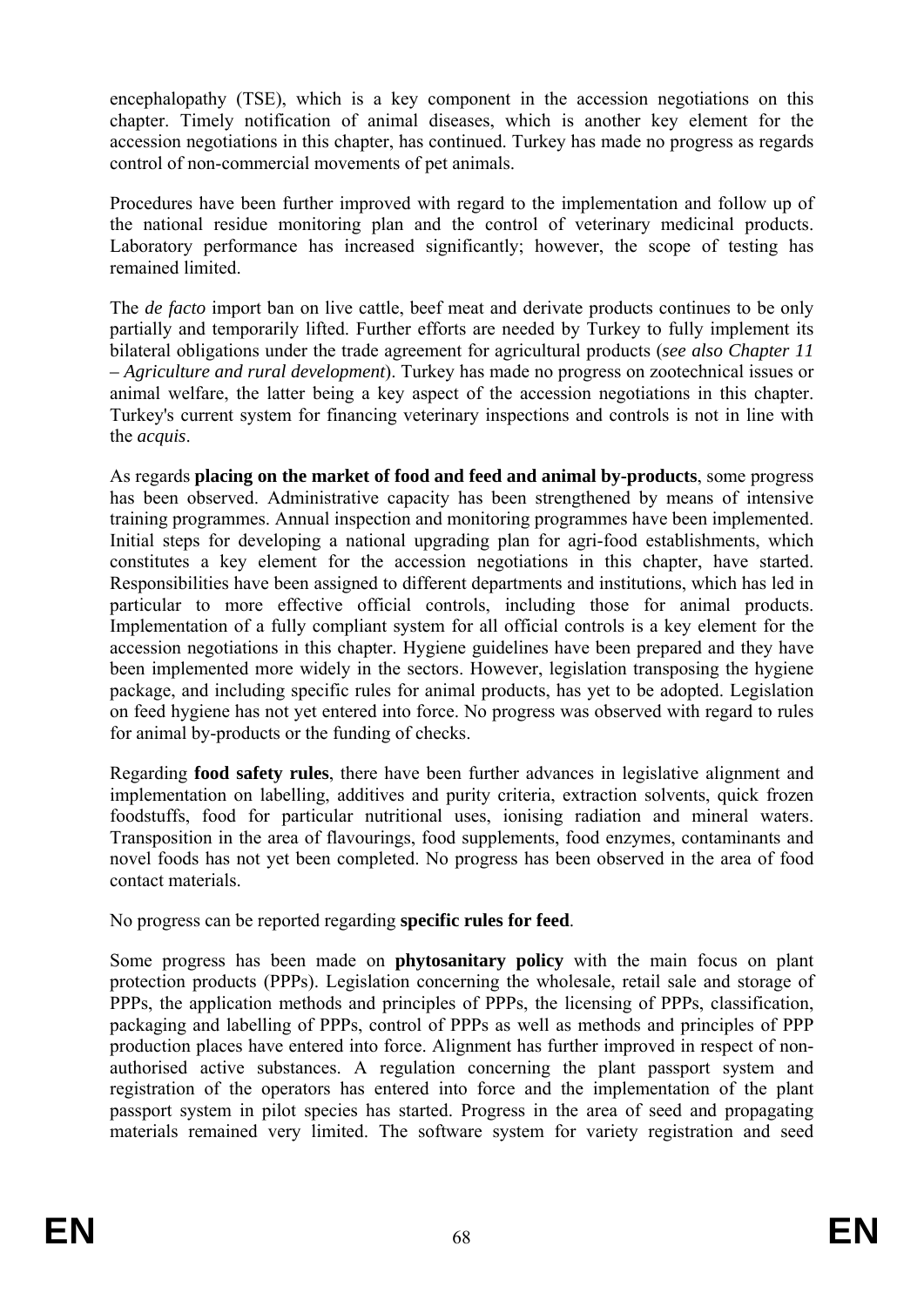certification has become operational. Limited progress has been made on harmful organisms. A regulation on plant quarantine fumigation has entered into force.

Legislation has been published in the area of **genetically modified organisms**; however, it is not aligned with the EU *acquis*.

#### *Conclusion*

compliance with the EU hygiene and structural requirements. Progress has been achieved towards transposition and implementation of the *acquis* in this chapter. The restructuring of the Ministry of Agriculture and Rural Affairs is a positive step towards strengthening the official control system. However, further alignment is needed in order to bring the overall control system fully into line with the EU *acquis*. Considerable effort is needed in the area of animal health and in bringing agri-food establishments into

# **4.13. Chapter 13: Fisheries**

into force in June 2011. The establishment of a Directorate-General for Aquaculture and Fisheries is an important step towards setting up administrative structures. However, the revised Law on Fisheries, which would complete the necessary legal framework for the There has been no substantial progress in alignment with the fisheries *acquis*. Turkey restructured the Ministry of Agriculture and Rural Affairs (MARA): a decree concerning the organisation and duties of the Ministry of Food, Agriculture and Livestock (MoFAL) entered implementation of the Common Fisheries Policy, has not yet been adopted.

There has been some progress in the field of **resource and fleet management**. The Fisheries Information System (FIS) has been improved to include monitoring of the eel quota, and the issuing of fishing licences in the framework of the Council Regulation on illegal, unreported and unregulated (IUU) fishing. Recording of fishing vessels by the FIS has been linked to the system of the Undersecretariat for Maritime Affairs. The module for the biological parameters information system has been developed, but data entry has not started yet. Further enhancement is required in order to achieve full functionality of the FIS.

constructed and equipped port offices. In the area of resource management, the capacity of the surrounding seas, eco-system fisheries management, integrated data collection, fleet capacity management and a strategic plan for fisheries research. Preparation of national action plans based on those plans and their effective implementation are crucial for sound, integrated and The total number of fisheries port offices is now 40, following the addition of four newly MoFAL has improved through the upgrading of technical skills in stock assessment and the economic tools for fisheries management. Action Plans have been developed for four sustainable fisheries management.

joint scheme of international inspection. However, additional efforts are needed to improve monitoring and compliance in the fisheries sector in order to ensure its sustainability. Concerning **inspection and control,** limited progress can be reported. As regards control policy in the framework of the Bluefin tuna fisheries in the International Commission for the Conservation of Atlantic Tunas (ICCAT), Turkey has implemented the regional observer scheme, and the Coast Guard and Naval Forces have carried out inspections under the ICCAT

No progress can be reported on **structural action**, **market policy and State aid.**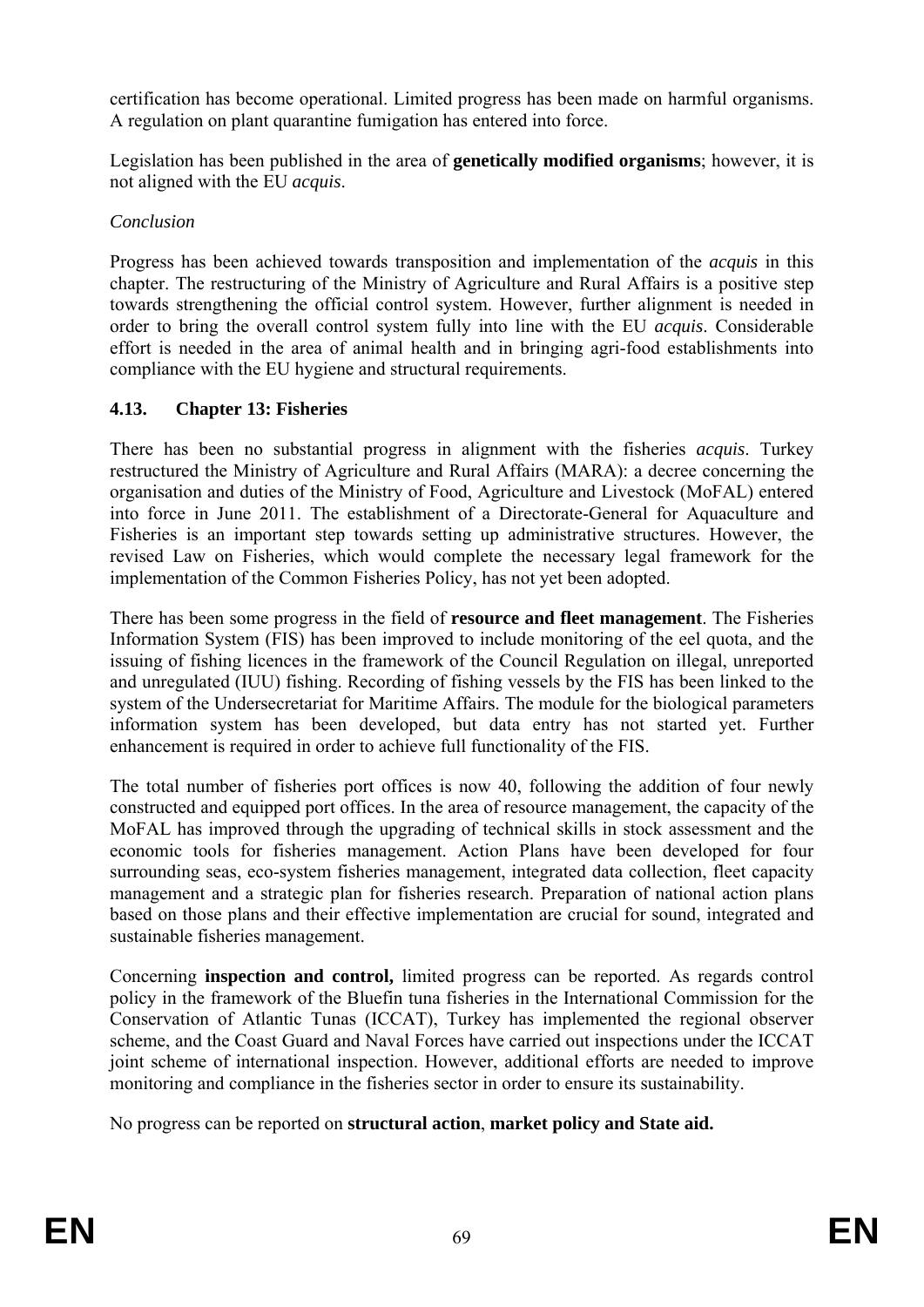Law of the Sea (UNCLOS) provisions are implemented in a number of Community policies, Limited progress can be observed as regards **international agreements**. Turkey signed the FAO agreement on Port State Measures to prevent, deter and eliminate IUU Fishing. Some progress has been made in the implementation of ICCAT Recommendations. However, further efforts are needed in order to comply with some ICCAT requirements, in particular as regards data collection and reporting procedures. As the United Nations Convention on the including the Common Fisheries Policy, ratification of UNCLOS by Turkey would improve cooperation with the EU in the area of fisheries and maritime policy.

of call was in Cyprus, Turkey will not be in a position to implement fully the *acquis* relating 'Fisheries' is one of the eight chapters covered by the conclusions on Turkey adopted by the Council (General Affairs and External Relations) on 11 December 2006 and endorsed by the European Council on 14/15 December 2006. As long as restrictions remain in place on the free movement of goods carried by vessels and aircraft registered in Cyprus or whose last port to this chapter.

#### *Conclusion*

Overall, some progress can be reported under this chapter. Some progress has been made on setting up administrative structures as well as on resource and fleet management. However, further efforts are still needed in the fields of inspection and control, implementation of international agreements, legislative alignment, market policy, structural action and State aid.

# **4.14. Chapter 14: Transport policy**

process, including online card applications. The regulation does not cover the domestic fleet. Accessibility of transport for people with reduced mobility requires the establishment of an institutionalised approach among central and local authorities. Concerning road safety, as of Some progress can be reported in the area of **road transport**. The regulation on transport of dangerous goods has entered into force, but the transition periods for full implementation are likely to be long. As regards the implementation of the regulation on digital tachographs for the international fleet, a website is available for the promotion and management of the whole August 2011, around 48,000 commercial vehicles manufactured before 1986 have been removed from the road transport market. Sustained efforts are needed in this area.

The institutional and technical capacity for implementing the rules on dangerous goods and digital tachographs is not at the required level. Poor cooperation between the relevant authorities is leading to setbacks in regulating work and rest periods, driver training according to EU standards, and roadside technical checks of commercial vehicles. Overall, preparedness in the road transport sector is advanced, but technical capacity and human resources require further improvements.

There has been little progress in **rail transport**. Primary responsibility for EU alignment – which requires substantial reforms in all aspects of railways - is left to the incumbent operator, Turkish State Railways (TCDD). The alignment process could be improved through the direct leadership of the Ministry of Transport. Constructive involvement of major stakeholders in the railways sector could contribute to the process.

TCDD is carrying out a major infrastructure investment programme in high speed railway lines. Further to Ankara-Eskişehir, the Ankara-Konya high speed train service is now operational. New lines are expected to improve service quality and help the rejuvenation of Turkish railways. However, increased operating costs place an additional financial burden on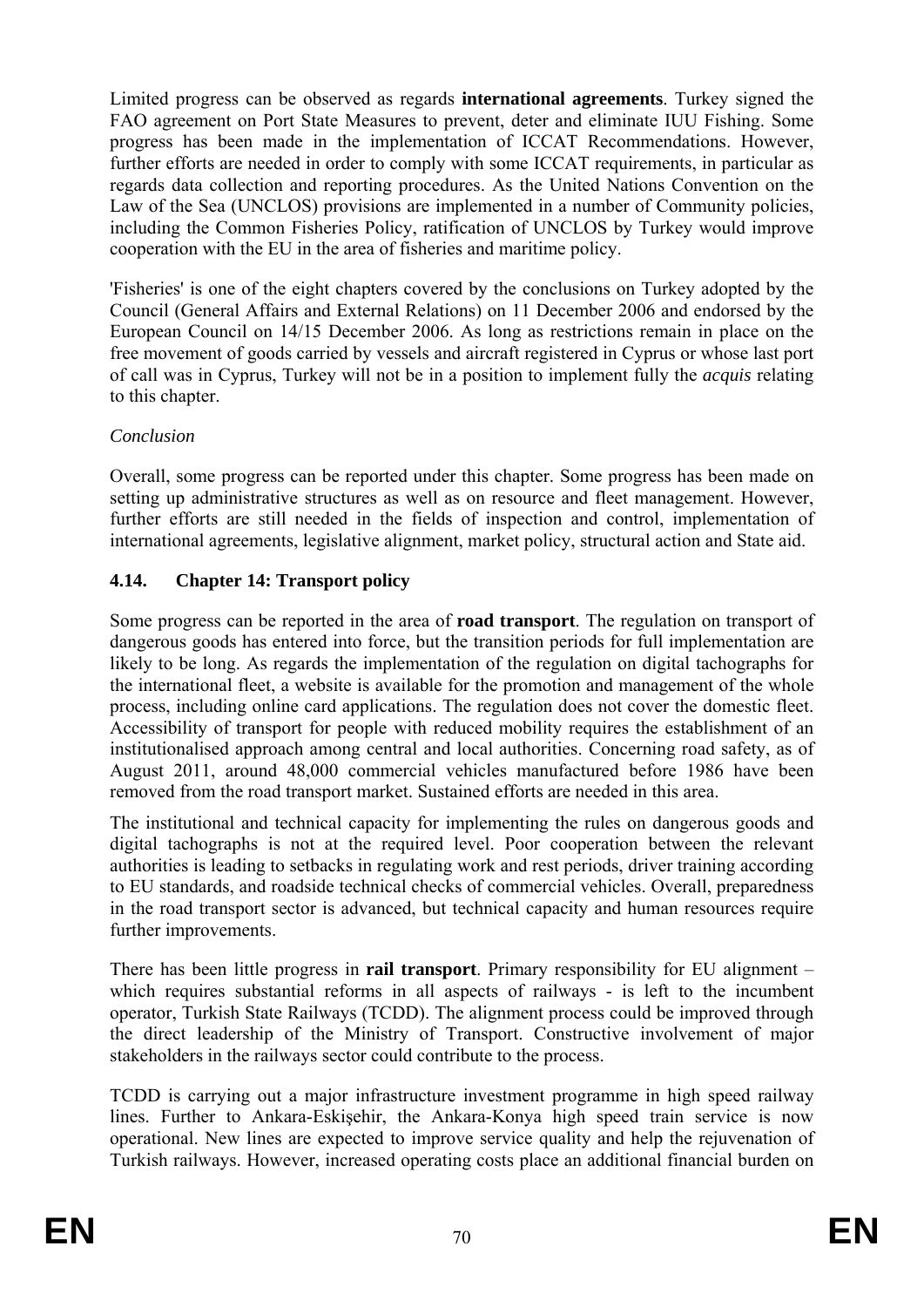the public budget, which requires cost based accounting and the introduction of a public service obligation system. The intensification of rail traffic calls for improvements in the safety of the rail operations. The establishment of a safety authority, accident investigation body as well as safety management systems for railway operators are requirements under EU legislation. Overall, preparation in rail transport is at an early stage.

There is no **inland waterways transport** in Turkey.

determine methods related to the creation and approval of minimum equipment list. The Some progress can be reported in the area of **air transport**. An EU-Turkey horizontal aviation agreement, which will constitute a new legal basis for relations in the aviation field, is at a final stage. Turkey has reiterated its willingness to be integrated in the aviation architecture that will emerge from the single European sky initiative. In that context, a Turkish pre-accession strategy for the aviation sector has been finalised, covering a set of priority actions on human resources, environment, market regulation and aviation safety. The Directorate-General for Civil Aviation (DGCA) has issued instructions on the language proficiency of personnel, on the rules to control air vehicle path length and on rules to DGCA has published a flight operations inspector's handbook. DGCA has also issued a regulation for a computerised reservation system, which has been widely used in the market.

implementation, particularly as regards the independence of the slot coordinator. While the national regulation on allocation of slots is largely based on the relevant *acquis* and IATA Worldwide Scheduling Guidelines, efforts are needed in order to improve

Despite an active training policy, the human resources capacity of DGCA is becoming a matter for serious concern given the robust growth of the aviation sector. The institutional and technical capacity of DGCA did not follow the pace of sector growth and there is high staff turnover.

More efforts are needed in the implementation of air traffic management *acquis*, if Turkey intends to be a part of Single European Sky. Currently, there are no developments concerning the exchange of flight data and requirements for the application of a flight message transfer protocol used for the purpose of notification, coordination and transfer of flights between air traffic control units. Moreover, air traffic management is still suffering from a lack of regional cooperation. The lack of communications between air traffic control centres in Turkey and the Republic of Cyprus is seriously compromising air safety in the Nicosia flight information region. An operational solution needs to be found urgently. Discussions are ongoing within ICAO. No agreement has so far been reached between the parties on this issue.

Concerning the capacity to implement the EU *acquis*, including control measures in line with EU standards, and the continuation of legislative and administrative alignment with the transport *acquis* in the area of air safety, Turkey is expected to accept the European Aviation Safety Agency as the competent body to carry out standardisation inspections in the field of air traffic management/air navigation services. Overall, the level of preparedness in civil aviation is increasing, but implementation of the pre-accession strategy will enable further progress.

Some progress can be reported in the field of **maritime transport**. Turkey has volunteered for International Maritime Organisation (IMO)'s member audit scheme (VIMSAS). This is a significant improvement, as VIMSAS requires the IMO member states to sign up to all relevant maritime conventions. Turkey also adopted a VIMSAS strategy which is reinforced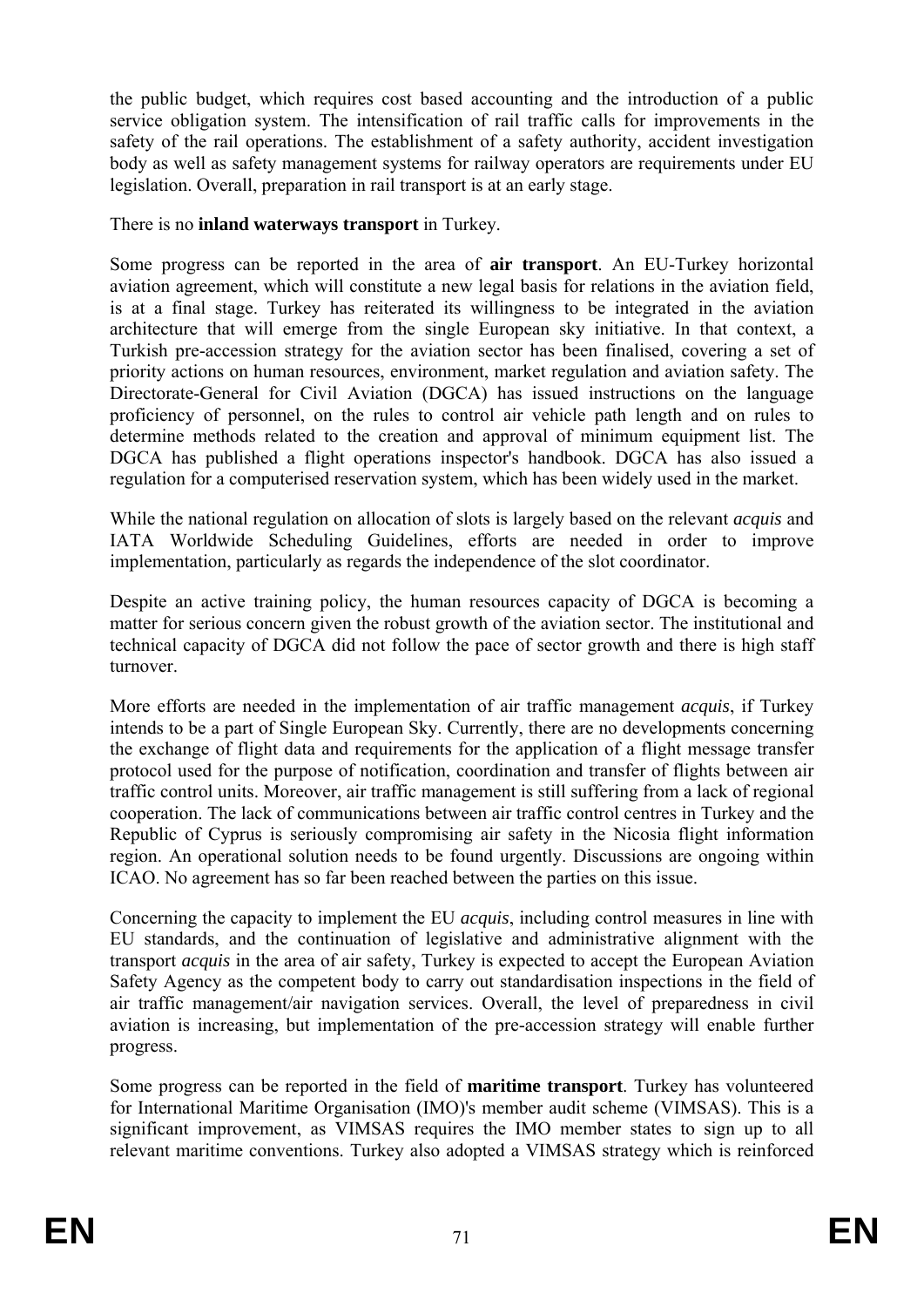by a board set up by Minister's decision establishing a mechanism for monitoring and adoption of all maritime conventions. Turkey took steps to become a party to SOLAS-78, SOLAS-88, the Convention on facilitation of international maritime traffic (FAL), the international Convention on the control of harmful anti-fouling systems on ships (AFS) and Marpol Annexes III and IV, using VIMSAS as leverage.

Although vessel traffic monitoring information systems (VTMIS) for İzmit are already operational, the ports of Mersin, İzmir and İskenderun are not expected to be operational until 2012. The detention rate of Turkish vessels was 4.3% in 2010 compared to 1.78% for the EU average in 2010. Turkey is on the white list of the Paris Memorandum of Understanding.

Ship sourced emissions, maritime emergency response, reception of waste from ships and handling of dangerous goods are areas that call for closer scrutiny. Overall preparedness in maritime transport is advanced, but Turkey needs to actively continue to follow up on recent legislative packages adopted by the EU.

There are no particular developments to report in the area of **combined transport.**

Navigation Overlay System is now operational and Turkish organizations can participate in Some progress can be reported on **satellite navigation.** Turkey is increasingly involved in the EU programmes on Global Navigation Satellite Systems (GNSS). The Ranging and Integrity Monitoring Stations installed in Ankara in the framework of the European Geostationary the Euromed GNSS II project.

relating to this chapter. 'Transport policy' is one of the eight chapters covered by the conclusions on Turkey adopted by the Council (General Affairs and External Relations) on 11 December 2006 and endorsed by the European Council on 14/15 December 2006. As long as restrictions remain in place on the free movement of goods carried by vessels and aircraft registered in Cyprus, or where the last port of call was Cyprus, Turkey will not be in a position to implement fully the *acquis* 

#### *Conclusion*

Republic of Cyprus continues to seriously compromise air safety. Human resources and Except for the railway sector, some progress can be reported in the alignment of the transport sector. Alignment in maritime and land transport remain at an advanced level and air transport is following at a slower pace. In the maritime sector, member audit scheme within the International Maritime Organisation (VIMSAS) is expected to create positive results in order to become a party to international conventions. Some progress can be reported on satellite navigation. The lack of communications between air traffic control centres in Turkey and the technical capacity to implement the *acquis* remain limited in many institutions and require reinforcement. The implementation capacity is limited, particularly for dangerous goods in land and maritime transport.

# **4.15. Chapter 15: Energy**

initiated and entered its second phase, in which non-commercial energy exchanges will be carried out between the Turkish and the Greek and Bulgarian transmission system operators in both directions. The Project Support Agreements (PSA), for the Nabucco project, which aim Limited progress has been made with regard to **security of supply**. The parallel trial interconnection of the Turkish power grid with the European Network of Transmission System Operators for Electricity (ENTSO-E)'s Continental European Synchronous Area was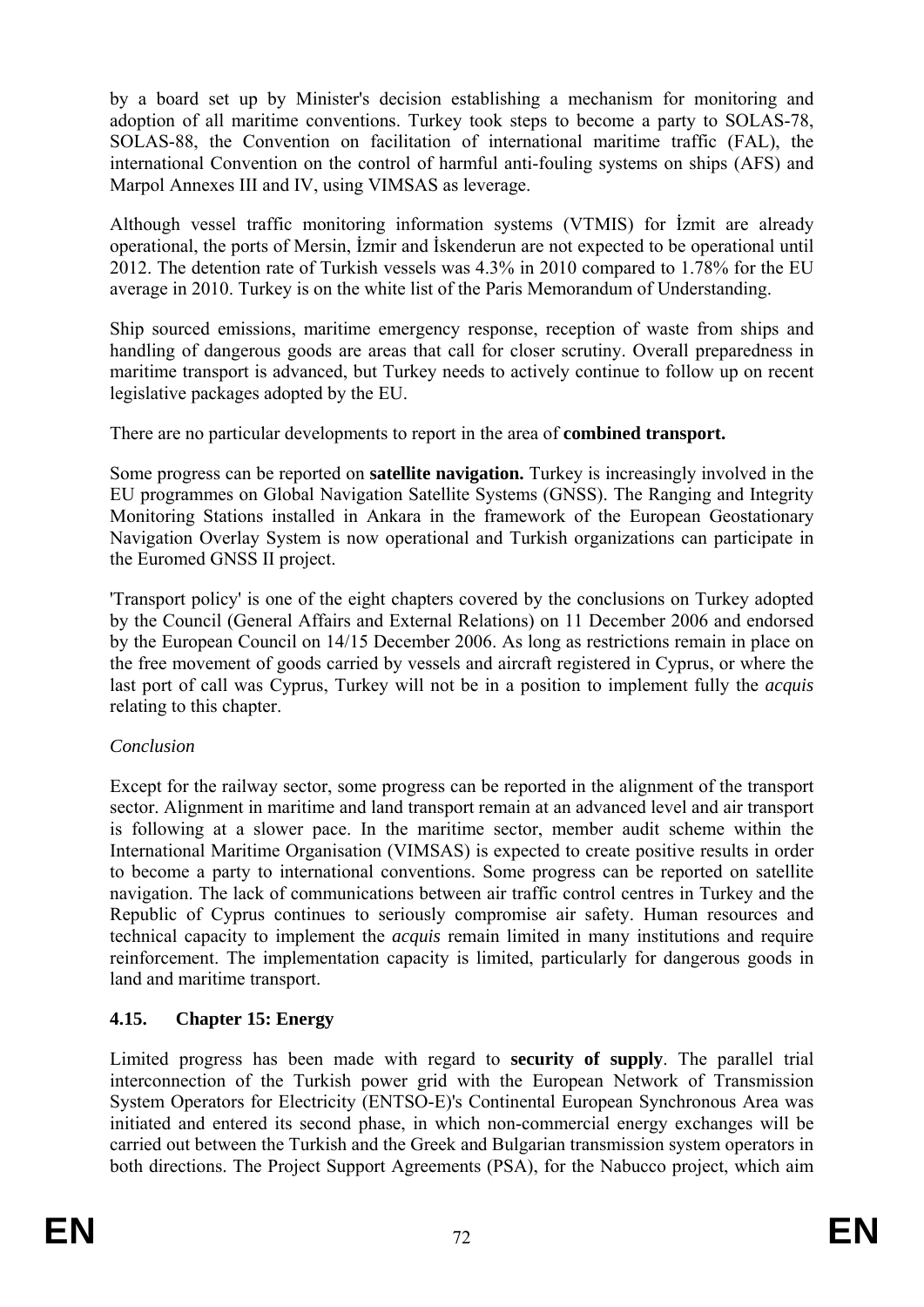Such a process would lead to the emergence of an 'energy hub', the existence of which would at ensuring the necessary regulatory framework and investment guarantees in transit countries, were signed in June 2011. In September 2010 Iraq-Turkey Crude Oil Pipeline Agreement was extended for 15 years with additional five years. However, fair and nondiscriminatory rules for gas transit have not yet been implemented. At the same time, Turkey should be encouraged to deepen its gas market, increasing liquidity and contract flexibility. achieve greater energy security. Implementing measures for gas transit in Turkey for Azerbaijan gas would constitute an important step in the opening of the Southern Gas Corridor. No development can be reported concerning the Law on the Establishment of the National Oil Stock Agency and its organisation.

regulations in the electricity sector were amended in order to streamline switching procedures and minimise technical and commercial losses. The Energy Market Regulatory Authority (EMRA) adopted two implementing regulations on the use of small-scale renewable sources is not properly implemented. The electricity market law remains to be amended. Concerning the **internal energy market**, good progress can be reported on electricity. Some in electricity generation and electricity import and export, which are designed to promote cross-border trade and investments by small-scale consumers. Regulation on tariffs was amended to extend the coverage of technical and commercial losses to all consumers. The amendment of regulations, in particular on capacity hiring, improved the transparency of the electricity network. The threshold for eligible consumers was further reduced to 30,000 kWh for 2011, which corresponds to a theoretical market opening of 75%. The process for privatising power generation facilities was initiated. The day-ahead market implementation has been set to be fully in operation in December 2011. However, the privatisation of electricity distribution assets is yet to be completed. The incentive-based pricing mechanism

There is some progress to report in the gas sector. EMRA adopted a regulation on the usage of underground gas storages. The eligibility threshold was further reduced to  $700,000$  metres<sup>3</sup> for 2011. Tendering processes for gas distribution continued. However, a recent tender to transfer six billion cubic metres (bcm) of natural gas purchase from the Blue Stream Agreement from the incumbent gas utility BOTAS to private companies failed to attract any offers. With a share of 86%, BOTAS still maintains a near-monopoly position on imports. Deadlines set by the Natural Gas Market Law to restructure BOTAS have not been met, while conditions for new market entrants are becoming less clear. No progress has been made on revising the natural gas market law and developing a new gas strategy, which are measures that have been planned for several years.

equipments have been adopted. A regulation on the process for dealing with multiple applications for the same region and the transformer station of wind power generation Good progress can be reported in the area of **renewable energy**. The law amending earlier renewable energy legislation was adopted; incentives have been introduced in the form of a guaranteed price for electricity generation from renewables, differentiated by type of renewable. Additional incentives are provided if the equipment used in generation facilities is domestically produced; compliance of these incentives with trade rules is yet to be confirmed. Implementing regulations on the usage of the solar energy and the promotion of domestic facilities has been adopted with a view to finalising pending applications. By the end of 2010, Turkey was producing 26,4% of its electricity from renewable energy sources. However, further efforts are needed to set up a regulatory environment that would foster the increased use of renewable energy sources in all sectors, i.e. electricity, heating and cooling and transport.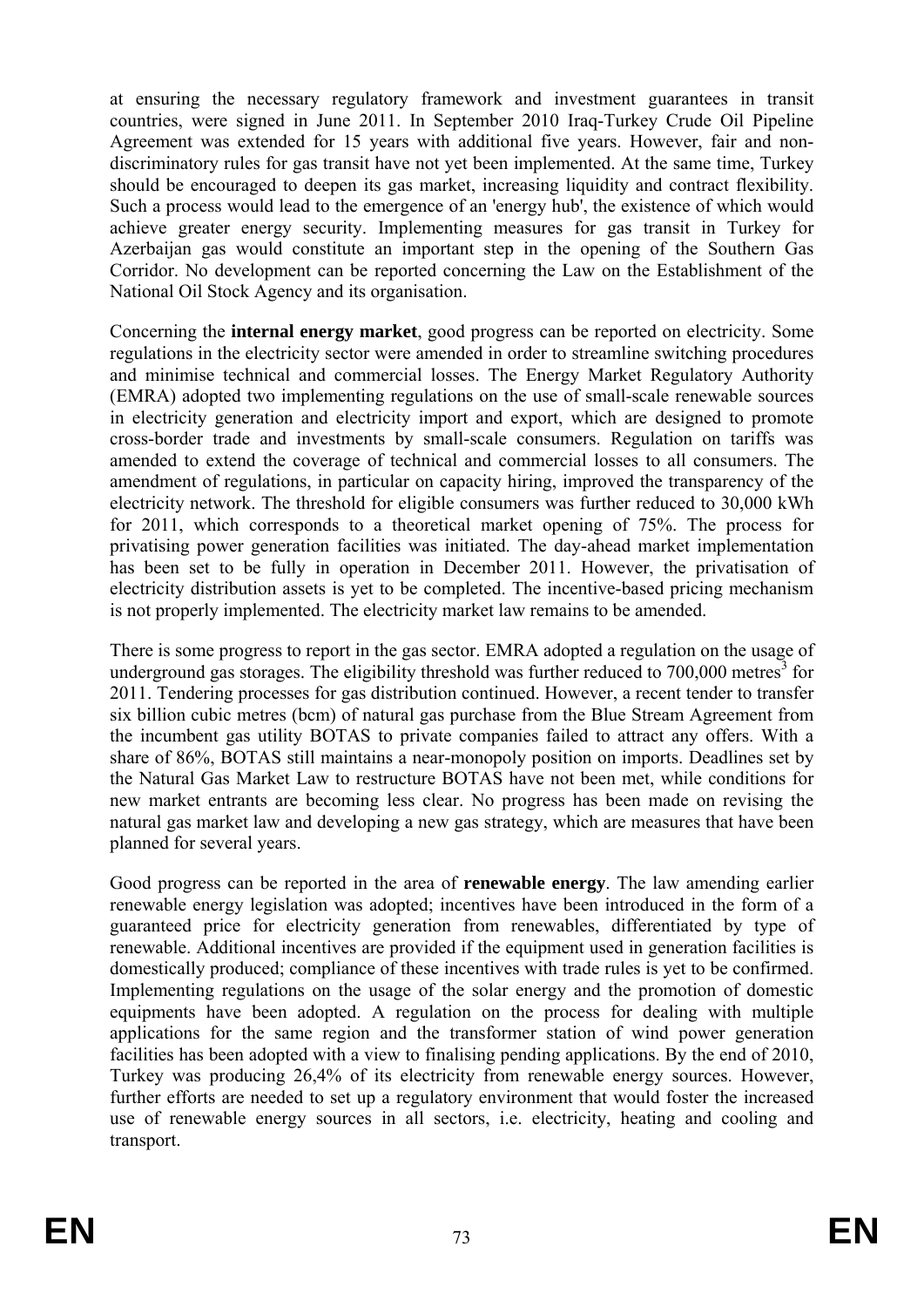Some progress can be reported in the **energy efficiency** field. Regulations on the energy performance of buildings and on ecodesign requirements for energy-related products entered into force. Authorisation for energy efficiency services, including public awareness efforts, has continued. The industrial sector was supported through efficiency-enhancing projects and voluntary agreements. International financial institutions showed increasing interest in financing energy efficiency projects in Turkey. No progress can be reported on the draft energy efficiency strategy with specific targets. Further progress is needed in order to bring the legislation into line with the *acquis* requirements, in particular on promoting highefficiency cogeneration.

and operation of a nuclear power plant at the Akkuyu site entered into force. Turkey and Limited progress can be reported on **nuclear energy, nuclear safety and radiation protection.** No developments can be reported on the adoption of a framework nuclear law which is supposed to ensure a high level of nuclear safety in line with EU standards. Compliance of the existing regulations with the EU *acquis* still needs to be verified. Turkey does not participate in the IPA horizontal programme on nuclear safety and radiation protection, which would make an assessment on the level of transposition of the EU *acquis*  possible. Turkey has not acceded to the Joint Convention on the safety of spent fuel management and on the safety of radioactive waste management. The law regarding the nuclear agreement between Turkey and Russia on cooperation in relation to the construction Japan signed a memorandum of understanding to construct Turkey's second nuclear power plant in Sinop, on the Black Sea Coast, although ensuing negotiations have temporarily stalled following the nuclear crisis in Japan.

#### *Conclusion*

security, safeguards and non-proliferation. Developments on security of supply, and energy Progress in the field of energy has been uneven. While there has been good progress on the internal market for electricity and on renewable energy, further efforts are required in order for the legislation to be fully compliant with the *acquis*. The transparent and cost-based pricing mechanism for electricity remains to be properly implemented. A competitive environment and legislative developments in the natural gas sector are still lacking. The independence and capacity of the regulatory authority need to be strengthened further. Measures are needed in particular to ensure the highest possible standards for nuclear safety, efficiency also require further efforts.

# **4.16. Chapter 16: Taxation**

Limited progress can be reported in the area of **indirect taxation**. Turkey's value-added tax legislation is partially in line with the *acquis*. Further alignment is needed, particularly regarding structure, exemptions, special schemes and the application of reduced rates.

adopted on 18 May 2009, Turkey decreased the Tobacco Fund on imported non-processed Some progress can be reported with regard to *excise* duties. In line with the Action Plan tobacco by 25% as of 1 January 2010. This is a positive step towards full abolition of discriminatory practices in the taxation of tobacco. The Tobacco Fund sets a special duty on imported tobacco and cigarettes, which is not applicable to domestic products. However, discrepancies between Turkish legislation and the *acquis* continue to exist in terms of the structure of the excise duty on tobacco and tobacco products. Turkish legislation lays down ad valorem rates and a minimum excise duty, whereas specific excise duties are lacking.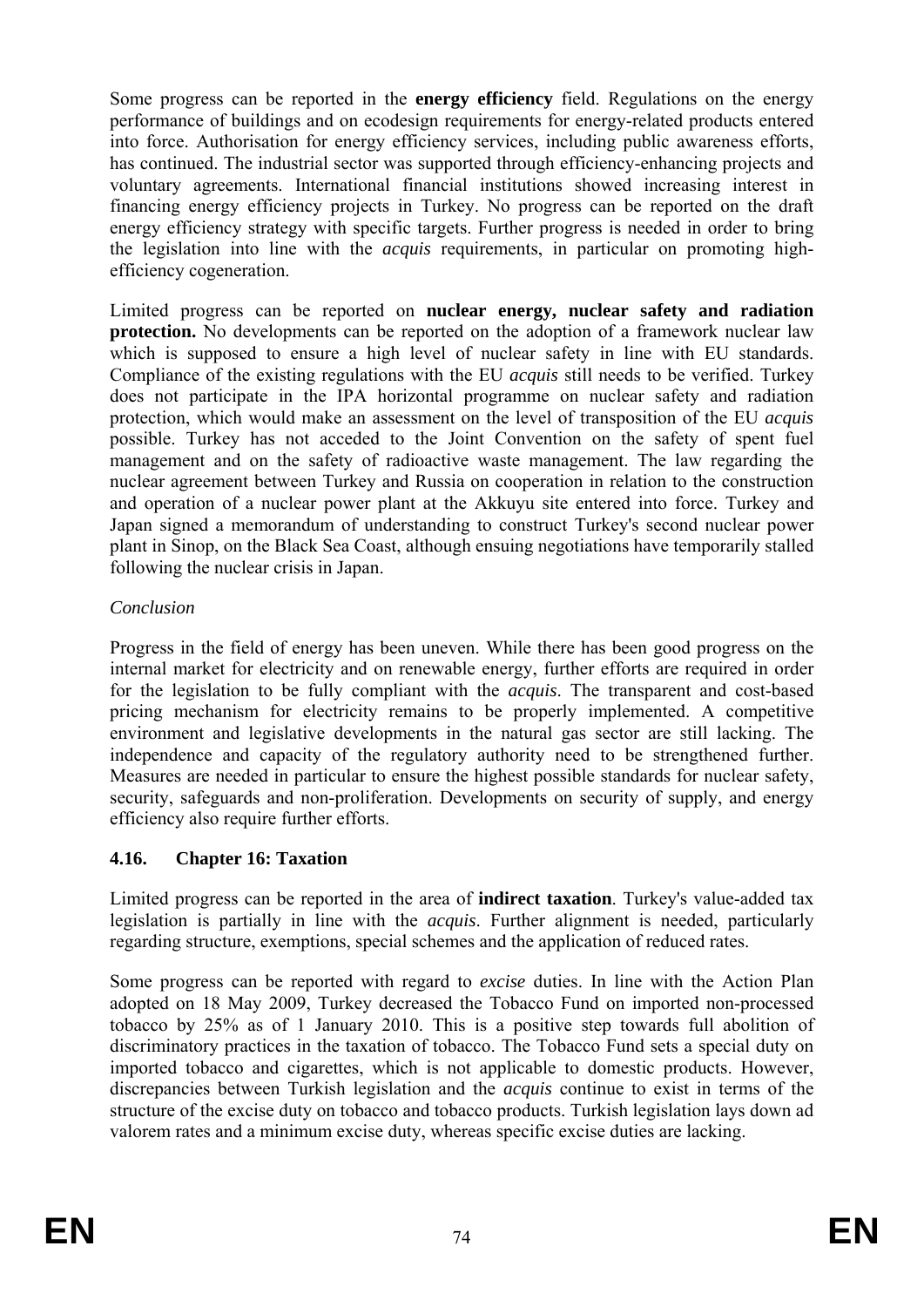the excise duty rate on all spirits was increased by 30% across the board. In contradiction with the Action Plan, this increased the differentials in absolute figures between taxation of imported compared to domestic spirits. Turkey will be required to comply with the There is no progress to report with regard to the taxation of alcoholic beverages. Specific duties levied on alcoholic beverages are differentiated on the basis of the type of product, rather than the alcoholic content. The defined levels are higher for categories of products which are primarily imported than for categories of products which are primarily produced domestically. The action plan adopted on 18 May 2009 had set clear mutually accepted milestones with a view to the total elimination of discriminatory taxation. In October 2010, commitments in the Action Plan. Gradual elimination of discriminatory practices in taxation in line with the Action Plan is the key to making further progress in the accession negotiations under this chapter.

Structural discrepancies continue to exist between the Turkish excise duty legislation and the *acquis*. Further efforts are necessary in order to achieve alignment in this regard. Turkey will need to introduce a suspension of duty regime for domestic movements and fiscal warehouses prior to membership.

No progress can be reported in the area of **direct taxation**.

Some progress can be reported in the field of administrative cooperation and mutual step for ensuring consistency in tax audit planning and practices. The impact of this restructuring in reducing tax evasion and fraud remains to be seen. **assistance.** The cabinet decree published on 10 July 2011 merged the tax audit-related institutions in the Ministry of Finance under the 'Tax Audit Board'. This merger is a positive

With regard to **operational capacity and computerisation**, limited progress can be reported. The public receivables law enacted on 25 February 2011 introduced a restructuring scheme for tax arrears and related fines. While such schemes might increase tax collection in the short term and can be useful in resolving disputes, the successive introduction of such schemes may have adverse effects on voluntary compliance in the medium term by weakening a sustainable tax collection mechanism.

# *Conclusion*

There has been limited progress on legislative alignment under this chapter, particularly in eliminating discriminatory practices in the taxation of tobacco, despite remaining discrepancies with the *acquis*. The increases in excise duty on alcoholic beverages contradict the Action Plan for bridging the differentials between imported and domestic products. In line with the commitments made by Turkey in the context of the opening of the taxation chapter of the accession negotiations, Turkey is urged to take immediate action for the gradual elimination of related discriminatory practices accordingly. Abolition of discriminatory practices in taxation is key to making further progress in the accession negotiations on this chapter. No progress can be reported on direct taxation. Overall preparedness in this chapter is moderately advanced.

# **7: Economic and Monetary policy 4.17. Chapter 1**

below 6.5%. With a view to discouraging short-term portfolio inflows, while slowing down Based on a good level of preparedness, some progress can be reported on **monetary policy**. The Council of Ministers reduced withholding tax rates on private sector debt instruments. The Central Bank achieved its inflation target in 2010, as consumer price inflation remained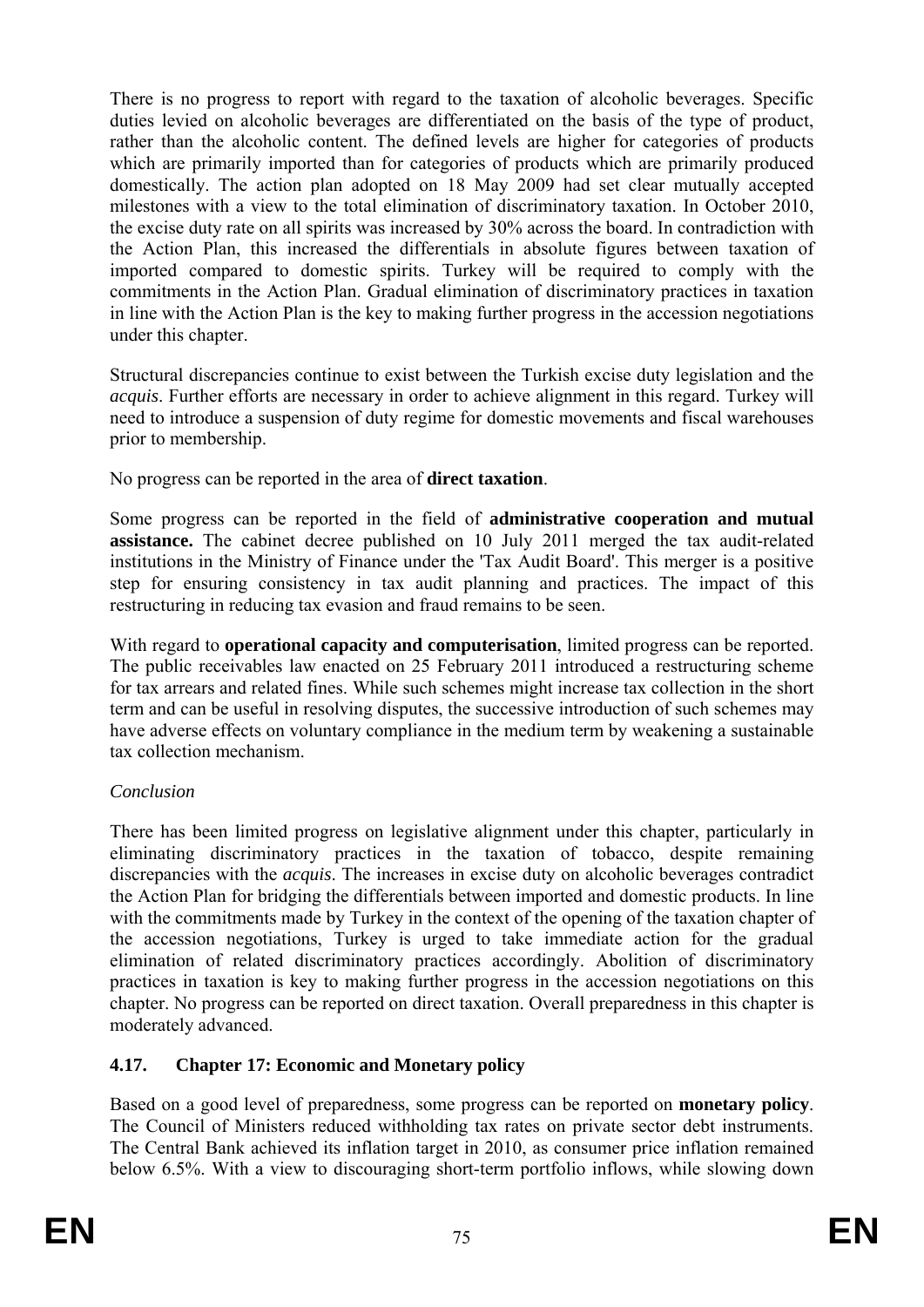credit growth, the Central Bank cut policy interest rates and increased reserve requirements for banks. To increase foreign currency liquidity in the market, the Central Bank stopped its does not fully ensure its independence. Provisions in the implementing regulation on the investor protection fund and the discriminatory treatment of public and private sector debt foreign exchange purchase auctions and started sales auctions. The Central Bank's statements began to focus not only on price stability, but also on financial stability. The level of legislative alignment remains advanced, albeit incomplete in this area. The Central Bank decides on the inflation target jointly with the government. The statute of the Central Bank instruments with respect to withholding tax rates are not in line with the prohibition of privileged access by the public sector to financial institutions. The Central Bank law prohibits the financing of government deficits through Central Bank credits.

improving economic relations with countries in the region through trade facilitation, visa exemption and investment and cooperation agreements. Privatisation activities continued and the tenders for electricity distribution assets were completed. The 2011 budget envisages a gradual reduction in the deficit, particularly through increased revenues. Turkey submitted the There has been some progress on economic policy. The authorities continued to work on 2011 Pre-Accession Economic Programme (PEP) in February 2011. It presents a largely consistent medium-term macroeconomic and fiscal framework and demonstrates a considerable degree of familiarity with the technical tools and analytical requirements of this exercise. At the same time, a significant updating of the PEP to take account of recent developments and further analysis in some key areas would have enhanced its role in guiding economic policy. The overall level of preparedness is advanced in the field of economic policy.

#### *Conclusion*

There has been some progress on economic and monetary policy. The Council of Ministers reduced withholding taxes on private debt instruments. The Central Bank adopted a new policy mix to ensure financial stability, by reducing policy rates while increasing reserve requirements for the banking sector. Improved relations with the countries in the region were formed. Turkey's alignment with the *acquis* on economic and monetary policy is not complete, particularly with respect to the full independence of the Central Bank and the prohibition of privileged access of the public sector to financial institutions. The overall level of preparedness is advanced.

# **4.18. Chapter 18: Statistics**

Some progress can be reported on **statistical infrastructure.** The Turkish national statistical institute (TurkStat) revised the implementing regulation on data security and confidentiality, to incorporate the passive confidentiality principle for foreign trade statistics. TurkStat published the third revision of the Official Statistics Programme, updating the roles and responsibilities of statistical data providers in the light of changing methodologies, classifications and data dissemination practices. Preparations in this area are well advanced.

There has been some progress on **classifications and registers**. TurkStat and the Ministry of Agriculture and Rural Affairs (MARA) continued to work on establishing a statistical farm register, completing a pilot study for that purpose. Turkey has still to submit a detailed description of preparations for setting up the farm register and the methodology and organisational set-up for the collection of agriculture statistics, which is a key element for the accession negotiations in this chapter. Preparations in this area are advanced.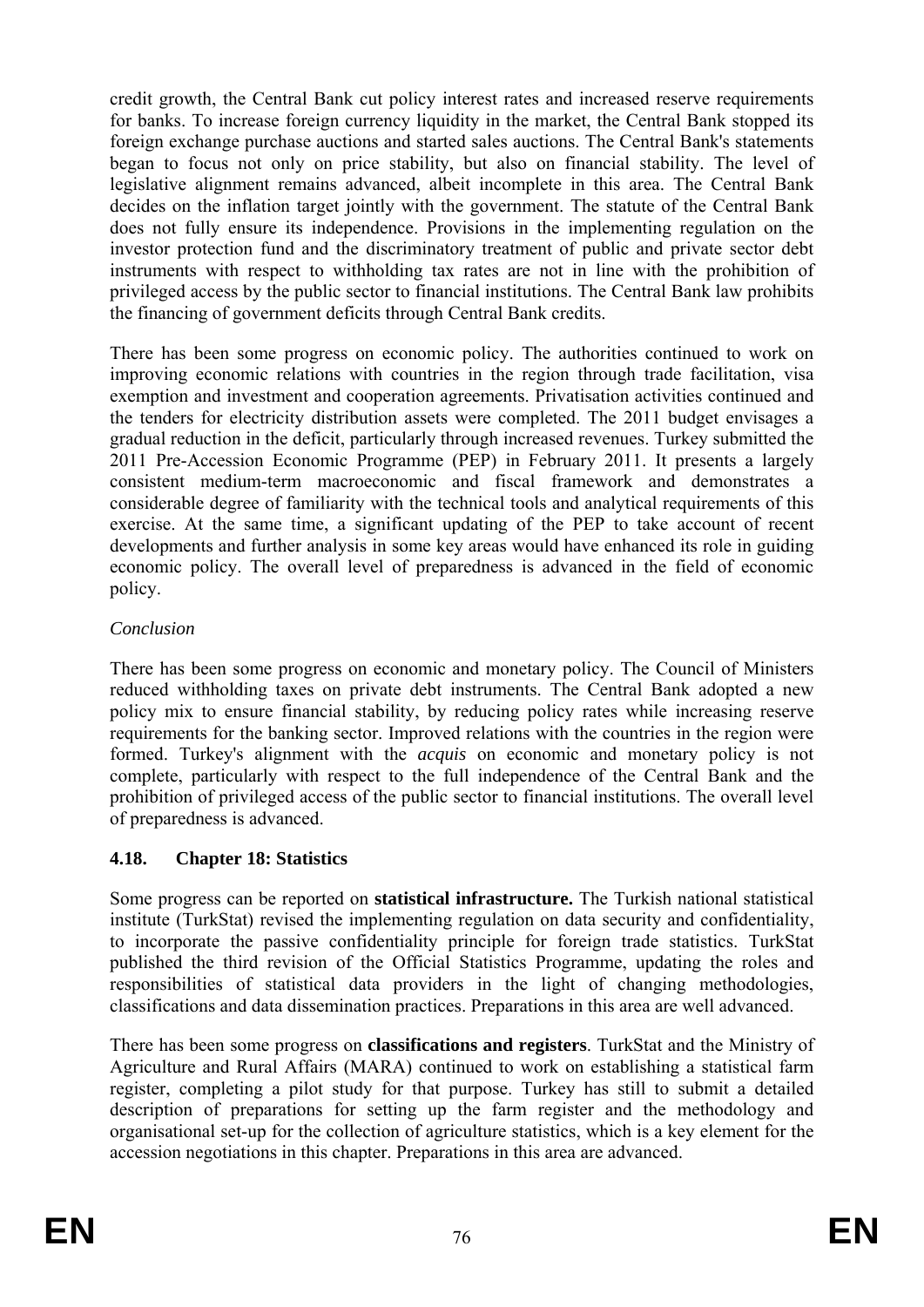Preparations for the Population Census in October-November 2011 are on track. Good progress has been made on **sector statistics.** TurkStat further improved short-term business statistics, by starting to publish new short term indicators according to NACE Rev. 2 classification (Statistical classification of economic activities). Foreign controlled enterprise statistics were published for the first time for the years 2006 and 2007. TurkStat started to publish statistics on meat, milk and poultry on a monthly basis. A new survey was launched for non-formal education activities and the results for 2009 were published. The authorities published 2010 population data according to the address based population registration system.

Turkey still needs to submit key national accounts indicators together with a documentation of the methodology used, which is a key element for the accession negotiations in this chapter. Having made a step forward by producing the draft document, TurkStat needs to submit the more detailed GNI Inventory. Preparations in this area are advanced.

#### *Conclusion*

advanced overall level of alignment with the *acquis*. Good progress has been made in the area of statistics, particularly in sector statistics. Further progress is needed, particularly in national accounts and in agriculture statistics. There is an

#### **4.19.** Chapter 19: Social policy and employment

including labour experts, health and safety experts and labour inspectors. However, inspection There has been no progress regarding the transposition of the *acquis* on **labour law**. The prevalence of undeclared work, particularly in small enterprises and in agriculture, is impeding the effective application of the labour law. Legislation related to temporary work agencies, which had been vetoed by the President, has still not been adopted. Turkey has announced that it is to create 1450 new posts in the Ministry of Labour and Social Security, capacity for enforcing the labour law still remains insufficient, with 384 labour inspectors currently dealing with social issues under the labour law. Efforts and administrative capacity also need to be increased in order to tackle child labour.

establishment of workplace health and safety units and the responsibilities and qualifications safety at work has not yet been transposed into national law. Enforcement of legislation According to official statistics, there were 64,316 occupational accidents in 2009, which is 12% down on the 2008 figures. However, the numbers would be much higher if the informal sector were included. Furthermore, there is a need to step up reporting, data collection, diagnosis of occupational diseases and sharing of good practice between all stakeholders. There has been limited progress in the area of **health and safety at work**. In November 2010, Turkey adopted legislation on occupational health and safety services, including the of occupational physicians. The new 'Law on Obligations' addresses the problem of mobbing at workplaces. The Law is accompanied by a circular from the Office of the Prime Minister, under which an inter-institutional council would be established to combat mobbing. The relevant public institutions, including the Labour Inspectorate, together with their regional units, continued to receive expertise and training to implement the transposed *acquis* and to improve the protection of health and safety at work. The private sector also benefited from these actions. Legislative and judicial steps have been taken to address the condition of workers with the fatal disease of silicosis. However, the Framework Directive on health and remains a challenge, particularly in SMEs where numerous fatal occupational accidents occurred, attracting media attention and public criticism of the overall system. Administrative capacity of the Labour Inspectorate improved as a result of recruiting additional staff.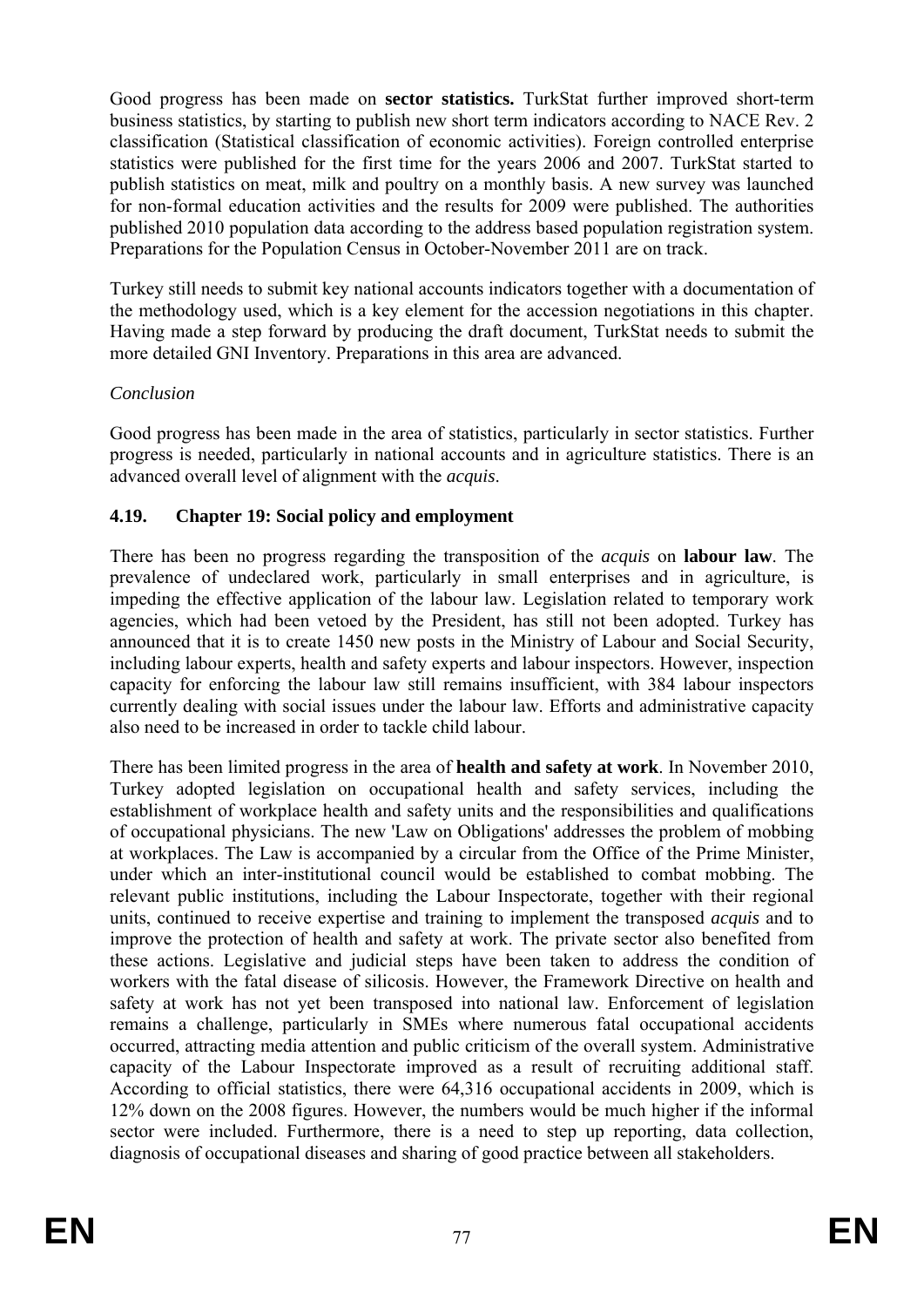strike action remains in place. A Prime Ministry circular allows the participation of civil servants' trade unions on the boards dealing with the social rights of public employees and disciplinary issues. Constitutional amendments regarding labour rights have not been put into There has been limited progress in the area of **social dialogue**. The ban on the contractual personnel of state economic enterprises from establishing trade unions or engaging in trade union activities has been lifted. However, the ban on these personnel engaging in any kind of effect as the necessary changes in the relevant trade union legislation have not been made. Social partners have failed to agree on key issues such as the right to organise at workplace level and thresholds for collective bargaining. The Economic and Social Council did not meet during the reporting period. The capacity of the social partners needs to be improved. The low coverage of collective bargaining has not improved.

unemployment remains very high. Inactivity rates, particularly for women, remain a cause for concern (*see also Economic criteria*). There has been some progress on **employment policy**. Labour market and employment figures have improved, although many of them are still well below the EU average. Youth

Upon recruitment of unemployed persons, the employers' share of these workers' social security premiums will be subsidised by the state until the end of 2015. The application of the short term work fund was extended. Further resources have been allocated from the unemployment fund for active labour market measures. However, effective planning, implementation, monitoring and evaluation of these measures remain a challenge. Part time workers, certain occupational groups and those who work less than ten days a month have been granted the right to benefit from unemployment insurance. However, overall, the number of recipients of unemployment insurance decreased compared to last year. Turkey's public employment service (ISKUR) is expanding its operations and has recruited additional staff, although they are still below the numbers needed, particularly at local level. Demand by employers for ISKUR services, as well as placement rates, are on the increase. However, further efforts are needed in order to implement measures targeting women and young people. The public debate with regard to labour market flexicurity has intensified.

play a more active role in the fight against undeclared work. Turkey's National Employment The problem of undeclared work persists. The results of the Action Plan for Combating Informal Economy (2008-2010) were not announced. 2,750 new social security auditor posts have been created. However, inter-institutional cooperation and data sharing, especially between the tax and social security authorities, need to be stepped up. Social partners need to Strategy has not been adopted. The Turkish labour market remains deeply segmented with regard to working conditions and labour relations. There is no progress as regards the finalisation of the Joint Assessment on Employment Policy Priorities (JAP).

Progress can be reported as regards **European Social Fund (ESF)**. The Ministry of Labour and Social Security, which is the operating structure responsible for the management of the Human Resources Development Operational Programme, recruited additional 24 members of staff. Capacity building efforts for both existing and new staff continue. However, using the available resources to establish an operation pipeline for future funding remains a challenge, which increases the risk of non-absorption of funds. The monitoring and evaluation of programmes need to be strengthened. The achievement of programme indicators, in particular, needs to be closely followed up.

There has been limited progress in the field of **social inclusion**. A new Ministry of Family and Social Policies has been established, merging a number of institutions responsible for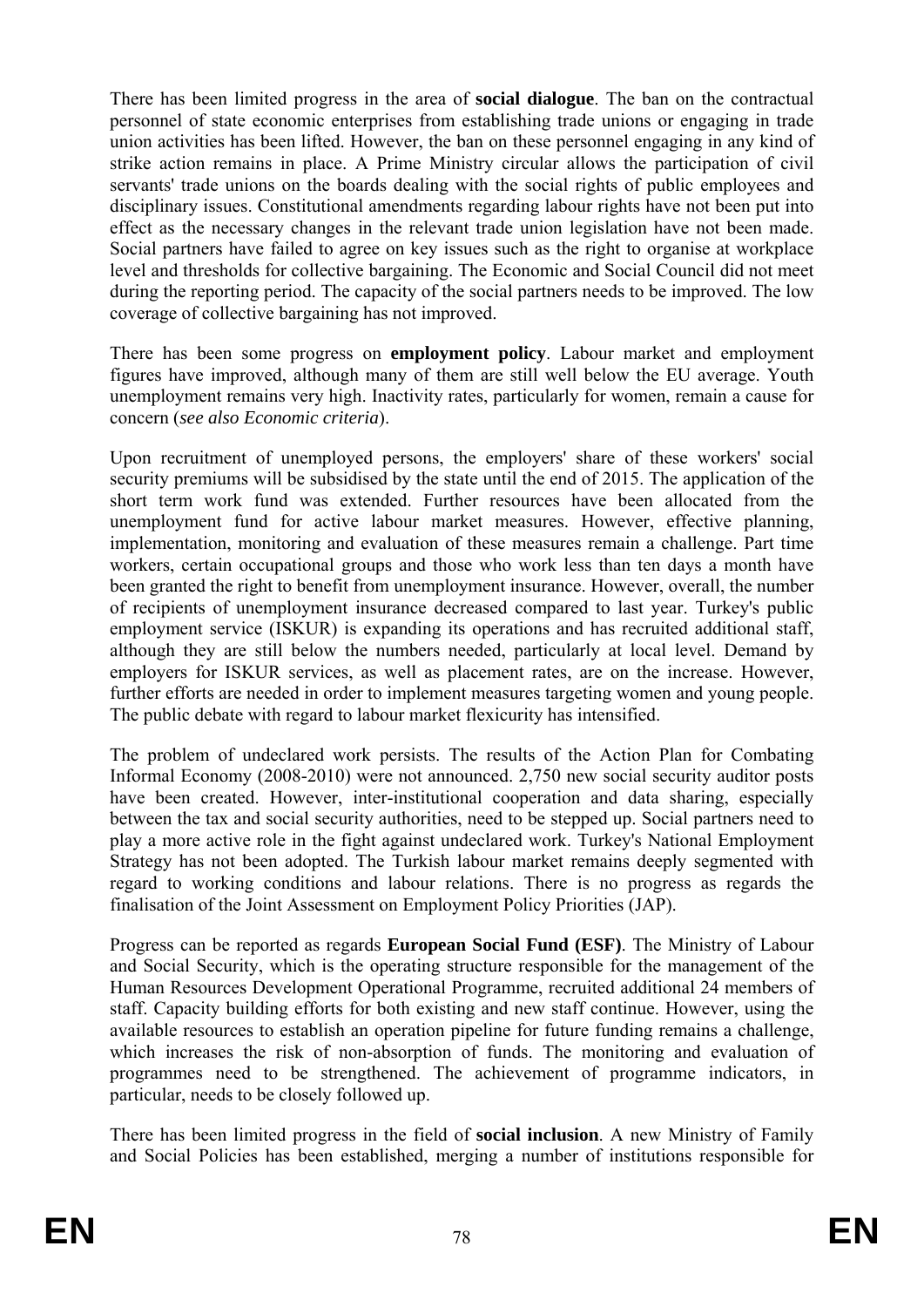helpline has increased accessibility and speed of services provided. The 2011-2013 Strategy to be a cause for concern. No progress has been made towards finalising the Joint Social Protection and Social Inclusion Memorandum (JIM). Preparations in this area are at an early social protection, social assistance, women, children, the disabled and family issues, in an effort to overcome the institutional fragmentation in this field. The free social assistance and Action Plan on Care Services, which provides for the improvement of home based care services for children and people with disabilities, have been adopted. The number of social services units run by the Social Services and Child Protection Agency (SHCEK) is on the increase. However, conditions in certain institutional care centres remain a source for concern. Progress has been made in the 'family doctor system': Turkey started to cover health expenses of children of low-income families and of those not covered as dependents by the social security system. The lifting of budget-related limitations on staff in order to employ persons with disabilities in public institutions had some positive impact<sup>45</sup>, although further efforts are needed to increase employability in both public and private sector. The action plan aimed at establishing links between social services and public employment services has had a limited impact so far. The percentage of the population at risk of poverty is very high, especially in rural areas and among children. The high poverty rate among those in employment continues stage.

The situation of seasonal migrant agriculture workers continues to be a source for concern in several provinces, despite certain local efforts that are having a relatively positive impact. There has been some progress in the field of **social protection**. The number of people actively insured rose by more than 1.6 million between January 2010 and January 2011, widening the coverage of the social security system to 84%. Health insurance coverage has also been extended. However, the pension system continues to report large deficits, and further efforts to increase registered employment rates are needed in order to ensure financial sustainability.

There has been no progress in the field of **anti-discrimination**. A comprehensive antidiscrimination law has not been adopted yet.

shortcomings as regards the transposition of the gender equality directives. Turkey has not yet Some progress can be reported in the field of **equal opportunities**. The 'package law' adopted in 2011 incorporates several amendments concerning parental rights, particularly for civil servants. However, as a result of these amendments, while the parental rights of civil servants have improved, the gap between workers and civil servants has widened. There are established a proper equality board as foreseen by the directive on equal opportunities and equal treatment of men and women in matters of employment and occupation. Women's employment and labour force participation rates increased slightly, standing at 26.6% and 29.8% respectively. However, they are far below EU averages. The Parliamentary Committee on Equal Opportunities for Men and Women issued several reports drawing attention to women's issues, including bullying at work, violence against women and early marriages. More efforts are needed in order to implement the Prime Ministry circular on increasing women's employment. The representation of women in politics, as well as the number of senior positions held by women in public administration, the government, political parties and trade unions, remain low. Occupational segregation between men and women needs to be addressed. Further efforts are needed in order to increase female activity rates, in particular to

1

<sup>&</sup>lt;sup>45</sup> Between January 2010 and May 2011, the number of public servants with disabilities rose from 14,325 to 19,915. However, the target was to reach 48,549, amounting to 3%of the total number of public servants.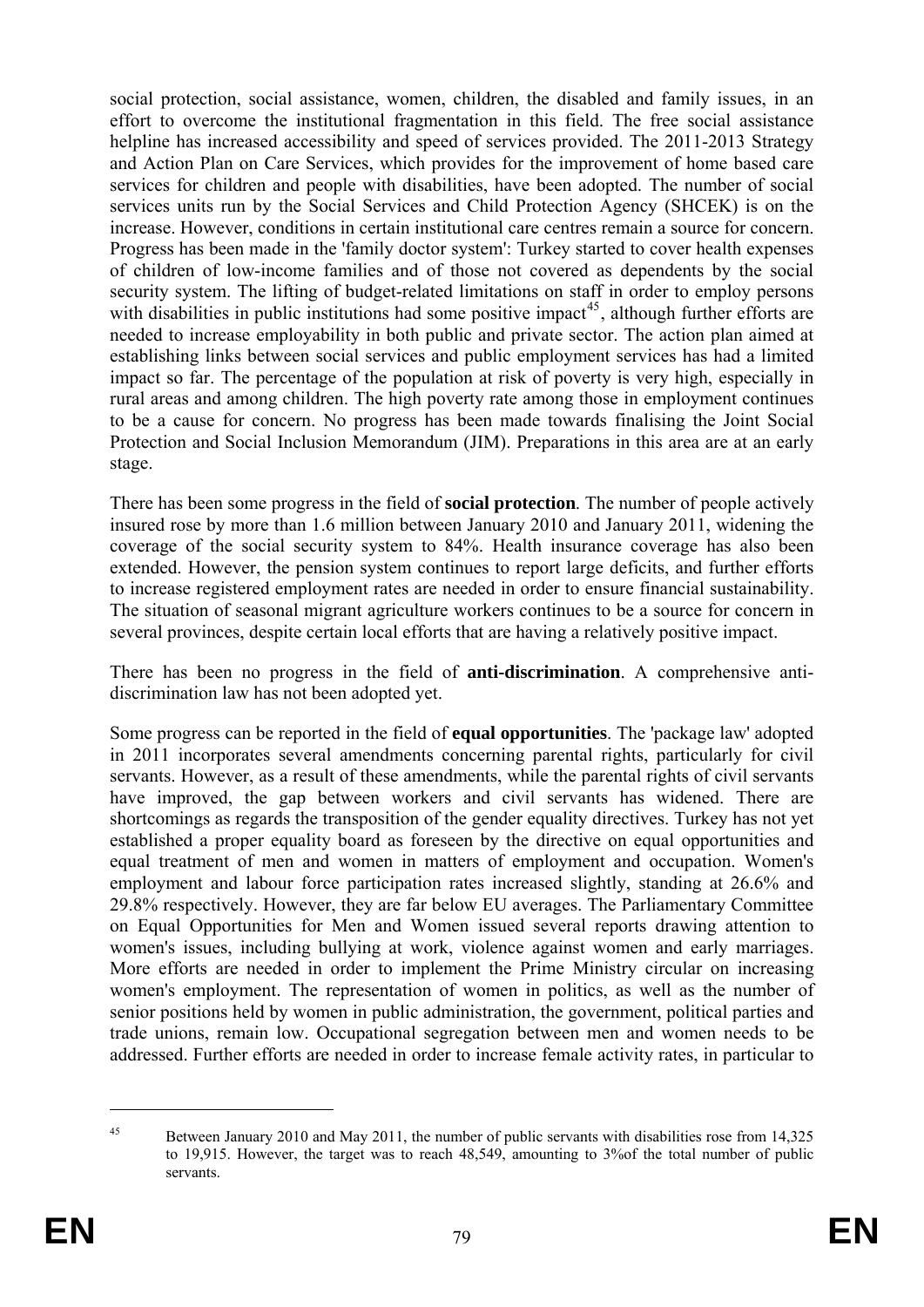combat the stereotypes that hinder women's employment and to improve access to affordable childcare facilities.

# *Conclusion*

Constitutional amendments regarding trade union rights have not resulted in further changes There has been limited progress in the field of social policy and employment. Administrative capacity for effective transposition and implementation of the *acquis* showed some signs of improvement. However, alignment with the *acquis* is still not very far advanced. of the legislation aimed at granting full trade union rights in line with EU standards and ILO conventions. Further efforts are needed in order to reduce large-scale undeclared work and to increase female employment rates. The scope of the labour law remains limited. Enforcement of health and safety at work legislation needs to be stepped up. The risk of poverty remains very high, especially for the rural population and for children. Legislation establishing an equality body has not yet been adopted.

# **4.20. Chapter 20: Enterprise and industrial policy**

Turkey adopted a revised Industrial Strategy Document and an Action Plan covering the Further progress was made with regard to **enterprise and industrial policy principles**. period 2011-2014, which is a key aspect of the accession negotiations in this chapter.

The Coordination Council for the Improvement of Investment Environment (YOIKK) issued an assessment on the 2010 Action Plan and adopted an action plan for 2011. The assessment demonstrated that only 45% of actions scheduled for 2010 could be completed. Reportedly, one of the worst performing sectors for the improvement of business environment is the sector of intellectual and industrial property rights. Other important developments for the improvement of business environment were the adoption of the new Turkish Commercial Code. Turkey adopted a new SME Strategy and Action Plan for 2011-2013. Turkey started the operational process of assessment for the Small Business Act together with the Western Balkans. In June 2011 a Prime Ministry circular to all public authorities was issued, asking them to take into account the Small Business Act (SBA) principles into their daily work where relevant. This has created a more binding environment for the implementation of SBA in Turkey.

allocation of state land to tax incentives and exemptions by the end of 2023. The Ministry of Science, Industry and Technology extended R&D Centre certificates to 87 companies in Turkey. Financial reporting standards for SMEs were adopted. A support scheme for market. Turkey continued to participate in the EU Entrepreneurship and Innovation Programme, in particular as an active member of the Enterprise Europe Network. Some progress was made with respect to **enterprise and industrial policy instruments**. The law on technology development zones was amended and has been brought into line with the general framework of R&D support in Turkey. The law offers various means of support, from participation in international tourism fairs and for general tourism promotion and marketing was launched. The general restructuring scheme for public receivables also includes the receivables of the Small and Medium-sized Industry Development Organisation (KOSGEB). There was considerable interest in KOSGEB loans amounting to a total of  $\epsilon$  933 million and reaching over 50,000 SMEs. A new support programme entitled Markets for Developing Enterprises SME Support Scheme has been established for SMEs to join the stock exchange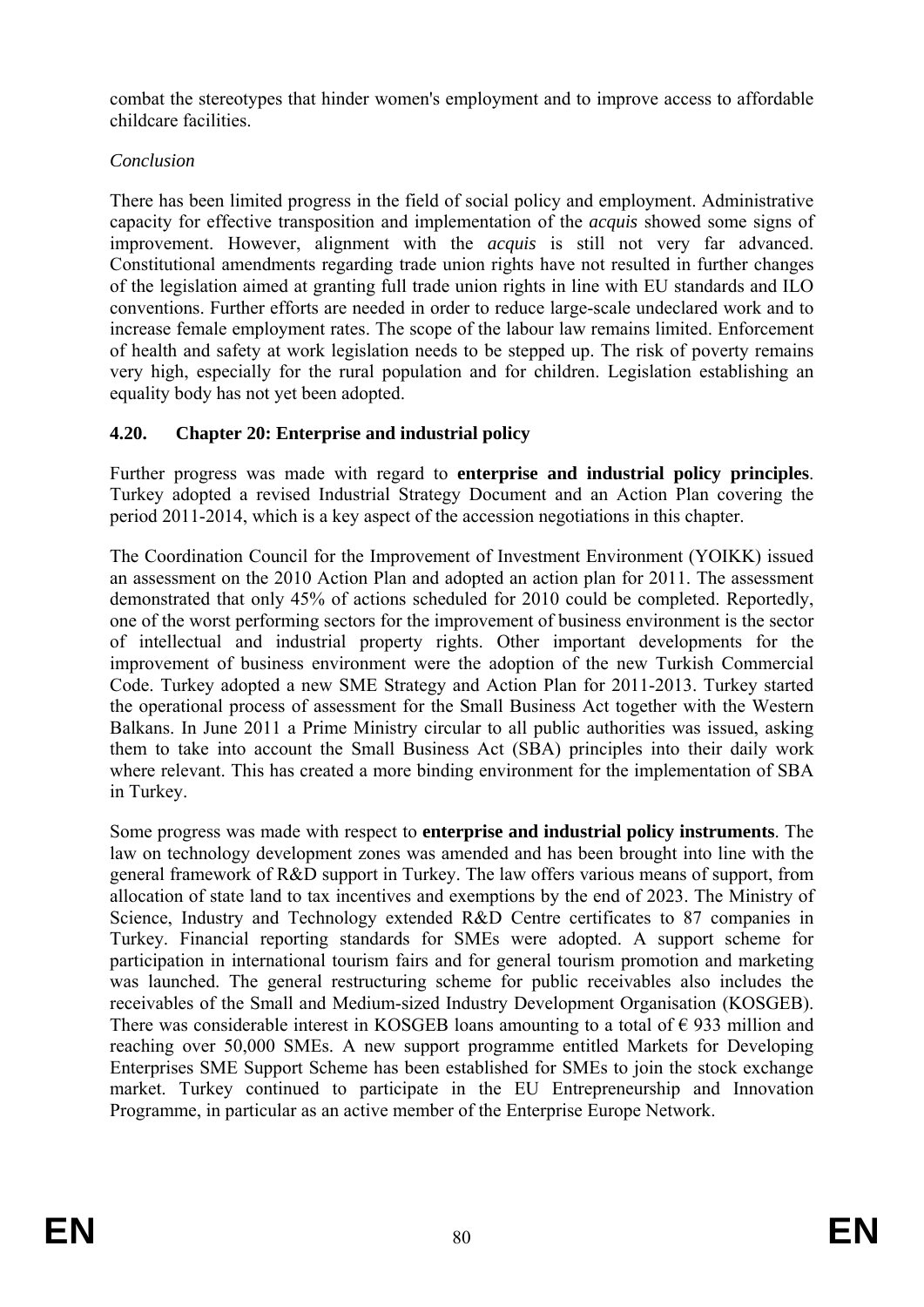determined at an abnormally low level, the rate would be set at least 8 points higher than the rate determined for default interest on commercial transactions. Some progress can be noted in completing alignment with Directive 2000/35 on combating late payment in commercial transactions. According to the recently adopted Turkish Commercial Code, interest on late payments becomes applicable after 30 days and payment cannot exceed 60 days if the term is fixed in the contract and if the creditor is an SME. If the level of interest on late payments is not already determined in the contract or if it is

of the R&D infrastructure and design, manufacturing and branding capacity of the companies, the expansion in domestic and foreign markets, and the improvement of legal and Further progress has been made in **sector policies**. The Ministry of Science, Industry and Technology adopted a strategy on the automotive sector, which focuses on the development administrative arrangements and of physical infrastructure. The same ministry also adopted a strategy on the machinery sector.

#### *Conclusion*

Turkey has made further progress in this chapter in relation to the adoption of an Industrial Strategy and Action Plan covering the period 2011-2014, wider availability of enterprise and industrial policy instruments, adoption of sectoral strategies and alignment on combating late payment in commercial transactions. Overall, there is a sufficient level of alignment with the *acquis* in the field of enterprise and industrial policy.

# **4.21. Chapter 21: Trans European Networks**

There has been good progress in the area of **transport networks**. The Ministry of Transport submitted to the European Commission a document that elaborates the future Trans-European Transport Network (TEN-T) in Turkey. Technical consultations between Turkey and the European Commission were finalised on the basis of this document. It also identifies the priority projects of European interest on the future TEN-T Network in Turkey, which is a key element for the accession negotiations in this chapter. Effective planning of investments on the future TEN-T and development of an integrated network calls for a transport master plan and effective use of information systems.

Some progress can be reported in the area of **energy networks**. The signature of the Project Support Agreements (PSA) for the Nabucco project took place on 8 June 2011. Nabucco is an important strategic step towards closer energy cooperation between the EU, Turkey and other countries in the region, and remains one of the highest energy security priorities of the EU. Preparations have continued in order to bring the Interconnector Turkey-Greece-Italy (ITGI) natural gas pipeline project into full operation.

As regards electricity networks, links are in place with Bulgaria, Syria, Iraq, Iran, Azerbaijan and Georgia. The parallel trial interconnection of the Turkish power grid with the European Network of Transmission System Operators for Electricity (ENTSO-E)'s Continental European Synchronous Area has already entered its second phase of non-commercial energy exchanges. Turkey is giving priority to a number of projects that contribute to the completion of priority links 4 (Greece-Balkan countries ENTSO-E system) and 9 (Mediterranean electricity ring.

*Conclusion*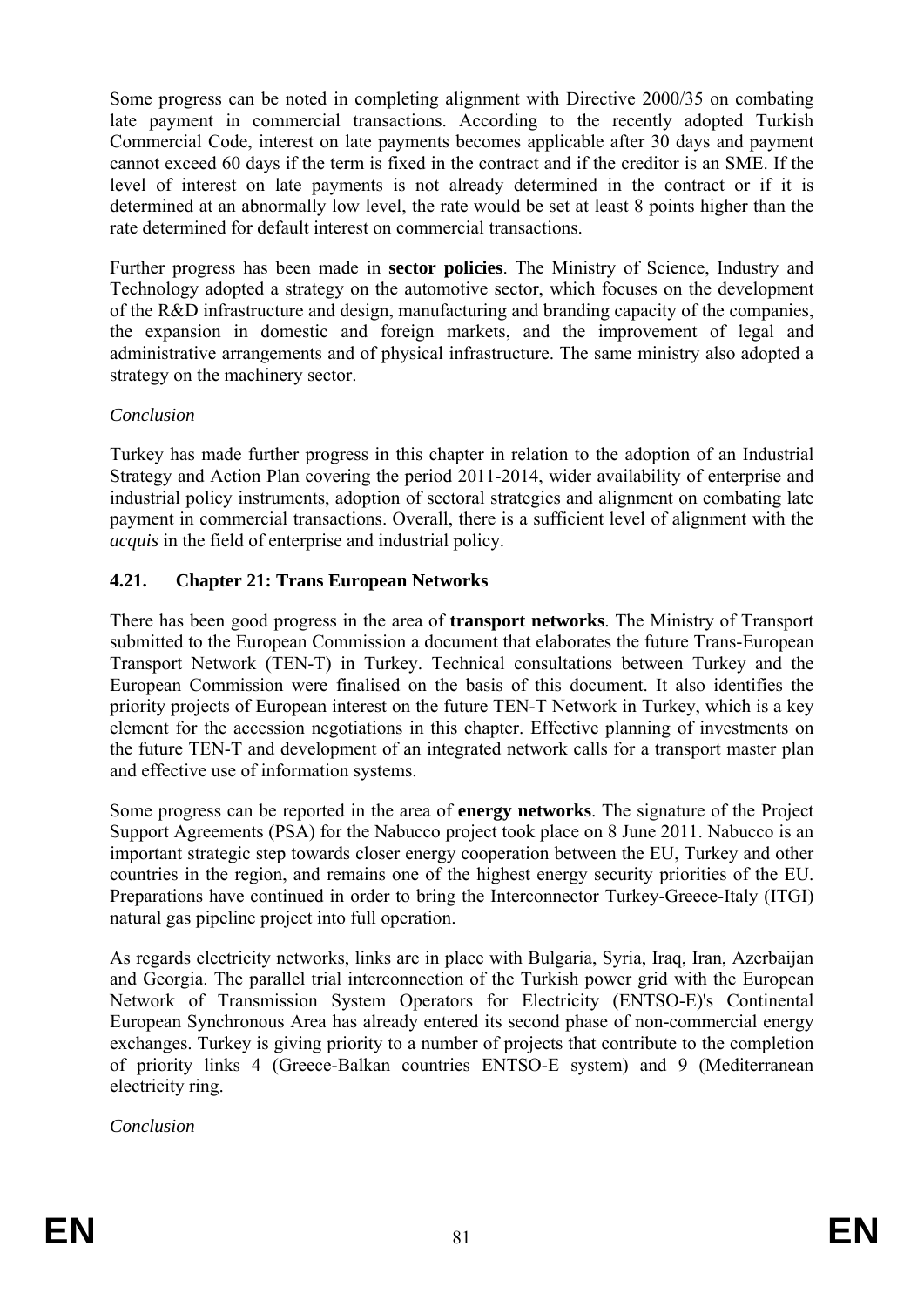perspective supported by complementary priority projects and reliable transport data. Some progress can be reported on energy networks. Turkey has made progress under this chapter. In particular, Turkey has facilitated technical discussions under the Trans-European Network for Transport and reached an advanced stage in the negotiations. However, further efforts are needed in order to achieve a network

#### **4.22. Chapter 22: Regional policy and coordination of structural instruments**

organisation of the Operating Structures (OSs) for the IPA programmes, has not yet been adopted. Further horizontal legislation will have to be developed and aligned with the *acquis* in order to fully prepare Turkey to manage the Structural Funds. No progress was made with regard to the **legislative framework.** A draft Law on Instrument for Pre-Accession Assistance (IPA), which aims to further strengthen the institutional capacity of the IPA institutions by amending the legislation on the establishment and

national level, to better link regional plans to strategies at the national level and to steer the National Strategy for Regional Development (NSRD), once it is finalised. Secretaries-General Some progress was made on the **institutional framework**. The establishment of the High Council of Regional Development and the Regional Development Committee (RDC) by the State Planning Organisation – which now has become the Ministry of Development - will ensure the coordination of regional development policies among central institutions and the local authorities. The Regional Development Committee is expected to harmonize the planning, implementation and monitoring of sectoral, thematic and regional policies at have been appointed to all 26 Development Agencies (DAs) and substantial staff numbers are employed in them. The regional plans were prepared in 24 of the 26 NUTS II regions under the coordination of DAs. Further progress has also been made towards the accreditation of all Operating Structures in line Ministries to manage IPA components III and IV.

Some progress was made as regards **administrative capacity**. Progress on the preparations for taking over procurement functions and contracting from the Central Finance and Contact management powers relating to this programme. This decision confers the tendering, contracting and financial management functions relating to the Environment programme on the IPA Implementation and Coordination Centre of the Ministry of Environment and Forestry. Unit (CFCU) has been slower than anticipated for Transport, Regional Competitiveness and Human Resources Development Operating Structures under IPA components III and IV. Furthermore, the recent restructuring of line Ministries may further delay the accreditation process for the Operating Structures in the area of Transport and Regional Competitiveness. Progress has been comparatively faster for the Operating Structure for Environment and, on 20 January 2011, the European Commission adopted the amending decision conferring

and the provision of technical assistance to strengthen all institutions involved in the implementation of IPA has continued. The National Authorising Officer's (NAO) support department has been reorganised, and new staff have been hired. However, the key The Ministry for EU Affairs – formerly the Secretariat General for EU Affairs (EUSG) which functions as a coordination body for IPA, has substantially increased its staff and capacity for the monitoring of financial assistance under IPA provided to Turkey. Training implementation risk for all IPA programmes lies in the need for more efficient cooperation between the implementation structures, in particular the Central Finance and Contracts Unit (CFCU) and the ministries designated as Operating Structures for IPA components III and IV, for further strengthening the institutional capacity of the institutions involved and for an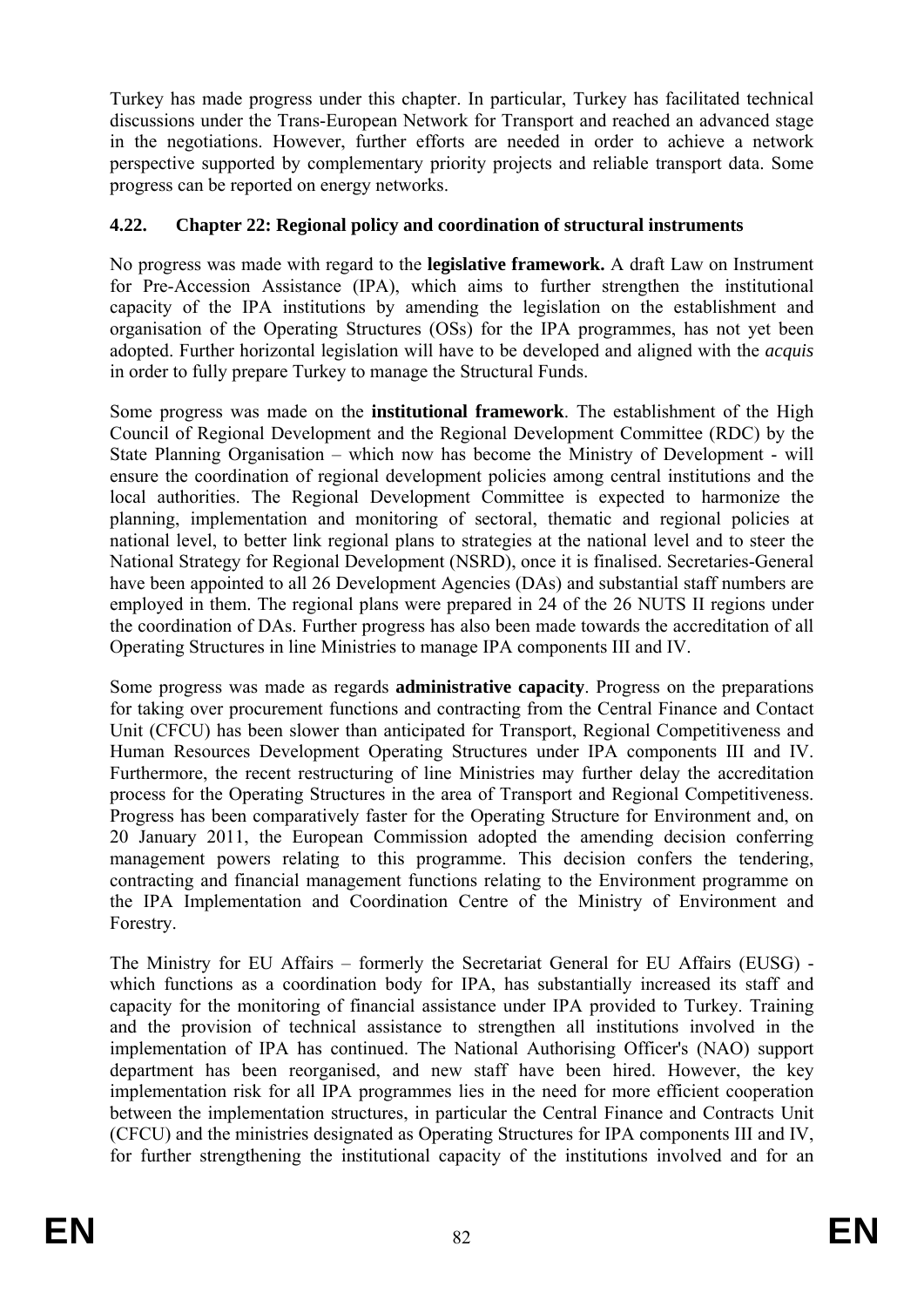acceleration of programme and project implementation, including faster tendering and contracting.

With regard to **programming** and programme implementation, good progress was made in the identification, preparation and appraisal of projects under IPA III. Some progress in this respect has been made under component IV. However, progress with the preparation of tender documents, publication of tenders and contracting is still not sufficient. Delays in tendering create a serious risk that for 2011 it will not be possible to absorb all of the funds allocated to the programmes. All four Operational Programmes for IPA components III and IV were amended in 2010.

monitoring, is ongoing. The Sectoral Monitoring Committees of IPA II, III and IV have Some progress was made in the area of **monitoring and evaluation**, although monitoring of programmes under IPA components III and IV is still in the early stages due to the fact that implementation is currently limited. The Integrated Management Information System (IMIS) is operational. Further development of IMIS, especially for tendering and financial continued to meet as scheduled. Working groups have been set up under the Ministry of EU Affairs that helped to further improve the monitoring systems.

In the area of **financial management and control**, some progress was made. Turkey has prepared a comprehensive action plan to address all remaining weaknesses in the management and control systems. The action plans now needs to be fully implemented in order to eliminate the weaknesses.

# *Conclusion*

Competitiveness and Human Resources Management to take over financial management and Some progress was made in the field of regional policy. However, the delays with tendering and in the timetable for the readiness of the Operating Structures for Transport, Regional control responsibilities from the CFCU under IPA components III and IV create serious risks that some of the funds may be decommitted in 2011. Although the institutional framework for implementation of IPA components III and IV has been finalised and the administrative capacity is improved, there is still a need for further strengthening of the administrative capacity, and improvement in coordination between the IPA institutions in order to accelerate implementation.

# **4.23. Chapter 23: Judiciary and fundamental rights** *(see also Political criteria)*

There has been progress in the reform of the **judiciary**, notably with efforts to implement the 2010 constitutional amendments.

*dependence*, a Law on the High Council of Judges and Prosecutors was adopted As regards *in* in December 2010. This law, together with the constitutional amendments approved by referendum on 12 September 2010, established a new composition of the High Council<sup>46</sup> that is more pluralistic and representative of the judiciary as a whole. Ministerial influence has been reduced. The Inspection Board, previously under the Ministry of Justice, has now been

1

<sup>&</sup>lt;sup>46</sup> The legislation increases the number of full members of the High Council from seven to twenty-two. In addition to representatives of the Court of Cassation and the Council of State, the new members include representatives of first-instance courts, the Justice Academy, law faculties and lawyers.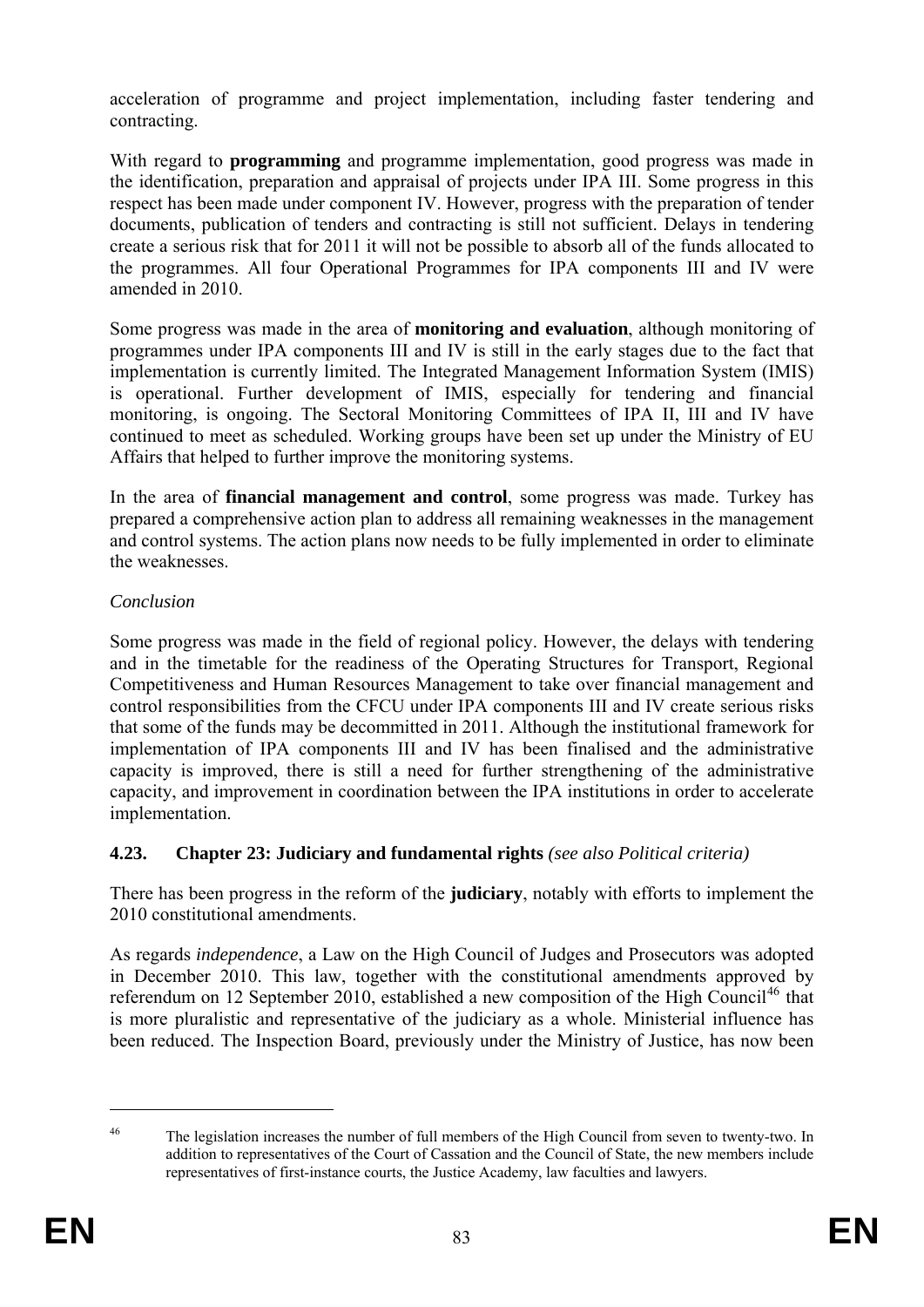transferred to the High Council. Concerning effective remedies, appeals to judicial bodies against decisions concerning dismissal from the profession are now permitted.

Republic, whereas the Grand National Assembly is not involved. The current provisions do However, as regards elections of members of the High Council, the system imposed by the Constitutional Court leaves no room for election of minority candidates, because candidates who are elected by the majority of the voters could take all the seats. Nomination of the four non-judicial members of the High Council is left to the discretion of the President of the not ensure permanent representation of members of the Bar in the High Council. The Minister can veto the launching of disciplinary investigations against judges and prosecutors by the High Council.

With regard to *impartiality*, a Law on the Constitutional Court was adopted in March 2011. This law, together with the constitutional amendments approved by referendum on 12 September 2010, enlarged the normal membership of the Court. This has reduced the relative weight of high courts' representatives and made the Constitutional Court more representative of the legal community and society at large.

The powers of the Constitutional Court have been considerably extended by introducing the individual application procedure. Anyone who claims that any of his or her fundamental rights and freedoms guaranteed by the Constitution has been violated by the public authorities can apply to the Constitutional Court, provided he or she has exhausted all ordinary legal remedies.

However, the Constitutional Court is insufficiently representative of the Turkish legal community as a whole and still over-dominated by the high courts. The influence of the regards elections of members of the High Council, the system imposed by the Constitutional Court itself leaves no room for election of minority candidates, because candidates who are Grand National Assembly over the composition of the Constitutional Court is also inadequate, in terms of both the number of members it elects and the choice of eligible candidates. As elected by the majority of the voters could take all the seats.

Prosecutors do not have their offices in parts of courthouses separate from that occupied by the judges. They are not required to enter or leave the courtroom by a different door than the one used by judges. Finally, they do not sit in courtrooms on the same level as lawyers. This continues to cloud the perception of the impartiality of judges.

With regard to *efficiency*, the Laws on the Court of Cassation and the Council of State were amended in order to tackle the increasing backlog of cases. More chambers have been established, working methods modified and a large number of judges and prosecutors appointed. Legislation was adopted in March 2011 to reduce the workload of first-instance courts.

Ministry and the High Council have yet to develop benchmarks to monitor and assess the duration of court proceedings and improve the efficiency and effectiveness of the judicial system, in order to address the backlog of pending cases and, in particular, the large backlog However, neither an overall common strategic framework nor reliable indicators and benchmarks have been established by the Ministry of Justice and the High Council for Judges and Prosecutors to assess the performance of courts and of the judicial system as a whole. The of pending serious criminal cases.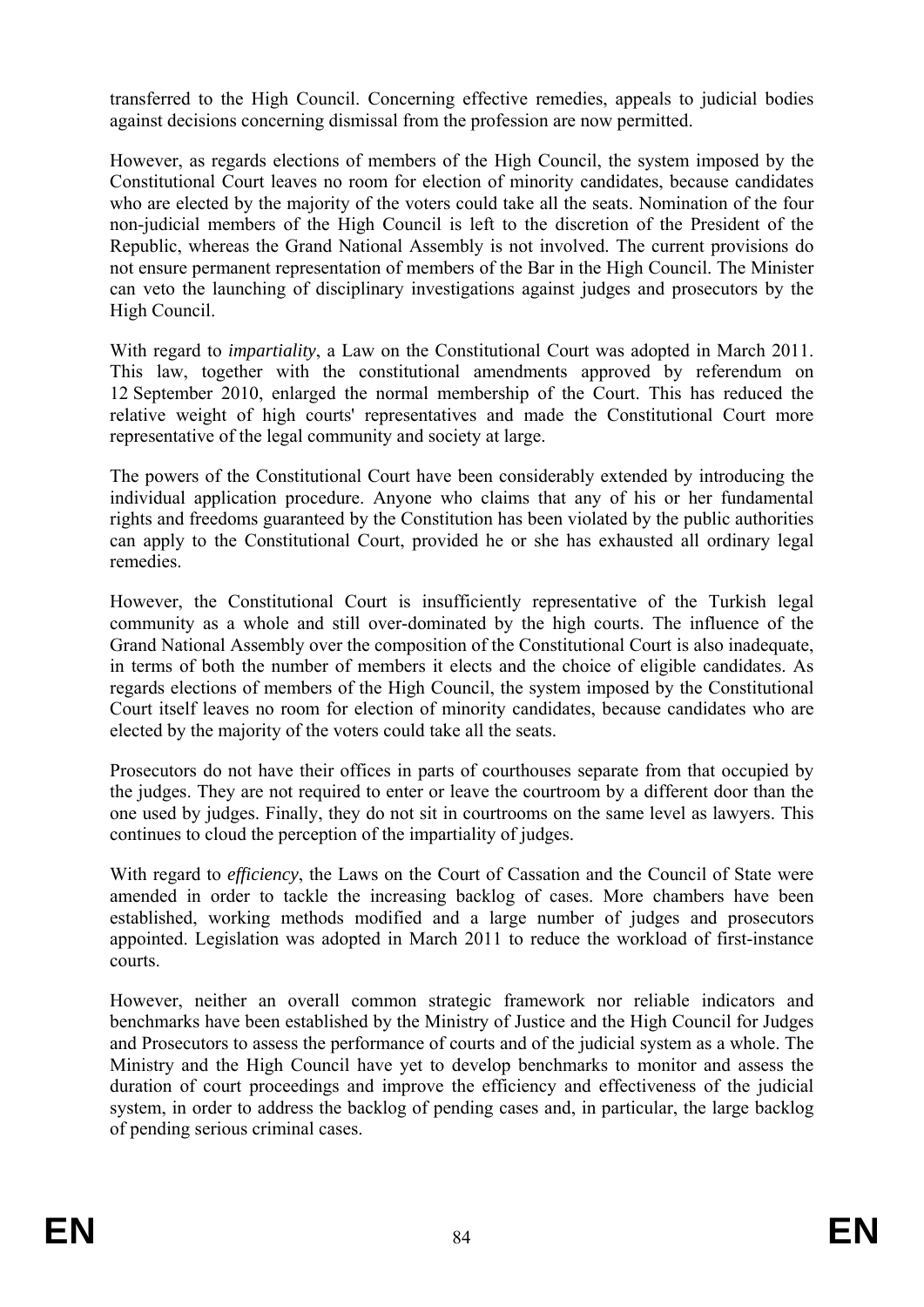The current fragmentation of the Turkish courts, which each have a separate registry and are not connected with each other even when they are located in the same courthouse, prevents efficient use of available resources. The regional courts of appeal have not been established yet. By law, they should have been in operation by June 2007. The number of vacancies for judges and prosecutors equals roughly a third of the current judicial staff.

revision of such decisions raised concerns. No authoritative information has been received Pre-trial detention is not limited to circumstances where it is strictly necessary in the public interest and is not sufficiently justified. In some terror-related cases, defendants and their lawyers have not been permitted access to incriminating evidence early in the proceedings. Frequent use of arrest instead of judicial supervision, leaks of information, evidence or statements, limited access to files, failure to give detailed grounds for detention decisions and from either the prosecution offices or the courts on all these issues of wide public interest.

There is a need to improve the work of the police and the gendarmerie together with the working relationship between the police, gendarmerie and judiciary in order to address concerns raised during investigations in some high-profile cases. A Regulation on the judicial police, adopted jointly by the Ministries of the Interior and Justice in 2005, has yet to be implemented. As a result, prosecutors rely on judicial police units operating under the hierarchical control of the Ministry of the Interior.

fashion, so that the revised strategy will be owned by the Turkish legal community and the A large number of measures in the *judicial reform strategy* adopted by the government in August 2009 have been implemented by the constitutional amendments and ensuing legislation. There is a need to review the existing strategy in a transparent and inclusive wider public.

Limited progress can be reported on **anti-corruption**.

Increasing Transparency and Fighting Corruption<sup>48</sup> has coordinated working groups preparing In line with the  $2010-2014$  Strategy and Action  $Plan<sup>47</sup>$ , an Executive Committee for proposals on corruption-related issues. The Committee of Ministers on anti-corruption policy approved all the proposals. Turkey has implemented 19 of the 21 recommendations made in the 2005 evaluation reports by the Group of States against Corruption (GRECO). The Law on the Turkish Court of Accounts (TCA) adopted in December 2010 should significantly strengthen the transparency and accountability of public administration.

fight against corruption, which are not sufficiently staffed. Immunities of Members of However, there was no increase in the strength or independence of institutions involved in the Parliament or of senior public officials in corruption-related cases have yet to be limited and objective criteria established setting the conditions under which their immunity could be lifted. Two major sets of GRECO recommendations on "Incrimination" and "Transparency of Party Funding" remain to be implemented. There has been no progress concerning the transparency of financing political parties. Auditing of political parties remains weak and

1

<sup>&</sup>lt;sup>47</sup> The government adopted a 2010-2014 strategy for enhancing transparency and strengthening the fight against corruption in February 2010.<br>
<sup>48</sup> The Executive Committee for Increasing Transparency and Fighting Corruption is made up of

representatives of public institutions, trade unions and the Turkish Union of Chambers and Stock Exchanges (TOBB). Its task is to form further anti-corruption strategies and monitor implementation. The Prime Ministerial Inspection Board has been appointed with the task of providing technical support and secretariat services to the Executive Committee.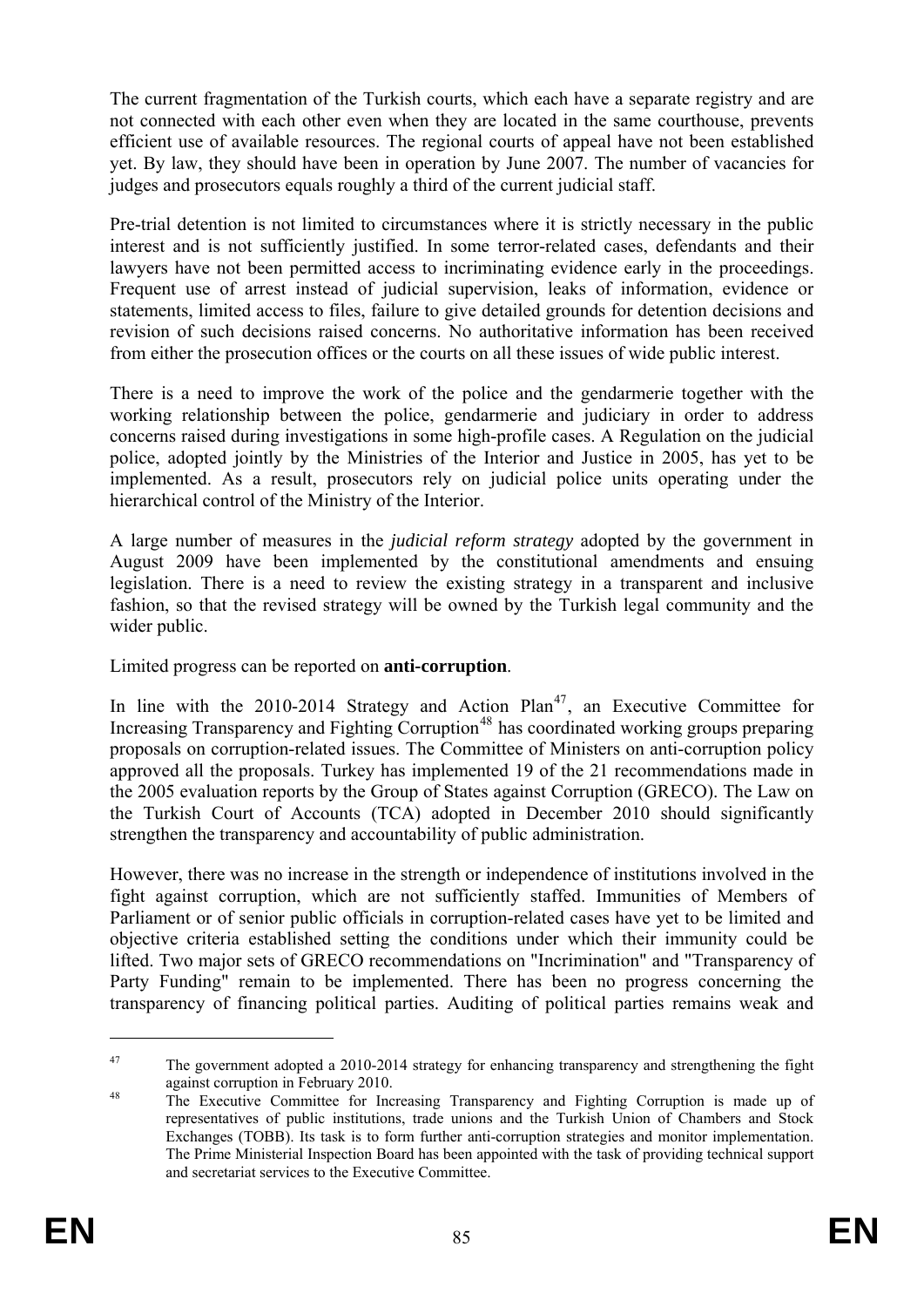there is no legal framework for auditing election campaigns or the financing of individual candidates. No steps have been taken to build up a track record of investigations, indictments or convictions related to corruption cases.

As regards **fundamental rights**, there has been progress in some areas, whereas in others a number of concerns were raised, in particular as regards freedom of expression.

parliament in February 2010 has not yet been revised in line with these principles. This is concern, particularly outside official places of detention. *Human rights institutions* in line with the UN Paris principles have yet to be established. The draft Law establishing the Turkish National Human Rights Institution (NHRI) submitted to relevant in particular to the independence and functional autonomy of this new institution. It is important to involve civil society organisations in this process. As regards *prohibition of torture and inhumane or degrading treatment or punishment*, the ratification of the OPCAT is a significant step. The positive trend on prevention of torture and ill-treatment continued. However, disproportionate use of force by law enforcement officials continued to be a

The growth of the *prison* population is leading to serious overcrowding, which is hampering attempts to improve detention conditions. A complete overhaul of the complaints system in prisons is needed. An urgent review of the system for dealing with juveniles is needed to minimise the number in prison and the time they spend there and make sure that detention conditions guarantee the rights of the child.

With respect to *access to justice,* the legal aid provided is of inadequate scope and quality. Budgetary provisions are inadequate. There is no effective monitoring mechanism that would remedy long-standing problems.

Regarding *freedom of expression*, open debate, including on issues perceived as sensitive, continued. However, in practice, freedom of expression is undermined by the high number of legal cases and investigations against journalists, writers, academics and human rights defenders and undue pressure on the media, which raises serious concerns. The present legislation does not sufficiently guarantee freedom of expression in line with the ECHR and the case law of ECtHR, and permits restrictive interpretation by the judiciary. Frequent website bans are another cause for serious concern. Turkey's legal and judicial practices, legislation, criminal procedures and political responses are obstacles to the free exchange of information and ideas.

restrictive interpretation of legislation on associations remain. There were no developments as regards amendment of the legislation on the closure of political parties. Restrictive provisions in the current legal framework on trade unions, which are not in line with EU standards and As regards *freedom of assembly and freedom of association*, including the right to form political parties and establish trade unions, there has been progress on the ground. Turkey's legislation on freedom of association is broadly in line with EU standards. However, demonstrations in the south-east of the country and in other provinces related to the Kurdish issue, students' rights, the activities of the higher education supervisory board (YÖK) and trade union rights were marred by disproportionate use of force. Disproportionate controls and ILO Conventions, remain.

There has been limited progress on *freedom of thought, conscience and religion*. Freedom of worshi p continues to be generally respected. The dialogue with the Alevis and with the non- Muslim religious communities continued. However, members of minority religions continued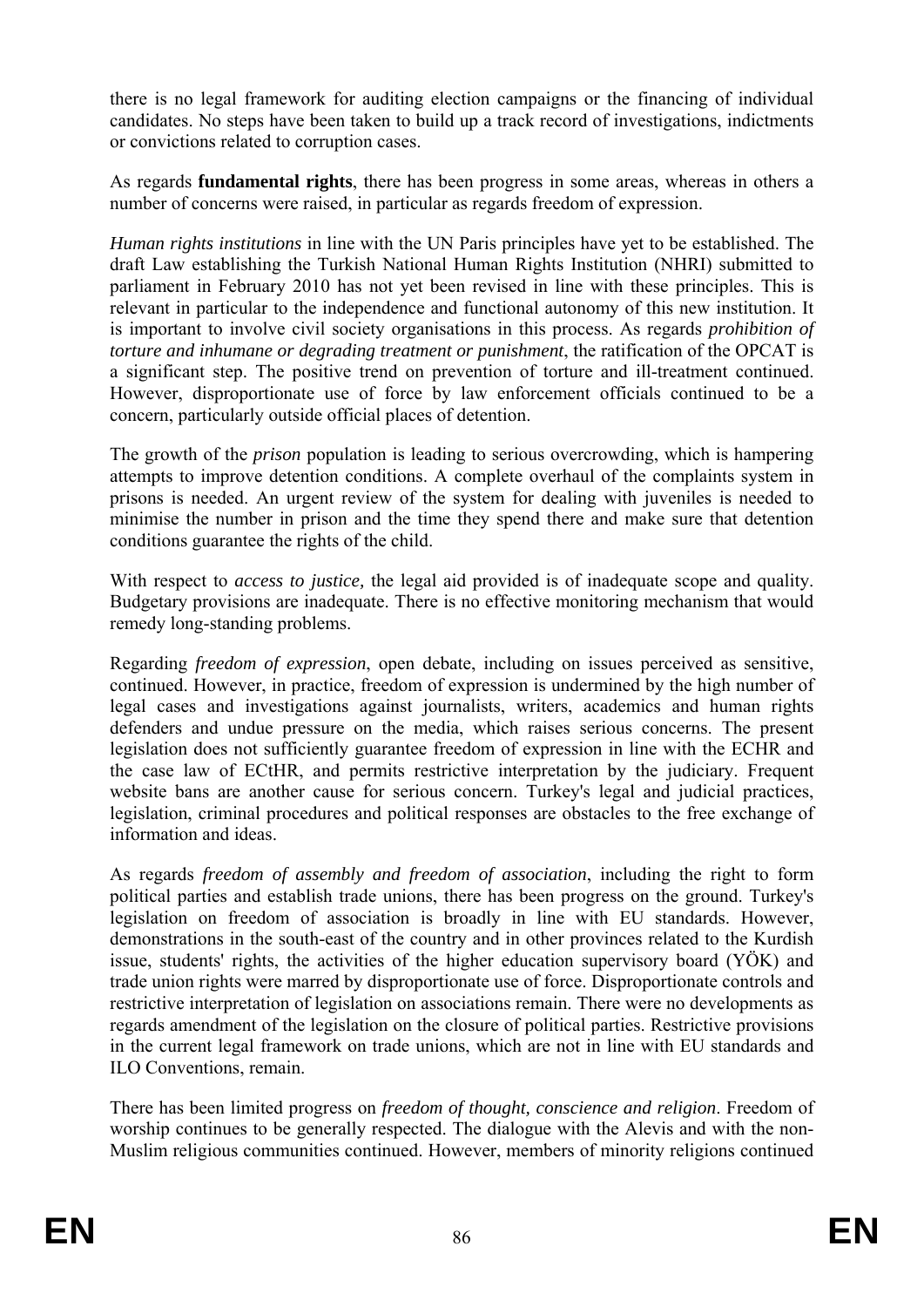to be subject to threats from extremists. A legal framework in line with the ECHR has yet to be established, so that all non-Muslim religious communities and the Alevi community can function without undue constraints.

framework guaranteeing women's rights and gender equality is broadly in place. However, With regard to *women's rights and gender equality,* protecting women's rights, promoting gender equality and combating violence against women remain major challenges. The legal further substantial efforts are needed to turn the legal framework into political, social and economic reality. Legislation needs to be implemented consistently across the country. Honour killings, early and forced marriages and domestic violence against women remain serious problems. Further training and awareness-raising on women's rights and gender equality are needed, particularly for the police.

need to establish more juvenile courts in line with the legislation in force and to minimise As regards *children's rights,* efforts need to be stepped up in all areas, including education, combating child labour, health, administrative capacity and coordination. In general, more preventive and rehabilitation measures need to be taken for juveniles. Moreover, there is a detention of children which, in cases where it is strictly necessary, should take place in appropriate conditions.

Sexual Exploitation and Sexual Abuse. However, school drop-outs were a concern, especially With regard to the right to education, the proportion of children in pre-school education increased in 2010-2011 compared to the previous school year. The number of teachers also increased. The primary school enrolment rates (grades 1-8) increased and the gender gap has virtually closed. In secondary education (grades 9-12), the enrolment rates increased for boys from  $67.5\%$  to  $72.3\%$  and for girls from  $62.2\%$  to  $66.1\%$ , widening thus slightly the gender gap. Turkey signed the Council of Europe Convention on the Protection of Children against among seasonal migrant workers' families and Roma children. Regional disparities remained wide for both primary and secondary school enrolment.

of the Turkish Criminal Code on 'public exhibitionism' and 'offences against public morality' As regards treatment of *socially vulnerable persons and/or persons with disabilities* and the principle of *non-discrimination*, a strategy paper on accessibility and the related national action plan were adopted. However, constitutional changes allowing positive discrimination in favour of the disabled were not turned into specific measures. A national mechanism for monitoring implementation of the UN Convention on the rights of disabled persons and its optional protocol has still not been established. Lack of data and research on persons with disabilities and the mentally ill remain a barrier against informed policy-making. Provisions are sometimes used to discriminate against LGBT people.

property entered in their 1936 declarations for which either the owner entry was left blank, or On the *right to property*, legislation amending the 2008 Law on foundations was adopted in August 2011. This is the fourth attempt of the Turkish authorities since 2002 to restore the property rights of non-Muslim communities. The new legislation provides that non-Muslim community foundations can register in the Land Registry, under their names, immovable which are registered in the name of the Treasury, the Directorate-General for Foundations, municipalities and special provincial administrations, or cemeteries and fountains registered in the name of public institutions. Interested parties will have to apply for the return of properties within a twelve-month period from the entry into force of the new legislation. Finally, the market value of foundation properties currently registered with third parties will be paid. This covers properties seized and sold to third parties, and which cannot be returned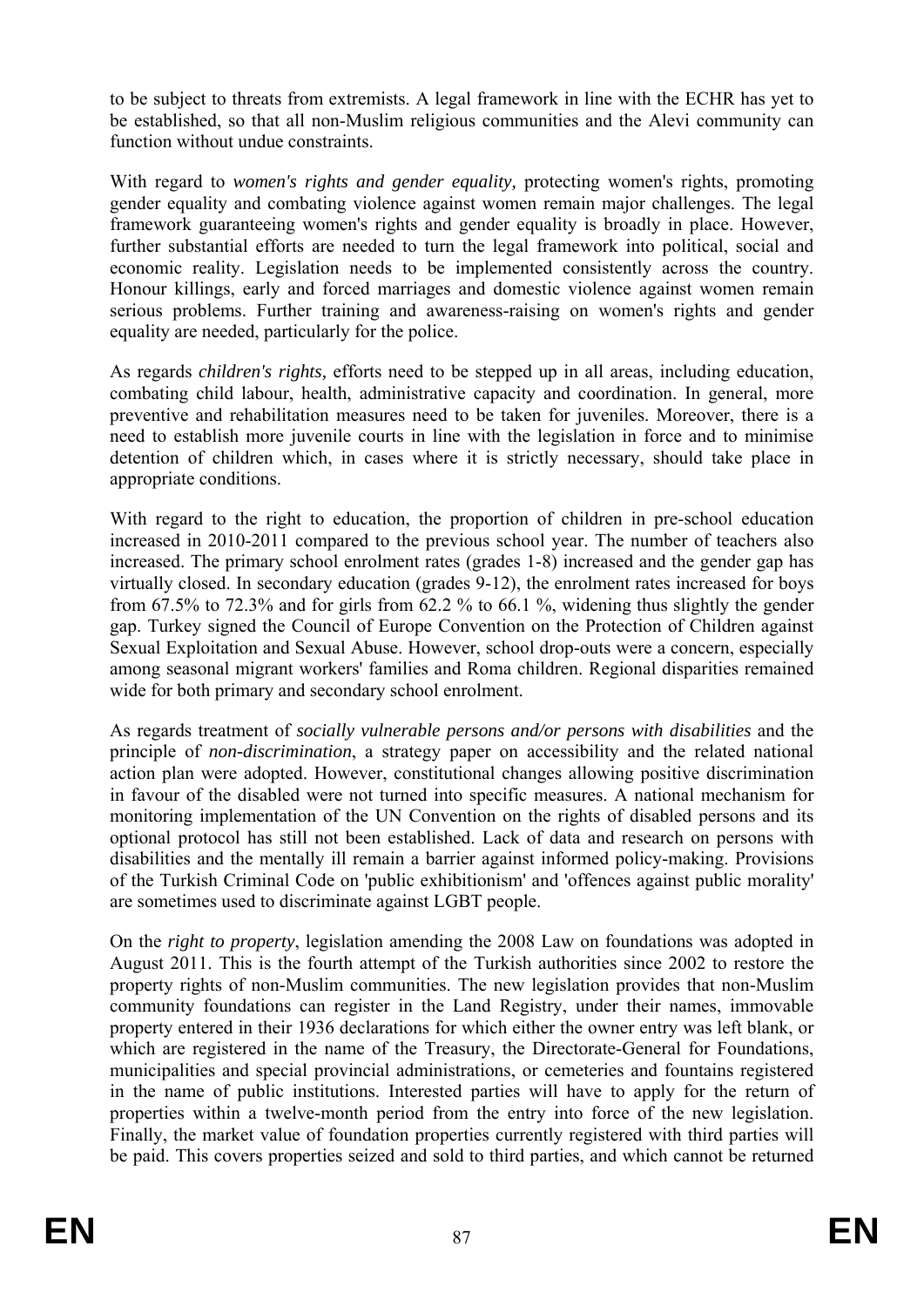to the foundations. The Mor Gabriel monastery foundation is covered by the new legislation even though it was registered in 1960. A regulation will define implementation modalities of the new legislation.

political life, in contacts with public services and in prisons. The legal framework on use of to combat racism, xenophobia, anti-Semitism and intolerance. As regards *respect for and protection of minorities and cultural rights*, Turkey has made progress on cultural rights, especially on use of languages other than Turkish by all nationwide radio and television stations and on use of multiple languages by municipalities. The opening of a Kurdish Language and Literature Department in a university has been authorised. However, restrictions remain on the use of languages other than Turkish in languages other than Turkish is open to restrictive interpretations and implementation remains inconsistent. There has been some progress as regards the Roma, in particular on amending discriminatory legislation. However, a comprehensive policy to address the situation of the Roma is missing. Turkey's approach to minorities remained restrictive. Full respect for and protection of language, culture and fundamental rights, in accordance with European standards, has yet to be fully achieved. Turkey needs to make further efforts to enhance tolerance and promote inclusiveness vis-à-vis minorities. There is a need for comprehensive revision of the existing legislation and to establish protection mechanisms or specific bodies

With regard to respect for private and family life and, in particular, the right to *protection of personal data*, the 2010 constitutional amendments introduced the protection of personal data as a constitutional right. Turkey needs to align its legislation with the data protection *acquis*, in particular Directive 95/46/EC, and, in that context, to set up a fully independent data protection supervisory authority. Turkey also needs to ratify both the CoE Convention for the protection of individuals with regard to automatic processing of personal data (CETS No 108) and the additional protocol to it on supervisory authorities and trans-border data flow (CETS No 181).

# *Conclusion*

restrictive. Turkey needs to make further efforts to enhance tolerance and promote Overall, progress has been made in the area of the *judiciary*. The adoption of legislation on the High Council of Judges and Prosecutors and on the Constitutional Court is a step in the right direction in terms of the independence and impartiality of the judiciary. Steps have also been taken to increase the efficiency of the judiciary. However, significant further efforts are needed in all areas, including the criminal justice system. Limited progress has been made with implementing the strategy and action plan on *anti-corruption*. Effective implementation of the strategy is necessary to reduce corruption which remains prevalent in many areas. The lack of transparency relating to political party financing and the scope of immunities remain major shortcomings. Turkey needs to build up a track record of investigations, indictments and convictions. As regards *fundamental rights*, some progress has been made. However, further significant efforts are needed in most areas, in particular freedom of expression and freedom of religion. Turkey has made progress on cultural rights, especially on use of languages other than Turkish. However, Turkey's approach to minority rights remains inclusiveness vis-à-vis minorities.

# **4.24. Chapter 24: Justice, freedom and security**

Limited progress can be reported in the area of **migration**. Turkey remains a very important country of transit and destination for irregular migration. The number of irregular migrants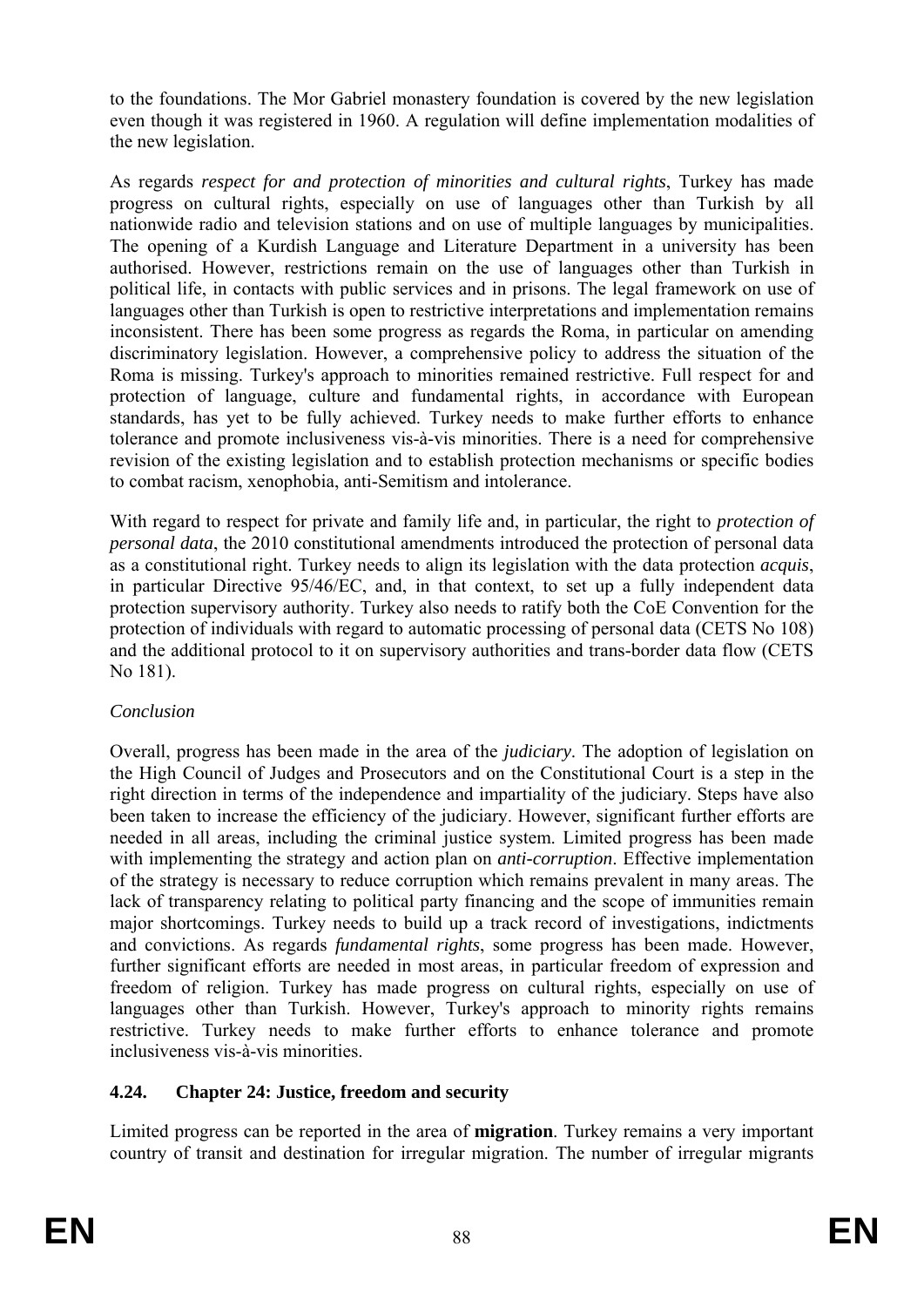organisers of irregular migration were apprehended in 2010, 701 of whom were Turkish. apprehended by the Turkish law enforcement forces amounted to 32,667 in 2010; the number reached 12,727 between 1 January and 1 June 2011. The 2010 figures represent a slight decrease of around 5% compared to 2009. On the other hand, the number of third country nationals detected by EU Member States' law enforcement forces when entering or attempting to enter illegally the EU at or between border crossing points of the EU external border coming directly from or transiting through the Turkish territory was as high as 54,493. This represented a substantial increase of around 44% compared to 2009. In the first half of 2011 this number amounted to 17,225. The number of irregular migrants deported by Turkish authorities in 2010 was 23,583 and 8,616 between 1 January and 1 June 2011. Some 750 Between 1 January and 1 June 2011, 308 organisers of irregular migration were apprehended, 289 of whom are of Turkish nationality. Efforts to increase the capacity to host irregular migrants in decent conditions pending the removal procedures continued, and in 2010 it reached 2,945.

standards, to ensure protection of migrants' and refugees' rights, and to establish a legal regulatory framework able to cover any relations between the Turkish administration and the aliens in Turkey. Several rounds of consultations with Turkish civil society and involvement The Turkish authorities have been working in view of preparing legislation regulating the status of regular and irregular migrants, asylum seekers and refugees in Turkey. This legislation would be important to pave the way towards aligning with EU and international of stakeholders such as International Organisation for Migration (IOM) and UNHCR, as well as the European Commission, during the preparation of that legislation are evidence of the effort being made by the Turkish authorities to ensure a more open and transparent process. However, the text has not yet been presented to the Parliament. Circulars issued during the course of 2010 have improved the practices of law enforcement forces. In particular, the circular issued by the Turkish National Police (TNP) in September 2010 gave the instruction to systematically inform in writing irregular migrants held in removal centres of the reason for being held in the centre, the duration of stay, their right to have access to a lawyer, and the right of appeal against the decision to be held in a removal centre or deportation order, amongst others. Following the issuance of the circular, posters and brochures setting out these rights have been disseminated to all removal centres.

the assistance of IOM, an interagency cooperation model to ensure public health and the health of irregular migrants. Social assistance and solidarity associations are also earmarked to receive funds specifically allocated for the costs of asylum seekers, refugees and irregular migrants in this area. The 'Coordination Board for Combating Illegal Migration' of the Ministry of Interior decided in particular to give priority to the health issues of irregular migrants and to elaborate, with

However, there are no systematic psycho-social services in removal centres. Access to legal aid is still limited, as there is no institutional capacity at the level of Bar Associations or civil society to provide for such support throughout the country. There is no comprehensive set of rules/guidelines for the management and operation of removal centres. The TNP has been tasked with drafting a 'directive' to regulate issues concerning the management of removal centres, including the physical conditions in centres, staff to be appointed, the security of and in the centres, provision of food and health, treatment of vulnerable groups, as well as involvement of civil society in the centres. This 'directive' has not yet been adopted.

Basic and advanced training of TNP personnel working in the area of asylum and migration continued throughout 2010, both as a result of national efforts and also with the support of EU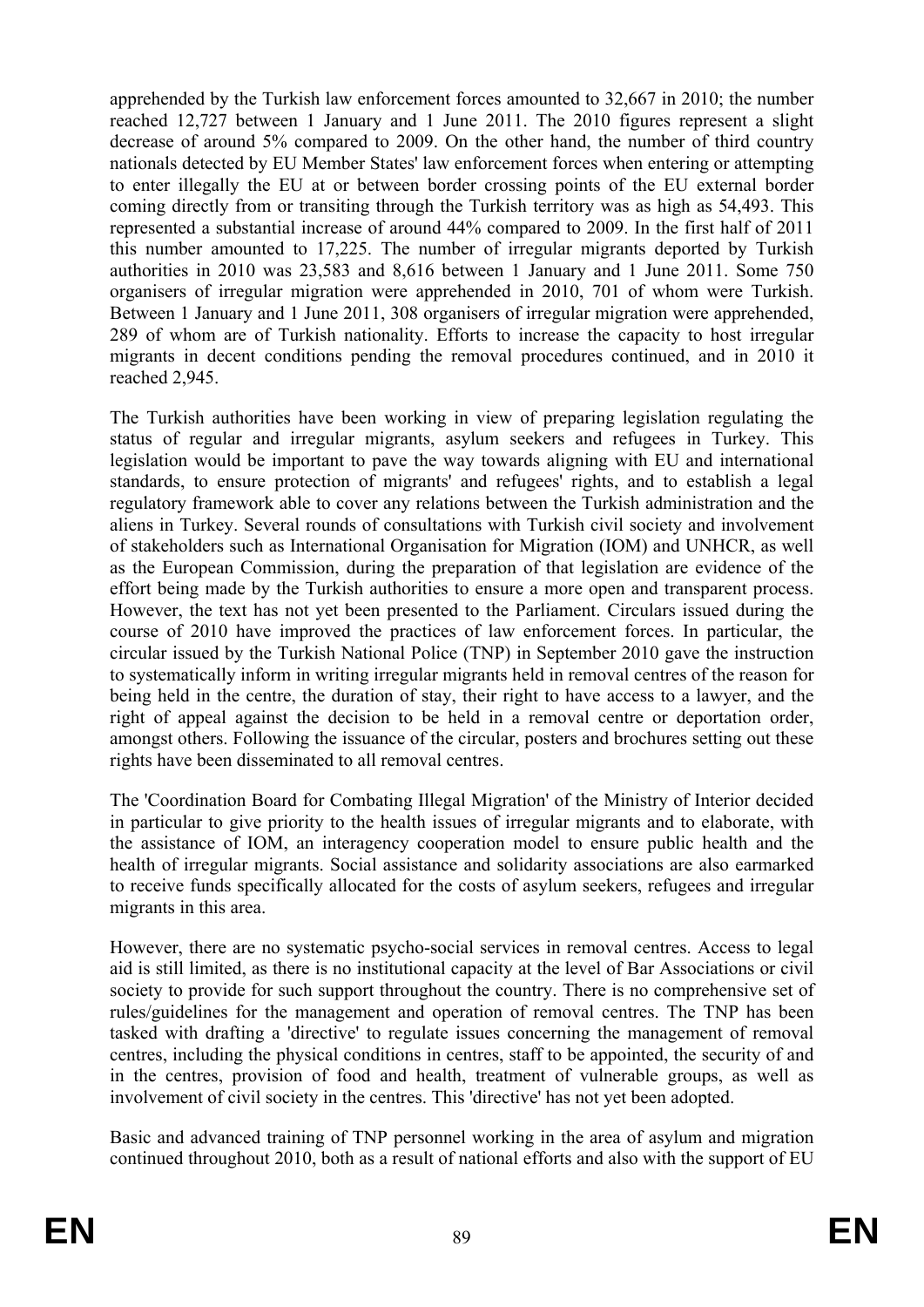financed projects. Staff trained and experienced in the area of asylum and migration should be considered as a 'professional category' and continue to work in the area.

limited number of returns are financed from a general budget of the TNP. A total of 789 There is no institutional capacity in the administration to facilitate assisted voluntary return. A persons have been voluntarily returned between September 2009 and March 2011 through a project implemented with IOM, financed by the United Kingdom. Raising awareness among administrators, governors, district governors, municipalities, lawyers and the public at large about the rights of irregular migrants and procedures involved in migration management remains an issue that needs to be addressed through concrete measures.

Negotiations have been finalised on an EU-Turkey readmission agreement. The agreement remains however to be initialled and signed. The swift conclusion of this agreement and its effective implementation after it has entered into force are of crucial importance. Meanwhile, the adequate implementation of already existing bilateral readmission agreements remains also a priority. As regards implementation of the existing bilateral readmission protocol between Greece and Turkey, some positive developments were registered in 2010. The two countries agreed to designate daily contact points among law enforcement staff for the smooth implementation of the protocol. In the first 6 months of 2011, Greece asked Turkey to readmit 2,508 persons; but Turkey accepted to readmit 450 of those and eventually Greece handed over 412 of them to Turkey.

During the reporting period, Turkey concluded negotiations on readmission agreements with Russia and Nigeria. These agreements have not yet entered into force, like the one concluded with Pakistan in 2010. Readmission negotiations are ongoing with Serbia and Belarus. Talks are ongoing to start negotiations with Azerbaijan, Bangladesh, Bosnia and Herzegovina, the former Yugoslav Republic of Macedonia, Georgia, Lebanon, Libya, Moldova, Sri Lanka and Uzbekistan.

In the area of **asylum**, some progress can be reported. The number of Turkish satellite cities, where migrants recognised as being in need of international protection are required to reside, was increased from 31 to a total of 51. On 15 July 2011, an instruction was issued by the Ministry of Interior to delegate the authority to conclude asylum applications to the governorates of Ankara, Kırklareli, Izmir, Gaziantep, Van, Erzurum and Kayseri. The governorate of Istanbul was also given the authority to decide asylum applications made at the Atatürk Airport Border, pilot implementation starting on 1 October 2011.

system and to ensure a more balanced distribution of the asylum population across the under which it implements the Geneva Convention of 1951 on Refugees, which implies that However, the Ministry of Interior needs to enhance the overall capacity of the satellite-city country. The physical hosting conditions of the refugees who have been granted a residence permit vary a lot within the country. The ministerial Circular of March 2010, which defines the conditions on the basis of which refugees may be exempted from paying residence (Ikamet) fees, is implemented unevenly. Turkey has not yet lifted the geographic reservation no asylum seeker of non-European refugee can obtain in Turkey more than a temporary protection. Furthermore, Turkey continues not to have a national legislation on asylum due to the fact that the law on foreigners and international protection has not yet been adopted.

Turkey remains a very important country of transit and destination of migrants in need of international protection. The number of asylum applications has risen from 6,743 persons applying in 2009 to a total of 8,190 persons applying in 2010, in particular those originating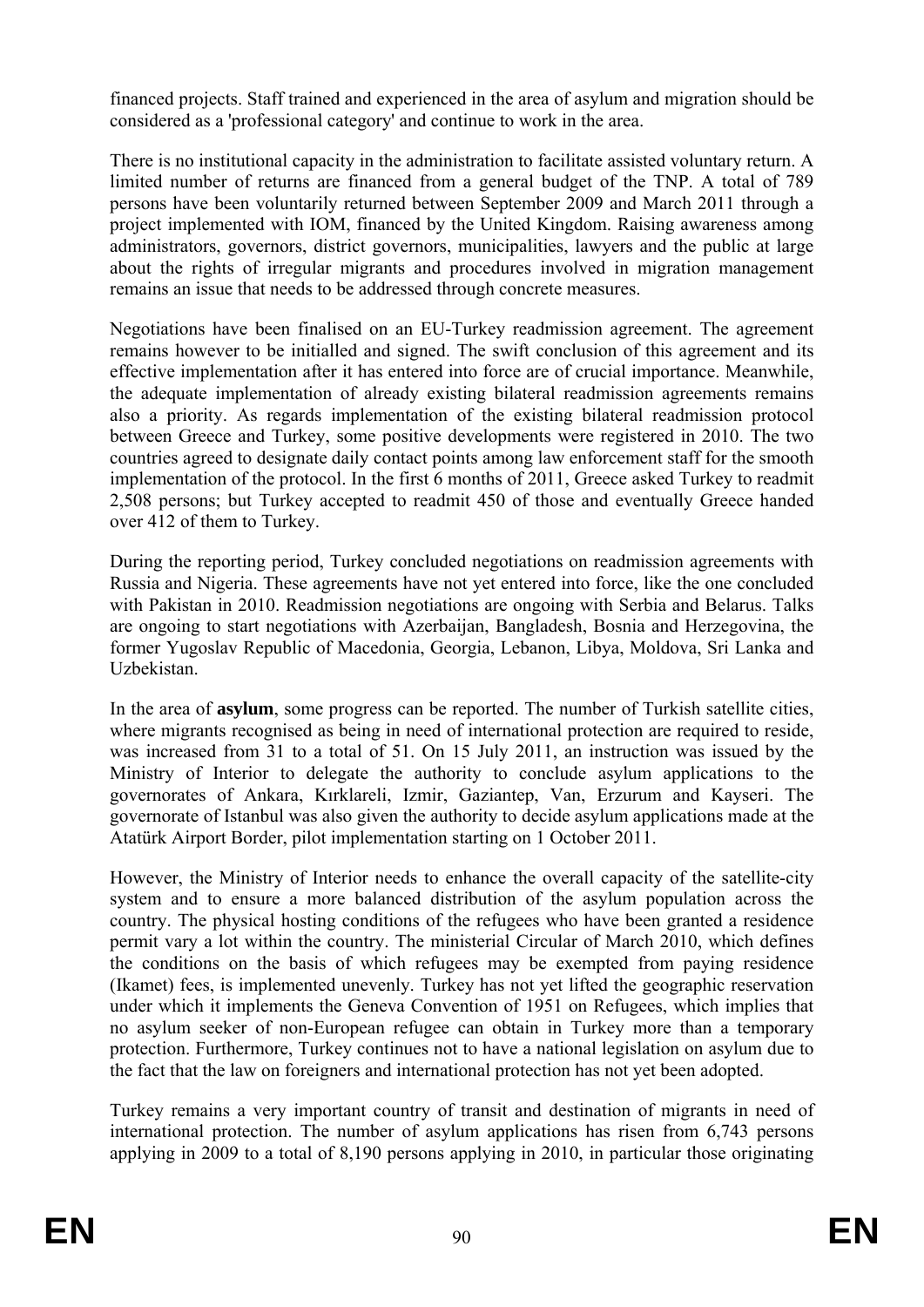persons hosted in the camps, but the office continues regular consultation and sharing of from Iraq (3,008 persons), Iran (2,604), Afghanistan (1,456) and Somalia (341). A total of 5,008 persons were resettled mainly to USA, Canada and Australia in 2010. This made the total number of recognized refugees residing in the country raising in 2010 up to 17,518 people, divided into six main groups: Iraqis, 6,374 (37%); Iranians, 4,753, (27%); Afghanis, 3,401 (19%); Somalis, 1,297 (7%); Sudanese, 209 (1%); Palestinians, 139 (less than 1%). On the other hand, in 2010 5,008 refugees were resettled from Turkey, mostly towards USA, Canada, and Australia. Between January and June 2011, 5,416 persons applied for asylum. Majority of these were from Iraq (2,469), Iran (1,062) and Afghanistan (585). In 2011, Turkey has hosted more than 18,000 Syrian nationals who fled Syria in search of protection, of which approximately 7,500 currently remain. UNHCR has had only intermittent direct access to expertise with the authorities on required standards of international protection.

There has been limited progress on **visa policy**. Turkish passports with biometric security features were put into circulation on 1 June 2010. In addition, new Turkish visa stickers with higher security features were published by the Turkish Central Bank.

However, these new stickers still need to be put into use by the foreign missions of Turkey, as well as at the border crossing points (BCPs) to replace the stamp visas. Furthermore, the issuing of sticker- and stamp-type visas at borders, which is currently applied to the nationals of 48 countries, needs to be abolished. Airport transit visas have yet to be introduced.

Training on document security needs to be intensified in particular for the consular staff. Among the police in charge of border checks at different BCPs, 50 members of staff were trained on document security. A training module on this topic was developed in cooperation with the IOM.

A pilot implementation of the protocol between the Ministries of Labour and Social Security, Interior and Foreign Affairs concerning the online processing of requests for 'work visa' was launched in April 2011. It enables the parallel issuing of work visas and work permits, as well as tracking of the information by the police working at the BCPs through the Turkish Visa Information System.

its recent policy of concluding visa exemption agreements with other countries, some of Turkey did not further align with the EU lists of countries whose nationals must be in possession of visas when crossing the external borders and those whose nationals are exempt from that requirement (Council Regulation (EC) No 539/2001). On the contrary, it continued which are on the EU's negative list.

Turkey agreed on mutual visa exemptions covering all types of passports with Serbia in October 2010, Georgia in February 2011 and Russia in March 2011. Mutual visa exemptions excluding ordinary passport holders were agreed with Portugal in October 2010, Sudan in October 2010 and Yemen in January 2011.

Turkey does not apply a uniform policy towards all EU citizens as regards the visa obligation. Currently, citizens of 11 EU Member States are required to hold a visa to enter Turkey, which can be obtained at the Turkish borders. Citizens of the other 16 Member States (which also include Slovenia since August 2010) are exempted from the visa obligation for a short stay of up to 90 days.

in this area. Preparations remain at an early stage. Further efforts are needed for alignment with the *acquis*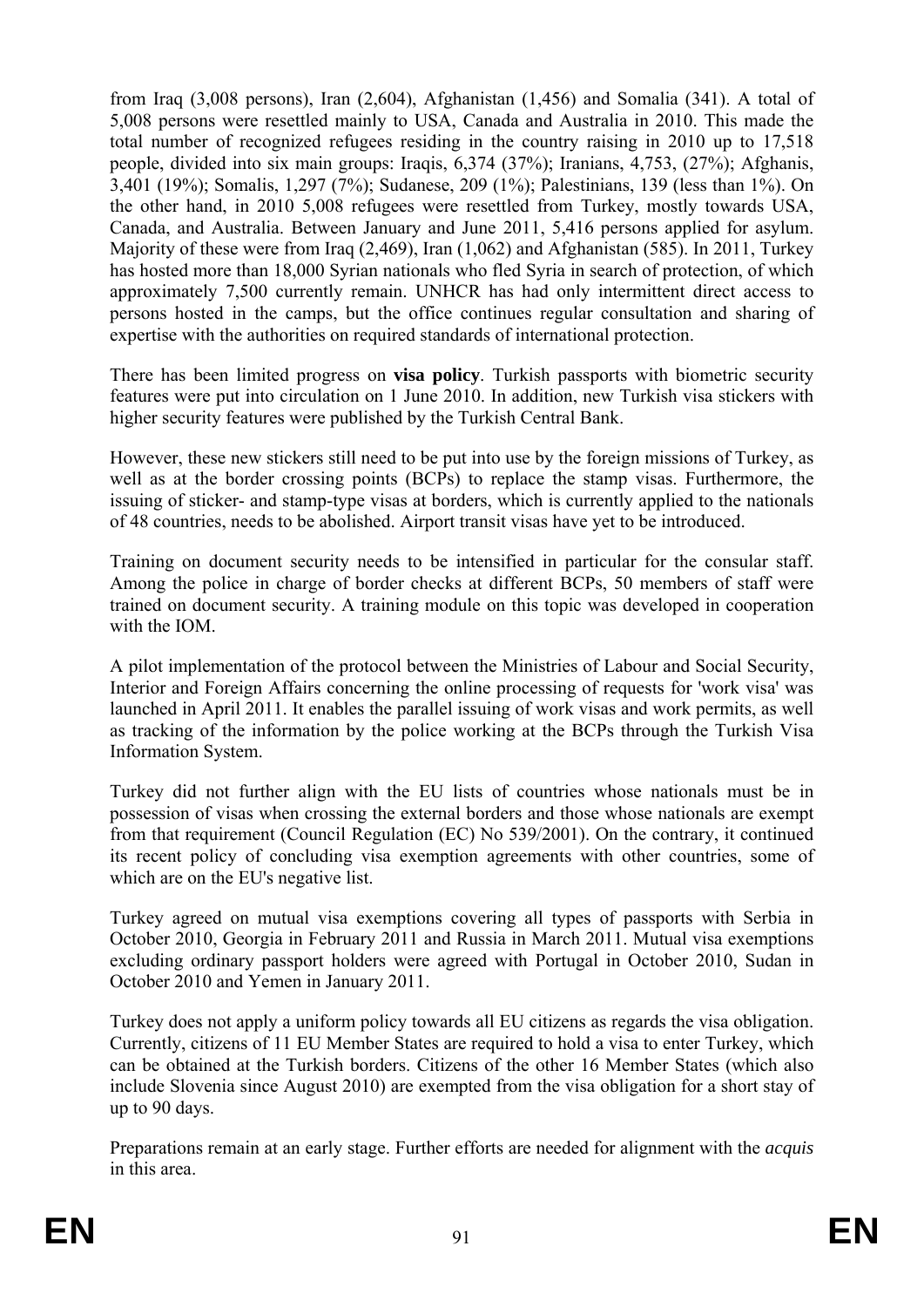Very limited progress can be reported on **external borders and Schengen**. An Integrated Border Management Coordination Board has been established, and the Road Map on Integrated Border Management and the Protocol for Inter-Agency Cooperation have been drafted. Training activities on IBM have been conducted.

border agencies at both local and central level need to be consulted not only during the design Modernisation of the land BCPs continued with the Build-Operate-Transfer model*.* However, phase but also during the utilisation of the modernised BCPs, in order to ensure that the model is compatible with its operational functionality. Border checking procedures and regulations need to be further developed to control irregular migration in the transit zone areas at the airports.

border security authority and regulating interagency cooperation for border management. An agreement was reached among all 21 members of the board to adopt a document regulating is still pending in the Parliament. Both the development of inter-agency cooperation and coordination and the establishment of a Border Security Agency are key for efficient border The task force for IBM met only twice, on 20 January and 20 April 2011. The high level coordination board met four times in the reporting period (9 November 2010, 31 May 2011, 29 July 2011 and 10 August 2011) focusing on the draft law on the establishment of the new the principles and procedures for integrated border management inter-agency cooperation. The impact of this initiative remains to be seen. The proposed legislative amendment on expanding the tasks of the deputy governors acting as administrative heads of the border agencies, the aim of which is to facilitate the coordination between all of them at local level, management.

equipment, in particular electronic means, mobile and fixed, video surveillance (CCTV systems) infrared cameras and other sensor systems. Further efforts are needed on basic and To secure the border, further improvements are needed in certain areas, including through the establishment of more adequate infrastructure and a more extensive use of surveillance specialised training to ensure a high level of professionalism. Risk analysis needs to be implemented at national, regional and local level.

Negotiations on a working arrangement with Frontex have progressed but still need to be concluded with a view to enhancing operational cooperation at Turkey's borders with the EU, in order to prevent irregular migration and to combat cross-border crime.

Preparations are at an early stage. Further efforts are needed in order to align border management with the *acquis*.

Limited progress can be reported on **judicial cooperation in civil and criminal matters**. In 12 January 2011. It has extended legal aid to cover temporary protection requests as well as associations and foundations with public benefit status. The submission of a certificate of concerning children was adopted on 9 November 2010, and the ratification procedure is due to be finalised. The draft law on compensation of crime victims has now been submitted to the the area of judicial cooperation in civil matters, a new law on civil procedure was adopted on poverty is no longer required; any document that can be evidence of insufficient means will be accepted instead. However, legal aid is granted to foreign nationals under the principle of reciprocity. On child protection, the law approving the 2003 Convention on Contact relevant institutions for an opinion. It envisages compensation for children who are refugees or seeking asylum, as well as child victims of human trafficking. During the reporting period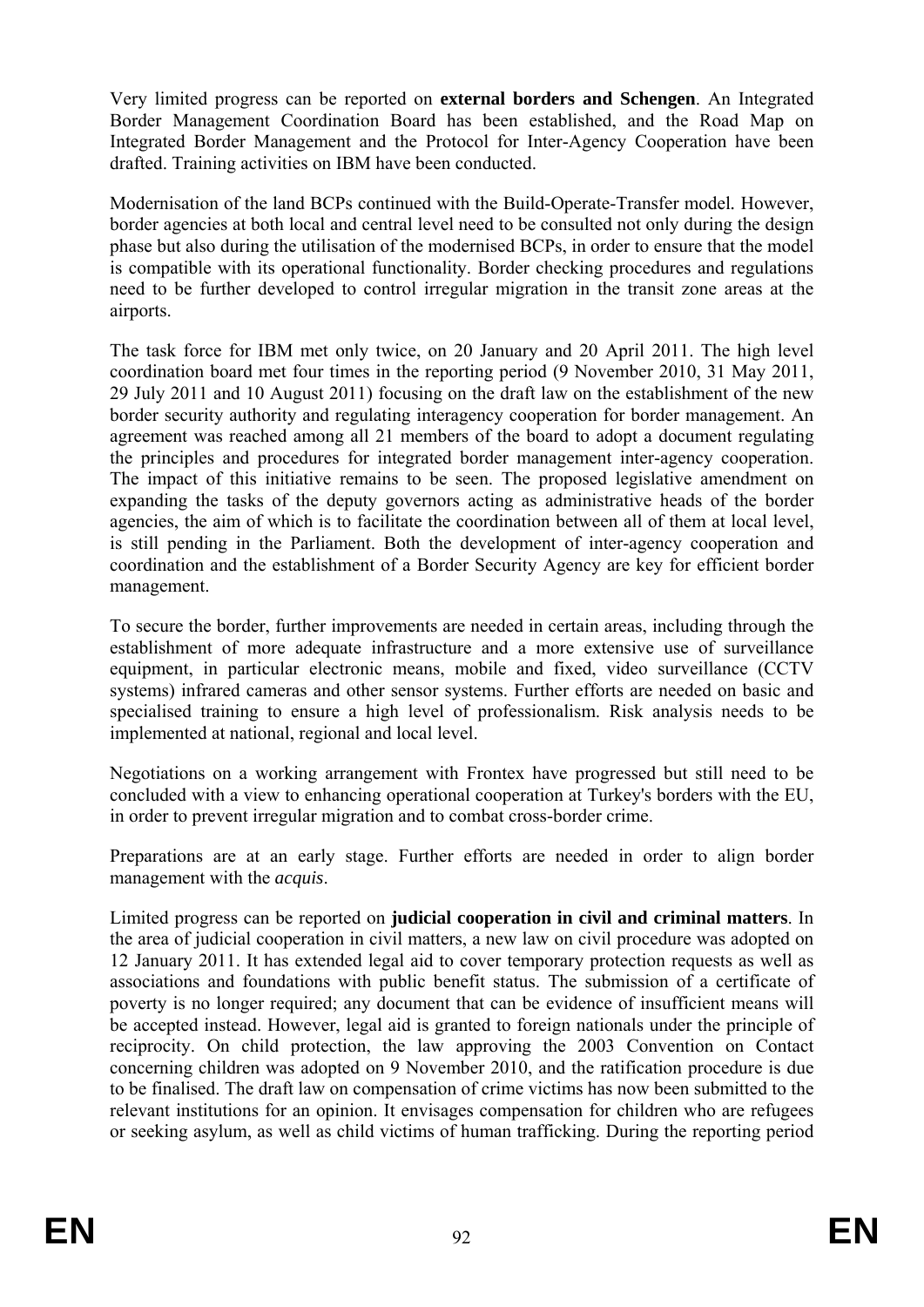706 requests falling within the ambit of judicial cooperation in civil matters were received by Turkey and 1,735 requests came from Turkey.

As regards judicial cooperation in criminal matters, the Optional Protocol to the UN Convention against Torture (OPCAT) was ratified by Turkey on 23 February 2011. Turkey attended the regular meetings of the European Judicial Network (EJN). Five judges are acting as contact points for Eurojust and EJN to facilitate the implementation of extraditions and requests for mutual legal assistance. Effective personal data protection is crucial for efficient international judicial cooperation, in particular with Eurojust. To that end, the adoption of the draft law on personal data protection is key. At this stage, the level of cooperation with Eurojust is mixed. Contacts took place recently between Turkey and Eurojust to discuss possible ways of cooperation. Contact points other than those in the Ministry of Justice would further facilitate judicial cooperation in criminal matters.

requested by EU Member States. There were 23 extraditions to Turkey. Regarding mutual During the reporting period 59 extraditions were requested by Turkey and 3 extraditions were legal assistance on criminal matters, a total of 624 requests were received by Turkey and 4,740 requests from Turkey. On the transfer of convicts, three transfers took place to Turkey and three to EU Member States.

judges and prosecutors received intensive language trainings and 19 judges and prosecutors With regard to strengthening the institutional capacity in international judicial cooperation, four judges and prosecutors have attended masters of law studies in EU Member States, 29 followed training courses in EU law.

Preparations are at an early stage. Further efforts are needed in order to align these areas with the provisions of the *acquis*.

been achieved. Turkey is a party to the main international conventions. Turkey signed a In the area of **police cooperation and the fight against organised crime**, some progress has number of bilateral agreements on police cooperation including in the areas of combating terrorism (Afghanistan, Pakistan and Syria - December 2010, Serbia - March 2011). The delay in adopting a personal data protection law is limiting police cooperation at international level and an operational cooperation agreement with Europol cannot be concluded (a strategic cooperation agreement has been in force since 2004). Cooperation with Europol has varied. Posting of a liaison officer would improve the cooperation. The TNP and CEPOL (European Police College) signed a cooperation agreement in December 2010 which facilitates participation in training activities and exchange of information through access to CEPOL's enet. A branch office under the Department of Foreign Affairs of the TNP was established in October 2010 to coordinate human rights issues at international level and to develop policies accordingly. Inter-agency cooperation remains to be further strengthened.

started to be held twice a year under the coordination of the Ministry of Interior in order to As regards the *fight against organised crime*, the Monitoring and Assessment Board meetings implement the National Strategy (2010-2015) and Action Plan (2010-2012) against Organised Crime. Turkey signed the Council of Europe Convention on Cybercrime in November 2010. Ratification is pending. In October 2010, the Anti-Smuggling and Organised Crime Department of the TNP was again reorganised with the aim of increasing specialisation in the areas of the fight against financial crimes, proceeds of crime and smuggling. The cooperation protocol signed between the Ministry of Interior and the Undersecretariat of Customs in March 2011 outlines the working principles for anti-smuggling, including controlled delivery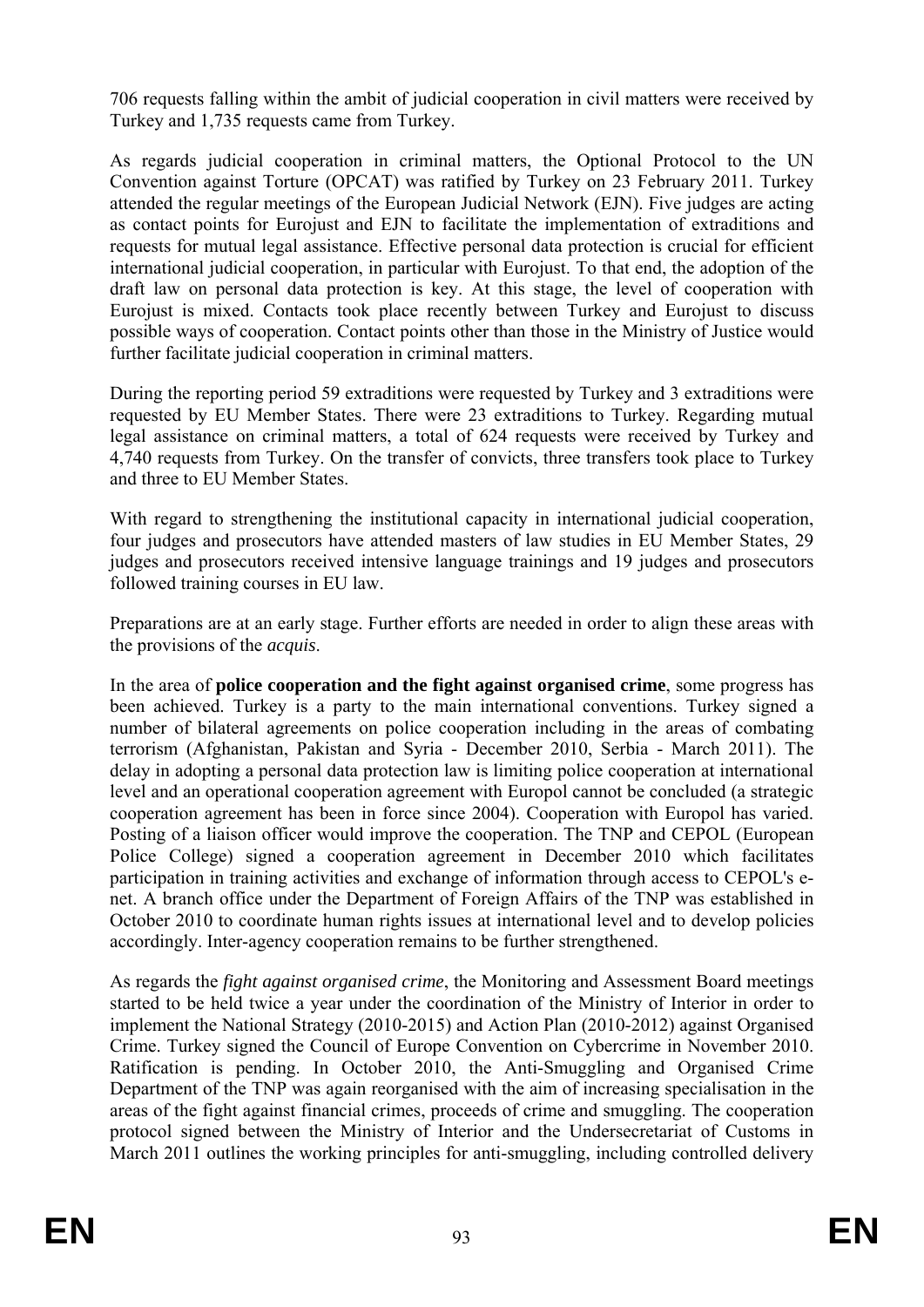actions, joint training activities and the use of technical equipment for special investigation methods. The Turkish police has good analytical capacity on forensics. However, there is a need to establish a national fingerprint and DNA database. Data collection in the area of law enforcement remains to be improved.

Results with regard to confiscation, seizures and freezing of assets remain limited. Enforcement capacity to tackle money laundering needs to be improved (*see also Chapter 4 – Free movement of capital*).

There was limited progress in the area of trafficking in human beings. The first draft of the framework law prepared by the Ministry of Foreign Affairs on Combating trafficking in human beings and the protection of victims of trafficking in human beings was sent to the Ministry of Interior, which organised consultations with civil society representatives and academics to ensure the openness and transparency of the legislative process.

Europe Convention for the Protection of Individuals with regard to Automatic Processing of The process of ratifying the Council of Europe's Convention on Action against Human Trafficking is pending due to the fact that Turkey is not yet a party to the 1981 Council of Personal Data. The ratification of the former is conditional upon the ratification of the latter.

The victims' shelters in Ankara and Istanbul, which received financial support in 2010 from the General Directorate of Social Solidarity and Assistance (GDSSA), which comes under the Prime Minister's Office, have their 2011 subsistence costs mostly covered through resources allocated from the Ministry of Foreign Affairs' own budget. The Ministry of Foreign Affairs is covering the cost of running the 157 Helpline for victims of human trafficking in 2011. During the reporting period, the number of reported victims of trafficking amounted to 59 all but one of whom are female.

Preparations are advanced. Further efforts are needed as regards alignment with the *acquis* in this area.

With regard to progress in the fight against terrorism, a Regulation was adopted on the organisation, duties, powers and working principles of the Under-secretariat for Public Order and Security which was affiliated to the Deputy Prime Minister in July 2011. The Financial Crimes Investigation Unit (MASAK) received 186 suspicious transaction reports regarding financing of terrorism in 2010, compared to 49 in 2009. During the reporting period, MASAK signed memoranda of understanding with Jordan, Luxembourg, Senegal, United Kingdom, Canada, Belarus and Monaco to exchange information on combating the financing of terrorism and money laundering. Turkey still faces terrorist attacks from the PKK.

order to meet the requirements of the Financial Action Task Force (FATF) recommendations The following acts have not been ratified by Turkey: the International Convention for the suppression of acts of nuclear terrorism, the Council of Europe Convention on the prevention of terrorism, and the Council of Europe Convention on laundering, search, seizure and confiscation of the proceeds from crime and on the financing of terrorism. It is a matter of crucial importance to adopt the law concerning the fight against financing of terrorism in on establishing a system on the freezing of assets and a definition of the financing of terrorism.

Preparations are advanced. Further efforts are needed in order to align legislation with the *acquis*.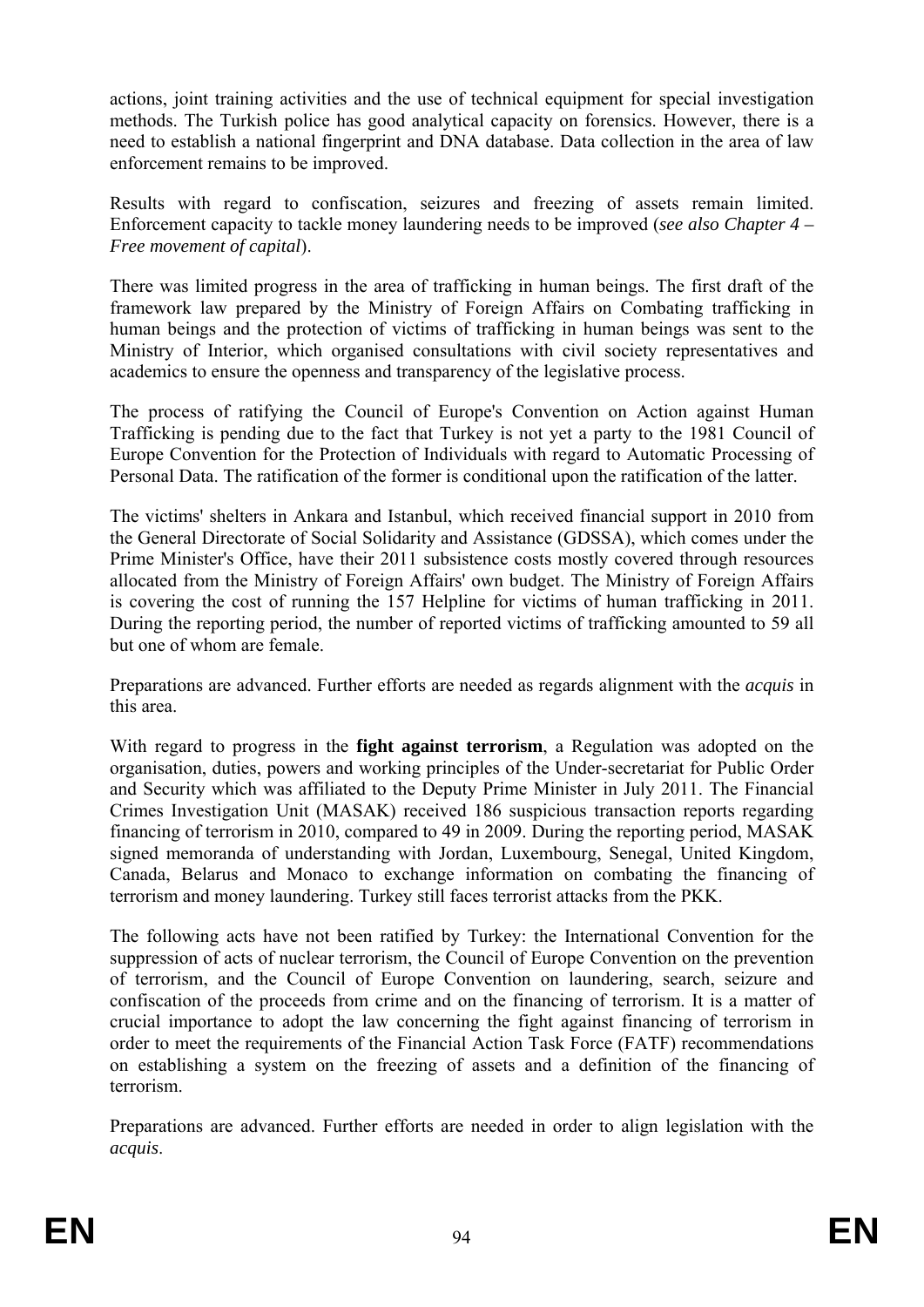Some progress has been made on **the cooperation in the field of drugs**. A 2<sup>nd</sup> Action Plan (2010-2012) was adopted in November 2010 to continue implementing the National Strategy against Drugs and Drug Addiction (2006-2012). Action plans have also been adopted in 78 provinces to implement the Strategy at local level. An evaluation report was prepared for the first National Action Plan which shows that 84% of the planned activities have been accomplished. An EU-Turkey dialogue on drugs took place on 22 June 2011.

Successful operations resulting in seizures of 70,185 kg of cannabis, 277 kg of cocaine and 12,031 kg of heroin were conducted by Turkish law enforcement bodies. A total of nine controlled delivery operations were carried out, with 667.5 kg of heroin and 30 kg of cannabis being seized. An amendment to the Law on Control of Narcotic drugs was adopted in order to bring five new psychoactive substances within the scope of the Law.

A new centre for the treatment of drug addicts was opened in Bursa in November 2010. Currently, there are 22 treatment centres. An amendment to the Law on Radio and Television Enterprises and Broadcast Services was adopted, which seeks to prohibit broadcasts encouraging people to use addictive substances.

Turkey reports in accordance with the guidelines of the European Monitoring Centre for participating as an observer in the Reitox meetings of heads of focal points. The draft Drugs and Drug Addiction (EMCDDA) and submits an annual report. The agreement concerning the participation of Turkey in EMCDDA has still not been ratified. Turkey is legislation for improving the status of the National Reitox Focal Point needs to be adopted and its human resources need to be further strengthened. The total staff of the National Reitox Focal Point decreased from 17 to 15. A more balanced approach towards drugs supply and demand reduction needs to be followed, including through the establishment of better treatment and rehabilitation facilities.

Overall, preparations in the drugs field are advanced.

Limited progress was achieved in the area of **customs co-operation**. Customs enforcement 2010. The number of mobile teams should be further increased. capacity has been strengthened in terms of equipment by the installation of two scanners for vehicles and containers, one at the Kapıkule land border crossing point (BCP) with Bulgaria and the other in the Sarp land BCP with Georgia, and also by supplying further baggage screening equipment to various land BCPs. However, the use of equipment needs to be complemented by an adequate number of staff who are competent and trained in conducting risk analysis methods and capable of pro-active intelligence gathering. Training of the staff needs to be structured by reviewing the core curricula to be applied in a Customs Academy. A vehicle tracking system and mobile inspection units are in use and operational since August

Preparations are advanced. Further efforts are needed on enforcement capacity.

For measures against **counterfeiting of the euro**, *see Chapter 32 – Financial control.* 

# *Conclusion*

adoption of the law on foreigners and international protection remains a priority in order to ensure a sound legal basis for an efficient asylum and migration management system, as well as safeguarding the rights of migrants and refugees. Limited progress can be reported in the Progress is uneven in the area of justice, freedom and security. The finalisation of the negotiations on an EU-Turkey readmission agreement represents substantial progress. The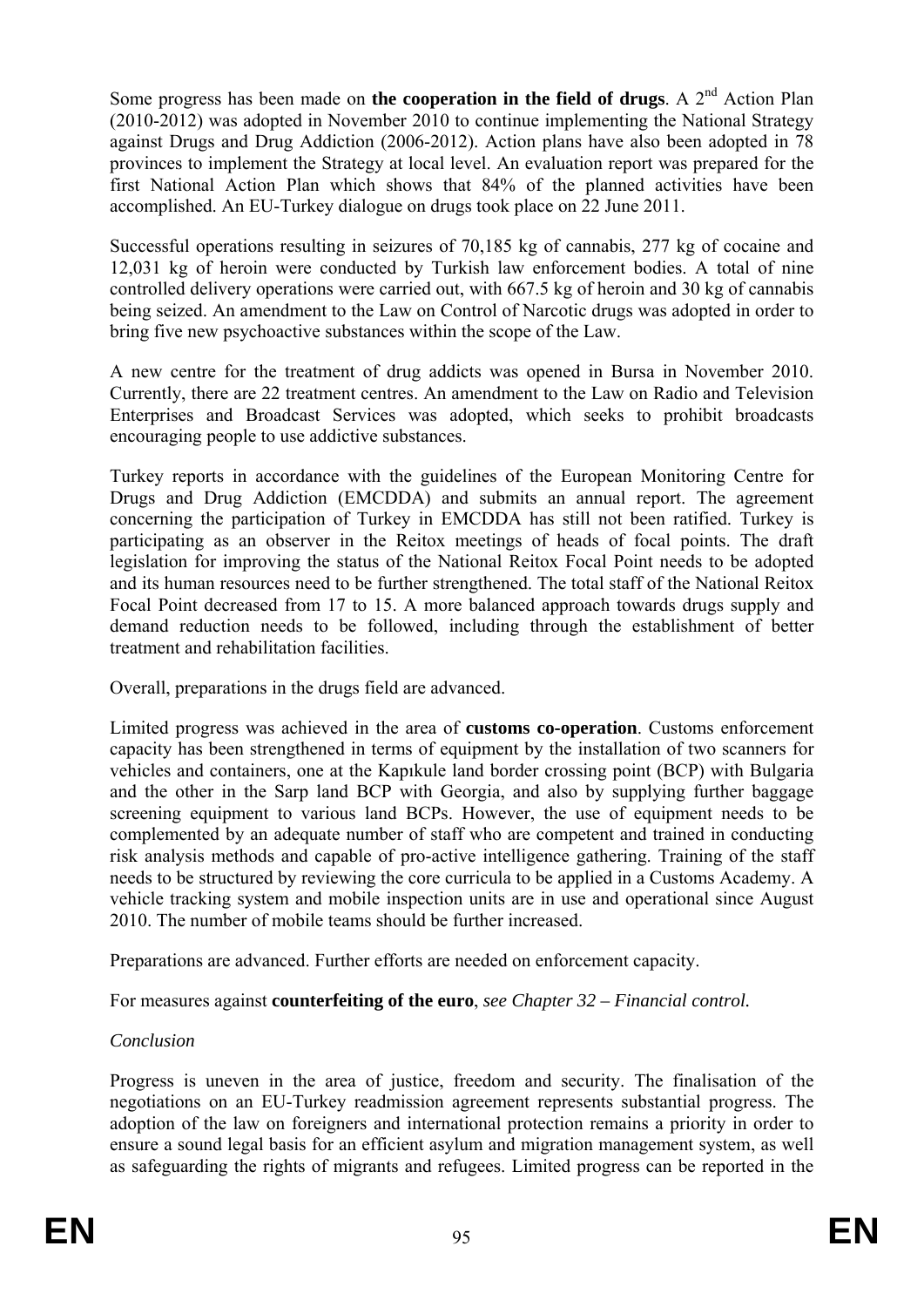area of judicial cooperation in civil and criminal matters. Some progress can be reported in the area of drugs and organised crime. Limited progress can be reported in the area of police cooperation and terrorism. Limited progress was achieved on visa policy and customs cooperation. Very limited progress can be reported in the area of border management where the adoption of a law on the establishment of new Border Security Agency and inter-agency cooperation are key issues to be addressed. Turkey remains an important country of transit and destination of irregular migrants. Efforts are needed to prevent irregular migration and to readmit irregular migrants.

#### **4.25. Chapter 25: Science and research**

focuses on the following priority areas for the coming five years: (1) developing human resources for science, technology and innovation; (2) stimulating transformation of research into products and services; (3) disseminating a multi-actor, multi-disciplinary R&D Good progress can be reported in the area of science and research policy. At its meeting in December 2010, the Turkish Supreme Council for Science and Technology (SCST) adopted a National Science Technology and Innovation Strategy for the period 2011-2016. The strategy is an umbrella document addressing the entire research and innovation chain (frontierresearch; applied and support for result oriented actions). Together with the adoption of the Strategy, an Action Plan on human capital building for the period 2011-2016 was adopted, aimed at further increasing the number of R&D personnel and their mobility, to improve cross-sector distribution of R&D personnel, research environments, skills and experience of researchers and employment capacities and to enhance the research culture. The strategy cooperation culture; (4) strengthening the role of SMEs in R&D and (5) boosting the contribution of R&D infrastructure to knowledge production.

compared to 62 in 2009. The number of R&D personnel employed in these centres reached 13.000 FTE and the total investments amounted to  $\epsilon$ 2.2 billion, which meant that the private The Scientific and Technological Research Council of Turkey (TÜBİTAK) increased its R&D budget from €310 million in 2009 to €340 million in 2010. In total, the share of R&D reached 0.85% of GDP in 2009 compared to 0.73% in 2008, even though it is still below the national target of 2% by 2013. It should be noted that the increase came mainly from increased investment in research and innovation by the private sector. The number of private-sector R&D centres approved by the Turkish Ministry of Trade and Industry increased to 87 as sector share of expenditure on research exceeded 50%.

To stimulate innovation, TÜBİTAK launched a call to support innovation platforms at province level aimed at developing science, technology and innovation capacities at the provincial level by involving local stakeholders, including public bodies, local universities, industry and civil society organisations, who will be asked to develop innovation strategies and action plans at provincial level.

The level of participation in the Seventh EU research Framework programme (FP7) continued to rise. Since the beginning of FP7, Turkey has submitted in total more than 3000 projects, of which more than 500 have been selected for funding, which amounts to an average success rate of about 16% compared to the FP7 average of 20%. There is therefore still room for improvement. Turkey was successful in particular with regard to the level of participation by SME's (1 out of 20 successful participants are SMEs) and in the Specific Programme on People under the Marie Curie Incoming Grants. An update of the Action Plan to support Turkey's participation for the remaining period of FP7 (i.e. until 2013) is under preparation. Turkey has also increased the administrative capacity of the National Coordination Office by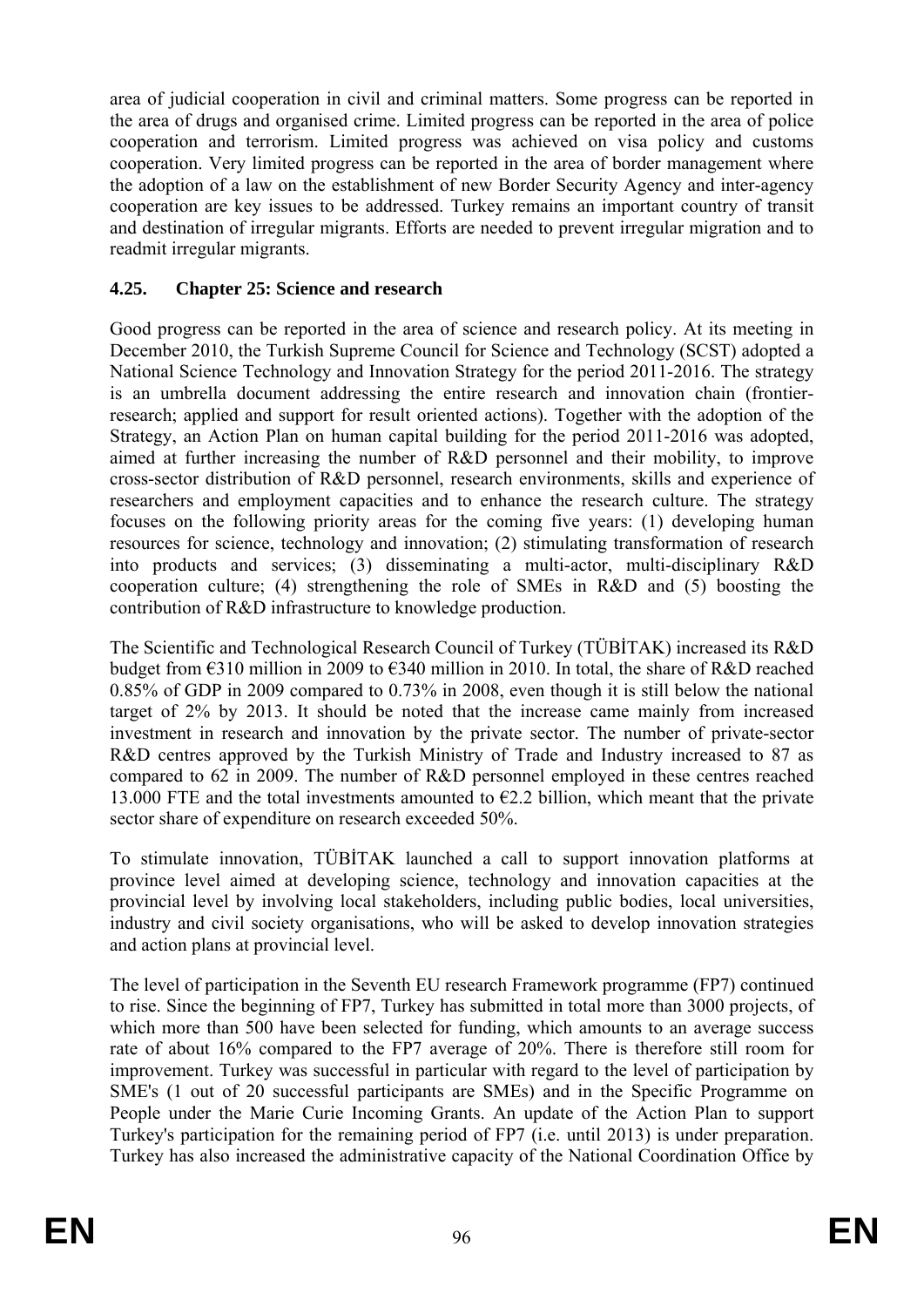recruiting eight new staff, which is an increase of 30%. Turkey's national contact point network functions very well.

With respect to nuclear research, Turkey decided not to become associated with the current  $(2007-2011)$  nor the next  $(2012-2014)$  Seventh Euratom Framework programme, but to consider a more active form of participation on a contract basis.

The active cooperation with the Joint Research Centre (JRC) continued as a result of the participation of Turkish researchers in JRC workshops, high-level meetings and JRC projects and networks, and the secondment of Turkish researchers to JRC institutions. A total of 20 Turkish researchers were supported by TÜBİTAK to work at the JRC institutes. In 2011, 11 additional Turkish researchers were awarded grants by TÜBİTAK to conduct research in JRC institutes. In addition, JRC-IRMM is carrying out an EU-funded project on chemical and ionising radiation in cooperation with the Turkish National Metrology Institute and the Atomic Energy Authority, with several activities running in Turkey and in the JRC centre in Geel, Belgium.

Human Capital building, increase in investment in research in particular by the private sector) Concerning further integration into the European Research Area (ERA), the above mentioned actions that have been taken at national level (Strategy including Innovation, Action Plan on are all in line with the EU objectives and targets, and contribute towards the European Research Area and building the Innovation Union (IU).

in the preparations for launching the pilot Innovation Partnership on Active and Healthy Turkey is taking part in ten Joint Programming Initiatives, which seek to address major European societal challenges by harmonising national research activities. Turkey participates, as an associated country, in the Strategic Energy Technology Plan (SET Plan), and is committed to strengthening its research efforts accordingly. Turkey actively participates in all advisory bodies on the European Research Area, including the ERAC (European Research Area Committee) as an observer. Since October 2010, Turkey has been actively participating Ageing.

#### Conclusion

achieved towards future integration into the European Research Area and preparations for the Turkey is well prepared in the area of science and research and good progress has been Innovation Union. The preparations to contribute to building the Innovation Union have also started. Overall, Turkey's participation and success rate in the EU Seventh Framework Programme are growing, but further efforts are needed in order to meet the excellence requirement and competitive participation in the EU research programmes.

#### **4.26. Chapter 26: Education and culture**

Turkey continued to align with the EU *acquis* and standards in the area of **education, training and youth**. The Ministry of National Education (MoNE) was restructured in September 2011; among other changes, a DG for Lifelong Learning and one for EU and Foreign Affairs were formed.

compulsory pre-school education to the 57 provinces in the school year 2010-11, the Turkey improved its performance in all the areas in which EU benchmarks have been set, but in general it is still well below the EU average, in particular as regards the percentage of early school leavers and the participation of adults in lifelong learning. Following the extension of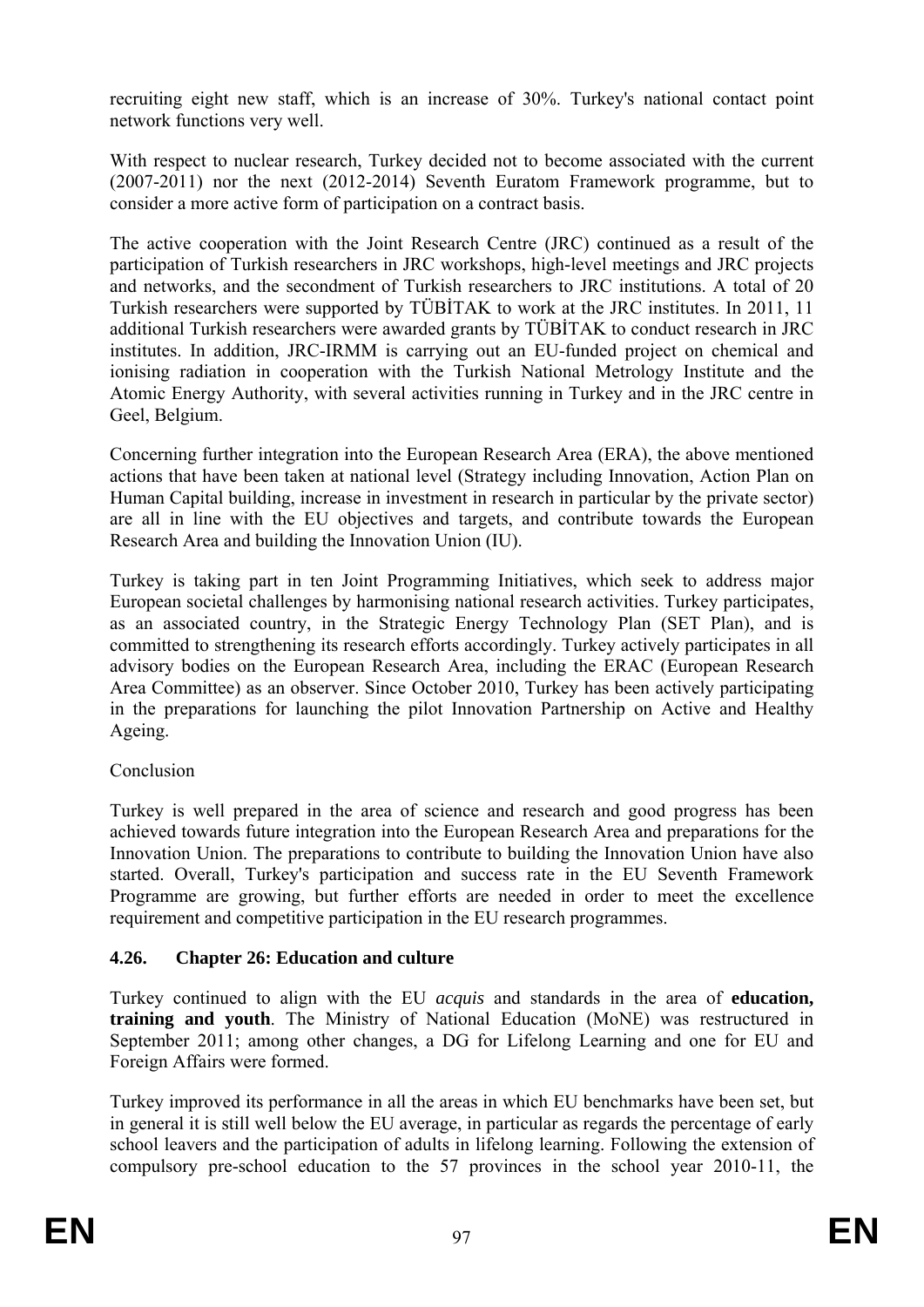enrolment rate for pre-school education was up from 39% to 43%. Pre-school education will be compulsory in all provinces in the school year 2012-2013.

The gender gap in primary schools continues to narrow compared to the previous year. The net primary school enrolment rate for girls increased from 97.84% to 98,22%, while the rate for boys rose from 98.47% to 98.59%. For secondary education, the net enrolment rate for boys showed a large increase - from 67.55% to 72.35% - while that of girls increased from 62.21% to 66.14%.

In the area of higher education, the total number of universities in Turkey continued to grow with the establishment of eight private universities, bringing the total number to 162. However, these universities vary considerably in terms of the number of teaching staff and infrastructure. Turkey is at an advanced stage in implementing the Bologna process recommendations.

The development of a comprehensive national qualifications framework based on learning the recognition of prior learning. outcomes linked to the EU's framework has continued. An independent and fully functional Quality Assurance and Accreditation Agency to facilitate recognition of qualifications and mobility needs to be established in conformity with European standards and guidelines. In order to introduce a functional national qualifications system, modular VET curricula were developed and began to be implemented in the VET schools. Coherent processes for the assessment of the modules need to be ensured, as does their use for monitoring progress in education. The modules will be the basis for nationally recognised certificates for initial VET at the appropriate level, in place of school leaving certificates. The modules will also facilitate

Progress regarding the establishment of the National Vocational Qualification System (NVQS) continued with the establishment of twenty-six centres for the development of occupational standards, qualifications and assessment requirements. However, a national qualifications framework based on the European one remains to be established.

beneficiaries was in excess of 37,000, and 1,428 grant agreements, amounting to  $\epsilon$ 63.4 million, were signed with beneficiaries. In addition to its budgeted financial contribution and in order to support more applications, Turkey supplemented the EU allocation with  $\epsilon$ 9.3 Interest and participation in the Lifelong Learning and Youth in Action programmes has continued to increase substantially. In 2010, the total number of individual programme million from its own budget. The Parliament enacted a law which has further strengthened the administrative capacity of the Turkish National Agency responsible for managing these funds.

although Turkish cultural operators participate in the activities mostly as project co-organisers events and around 10 million people. However, most of the national funds were used for the In the area of **culture**, Turkey continued to participate in the EU´s Culture programme, and not as lead applicants and coordinators. Since Turkey's accession to the Culture Programme in 2007 only relatively few applications have been submitted for funding, considering the large cultural sector in Turkey. Efforts to ensure nation-wide coverage of these activities are to be pursued. According to the Istanbul 2010 Agency, activities under the Istanbul 2010 European Capital of Culture programme have included a total of some 10.000 renovation of urban and cultural heritage, thus implying little civil society dialogue.

Turkey also participated in the celebration of the Europe Day events on 9 May 2011.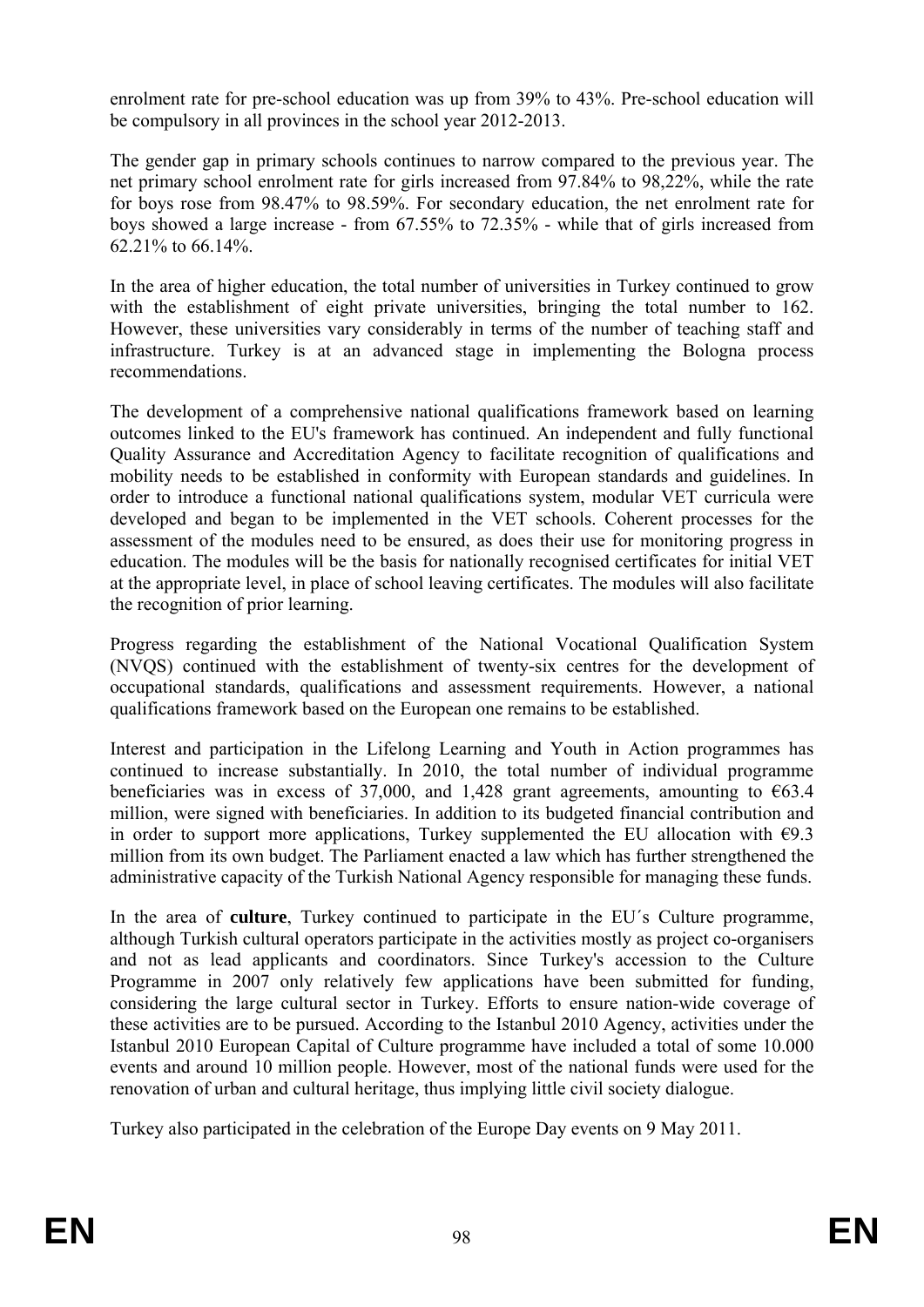Turkey has still not ratified the 2005 UNESCO Convention on the Protection and Promotion of the Diversity of Cultural Expressions.

# *Conclusion*

There has been some progress in the area of education and training. Turkey showed a strong participation in EU programmes and popular interest in them continued to increase. There has been some progress in the area of culture, but no progress on legislative alignment with the EU *acquis*.

# **4.27. Chapter 27: Environment**

In the field of **environment,** there is limited progress to report on *horizontal legislation*. The scope of the by-law on environmental impact assessment (EIA) has been revised by the Council of State, but the changes made have yet to be enforced. The EIA Directive is now largely transposed. However, an addendum to the EIA by-law adopted in April raises concern as to some exceptions it authorises. Procedures for public and transboundary consultations have not been fully aligned and implemented. Regarding the transboundary aspects of the EIA for the EU backed Nabucco pipeline project, Turkey agreed with Bulgaria to organise an ad hoc exchange of information, with the aim of complying de facto with the requirements of the are similar concerns around the large number of planned hydro-power projects for which EU *acquis*. However, general draft bilateral agreements on EIA for cooperation in a transboundary context have not yet been sent to the relevant Member States. The planned Turkish-Russian nuclear power plant project which is due to be built on the eastern Mediterranean coast of Turkey continues to cause public concern, both nationally and internationally. There neither an EIA nor a strategic environmental assessment (SEA) has yet been carried out. Transposition of the SEA Directive is still at an early stage. Some preparations have begun for the transposition of the Environmental Liability and INSPIRE directives.

Limited progress has been achieved on *air quality*. A by-law on reducing the emission levels of light trucks and passenger vehicles in line with Euro 6 was adopted. Preparations are underway for the transposition and implementation of the National Emissions Ceilings Directive. There is still insufficient administrative capacity to implement and enforce the legislation on ambient air quality.

the recovery of energy from waste oils and sterilisation of hazardous medical waste. However, Turkey still needs to prepare and implement national, regional and local waste management Good progress can be reported in the field of *waste management*. The revision of the waste legislation, largely in line with the provisions of the new EU Waste Framework Directive, has begun with the adoption of legislation on solid waste, waste water tariffs, waste incineration, packaging waste and the inspection of end-of-life vehicles. Legislation was also adopted in the areas of mining and the standardisation of the import of batteries and accumulators, ensuring further alignment with the *acquis*. Efforts have been made to bring some landfills up to EU standards and for the separate collection of various categories of waste, as well as for plans in line with the EU Waste Framework Directive.

for water management is fragmented and not organised at river basin level. Preparations are ongoing to convert a number of existing River Basin Protection Action plans into river basin management plans. Transboundary consultations on water issues are still at a very early stage. The newly-adopted amendment to the Law on Groundwater is supposed to strengthen the There has been very limited progress in the area of *water quality*. The institutional framework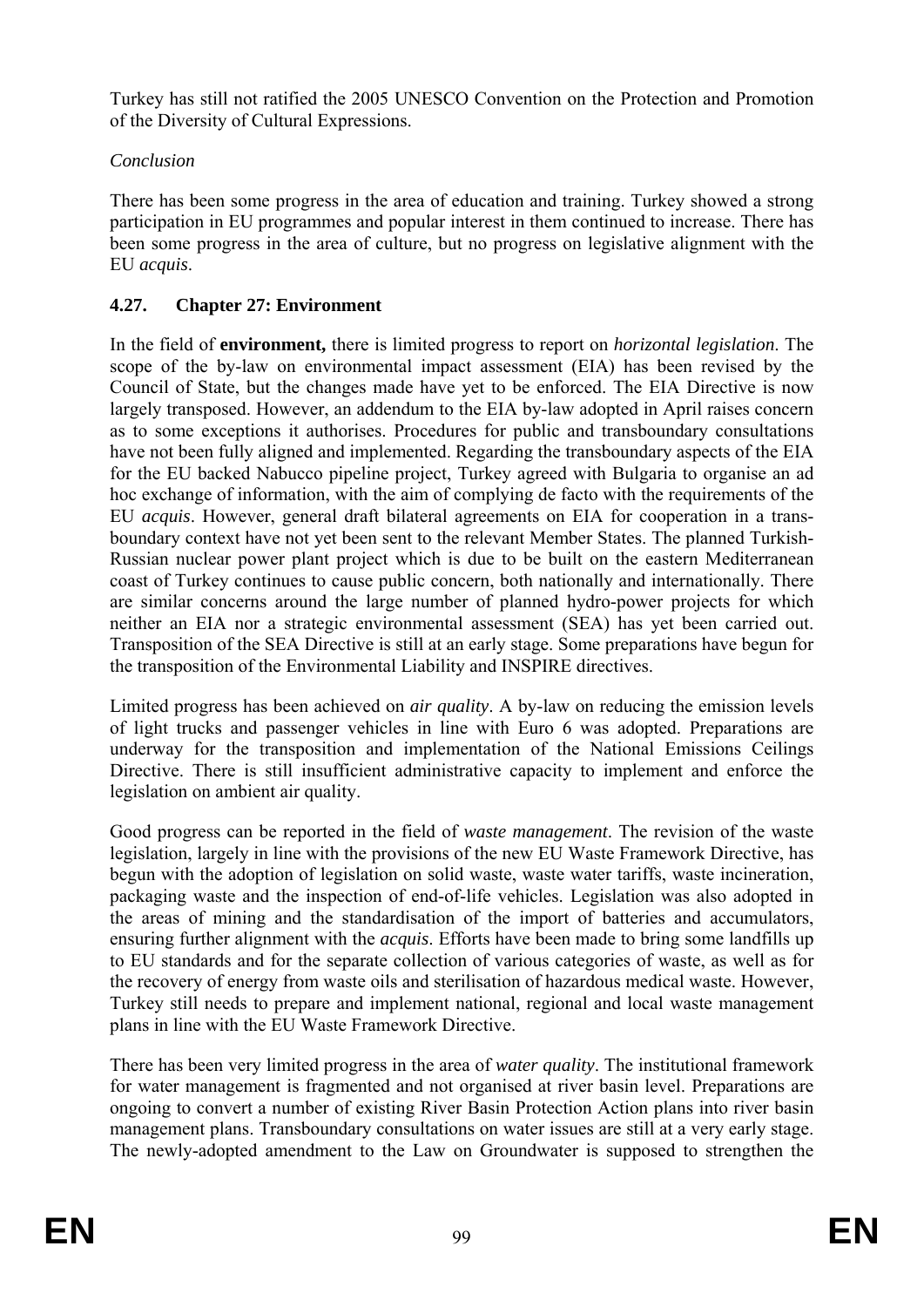application of the 'polluter pays' principle in relation to the measurement of groundwater consumption. A monitoring program in freshwaters and groundwaters for the implementation of the Nitrates Directive has been established. An integrated marine pollution monitoring system has also been put in place, for all surrounding seas.

No progress can be reported on *nature protection*. Framework legislation on nature protection has not yet been adopted. The list of potential Natura 2000 sites has not yet been compiled. The national biodiversity strategy and action plan, as well as the implementing legislation in this field remain to be adopted. There is growing concern about the possible adverse effects on potentially protected species of flora and fauna as a result of the building of new large water and energy infrastructure in the country. The amended by-law on the protection of wetlands has weakened the protection status of wetlands, and falls short of the requirements of the Convention on Wetlands of International Importance. There is no clear allocation of responsibility for nature protection among the various competent institutions. The CITES Convention on the international trade in wild animals and plants is not sufficiently enforced.

Limited progress can be reported regarding *industrial pollution control and risk management,* with the adoption of the By-law implementing the majority of the requirements of the Waste Incineration Directive and the publication of guidelines on emergency plans, public information and notifications, in the form of secondary legislation implementing the By-law on the control of major industrial accidents. A Regulatory Impact Assessment (RIA) for Seveso II is still to be completed. The introduction of an integrated permit system is at an early stage.

Little progress can be reported in the field of *chemicals,* including REACH. Legislation on biocidal products was adopted. The capacity for effective implementation is still insufficient.

Legislative alignment in the field of *noise* is well advanced. However, preparation of noise maps and action plans is still at an early stage.

Regarding **climate change**, limited progress was made on general policy development. Turkey adopted in May 2010 a national climate strategy until 2020 and in May 2011 the Climate Change Coordination Board adopted the first national climate change action plan to implement it. It still needs to be approved by the Higher Planning Council. . Turkey completed a study on identifying policies on national emission limitation and emission reduction in line with global trends, which may enable it to scale up the ambition level from limiting the growth of greenhouse gas emissions to 11% from the projected 2020 emissions.

Cancún in December 2010. Unlike most other Annex I Parties, Turkey did not put forward a There is a significant need for awareness-raising at all levels. At the international level, Turkey continued to advocate its special circumstances which were endorsed at the COP16 in pledge in line with the Cancún Agreements. Turkey associated itself with some formal EU positions. Turkey has not yet submitted its fifth national communication under the United Nations Framework Convention on Climate Change. However, the GHG inventories are submitted regularly on annual basis as required. Turkey participated actively in the climate work under the Regional Environmental Network for Accession (RENA).

However, Turkey's status as Annex I Party without a target continues to present a challenge to Some action towards future convergence with the EU Monitoring Mechanism was initiated. Turkey took steps to enhance co-operation on emissions trading, including to raise awareness of the EU Emissions Trading System amongst the different stakeholders in the country.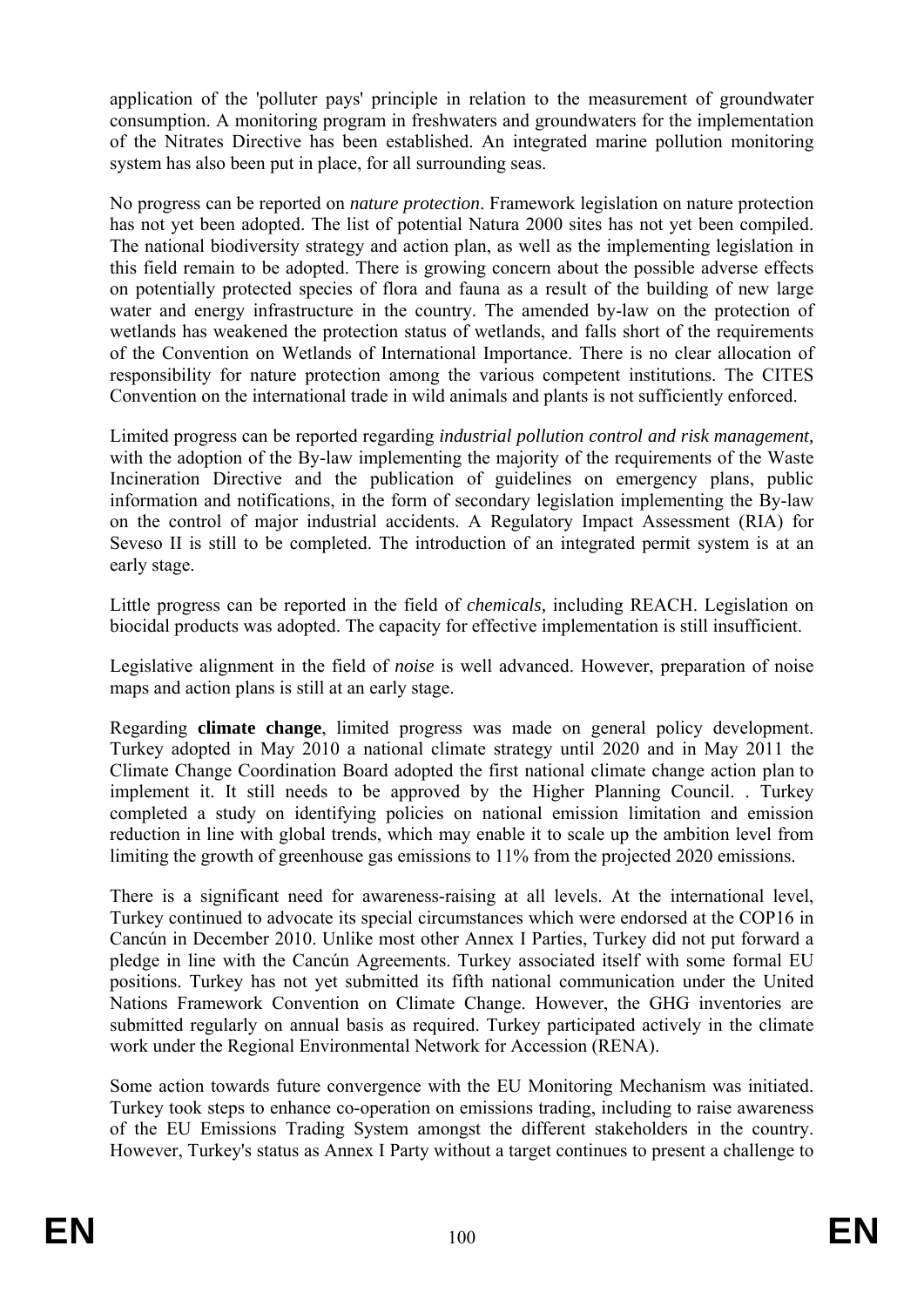progress in this field. No steps were taken to promote convergence with the EU Effort-Sharing Decision. No progress can be reported in the field of fuel quality or in the implementation of emission standards from cars and vans, apart from introduction of the monitoring scheme of new car registrations. Neither were steps taken with respect to the geological storage of carbon dioxide. Turkey continues to implement the Montreal Protocol on ozone-depleting substances and fluorinated gases, but needs to take further steps to align with the EU legislation on fluorinated gases. Turkey has not yet associated itself with the Declaration adopted at the 22<sup>nd</sup> Meeting of the Parties to the Montreal Protocol on the global transition away from HCFCs and CFCs.

account in the framing of policies and in the implementation of infrastructure projects. The authorities involved on climate change. Limited progress has been made in the area of **administrative capacity**. The former Ministry of Environment and Forestry has been split into two new ministries namely the Ministry of Forestry and Water Affairs and Ministry of Environment and Urbanisation (MoEU). Furthermore the Authority for the Special Protected Areas and regional Natural Heritage Boards were closed and merged into a directorate general under the newly established MoEU. Structures for environmental management have been more centralised with the recent legislative reorganisation at ministerial level. No progress has been made towards establishing a national environment agency. Environmental protection requirements are still not taken into Climate department within the Ministry requires further strengthening. Significant efforts are needed to promote cooperation and coordination between the different Ministries and

#### *Conclusion*

. on nature protection. Investments in the field of the environment need to be increased Regarding climate change, Turkey made limited progress on awareness-raising on EU climate Overall, some progress was made towards further alignment. Preparations in the field of environment are at an early stage. Turkey has made good progress on waste management, whereas limited progress can be reported on horizontal legislation, air quality and industrial pollution control and risk management. Turkey made very limited progress on water quality, chemicals and on administrative capacity, which requires further strengthening, including better coordination between the relevant authorities at all levels. There is no progress to report requirements. However, a more ambitious climate policy still needs to be established, both domestically and internationally. No further progress was made on administrative capacity in the field of climate change.

# **4.28. Chapter 28: Consumer and health protection**

Limited progress can be reported in the area of **consumer protection**. The consumer movement continues to be weak. Existing mechanisms for government-civil society dialogue are not being used effectively and participation by consumer NGOs in policy- and lawmaking activities remains low.

There has been limited progress on *product safety-related issues*. A circular from the Prime Minister's Office published in March 2011 established a Market Surveillance and Product Safety Assessment Board. It brings together the relevant market surveillance authorities to improve cooperation. More systematically comparable surveillance data have been collected and the market surveillance activities of the relevant authorities increased compared to the previous year. However, financial and human resources allocated to market surveillance activities are still insufficient. The number of measures applied remains low which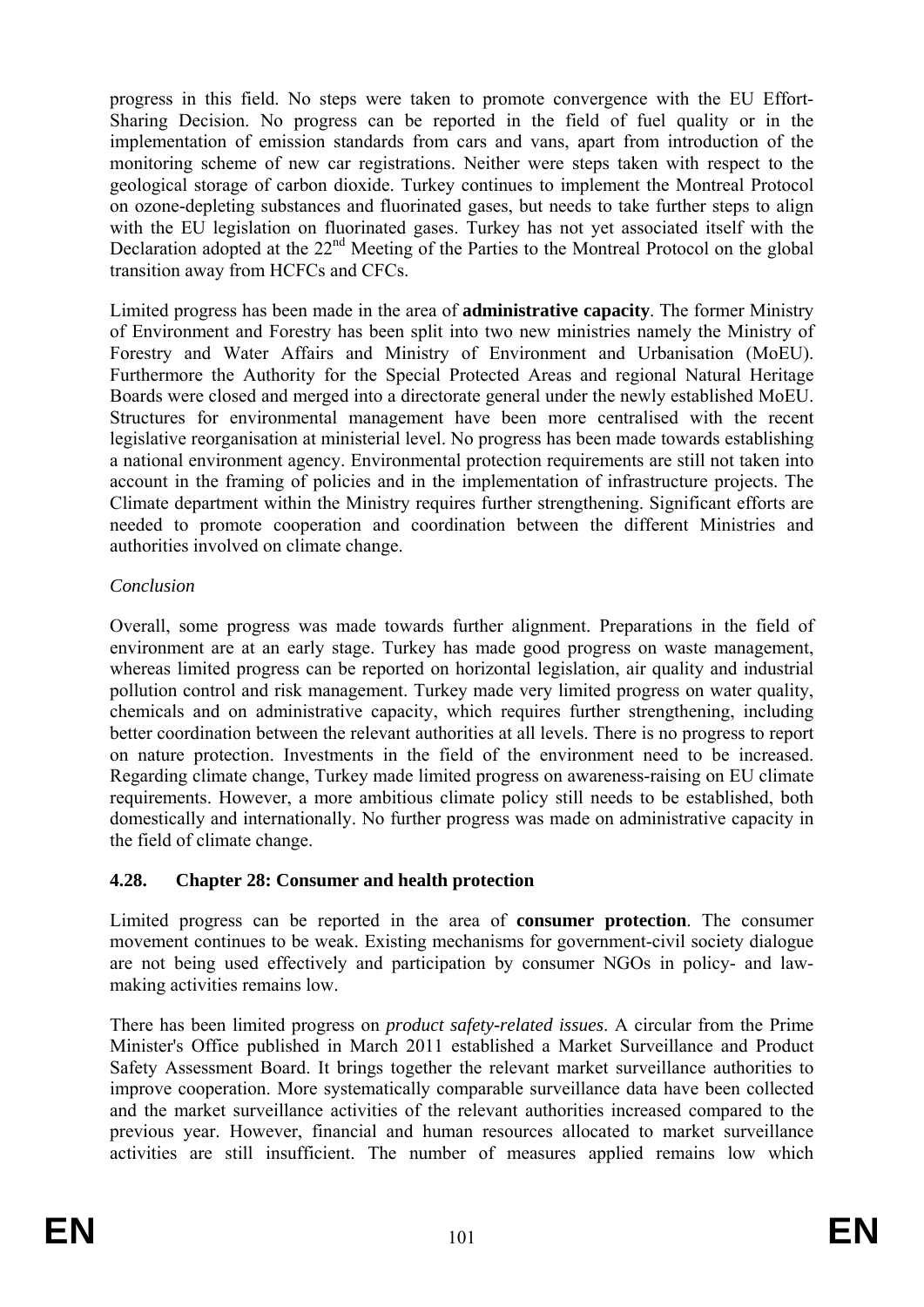undermines the credibility of the system. Work to revise the general product safety legislation remains incomplete. This is a key element for the accession negotiations in this chapter.

tariffs and price lists, on the application methods and principles regarding distance contracts, Some progress was made in the field of *non-safety related issues*. The legislation on labels, and on the implementation procedures and principles regarding door-to-door sales, were amended in March 2011 following the adoption of three revised by-laws. However, the adoption of the revised consumer protection framework law has been pending for some considerable time, which is a key factor affecting the accession negotiations in this chapter. The number of qualified staff members dealing with consumer protection within the Ministry of Industry and Trade was increased and public awareness campaigns were broadcast on the radio. Weaknesses in the arbitration committees and consumer courts remain to be addressed.

There has been some progress in the area of **public health**.

amounts to 5.6% of the national budget, which is slightly above its 2010 level. Regarding *horizontal aspects*, the family medicine system that was introduced in 2004 achieved full national coverage by the end of 2010. In 2011, the public health expenditure

In the field of *tobacco*, Turkey largely fulfils the *acquis* requirements. Initial signs of a decline in tobacco consumption rates since the smoking ban of 2009 were confirmed by a nation-wide study. The Constitutional Court denied by a majority the request to cancel the smoking ban in public areas. The number of smoking cessation centres was increased to 234 and a toll free telephone quit line was launched. A new regulation on the sale and supply of tobacco products, alcohol and alcoholic beverages was published in January 2011 which introduces new restrictions on the advertisement, marketing, sale and use of tobacco products and alcohol. Further law amendments in June 2011 prohibited selling of tobacco products through the internet.

harmonisation of legislation on notifiable diseases and case definitions. Enforcement capacity is being strengthened, but continued efforts are needed in order to ensure a coherent monitoring and surveillance system. Due to the absence of real HIV/AIDS policies, public Some progress can be reported in the field of *communicable diseases*. A revised control and surveillance by-law was published in April 2011, with the aim of completing the awareness about the disease is low and the incidence is increasing. The National Institute of Public Health has still not been established. Preparations in this area are advanced.

blood products guidelines were updated on the basis of the EU guidelines for the preparation, Some progress can be reported in the field of *blood, tissues and cells*. The national blood and use and quality assurance of blood components. A new regulation on human tissues and cells and the quality and safety of the related tissue and cell centres was adopted in October 2010. It sets the standards of quality and safety for the donation, procurement, testing, processing, preservation, storage and distribution of human tissues and cells. In addition, a regulation was adopted in March 2011 laying down the standards applicable to the establishments where transplantation of composite tissues could be take place. The alignment of legislation is advanced on the whole, but Turkey does not yet have sufficient capacity to ensure efficient monitoring, inspection, surveillance and reporting in this area. Preparations are on track.

Some progress can be reported in the field of *mental health*. A new by-law on community mental health centres was adopted in February 2011, but the adoption of the national action plan is still pending. Further action should be taken towards promoting the inclusion of people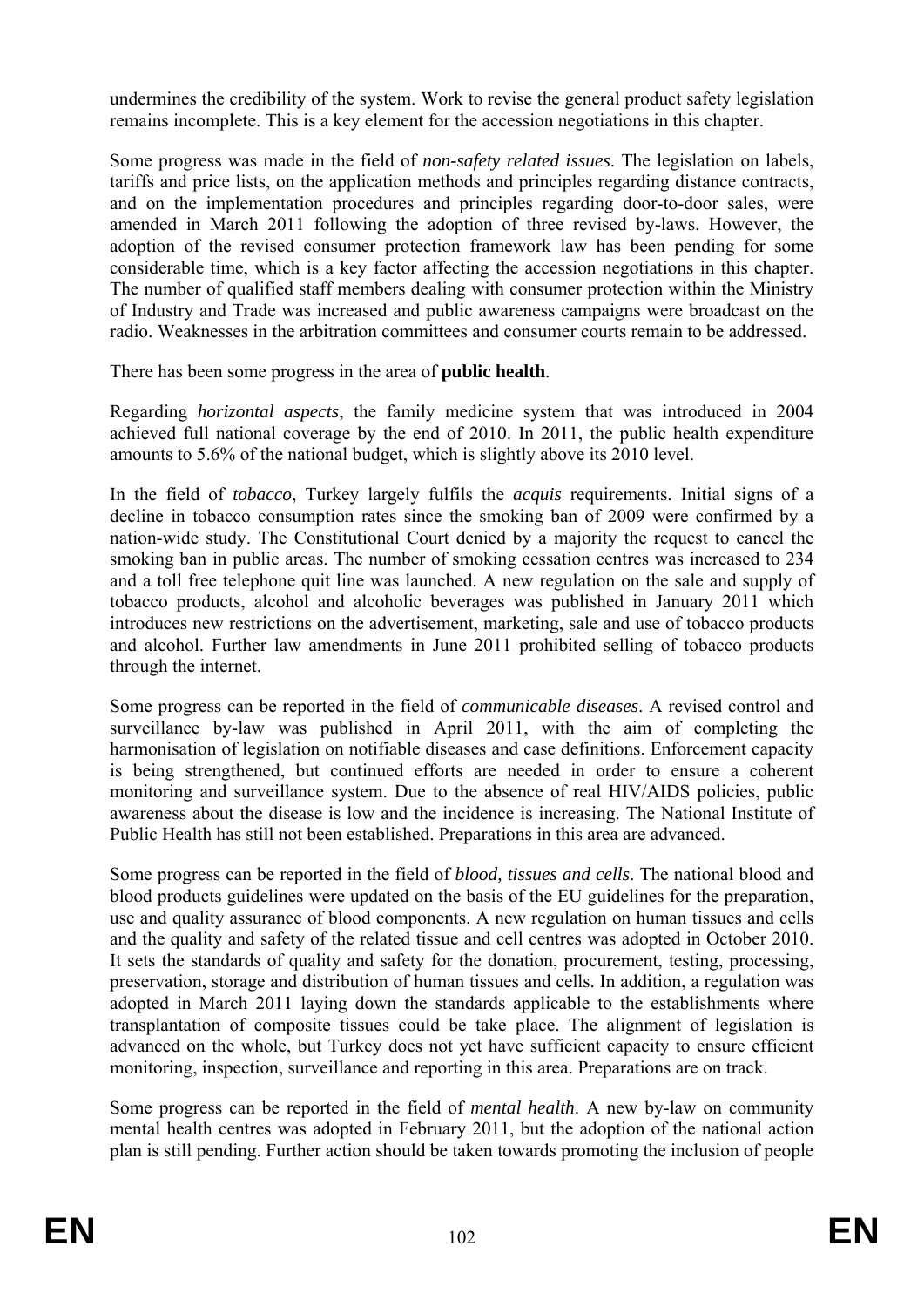with mental health problems, as well as their empowerment and human rights. Preparations in this area are ongoing.

There was limited progress in the field of *cancer*. The Ministry of Health has launched a public awareness campaign on cancer in women. It focuses on reproductive health cancers, such as breast, cervical, ovarian and endometrial cancers, which are the most serious and prevalent among women in the country. Screening of target groups continues, but monitoring and reporting are problematic. The national cancer institute has yet to be established. Preparations in this area are on track.

Concerning *socio-economic determinants of health*, a circular from the Prime Minister's Office drew attention to the growing problems of obesity in Turkey. It called for close cooperation by public, private and academic bodies, as well as civil society organisations, to implement the 2010-2014 obesity prevention and control programme aimed at achieving a 5% reduction in the prevalence of obesity by 2014. An action plan has been adopted which promotes a healthy lifestyle and encourages municipalities to create opportunities in the local environment that motivate people to engage in physical activities.

#### *Conclusion*

surveillance activities, and cooperation with consumer NGOs needs strengthening. In the area There is some progress to report on consumer and health protection. In the area of consumer protection, revised framework laws for consumer protection and general product safety are still to be adopted. Further financial and human resources need to be allocated for market of public health, Turkey has not yet completed the legislative alignment process nor built up the administrative capacity to improve the enforcement of legislation in order to enhance the health and safety status of the population.

# **4.29. Chapter 29: Customs Union**

Turkey Customs Union, there has been limited progress with regard to **customs legislation**. Even though the overall level of alignment with the EU remains high as a result of the EU-

administering surveillance and tariff quotas, and particularly the quotas allocated to processed Under the law on the restructuring of public receivables promulgated on 25 February 2011, Turkey introduced a new provision into its customs law, which provides for a permanent outof-court dispute settlement mechanism for customs arrears. No progress can be reported on further alignment with regard to customs rules on intellectual property rights although new legislation is in the pipeline. The rules on free zones which are under the competence of the Ministry of Economy, and the exemptions granted by the Customs Law on free zones, are not fully in line with the *acquis,* although a certain level of alignment can be already observed. The Turkish legislation on duty relief, particularly the laws allowing duty free shops at entry points, infringes obligations under the Customs Union. No full alignment regarding the rules agricultural products, can be reported. In the context of the conformity assessment of products originating in third country, economic operators are systematically required to declare the origin before the customs clearance, even if the goods have already been released for free circulation in the EU before entering Turkey. This requirement is not in line with the Customs Union.

As regards **administrative and operational capacity**, there is some progress to report. As a result of further modernisation efforts, the Ministry of Customs and Trade has strengthened its security-related enforcement capacity. The risk-based analysis of the Ministry needs to be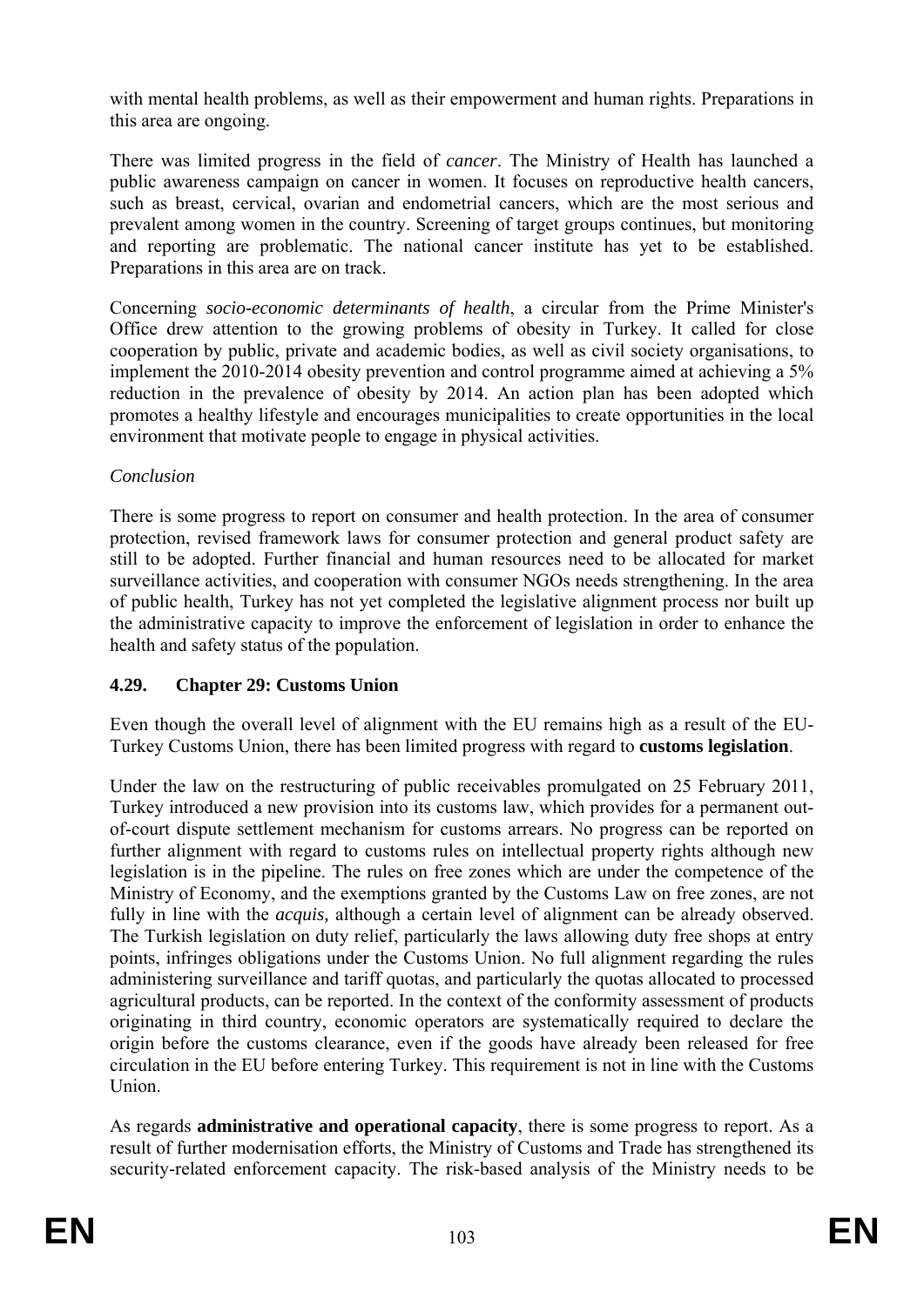other law enforcement agencies for border management needs to be improved. The substantially improved in order to reduce the current very high frequency of physical inspections carried out by the customs, while also improving their quality. The feedback reporting mechanisms between the central risk analysis unit of the Ministry and the regional customs offices should be reinforced. The coordination between the customs enforcement and enforcement of IPR by the customs, particularly in its export controls, has remained weak. Turkey continued to be one of the main suppliers of counterfeit products seized at EU customs.

IT systems capable of interfacing with the EU systems on transit (NCTS) and tariffs (TARIC, Quota and Surveillance) are not yet in place. There is limited progress to report regarding the introduction of a paperless customs environment. The Ministry of Customs and Trade has still not adopted an IT strategy which fully supports the achievement of its business objectives.

The 'Customs Union' chapter is one of eight chapters covered by the conclusions on Turkey adopted by the Council (General Affairs and External Relations) on 11 December 2006 and endorsed by the European Council on 14/15 December 2006. As long as restrictions remain in place on the free movement of goods carried by vessels and aircraft registered in Cyprus or where the last port of call was Cyprus, Turkey will not be in a position to implement fully the *acquis* relating to this chapter.

#### *Conclusion*

The EU-Turkey Customs Union has enabled Turkey to reach a high level of alignment in this area. However, the rules on duty relief and free zones should be further aligned with the the Ministry of Trade. Requesting importers of products in free circulation in the EU to submit information on origin in any format prior to customs clearance is not in line with the *acquis*. Turkey also needs to align its legislation on surveillance and tariff quotas regulated by Customs Union. Risk-based controls and simplified procedures with a view to facilitating legitimate trade by reducing the number of physical controls need to be improved. There is still no effective enforcement of intellectual property rights at customs, and no proper combating of counterfeit goods.

#### **4.30. Chapter 30: External relations**

There has been limited progress in the field of the **common commercial policy**, although Turkey already maintains a high level of alignment with the EU common commercial policy.

Limited progress was recorded in the alignment of the Turkish general system of preferences (GSP). Further alignment with the EU's GSP is needed, in particular with regard to its geographic and product coverage, as well as rules of origin.

fabrics and apparels without implementing the World Trade Organization (WTO) Safeguard During the reporting period, Turkey decided to launch safeguard proceedings on woven Agreement provisions. The EU and other bilateral preferential trade partners of Turkey are excluded from the scope of the provisional safeguard measures. Another safeguard proceeding was initiated on PET (Polyethylene terephthalate). Turkey is also considering extending three safeguard measures on frames for spectacles, bags and cotton yarn, which have been in force for three years.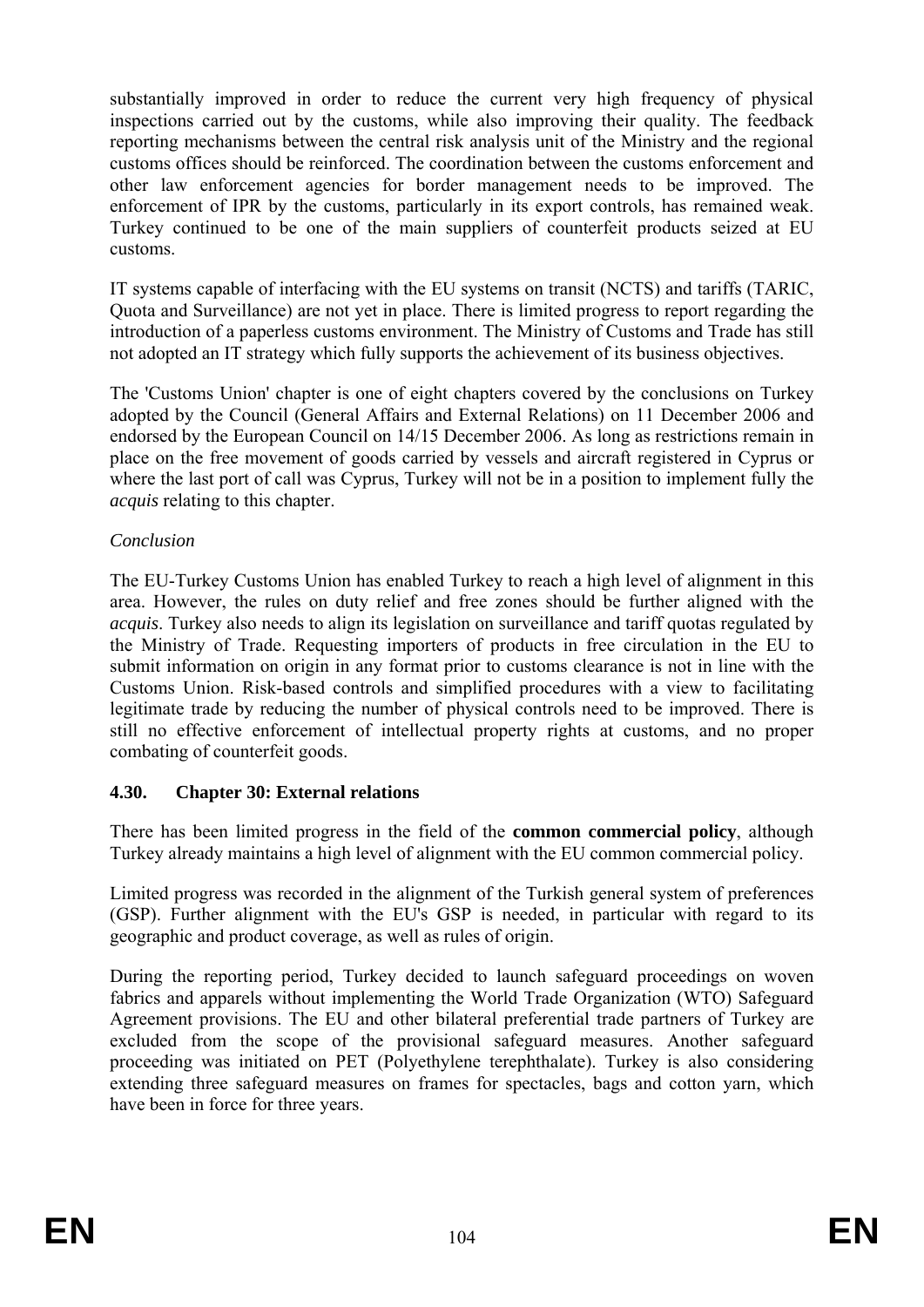There has been progress on **bilateral agreements with third countries**. During the reporting period, free trade agreements with Jordan and Chile entered into force. Turkey signed a free trade agreement with Lebanon.

Although Turkey's level of coordination with the EU within the WTO, in particular as regards the Doha Development Agenda, has been satisfactory, there is still room for improvement in this area, particularly in the field of agriculture and trade facilitation. Coordination within the OECD has been satisfactory.

There has been no progress in neither medium and long term export credits to companies, nor dual use goods. Concerning *dual-use export controls*, Turkey has not aligned itself with the EU position on membership of certain suppliers' groups, such as the Wassenaar Arrangement on export controls for conventional arms and dual-use goods and technologies, and the Missile Technology Control Regime.

total amount of official development aid granted by Turkey in 2010 was about  $\epsilon$  730 million, reaching approximately 0.15 ODA/GNI. The level of alignment in this field remained Turkey made some progress in the field of **development policy** and **humanitarian aid**. The satisfactory.

'External relations' is one of eight chapters covered by the conclusions on Turkey adopted by the Council (GAERC) on 11 December 2006 and endorsed by the European Council on 14/15 December 2006. As long as restrictions remain in place on the free movement of goods carried by vessels and airplanes registered in Cyprus or where the last port of call was Cyprus, Turkey will not be in a position to fully implement the *acquis* relating to this chapter.

#### *Conclusion*

Turkey has achieved a high level of alignment in the area of common commercial policy, mainly owing to the Customs Union. Some discrepancies still remain in areas such as the general system of preferences or control of dual use goods.

# **4.31. Chapter 31: Foreign, Security and Defence Policy**

Middle East. Taking into account that Turkey has become more active in its wider The regular **political dialogue** between the EU and Turkey continued to cover international issues of common interest, including the Middle East peace process, Western Balkans, Afghanistan/Pakistan, the Southern Caucasus and developments in North Africa and in the neighbourhood, and in view of intensifying dialogue with Turkey on issues of mutual interest informal policy talks were launched in May 2011. (*Concerning relations with other enlargement countries and Member States, see Political criteria 2.3 – Regional issues and international obligations).* 

As regards the **common foreign and security policy (CFSP)**, in the reporting period Turkey aligned itself, when invited, with 32 out of the 67 relevant EU declarations and Council decisions (48% alignment).

Regional Government. Turkey engaged with *Iran* on the nuclear dossier. Turkey did not align Bilateral relations with *Iraq* continued to improve, Turkey has maintained close official contacts with the Iraqi authorities, and the Prime Minister visited Iraq, including the Kurdish itself with restrictive measures imposed by the EU on Iran, in addition to the fourth round of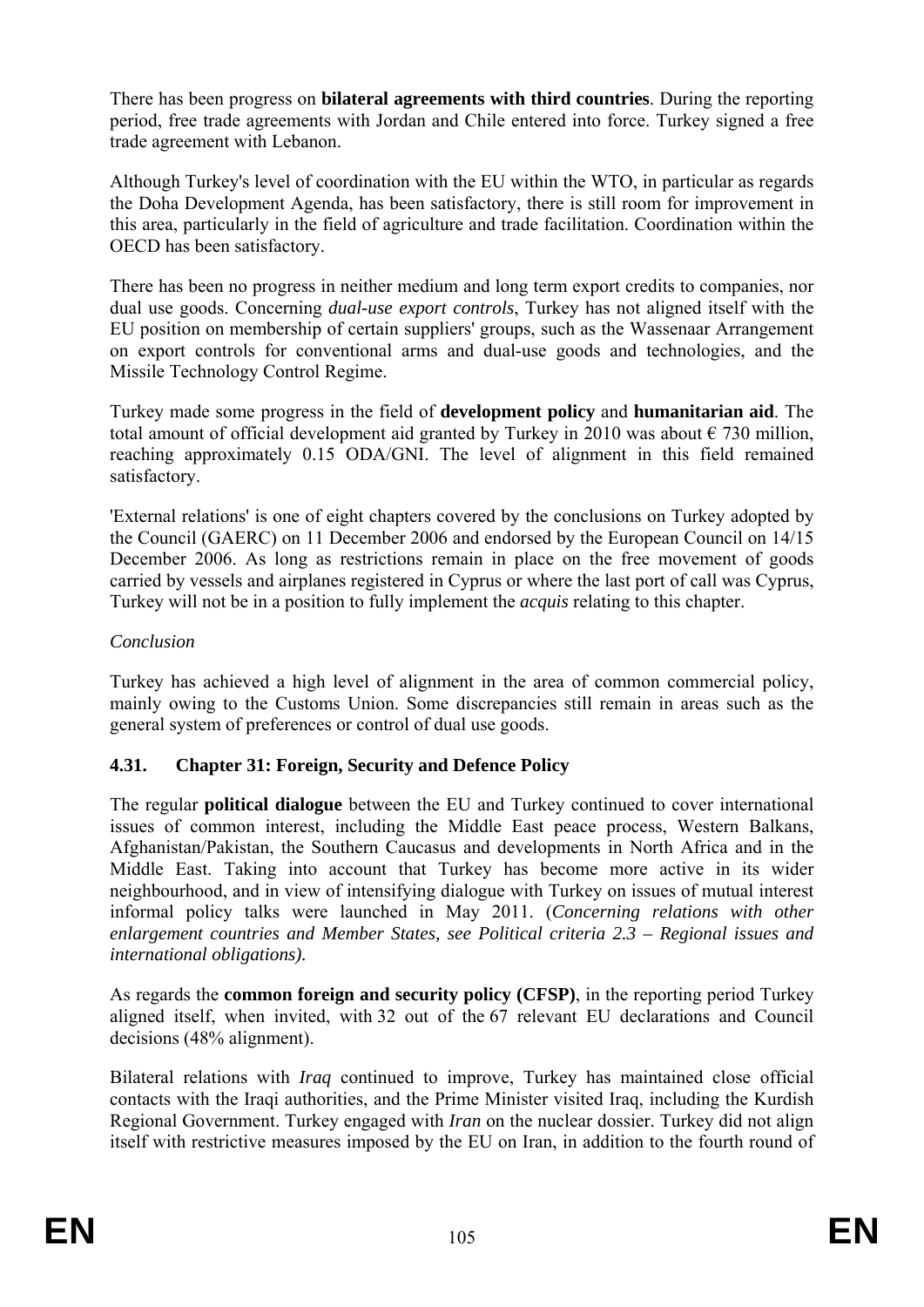UNSC sanctions. On 21-22 January 2011, talks between the P5+1 chaired by the EU and Iran took place in Istanbul.

As regards the *Middle East*, Turkey's relations with *Israel* have further deteriorated since the Gaza Flotilla incident in 2010. After the publication of the independent UN report, Turkey downgraded relations with Israel and suspended military agreements with Israel. Turkey welcomed the agreement on Palestinian reconciliation brokered in May 2011.

Turkey closely followed events in *Syria*. Turkey issued a call to refrain from disproportionate and excessive use of force, and for continued reform efforts. Since the beginning of the unrest, Turkey provided humanitarian assistance to more than 18,000 fleeing Syrians, hosted in seven camps along the Syrian border. Turkey did not align itself with EU restrictive measures with regard to Syria

Turkey was actively involved in promoting a solution to the political crisis in *Lebanon* which unfolded in January 2011. An agreement on setting up a free trade zone encompassing Lebanon, Turkey, Jordan and Syria was signed in November 2010. As regards developments in *North Africa*, Turkey was vocal on the need for a change of regime in *Egypt*. Turkey expressed support for the people's aspirations in *Tunisia*.

Turkey eventually agreed to support NATO's command of operations for the enforcement of UNSC Resolutions 1970 and 1973 on *Libya*. Turkey did not align itself with EU restrictive ousting as a historical moment for Libya. As regards relations with the *Southern Caucasus and Central Asia*, Turkey hosted the 11th Summit of the Economic Cooperation Organisation (ECO) on 23 December 2010. Turkey holds the chairmanship of the Conference on Interaction and Confidence Building Measures in Asia (CICA) until June 2012. The protocols measures with regard to Libya. Turkey is a member of the contact group. Turkey provided substantial humanitarian assistance to Libya. The Foreign Minister described Gaddafi's signed with *Armenia* in 2009 to normalise relations are still not ratified.

Turkey continued its efforts to enhance cooperation with and between *Afghanistan* and *Pakistan*. Turkey hosted the Fourth Regional Economic Cooperation Conference on Afghanistan (RECCA) on 3 November 2010 in Istanbul. Turkey furthermore provided substantial humanitarian assistance and funded several projects in the fields of health, education and training in Afghanistan.

Turkey-*Russia* relations developed positively, with a number of high level visits.

on regional developments. US-Turkish cooperation on security and counterterrorism remained firm, including in tripartite format with Iraq. As regards relations with the *United States of America*, Turkey and the US consulted regularly

No particular development can be reported as regards *restrictive measures* apart from the issues described above.

Global Counter Terrorism Forum in Istanbul in April 2011. Turkey has not aligned itself with Concerning the *non-proliferation of weapons of mass destruction*, Turkey is party to all the existing international arrangements. Turkey hosted the second preparatory conference for a the EU position on membership of the Wassenaar Arrangement on Export Controls for Conventional Arms and Dual-Use Goods and Technologies *(for dual-use goods, see Chapter 30 – External relations).*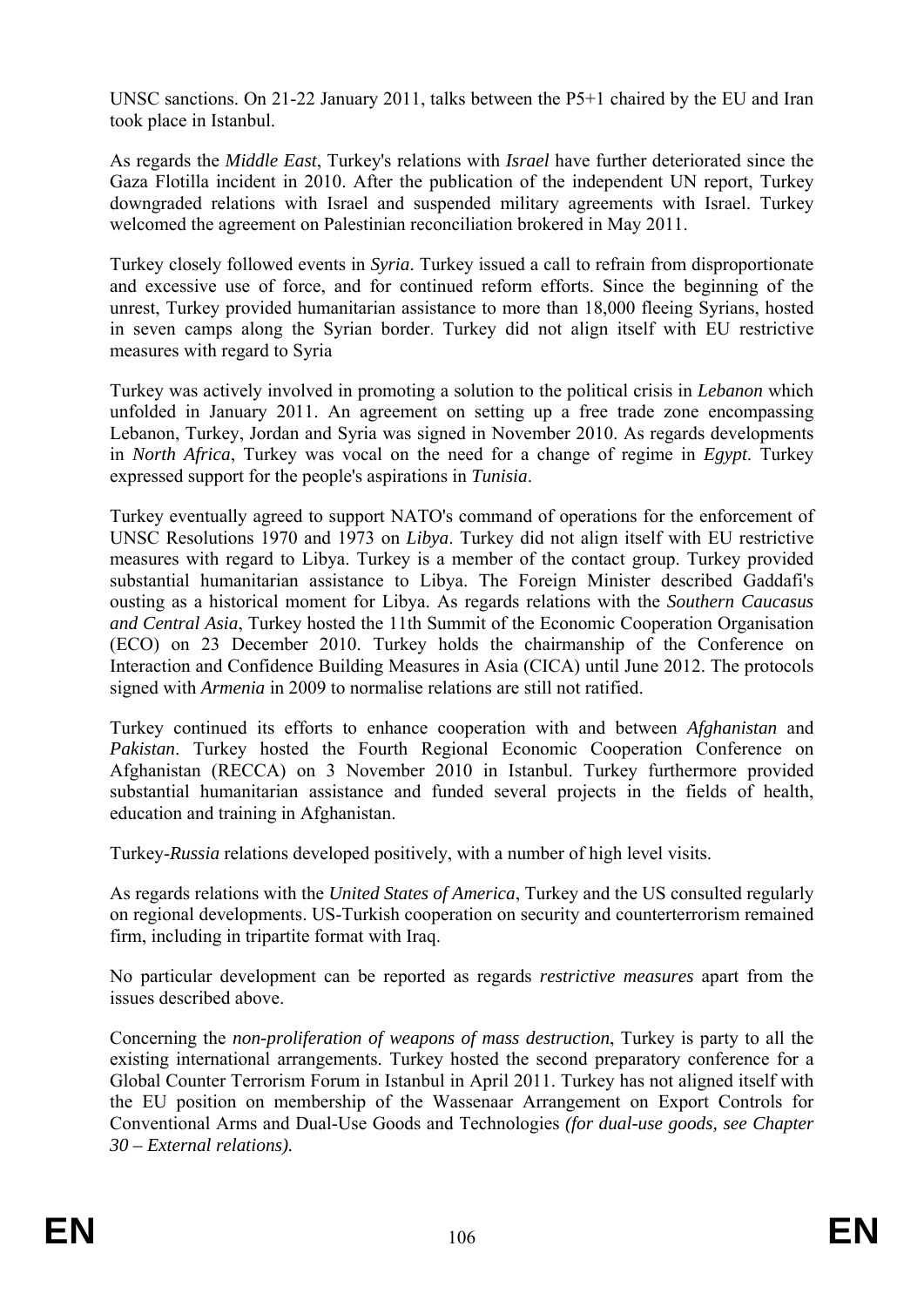Organisation of the Islamic Conference since 2005 and has observer status in the African With regard to *cooperation with international organisations*, Turkey did not sign the statute of the International Criminal Court. In April 2011, the EU reiterated its invitation to Turkey to do so as soon as possible. Turkey announced in May 2011 its 'early' candidacy for a nonpermanent seat in the UN Security Council. Turkey supported the UNGA resolution on the participation of the EU in the work of the UN. Turkey has held the Secretariat General of the Union. Turkey held the rotating chairmanship of the Committee of Ministers of the Council of Europe between 10 November 2010 and 11 May 2011.

There have been no particular developments with regard to *security measures (classified information).* 

As regards the **common security and defence policy (CSDP),** Turkey is continuing to contribute to the EU-led military mission in Bosnia and Herzegovina (EUFOR/Althea). Turkey is also contributing to EUPM, the EU-led police mission in Bosnia and Herzegovina and to the EU rule of law mission (EULEX) in Kosovo. The issue of EU-NATO cooperation that would involve all EU Member States beyond the 'Berlin plus arrangements' remains to be resolved.

#### *Conclusion*

Turkey made efforts to normalise relations with its neighbouring countries, such as Iraq, beyond the 'Berlin plus arrangements' remains to be resolved. Turkey's alignment with the EU's common foreign and security policy has continued. However, overall Turkish alignment including the Kurdish regional government. No progress was made in the normalisation of ties with Armenia. Relations with Israel have further deteriorated since the Gaza Flotilla incident in 2010. Turkey strengthened relations with Russia. Turkey engaged more than previously in the provision of humanitarian aid, in particular to Libya, Pakistan and Afghanistan. The issue of EU-NATO cooperation that would involve all EU Member States with CFSP declarations decreased during the reporting period, when compared to earlier such periods, and Turkey did not align with the EU restrictive measures on Iran, Libya or Syria. Turkey has not aligned itself with the EU position on membership of the Wassenaar Arrangement.

# **4.32. Chapter 32: Financial control**

Some progress on **public internal financial control** (PIFC) can be reported. The Internal practices. It is yet to be adopted. Audit Coordination Board issued the 2011-2013 Public Internal Audit Strategy determining the steps for reinforcing the internal audit function in Turkey. The Board also organised a number of events for dissemination of good practices in internal audit. The Central Harmonisation Unit for Financial Management and Control (CHU-FMC) conducted a gap analysis and drafted an action plan for improvement of financial management and control

The 2002 Public Internal Financial Control (PIFC) Policy Paper fails to address the current challenges. The Policy Paper and the related Action Plan therefore need to be updated, which is a key element for the accession negotiations in this chapter. These documents will need to address the issues of managerial accountability, delineation of control, audit and inspection functions, as well as the establishment of a permanent central harmonisation unit for internal audit (CHU-IA). An operational manual on internal control has been prepared. The Ministry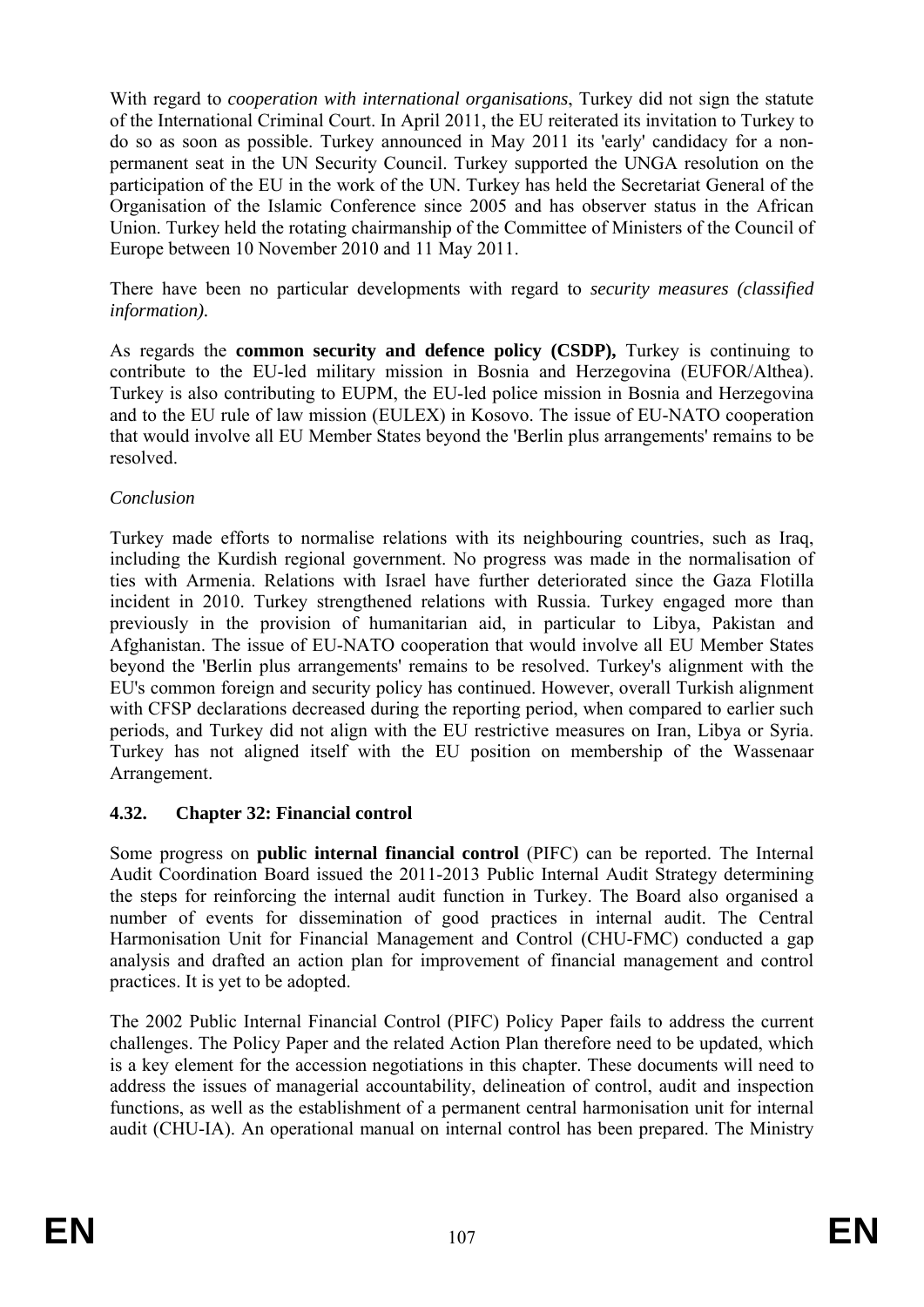of Finance needs to strengthen its steering role in the reform process. Alignment with the *acquis* in this domain is advanced.

negotiations in this chapter. This law provides the institution with the legal and structural of Accounts. There was significant progress in the area of **external audit**. The revised law of the Turkish Court of Accounts was enacted in December 2010, which is a key element for the accession bases for its extended mandate, now also including public corporations, etc., and further aligned the external audit practices with relevant international standards. The implementation of this law will be subject to further scrutiny. In order to carry out its budgetary oversight function effectively, the Parliament will need to establish the necessary institutional structure and secure the expertise to analyse the technical reports to be submitted by the Turkish Court

Some progress can be reported on the **protection of the EU's financial interests**. The operational cooperation between the European Anti-Fraud Office (OLAF) and the Prime Ministry Inspection Board (PMIB) and other relevant institutions continued in assessments and investigations of suspected fraud cases. The PMIB continued to reinforce its function as the permanent body responsible for the cooperation with OLAF and coordination of relevant national authorities in combating fraud. As Turkey's Anti-Fraud Coordination Service (AFCOS), it needs to ensure operational independence in reporting and carrying out its coordination tasks, as well as ensuring the effective functioning of the Turkish anti-fraud network in addressing the prevention, detection and follow-up of cases.

Preparations are moderately advanced in this area. No development can be reported in the implementation of the Convention on the Protection of the European Communities' Financial Interests (PIF Convention) and its Protocols. Turkey will need to ensure better monitoring of the actual implementation of the Convention.

Some progress can be reported on the **protection of the Euro against counterfeiting**. The Counterfeit Tracking System continues to operate among the Treasury, the Central Bank, the coins from circulation. Turkey is a proactive participant in the Pericles programme through trainings and it has hosted three Pericles events during the last three years. With respect to Public Prosecutor's Office, the Turkish National Police and the Gendarmerie General Command. The Turkish National Police was officially appointed to serve as the 'National Contact Office' (NCO) to ensure cooperation with the EU institutions as a part of the Counterfeit Tracking System. The centralisation of technical and police information at the NCO needs to be improved. The Turkish legislation does not entail any sanctions against credit institutions which fail to withdraw counterfeits and medals and tokens similar to euro Euro coins, a cooperation agreement was signed between OLAF and the Under-secretariat of the Treasury. Exchange of technical information in this area works effectively. Turkish institutions have prepared a Road Map for strengthening the cooperation between the Republic of Turkey and Europol, to enact the 'Operational Cooperation Agreement' with Europol. Preparations in the field of protection of the Euro are moderately advanced.

#### *Conclusion*

Some progress can be reported in the area of financial control, which already has a fairly advanced level of alignment. Legislation implementing the PFMC Law is fully in force. The PIFC Policy Paper and the action plan need to be revised. The adoption of the Turkish Court of Accounts Law was a significant step in further aligning external audit with relevant international standards. The Turkish AFCOS needs to continue reinforcing its coordination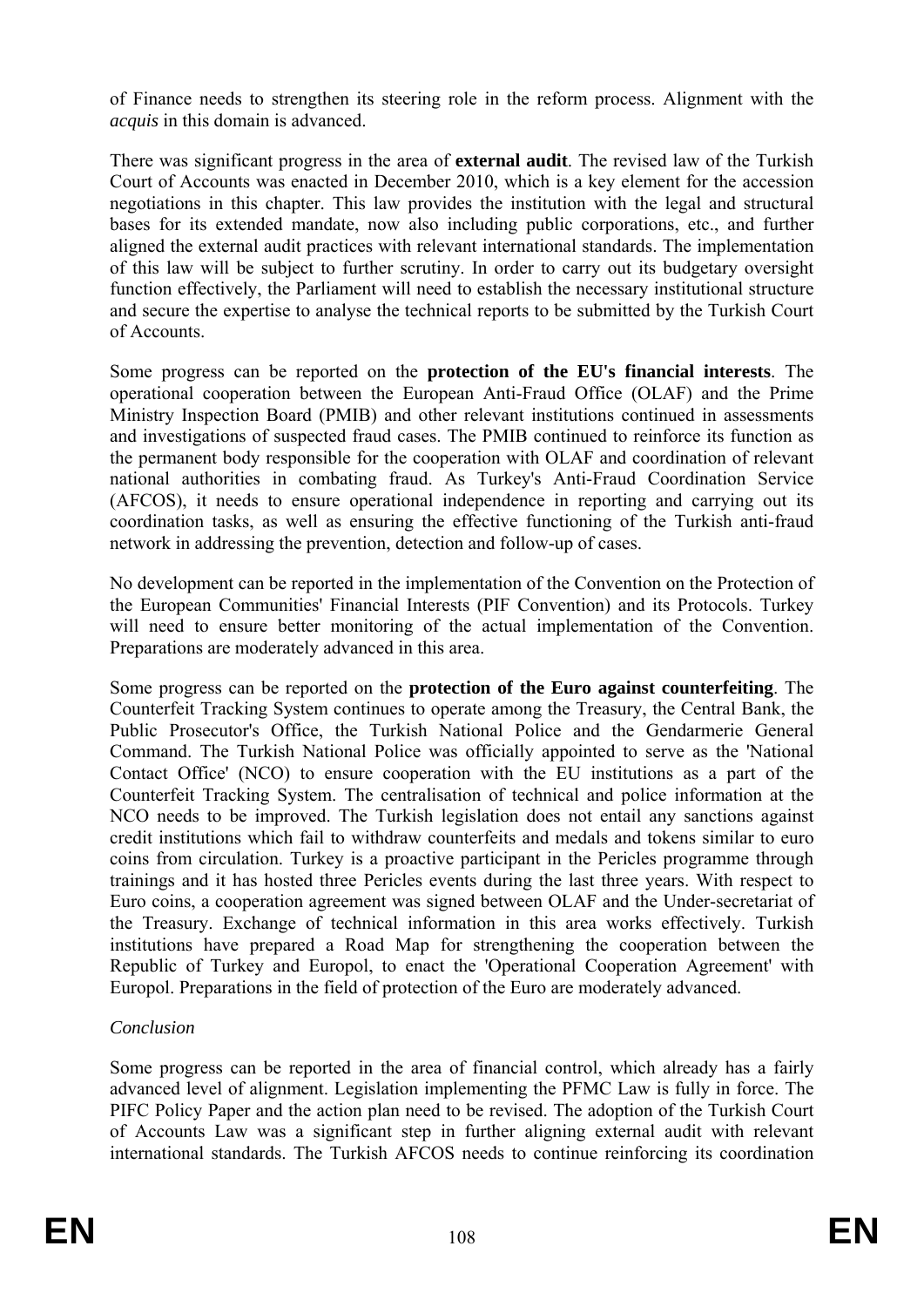function, its operational independence and its operational network. The level of Turkey's overall state of preparedness in this chapter is moderately advanced.

## **4.33. Chapter 33: Financial and budgetary provisions**

There are no specific developments to report regarding the preparations for the application of the own resources system, covering **traditional own resources,** the **VAT resource** and the **GNI resource**. Alignment with the *acquis* under the policy areas (agriculture, customs, taxation, statistics and financial control) related to the application of this system continued. The Turkish customs legislation largely complies with the *acquis*. However, complementary efforts are necessary for full alignment and implementation.

monitoring, payment and control of own resources, and reporting to the EU. No progress can be reported on the **administrative capacity and infrastructure** required for the application of the own resources system. Turkey will need to establish coordination structures and implementing rules for the accurate establishment, collection, accounting,

### *Conclusion*

No progress can be reported as regards the administrative preparations for setting up the own Progress in the policy areas underlying and affecting this chapter can be reported as limited. resources system itself. Preparedness in the area of financial and budgetary provisions is at an early stage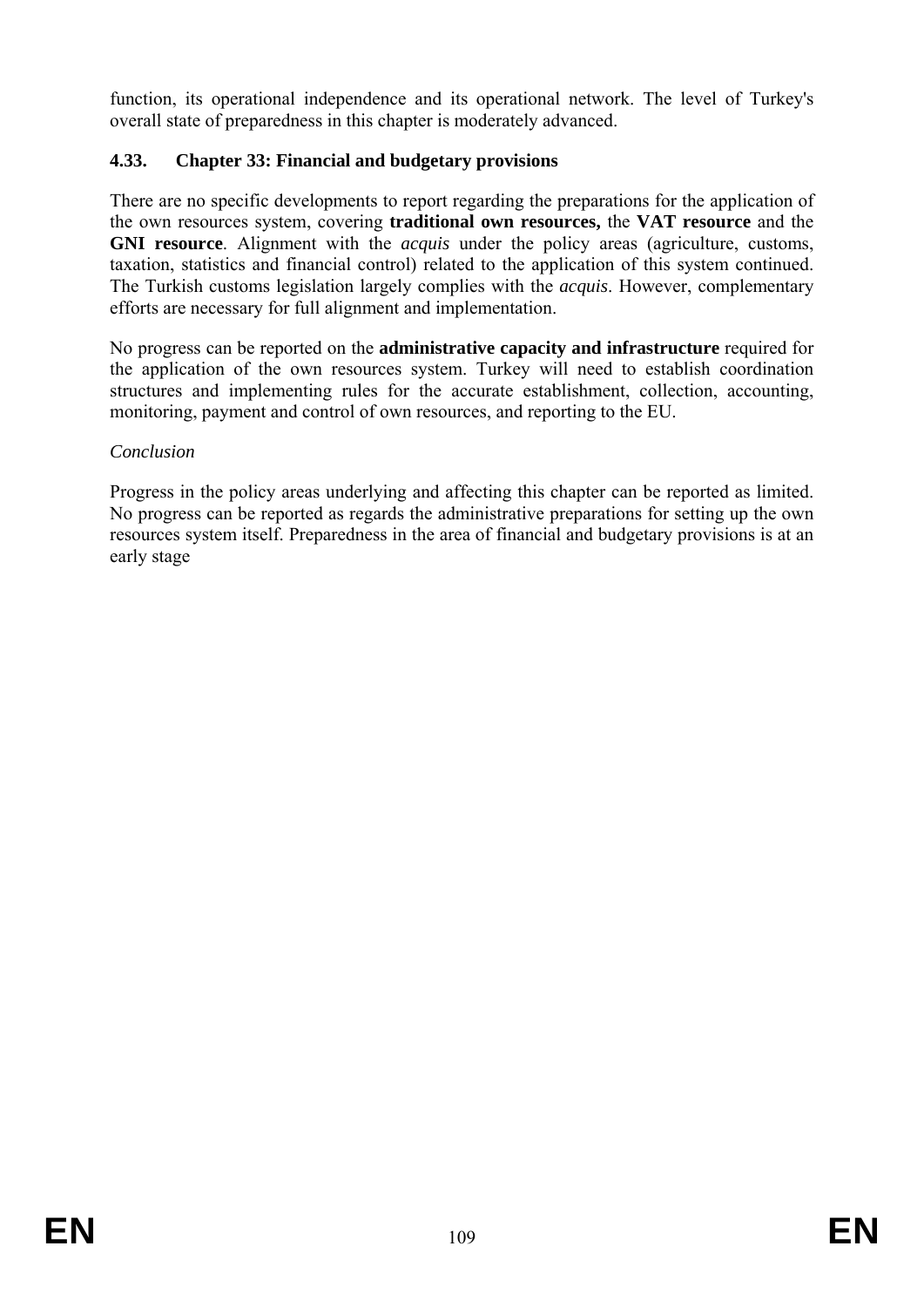#### **Statistical Annex**

# **STATISTICAL DATA (as of 30.09.2011)**

**Turkey** 

| <b>Basic data</b>                                                           | Note        | 2000                 | 2001            | 2002            | 2003                 | 2004                 | 2005            | 2006     | 2007          | 2008           | 2009                 | 2010      |
|-----------------------------------------------------------------------------|-------------|----------------------|-----------------|-----------------|----------------------|----------------------|-----------------|----------|---------------|----------------|----------------------|-----------|
| Population (thousand)                                                       |             | 66889                | 67896           | 68 838          | 69770                | 70 692               | 71 610          | 72 5 20  | 69 689b       | 70 586         | 71 517               | 72 561    |
| Total area of the country (km <sup>2</sup> )                                | 1)          | 783 562              | 783 562         | 783 562         | 783 562              | 783 562              | 783 562         | 783 562  | 783 562       | 783 562        | 783 562              | 783 562   |
|                                                                             |             |                      |                 |                 |                      |                      |                 |          |               |                |                      |           |
| <b>National accounts</b>                                                    | Note        | 2000                 | 2001            | 2002            | 2003                 | 2004                 | 2005            | 2006     | 2007          | 2008           | 2009                 | 2010      |
| Gross domestic product (GDP) (million national currency)                    |             | 166 658              | 240 224         | 350 476         | 454 781              | 559 033              | 648 932         | 758 391  | 843 178       | 950 534        | 952 559              | 1 105 101 |
| GDP (million euro)                                                          |             | 289 446              | 219 816         | 243 570         | 269 322              | 314 304              | 387 655         | 419 013  | 472 879       | 501 339        | 440 942              | 550 506   |
| GDP (euro per capita)                                                       | 2)          | 4 5 0 5              | 3 3 7 5         | 3690            | 4 0 27               | 4 6 4 1              | 5 6 5 4         | 6038     | 6735          | 7 0 5 2        | 6 1 2 0              | 7 5 4 1   |
| GDP (in Purchasing Power Standards (PPS) per capita)                        | 2)          | 8 0 0 0              | 7 400           | 7400            | 7 400                | 8 600                | 9500b           | 10 500   | 11 300        | 11 700         | 10700                | 11 800    |
| GDP per capita in PPS (EU-27 = 100)                                         | 2)          | 42                   | $\overline{37}$ | $\overline{36}$ | $\overline{36}$      | $\overline{40}$      | 42 <sub>b</sub> | 44       | 45            | 47             | 45                   | 48        |
| Real GDP growth rate (growth rate of GDP volume, national currency, %       |             |                      |                 |                 |                      |                      |                 |          |               |                |                      |           |
| change on previous year)                                                    |             | 6.8                  | $-5.7$          | 6.2             | 5.3                  | 9.4                  | 8.4             | 6.9      | 4.7           | 0.7            | $-4.8$               | 8.9       |
| Employment growth (national accounts, % change on previous year)            |             | $\ddot{\phantom{a}}$ |                 | ÷               | $\ddot{\phantom{a}}$ | $\ddot{\phantom{a}}$ | $\mathcal{L}$   | ÷        | $\mathcal{I}$ | $\ddot{\cdot}$ | $\ddot{\phantom{a}}$ | ÷         |
| Labour productivity growth: GDP growth per person employed (% change on     |             |                      |                 |                 |                      |                      |                 |          |               |                |                      |           |
| previous year)                                                              |             |                      |                 |                 |                      |                      |                 |          |               |                |                      |           |
| Real unit labour cost growth (national accounts, % change on previous year) |             |                      |                 | $\cdot$         | $\ddot{\cdot}$       | $\cdot$              | ÷               | ÷        | $\bullet$     | $\cdot$        | $\cdot$              | ÷         |
| Labour productivity per person employed (GDP in PPS per person              |             |                      |                 |                 |                      |                      |                 |          |               |                |                      |           |
| employed, $EU-27 = 100$ )                                                   |             | 53.4f                | 49.2f           | 49.2f           | 49.8f                | 54.1f                | 58.2f           | 61.7f    | 63.7f         | 65.4f          | 62.0f                | 62.3f     |
| Gross value added by main sectors (%)                                       |             |                      |                 |                 |                      |                      |                 |          |               |                |                      |           |
| Agriculture and fisheries                                                   |             | 10.8                 | 9.4             | 11.4            | 11.1                 | 10.7                 | 10.6            | 9.4      | 8.5           | 8.5            | 9.1                  | 9.4       |
| Industry                                                                    |             | 24.6                 | 23.8            | 23.2            | 23.5                 | 23.0                 | 23.0            | 22.9     | 22.3          | 22.0           | 21.1                 | 21.5      |
| Construction                                                                |             | 5.4                  | 4.7             | 4.6             | 4.5                  | 5.0                  | 5.0             | 5.4      | 5.4           | 5.2            | 4.2                  | 4.6       |
| Services                                                                    |             | 59.2                 | 62.1            | 60.8            | 60.8                 | 61.3                 | 61.3            | 62.4     | 63.7          | 64.3           | 65.6                 | 64.5      |
| Final consumption expenditure, as a share of GDP (%)                        |             | 82.2                 | 80.8            | 80.8            | 83.4                 | 83.2                 | 83.5            | 82.9     | 84.1          | 82.7           | 86.2                 | 85.4      |
| Gross fixed capital formation, as a share of GDP (%)                        |             | 20.4                 | 15.9            | 16.7            | 17.0                 | 20.3                 | 21.0            | 22.3     | 21.4          | 19.9           | 16.9                 | 18.7      |
| Changes in inventories, as a share of GDP (%)                               |             | 0.4                  | $-0.9$          | 0.9             | 0.6                  | $-1.0$               | $-1.0$          | $-0.2$   | $-0.4$        | 1.9            | $-1.9$               | 1.4       |
| Exports of goods and services, relative to GDP (%)                          |             | 20.1                 | 27.4            | 25.2            | 23.0                 | 23.6                 | 21.9            | 22.7     | 22.3          | 23.9           | 23.3                 | 21.1      |
| Imports of goods and services, relative to GDP (%)                          |             | 23.1                 | 23.3            | 23.6            | 24.0                 | 26.2                 | 25.4            | 27.6     | 27.5          | 28.3           | 24.4                 | 26.6      |
|                                                                             |             |                      |                 |                 |                      |                      |                 |          |               |                |                      |           |
| <b>Industry</b>                                                             | <b>Note</b> | 2000                 | 2001            | 2002            | 2003                 | 2004                 | 2005            | 2006     | 2007          | 2008           | 2009                 | 2010      |
| Industrial production volume index (2005=100)                               | 3)          | 79.5                 | 72.6            | 79.5            | 86.4                 | 94.9                 | 100.0           | 107.3    | 114.8         | 114.2          | 102.9                | 116.4     |
|                                                                             |             |                      |                 |                 |                      |                      |                 |          |               |                |                      |           |
| Inflation rate                                                              | Note        | 2000                 | 2001            | 2002            | 2003                 | 2004                 | 2005            | 2006     | 2007          | 2008           | 2009                 | 2010      |
| Annual average inflation rate (HICP, % change on previous year)             |             | $\ddot{\phantom{a}}$ |                 | ÷               | $\ddot{\phantom{a}}$ | 10.1                 | 8.1             | 9.3      | 8.8           | 10.5           | 6.5                  | 6.4       |
|                                                                             |             |                      |                 |                 |                      |                      |                 |          |               |                |                      |           |
| <b>Balance of payments</b>                                                  | Note        | 2000                 | 2001            | 2002            | 2003                 | 2004                 | 2005            | 2006     | 2007          | 2008           | 2009                 | 2010      |
| Balance of payments: current account total (million euro)                   |             | $-10741$             | 4 1 9 8         | $-662$          | $-6643$              | $-11601$             | $-17932$        | $-25684$ | $-28044$      | $-28528$       | $-10031$             | $-36606$  |
| Balance of payments current account: trade balance (million euro)           |             | $-23882$             | $-3755$         | $-6758$         | $-11925$             | $-18278$             | $-26590$        | $-32698$ | $-34186$      | $-36049$       | $-17816$             | $-42480$  |
| Balance of payments current account: net services (million euro)            |             | 12 3 16              | 10 201          | 8 3 3 9         | 9 2 9 2              | 10 288               | 12 182          | 10796    | 9692          | 11 770         | 12 008               | 10764     |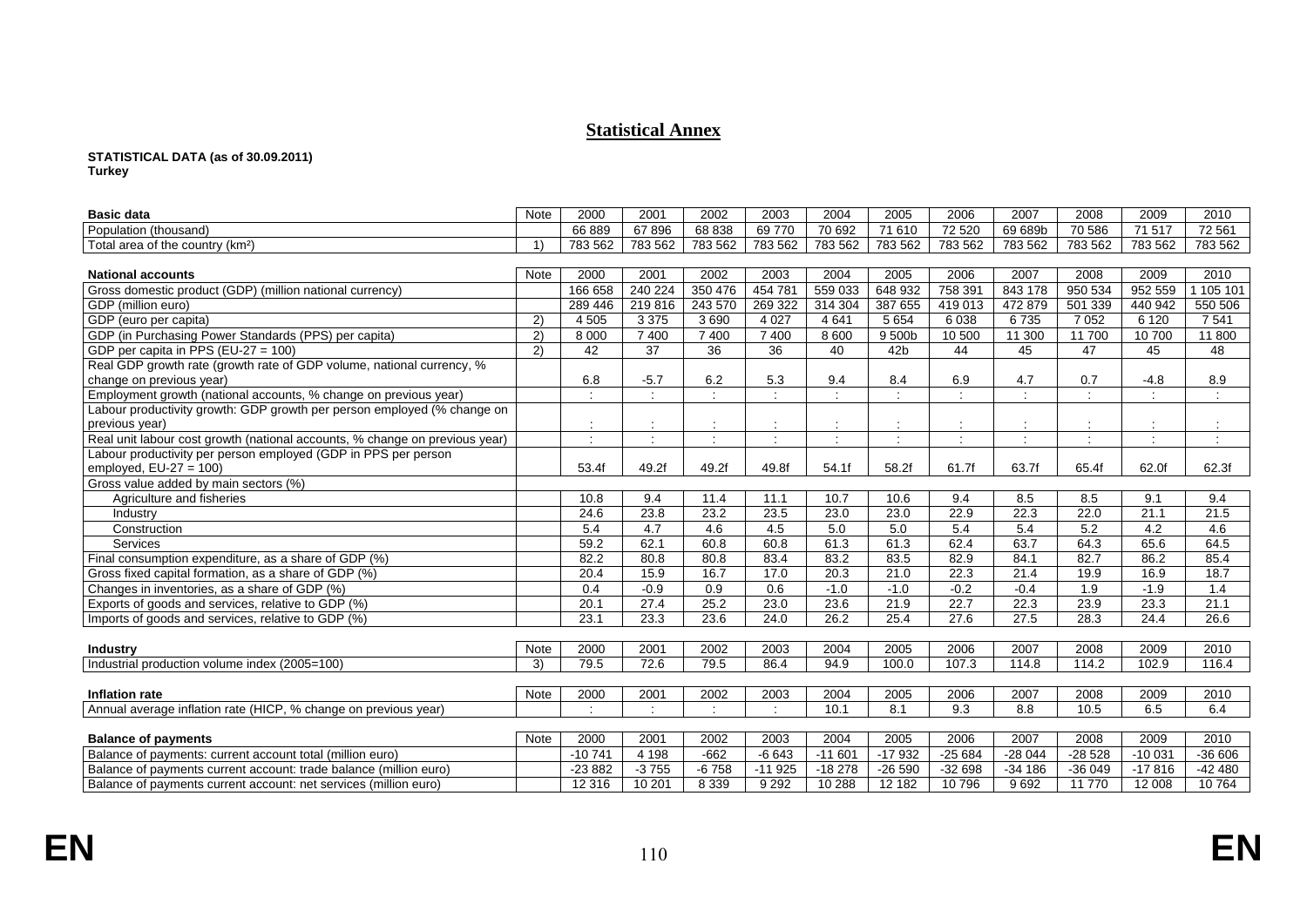| Balance of payments current account: net income (million euro)                |             | $-4333$       | $-5583$              | $-4816$              | $-4912$       | $-4509$       | $-4693$                     | $-5301$       | $-5186$               | $-5685$       | $-5871$    | $-5898$       |
|-------------------------------------------------------------------------------|-------------|---------------|----------------------|----------------------|---------------|---------------|-----------------------------|---------------|-----------------------|---------------|------------|---------------|
| Balance of payments current account: net current transfers (million euro)     |             | 5 1 5 8       | 3 3 3 5              | 2 5 7 3              | 902           | 898           | 1 1 6 9                     | 1 5 20        | 1 6 3 7               | 1437          | 1 648      | 1 0 0 9       |
| of which government transfers (million euro)                                  |             | 221           | 224                  | 526                  | 257           | 252           | 485                         | 495           | 590                   | 495           | 853        | 425           |
| Net foreign direct investment (FDI) (million euro)                            |             | 121           | 3 1 8 8              | 993                  | 1 0 8 0       | 1612          | 7 2 0 8                     | 15 340        | 14 5 5 0              | 11 5 28       | 4917       | 5502          |
| Foreign direct investment (FDI) abroad (million euro)                         |             | $-942$        | $-555$               | $-151$               | $-424$        | $-627$        | $-855$                      | $-736$        | $-1537$               | $-1733$       | $-1113$    | $-1340$       |
| of which FDI of the reporting economy in EU-27 countries (million euro)       |             | $-892$        | $-486$               | $-50$                | $-129$        | $-200$        | $-347$                      | $-492$        | $-973$                | $-574$        | $-566$     | $-698$        |
| Foreign direct investment (FDI) in the reporting economy (million euro)       |             | 1 0 6 3       | 3743                 | 1144                 | 1 505         | 2 2 3 9       | 8 0 6 3                     | 16 0 76       | 16 087                | 13 2 61       | 6 0 30     | 6842          |
| of which FDI of EU-27 countries in the reporting economy (million euro)       |             | 1 2 2 6       | 3 1 7 8              | 831                  | 530           | 1 0 9 8       | 3632                        | 11 574        | 9932                  | 8 2 1 5       | 3804       | 4 0 8 8       |
|                                                                               |             |               |                      |                      |               |               |                             |               |                       |               |            |               |
| <b>Public finance</b>                                                         | <b>Note</b> | 2000          | 2001                 | 2002                 | 2003          | 2004          | 2005                        | 2006          | 2007                  | 2008          | 2009       | 2010          |
| General government deficit/surplus, relative to GDP (%)                       |             | $\mathcal{L}$ | $-33.0$              | $-12.9$              | $-11.3$       | $-4.5$        | $-0.6$                      | 0.8           | $-1.0$                | $-2.2$        | $-6.7$     | $\mathcal{L}$ |
| General government debt relative to GDP (%)                                   |             | $\cdot$       | 77.9                 | 74.0                 | 67.7          | 59.6          | 52.7                        | 46.5          | 39.9                  | 40.0          | 46.1       | 41.6          |
|                                                                               |             |               |                      |                      |               |               |                             |               |                       |               |            |               |
| <b>Financial indicators</b>                                                   | Note        | 2000          | 2001                 | 2002                 | 2003          | 2004          | 2005                        | 2006          | 2007                  | 2008          | 2009       | 2010          |
| Gross foreign debt of the whole economy, relative to GDP (%)                  |             | 44.7          | 57.7                 | 56.2                 | 47.3          | 41.2          | 35.3                        | 39.5          | 38.5                  | 37.8          | 43.5       | 39.3          |
| Gross foreign debt of the whole economy, relative to total exports (%)        |             | 427.0         | 362.5                | 359.3                | 304.9         | 254.9         | 231.2                       | 242.8         | 232.6                 | 212.3         | 262.8      | 254.0         |
| Money supply: M1 (banknotes, coins, overnight deposits, million euro)         | 4(5)        | 12 205        | 8965                 | 9 2 9 1              | 13 188        | 15762         | 38 978b                     | 38 616        | 44 644                | 39 9 27       | 49 691     | 65 976        |
| Money supply: M2 (M1 plus deposits with maturity up to two years, million     |             |               |                      |                      |               |               |                             |               |                       |               |            |               |
| euro)                                                                         | 4(6)        | 51 591        | 37 253               | 36 325               | 47 398        | 59 415        | 150 152b                    | 160 193       | 201 366               | 203 840       | 228 237    | 286 595       |
| Money supply: M3 (M2 plus marketable instruments, million euro)               | 4) 7)       | 54 207        | 38 973               | 38 041               | 50 488        | 63 411        | 164 302b                    | 171 832       | 215 308               | 214 473       | 240 246    | 299 805       |
| Total credit by monetary financial institutions to residents (consolidated)   |             |               |                      |                      |               |               |                             |               |                       |               |            |               |
| (million euro)                                                                |             | 44 492        | 26 977               | 20 035               | 29 0 25       | 43 328        | 83772                       | 100 358       | 140 157               | 138 301       | 153 867    | 231 862       |
| Interest rates: day-to-day money rate, per annum (%)                          |             | 56.0          | 95.5                 | 49.6                 | 36.1          | 22.0          | 15.1                        | 15.8          | 17.3                  | 16.1          | 9.2        | 6.6           |
| Lending interest rate (one year), per annum (%)                               | 8)          | 51.2          | 78.8                 | 53.7                 | 42.8          | 29.1          | 23.8                        | 19.0          | 20.1                  | 19.7          | 19.7       | 14.8          |
| Deposit interest rate (one year), per annum (%)                               | 9)          | 38.2          | 62.2                 | 53.9                 | 40.3          | 23.6          | 19.9                        | 21.5          | 22.3                  | 22.9          | 17.2       | 15.0          |
| euro exchange rates: average of period - 1 euro =  national currency          |             | 0.574         | 1.094                | 1.430                | 1.685         | 1.768         | 1.670                       | 1.800         | 1.778f                | 1.896         | 2.151      | 1.989         |
| Effective exchange rate index (2000=100)                                      |             | 100.0         | 46.8e                | 40.1e                | 40.4e         | 39.3e         | 43.6e                       | 39.1e         | 44.5e                 | $\sim$        |            | ÷             |
| Value of reserve assets (including gold) (million euro)                       |             | 25 331        | 22 660               | 26 949               | 28 134        | 27 654        | 44 277                      | 48 116        | 52 058                | 52 442        | 52 160     | 64 874        |
|                                                                               |             |               |                      |                      |               |               |                             |               |                       |               |            |               |
| <b>External trade</b>                                                         | <b>Note</b> | 2000          | 2001                 | 2002                 | 2003          | 2004          | 2005                        | 2006          | 2007                  | 2008          | 2009       | 2010          |
| Value of imports: all goods, all partners (million euro)                      |             | 59 444.4      | 46 255.8             | 54 478.3             | 60 136.0      | 78 457.9      | 93 362.5                    | 111 054.5     | 123 906.0             | 136 394.9     | 100 712.8  | 138 623.1     |
| Value of exports: all goods, all partners (million euro)                      |             | 30 181.9      | 35 062.2             | 38 137.1             | 41 515.9      | 50 721.1      | 58 778.1                    | 67 732.8      | 77 678.6              | 89 023.8      | 72 847.8   | 84 827.9      |
| Trade balance: all goods, all partners (million euro)                         |             | -29 262.5     | $-11$ 193.5          | $-16341.3$           | $-18620.1$    | $-27736.8$    | $-34584.4$                  | -43 321.6     | -46 227.5             | $-47371.1$    | $-27865.1$ | $-53795.2$    |
| Terms of trade (export price index / import price index)                      | 10)         | 100.0         | 96.4                 | 95.2                 | 99.8          | 101.7         | 101.0                       | 97.0          | 100.3                 | 97.2          | 102.0      | 98.2          |
| Share of exports to EU-27 countries in value of total exports (%)             |             | 56.3          | 56.0                 | 56.6                 | 58.3          | 58.1          | 56.5                        | 56.3          | 56.6                  | 48.2          | 46.0       | 46.2          |
| Share of imports from EU-27 countries in value of total imports (%)           |             | 52.4          | 47.9                 | 49.8                 | 50.6          | 49.4          | 45.2                        | 42.6          | 40.4                  | 37.0          | 42.6       | 41.7          |
|                                                                               |             |               |                      |                      |               |               |                             |               |                       |               |            |               |
| Demography                                                                    | <b>Note</b> | 2000          | 2001                 | 2002                 | 2003          | 2004          | 2005                        | 2006          | 2007                  | 2008          | 2009       | 2010          |
| Natural growth rate: natural change (births minus deaths) (per 1000           |             |               |                      |                      |               |               |                             |               |                       |               |            |               |
| inhabitants)                                                                  |             | 14.1          | 13.7                 | 13.5                 | 13.2          | 12.9          | 12.6                        | 12.4p         | 11.4b                 | 11.4          | 10.8       | 11.2          |
| Infant mortality rate: deaths of children under one year of age per 1000 live |             |               |                      |                      |               |               |                             |               |                       |               |            |               |
| births                                                                        |             | 28.9          | 27.8                 | 26.7                 | 25.6          | 24.6          | 23.6                        | 22.6          | 16.8                  | 16.1          | 15.3       | 13.2          |
| Life expectancy at birth: male (years)                                        |             | ÷             | $\ddot{\phantom{a}}$ | $\mathcal{L}$        | $\mathcal{L}$ | $\mathcal{L}$ | $\mathcal{L}_{\mathcal{A}}$ | $\mathcal{L}$ | $\mathbb{Z}^{\times}$ | $\mathcal{L}$ | $\cdot$ :  | ÷             |
| Life expectancy at birth: female (years)                                      |             |               |                      | $\ddot{\phantom{a}}$ |               | $\mathcal{L}$ | ÷                           | ÷             | $\ddot{\phantom{a}}$  |               |            |               |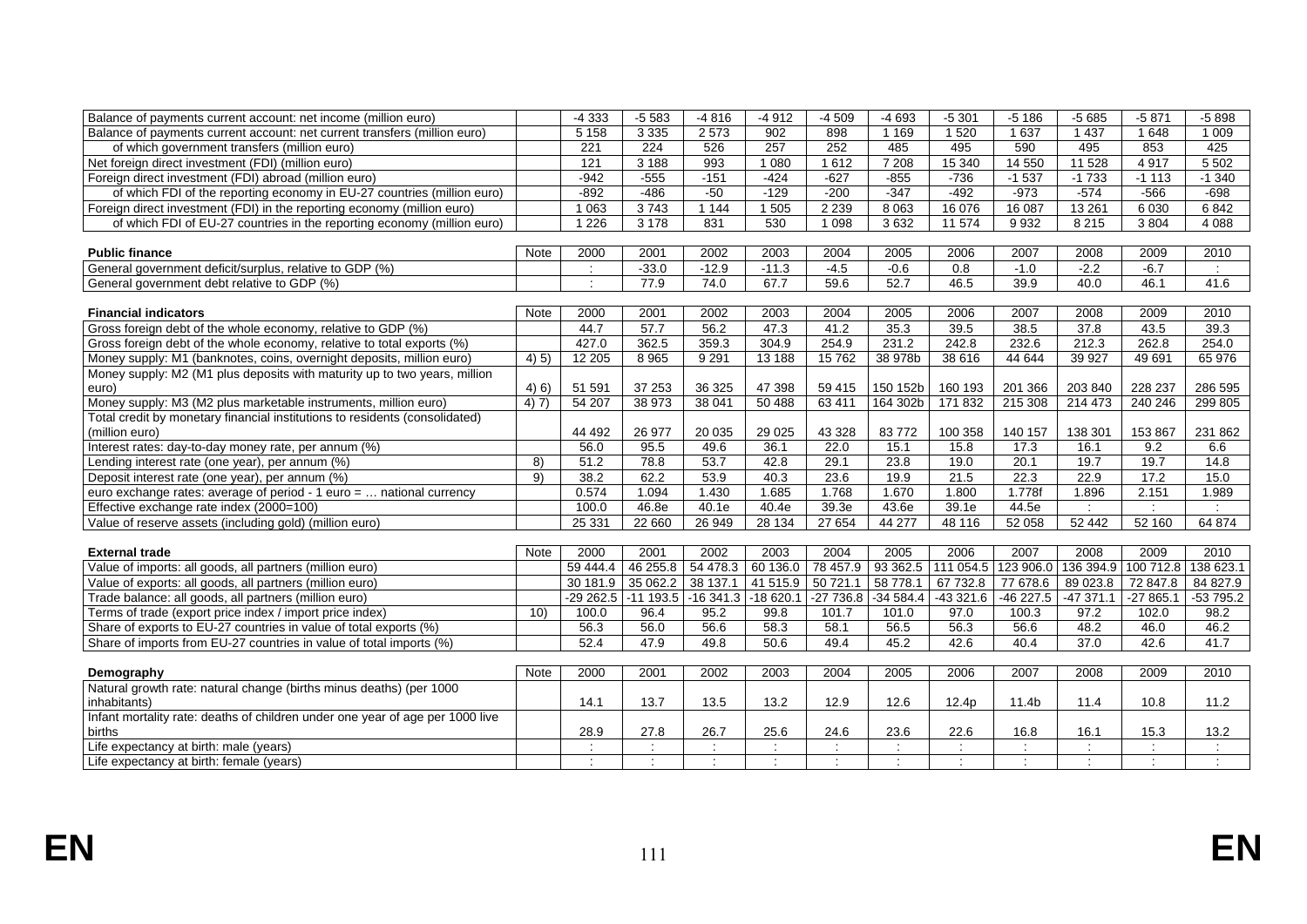| Economic activity rate (15-64): share of population aged 15-64 that is                                                                                                                                         |               |
|----------------------------------------------------------------------------------------------------------------------------------------------------------------------------------------------------------------|---------------|
|                                                                                                                                                                                                                |               |
| 49.0<br>49.1<br>49.8<br>50.8<br>economically active (%)<br>$\bullet$<br>$\cdot$                                                                                                                                | 51.9          |
| * Employment rate (15-64): share of population aged 15-64 in employment                                                                                                                                        |               |
| (%)<br>44.6<br>44.6<br>44.9<br>44.3<br>÷<br>÷                                                                                                                                                                  | 46.3          |
| 66.9<br>66.8<br>66.6<br>64.5<br>Employment rate male (15-64) (%)<br>$\ddot{\cdot}$<br>$\ddot{\phantom{a}}$<br>÷<br>÷<br>$\ddot{\cdot}$                                                                         | 66.7          |
| Employment rate female (15-64) (%)<br>22.7<br>22.8<br>23.5<br>24.2<br>$\blacksquare$<br>$\mathcal{L}$<br>$\bullet$<br>$\mathcal{L}$<br>÷<br>$\cdot$                                                            | 26.2          |
| Employment rate of older workers (55-64): share of population aged 55-64 in                                                                                                                                    |               |
| 27.7<br>27.2<br>28.2<br>employment (%)<br>27.5                                                                                                                                                                 | 29.6          |
| Employment by main sectors (%)                                                                                                                                                                                 |               |
| 23.4<br>Agriculture<br>11)<br>23.8<br>23.2<br>22.6b<br>$\mathcal{L}$<br>$\Delta$<br>$\ddot{\phantom{a}}$<br>÷                                                                                                  | 23.5          |
| 11)<br>$\dot{\gamma}$<br>$\mathcal{L}^{\mathcal{L}}$<br>21.0<br>20.9<br>21.0<br>19.3b<br>Industry<br>$\cdot$<br>$\bullet$<br>$\mathbf{r}$<br>$\mathcal{L}$                                                     | 20.0          |
| 5.9<br>6.0<br>5.9<br>11)<br>6.2 <sub>b</sub><br>Construction<br>$\ddot{\phantom{a}}$<br>÷<br>$\ddot{\phantom{a}}$                                                                                              | 6.4           |
| Services<br>11)<br>$\ddot{\cdot}$<br>÷<br>49.3<br>49.9<br>49.7<br>51.9b<br>÷<br>÷<br>÷                                                                                                                         | 50.2          |
| 8.7<br>9.7<br>12.5<br>9.2<br>8.8 <sub>b</sub><br>Unemployment rate: share of labour force that is unemployed (%)<br>÷<br>$\mathcal{L}$<br>$\mathcal{L}$<br>$\mathcal{L}_{\mathcal{L}}$<br>$\ddot{\phantom{a}}$ | 10.7          |
| Share of male labour force that is unemployed (%)<br>9.1<br>8.6<br>9.6<br>12.5<br>8.7b<br>$\ddot{\cdot}$<br>÷<br>$\mathcal{L}$                                                                                 | 10.4          |
| 9.3<br>9.1<br>$\overline{10}$<br>12.6<br>Share of female labour force that is unemployed (%)<br>9.1 <sub>b</sub><br>$\blacksquare$<br>$\cdot$<br>$\cdot$<br>$\mathcal{L}$                                      | 11.4          |
| Unemployment rate of persons < 25 years: share of labour force aged < 25                                                                                                                                       |               |
| 17.4<br>16.4<br>17.2b<br>18.4<br>22.7<br>that is unemployed (%)<br>$\cdot$<br>$\bullet$                                                                                                                        | 19.7          |
| Long-term unemployment rate: share of labour force that is unemployed for                                                                                                                                      |               |
| 2.7<br>2.3<br>2.8<br>2.3<br>12 months and more (%)<br>$\cdot$<br>$\bullet$<br>$\overline{\phantom{a}}$                                                                                                         | 2.8           |
|                                                                                                                                                                                                                |               |
| 2007<br>Note<br>2000<br>2001<br>2002<br>2003<br>2004<br>2005<br>2006<br>2008<br>2009<br>Social cohesion                                                                                                        | 2010          |
| 602.0<br>667.0<br>756.0<br>12)<br>419.0<br>543.0<br>859.0<br>956.0<br>1 084.0<br>Average nominal monthly wages and salaries (national currency)<br>÷<br>$\blacksquare$                                         | $\sim$        |
| Index of real wages and salaries (index of nominal wages and salaries<br>divided by the CPI/HICP) (2000=100)<br>$\ddot{\phantom{a}}$<br>÷<br>$\ddot{\phantom{a}}$<br>÷<br>t<br>$\ddot{\phantom{a}}$            |               |
| Early school leavers - Share of population aged 18-24 with at most lower                                                                                                                                       |               |
| 47.2<br>secondary education and not in further education or training (%)<br>13)<br>58.1<br>55.1<br>52.9<br>52.2b<br>50.0<br>49.1<br>45.7<br>44.5<br>58.1                                                       | 43.3          |
|                                                                                                                                                                                                                |               |
| 2000<br>2002<br>2003<br>2004<br>2007<br>2009<br>Note<br>2001<br>2005<br>2006<br>2008<br><b>Standard of living</b>                                                                                              | 2010          |
| 66.1<br>66.8<br>66.8<br>67.4<br>76.4<br>80.6<br>84.7<br>92.9<br>96.3<br>99.2<br>Number of passenger cars per 1000 population                                                                                   | 104.0         |
| Number of subscriptions to cellular mobile telephone services per 1000                                                                                                                                         |               |
| 225.2<br>269.5<br>338.8<br>399.7<br>609.0<br>726.2<br>889.3<br>932.5<br>877.8<br>population<br>491.0                                                                                                           |               |
|                                                                                                                                                                                                                |               |
| 2000<br>2001<br>2002<br>2003<br>2004<br>2005<br>2006<br>2007<br>2008<br>2009<br><b>Note</b><br><b>Infrastructure</b>                                                                                           | 2010          |
| 11.1<br>11.0<br>11.5<br>Density of railway network (lines in operation, per 1000 km <sup>2</sup> )<br>11.1<br>11.1<br>11.1<br>11.1<br>11.1<br>11.1<br>11.1                                                     | $\mathcal{I}$ |
| 1.9<br>2.0<br>2.0<br>1.8<br>1.9<br>1.9<br>1.9<br>1.8<br>2.0<br>2.0<br>Length of motorways (thousand km)                                                                                                        |               |
|                                                                                                                                                                                                                |               |
| Note<br>2000<br>2001<br>2002<br>2003<br>2004<br>2005<br>2006<br>2007<br>2008<br>2009<br>Innovation and research                                                                                                | 2010          |
| Spending on human resources (public expenditure on education in % of<br>GDP)<br>2.6<br>2.3<br>2.8<br>3.0<br>3.0<br>3.0<br>3.3<br>3.0<br>3.9<br>3.1                                                             | 3.7           |
| 0.7<br>0.7<br>$\overline{0.7}$<br>0.7<br>Gross domestic expenditure on R&D in % of GDP<br>0.6<br>0.7<br>0.6<br>0.8<br>0.8<br>0.9                                                                               | ÷             |
| Ŧ<br>$\cdot$<br>7.0<br>÷<br>25.4<br>30.0<br>Percentage of households who have Internet access at home (%)<br>$\overline{14}$<br>$\bullet$<br>$\overline{8.0}$<br>19.7 <sub>b</sub>                             | 41.6          |
|                                                                                                                                                                                                                |               |
| 2000<br>2002<br>2003<br>2004<br>2005<br>2006<br>2008<br><b>Environment</b><br>Note<br>2001<br>2007<br>2009                                                                                                     | 2010          |
| * Greenhouse gas emissions, CO2 equivalent (tons, 1990=100)<br>158.8<br>148.7<br>153.0<br>161.9<br>167.0<br>176.4<br>187.0<br>203.2<br>196.0<br>197.6                                                          |               |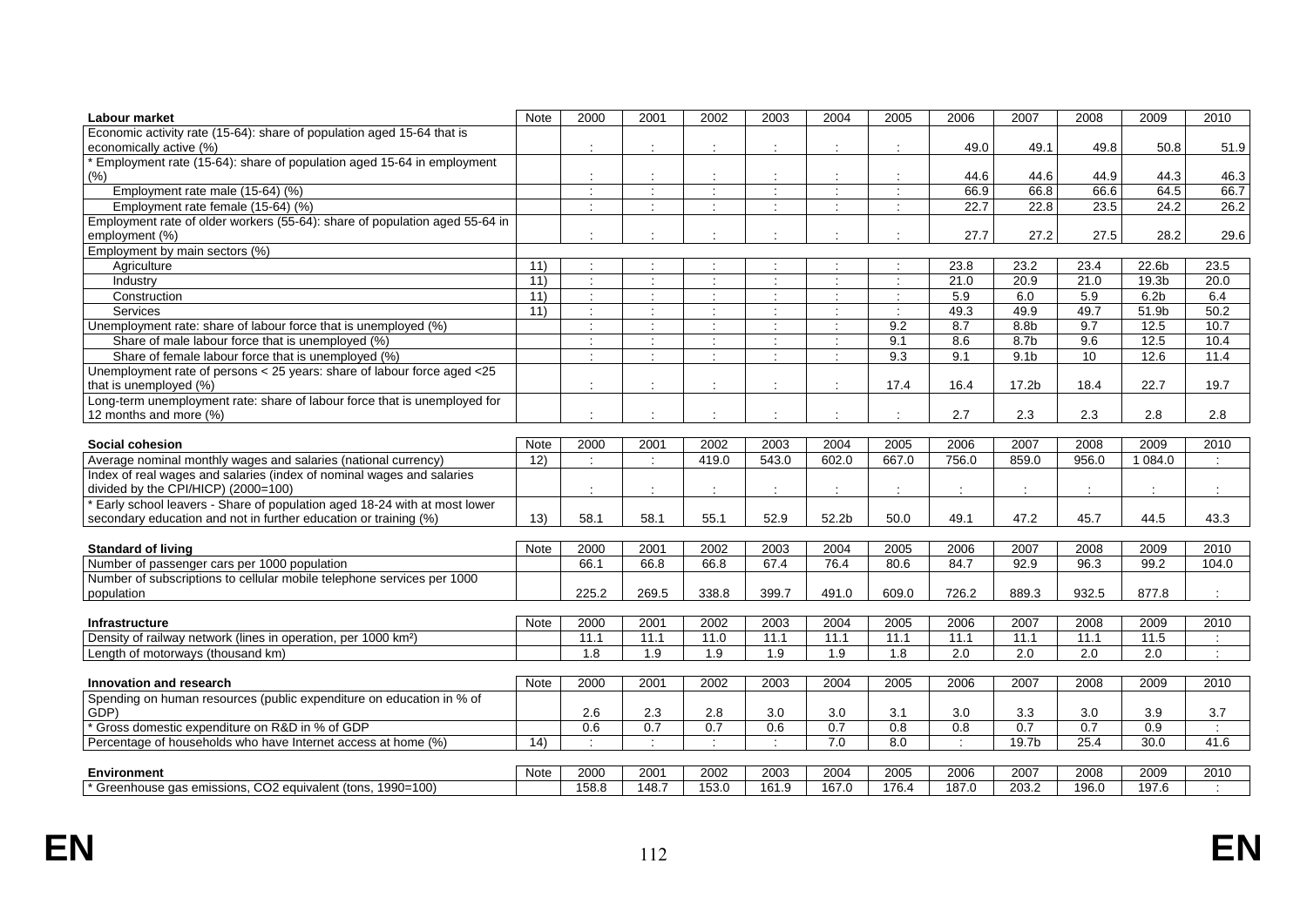| Energy intensity of the economy (kg of oil equivalent per 1000 euro GDP)     |      | 295.2   | 293.2        | 286.8   | 291.5                | 279.2          | 267.1               | 273.3   | 282.0                | 261.5          | 274.0   |                |
|------------------------------------------------------------------------------|------|---------|--------------|---------|----------------------|----------------|---------------------|---------|----------------------|----------------|---------|----------------|
| Electricity generated from renewable sources in % of gross electricity       |      |         |              |         |                      |                |                     |         |                      |                |         |                |
| consumption                                                                  |      | 24.3    | 19.1         | 25.6    | 25.2                 | 30.9           | 24.7                | 25.5    | 19.1                 | 17.3           | 19.7    |                |
| Road share of inland freight transport (% of tonne-km)                       |      | 94.3    | 95.3         | 95.5    | 94.6                 | 94.4           | 94.4e               | 94.3    | $\bullet$            |                |         |                |
|                                                                              |      |         |              |         |                      |                |                     |         |                      |                |         |                |
| Energy                                                                       | Note | 2000    | 2001         | 2002    | 2003                 | 2004           | 2005                | 2006    | 2007                 | 2008           | 2009    | 2010           |
| Primary production of all energy products (thousand TOE)                     |      | 26 047  | 24 576       | 24 281  | 23783                | 24 3 32        | 24 549              | 26 580  | 27 453               | 29 257         | 30 328  |                |
| Primary production of crude oil (thousand TOE)                               |      | 2887    | 2679         | 2 5 6 4 | 2 4 9 4              | 2 3 8 9        | 2 3 9 5             | 2 2 8 4 | 2 2 4 1              | 2 2 6 8        | 2 3 4 9 |                |
| Primary production of hard coal and lignite (thousand TOE)                   |      | 12 487  | 12 2 8 2     | 11 360  | 10777                | 10 532         | 11 213              | 13 087  | 14 797               | 16 674         | 17 402  | $\cdot$        |
| Primary production of natural gas (thousand TOE)                             |      | 582     | 284          | 344     | 510                  | 644            | 816                 | 839     | 827                  | 931            | 627     | $\blacksquare$ |
| Net imports of all energy products (thousand TOE)                            |      | 54 291  | 49 536       | 54 234  | 60 505               | 63 232         | 67 266              | 73 256  | 80 596               | 77 413         | 75 295  |                |
| Gross inland energy consumption (thousand TOE)                               |      | 80 500  | 75 402       | 78 331  | 83 826               | 87818          | 91 074              | 99 642  | 107 625              | 106 338        | 106 138 |                |
| Electricity generation (thousand GWh)                                        |      | 124.9   | 122.7        | 129.4   | 140.6                | 150.7          | 162.0               | 176.3   | 191.6                | 198.4          | 194.1   | $\bullet$      |
|                                                                              |      |         |              |         |                      |                |                     |         |                      |                |         |                |
| <b>Agriculture</b>                                                           | Note | 2000    | 2001         | 2002    | 2003                 | 2004           | 2005                | 2006    | 2007                 | 2008           | 2009    | 2010           |
| Agricultural production volume index of goods and services (producer prices, |      |         |              |         |                      |                |                     |         |                      |                |         |                |
| previous year=100)                                                           |      | 104.2   | 93.3         | 108.5   | 98.0                 | 101.6          | 106.9               |         |                      |                |         |                |
| Total utilised agricultural area (thousand hectare)                          |      | 38757   | 40 967       | 41 196  | 40 645               | 41 210         | 41 2 23             | 40 49 6 | 39 505               | 39 122         | 38 911  | 39 0 32        |
| Livestock: cattle (thousand heads, end of period)                            | 15)  | 10761   | 10 548       | 9803    | 9788                 | 10 069         | 10 5 26             | 10 871  | 11 037               | 10 860         | 10724   |                |
| Livestock: pigs (thousand heads, end of period)                              |      | 3       | 3            |         | $\overline{ }$       | $\overline{4}$ | $\overline{2}$      |         | $\overline{2}$       | $\overline{2}$ | 2       |                |
| Livestock: sheep and goats (thousand heads, end of period)                   |      | 35 693  | 33 994       | 31 954  | 32 203               | 31 811         | 31 822              | 32 260  | 31 749               | 29 5 68        | 26 878  |                |
| Production and utilisation of milk on the farm (total whole milk, thousand   |      |         |              |         |                      |                |                     |         |                      |                |         |                |
| tonnes)                                                                      |      | $\cdot$ | $\cdot$<br>÷ | $\cdot$ | $\bullet$<br>$\cdot$ | $\bullet$<br>÷ | $\bullet$<br>$\sim$ | ÷       | $\bullet$<br>$\cdot$ |                | $\cdot$ | $\bullet$      |
| Crop production: cereals (including rice) (thousand tonnes, harvested        |      |         |              |         |                      |                |                     |         |                      |                |         |                |
| production)                                                                  |      | 32 108  | 29 4 26      | 30 686  | 30 658               | 33 957         | 36 471              | 34 642  | 29 25 6              | 29 287         | 33 577  | 32 749         |
|                                                                              |      |         |              |         |                      |                |                     |         |                      |                |         |                |
| Crop production: sugar beet (thousand tonnes, harvested production)          |      | 18821   | 12 633       | 16 523  | 12 623               | 13517          | 15 181              | 14 452  | 12 4 15              | 15 4 88        | 17 275  | 17942          |

: = not available

p = provisional

e = estimated value

 $b = b$ reak in series

f = forecast

\* = Europe 2020 indicator

The balance of payments sign conventions are used for FDI. For FDI abroad a minus sign means investment abroad by the reporting economy exceeded its disinvestment in the period, while an entry without sign means disinvestment exceeded investment. For FDI in the reporting economy an entry without sign means that investment into the reporting economy exceeded disinvestment, while a minus sign indicates th at disinvestment exceeded investment.

Footnotes:

- 1) Including lakes.
- 2) Mid-year population figures used.<br>3) Industrial production index accord 2)

3) Industrial production index according to NACE Rev. 2; index data prior to 2005 are backcasted using exchange ratio regarding average of 1997 and 2005 years

- 4) Before December 2005, M1 included currency in circulation and demand desposits (TRY). From December 2005 onwards, M1 included currency circulation and demand deposits (TRY,FX).
- Monetary liabilities of Participation Banks, Investment and Development Banks and amount of Money Market Funds are added to money supply data beginning from December 2005. 5)
- 6) Before December 2005, M2 included M1 and time deposits (TRY). From December 2005 onwards, M2 included M1 and time deposits (TRY, FX).
- 7) Before December 2005, M3 included M2 and official deposits (time/demand). From December 2005 onwards, M3 included M2, fund received from repo transactions and money market funds (B type liquid funds). Also beginning from December 2005, deposits of Central Government are removed from M3 and other general government deposit items are classified in M1 and M2 according to maturity.